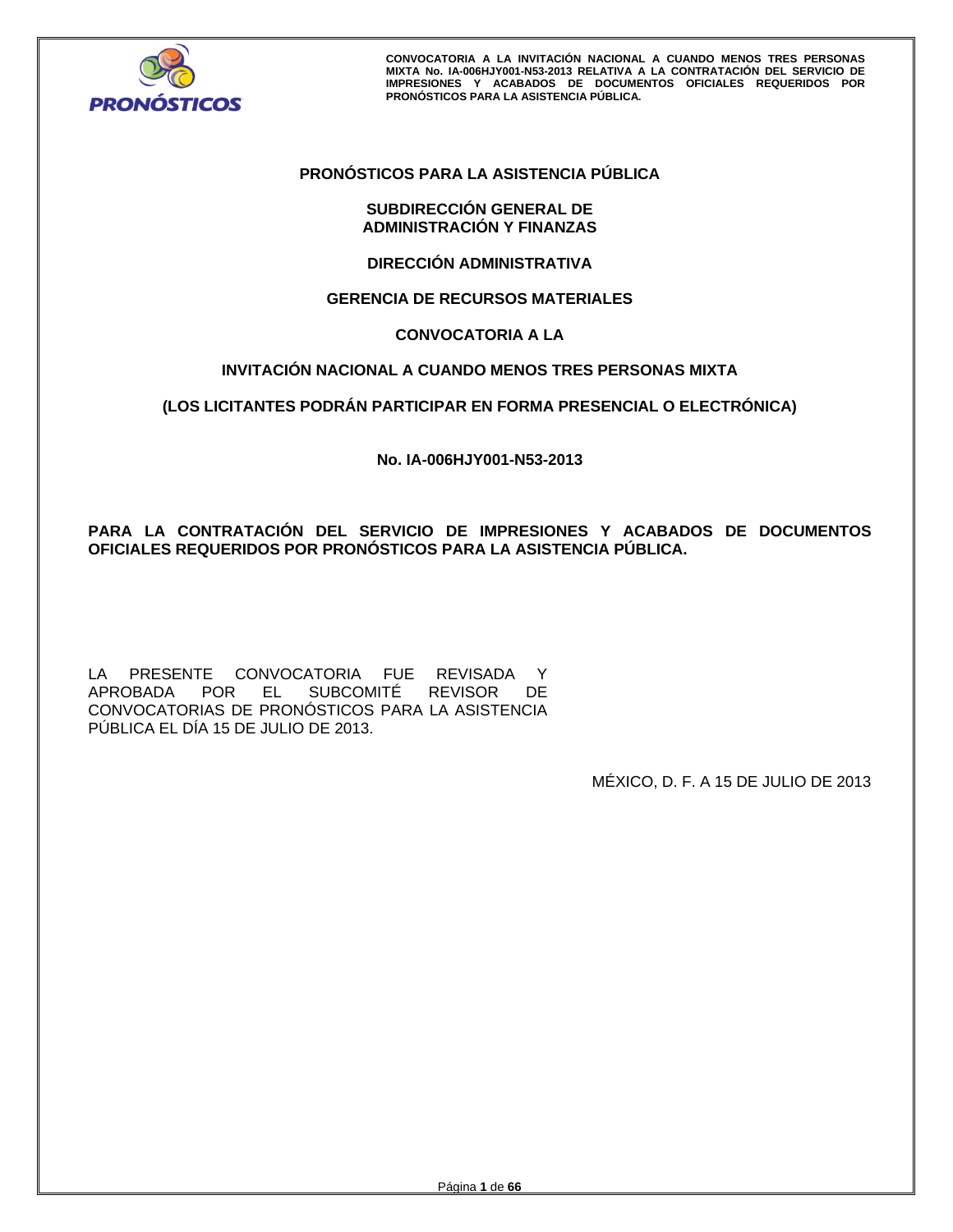

# **CONTENIDO**

| <b>GLOSARIO</b>                                                                         | 4              |
|-----------------------------------------------------------------------------------------|----------------|
| PRESENTACIÓN                                                                            | 6              |
| 1. DATOS GENERALES O DE IDENTIFICACIÓN DE LA CONVOCATORIA                               | 6              |
| 1.1 CONVOCANTE                                                                          | 6              |
| 1.2 MEDIO Y CARÁCTER PARA LA PRESENTE CONVOCATORIA                                      | 6              |
| 1.3 NÚMERO DE IDENTIFICACIÓN DEL PROCEDIMIENTO                                          | 6              |
|                                                                                         |                |
| 1.4 EJERCICIO FISCAL QUE ABARCARÁ LA CONTRATACIÓN QUE DERIVE DEL PRESENTE PROCEDIMIENTO | 6              |
| 1.5 IDIOMA                                                                              | 6              |
| 1.6 DISPONIBILIDAD PRESUPUESTARIA                                                       | 6              |
| 2. OBJETO Y ALCANCE DE LA CONVOCATORIA                                                  | 6              |
| 2.1 DESCRIPCIÓN, UNIDAD DE MEDIDA Y CANTIDADES REQUERIDAS                               | 6              |
| 2.2 AGRUPAMIENTO DE PARTIDAS                                                            | 6              |
| 2.3 NORMAS                                                                              | 6              |
| 2.4 MÉTODO QUE SE UTILIZARÁ PARA REALIZAR LAS PRUEBAS                                   | $\overline{7}$ |
| 2.5 CONTRATO ABIERTO                                                                    | $\overline{7}$ |
|                                                                                         |                |
| 2.6 ABASTECIMIENTO SIMULTÁNEO                                                           | $\overline{7}$ |
| 2.7 CRITERIO DE EVALUACIÓN DE LAS PROPOSICIONES                                         | $\overline{7}$ |
| 2.8 MODELO DEL CONTRATO                                                                 | 7              |
| 2.8.1 VIGENCIA DEL SERVICIO                                                             | $\overline{7}$ |
| 2.8.2 PARTIDA ÚNICA                                                                     | $\overline{7}$ |
| 2.8.3 DEDUCCIONES AL PAGO                                                               | $\overline{7}$ |
| 2.8.4 OBLIGACIÓN GARANTIZADA                                                            | $\overline{7}$ |
| 2.8.5 FIANZA GARANTÍA DE CUMPLIMIENTO                                                   | 7              |
| 2.8.6 GARANTÍA DE RESPONSABILIDAD CIVIL                                                 |                |
|                                                                                         | 8              |
| 3. FORMA Y TÉRMINOS QUE REGIRÁN LOS ACTOS DEL PROCEDIMIENTO DE LA INVITACIÓN            | 8              |
| 3.1 REDUCCIÓN DE PLAZOS                                                                 | $\overline{8}$ |
| 3.2 CALENDARIO Y LUGAR DE LOS ACTOS                                                     | 8              |
| 3.3 RETIRO DE PROPOSICIONES                                                             | 9              |
| 3.4 PROPOSICIONES                                                                       | 9              |
| 3.5 ACREDITACIÓN DE EXISTENCIA LEGAL Y PERSONALIDAD JURÍDICA                            | 9              |
| 3.6 RÚBRICA DE LAS PROPOSICIONES RECIBIDAS                                              | $\overline{9}$ |
| 3.7 INDICACIONES RELATIVAS AL FALLO Y FIRMA DEL CONTRATO                                | 9              |
|                                                                                         |                |
| 4. REQUISITOS INDISPENSABLES QUE LOS LICITANTES DEBEN CUMPLIR PARA EVALUAR SU           | 10             |
| PROPOSICIÓN Y CAUSAS DE DESECHAMIENTO                                                   |                |
| 4.1 DOCUMENTACIÓN DISTINTA (LEGAL-ADMINISTRATIVA) A LA PROPUESTA TÉCNICA Y ECONÓMICA    | 10             |
| 4.2 PROPUESTA CONJUNTA                                                                  | 12             |
|                                                                                         |                |
| 4.3 PROPUESTA TÉCNICA                                                                   | 12             |
| 4.4 PROPUESTA ECONÓMICA                                                                 |                |
|                                                                                         | 12             |
| 4.5 MOTIVOS DE DESECHAMIENTO                                                            | 12             |
| 5. CRITERIOS QUE SE APLICARÁN PARA EVALUAR LAS PROPOSICIONES Y ADJUDICAR EL CONTRATO    | 13             |
| 5.1 EVALUACIÓN DE LAS PROPUESTAS TÉCNICAS                                               | 13             |
| 5.2 EVALUACIÓN DE LA DOCUMENTACIÓN LEGAL Y ADMINISTRATIVA                               | 13             |
| 5.3 EVALUACIÓN DE LAS PROPUESTAS ECONÓMICAS                                             | 13             |
| 6. DOCUMENTOS Y DATOS QUE DEBEN PRESENTAR LOS LICITANTES                                | 14             |
| 7. DOMICILIO Y DIRECCIÓN ELECTRÓNICA DONDE PODRÁN PRESENTAR INCONFORMIDADES             | 14             |
| 8. FORMATOS                                                                             | 14             |
|                                                                                         |                |
| 9. PLAZO Y LUGAR DE LA PRESTACIÓN DEL SERVICIO                                          | 15             |
| 9.1 CALIDAD                                                                             | 15             |
| 9.2 ADMINISTRACIÓN Y VERIFICACIÓN DEL CUMPLIMIENTO DEL CONTRATO                         | 15             |
| 9.3 CONDICIONES DE PAGO                                                                 | 15             |
| 9.4 IMPUESTOS Y DERECHOS                                                                | 15             |
| 9.5 PATENTES Y MARCAS                                                                   | 15             |
| 9.6 DEFECTOS Y VICIOS OCULTOS                                                           | 16             |
| 9.7 DESARROLLO DE LOS EVENTOS DE LA INVITACIÓN                                          | 16             |
| 9.7.1 SOLICITUDES DE ACLARACIÓN AL CONTENIDO DE LA CONVOCATORIA                         | 16             |
|                                                                                         |                |
| 9.7.2 JUNTA PARA LA ACLARACIÓN DEL CONTENIDO DE LA CONVOCATORIA                         | 17             |
| 9.7.3 ACTO DE PRESENTACIÓN Y APERTURA DE PROPOSICIONES                                  | 17             |
| 9.7.4 ACTO DE FALLO                                                                     | 18             |
| 9.8 SUSPENSIÓN TEMPORAL DE LA INVITACIÓN                                                | 18             |
| 9.9 CANCELACIÓN DE LA INVITACIÓN<br>9.10 DECLARACIÓN DE INVITACIÓN DESIERTA             | 18<br>19       |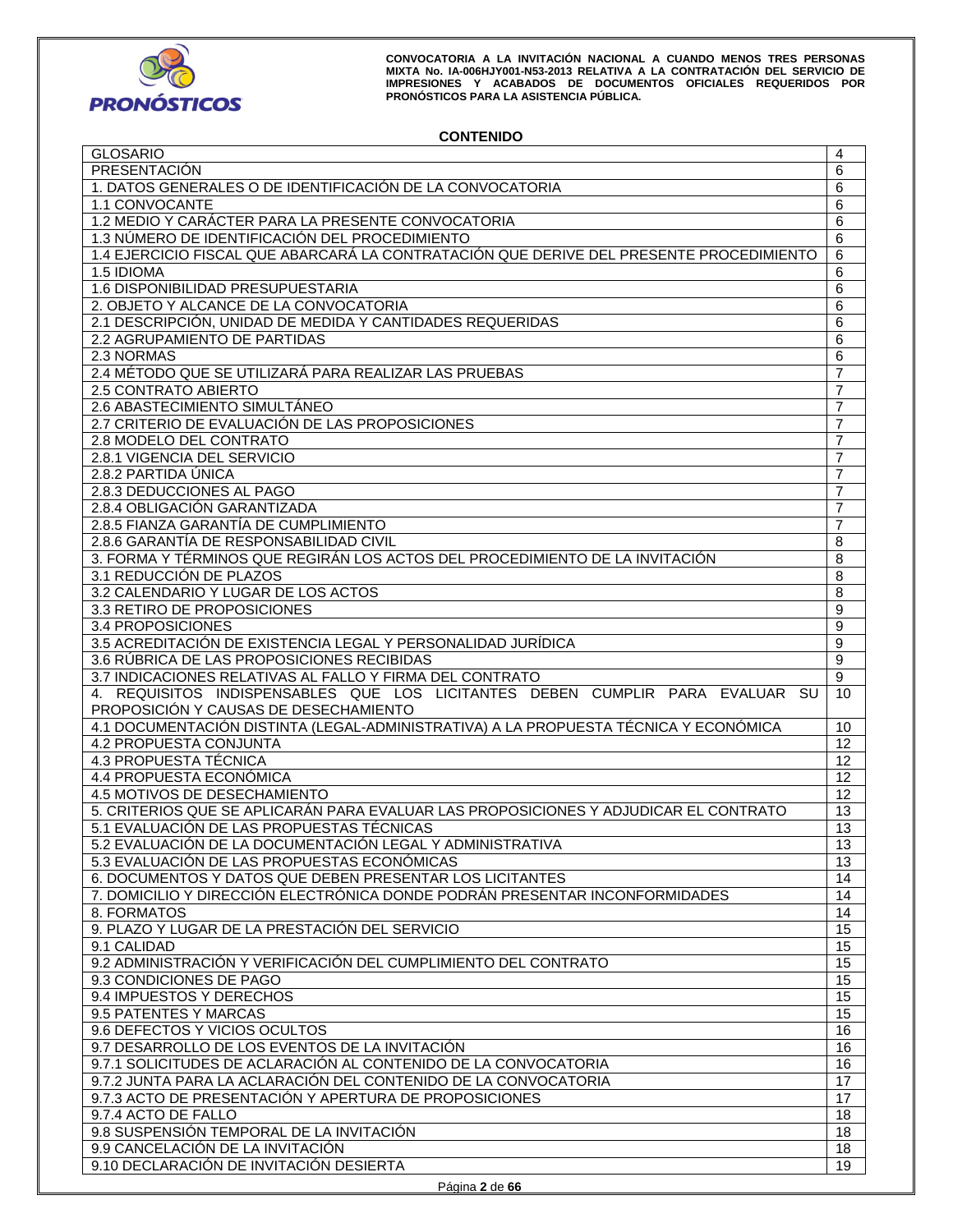

| 9.11 MODIFICACIONES QUE PODRÁN EFECTUARSE                                             | 19 |
|---------------------------------------------------------------------------------------|----|
| 9.11.1 A LA CONVOCATORIA                                                              | 19 |
| 9.11.2 A LOS CONTRATOS                                                                | 19 |
| 9.12 INFRACCIONES Y SANCIONES                                                         | 19 |
| 9.13 PENA CONVENCIONAL                                                                | 19 |
| 9.14 RESCISIÓN DEL CONTRATO                                                           | 19 |
| 9.15 TERMINACIÓN ANTICIPADA DEL CONTRATO                                              | 20 |
| 9.16 SUSPENSIÓN DEL SERVICIO                                                          | 21 |
| 9.17 CONTROVERSIAS                                                                    | 21 |
| 9.18 NO NEGOCIACIÓN DE CONDICIONES                                                    | 21 |
| 9.19 SITUACIONES NO PREVISTAS EN LA CONVOCATORIA                                      | 21 |
| 9.20 TRANSPARENCIA Y COMBATE A LA CORRUPCIÓN                                          | 21 |
| 9.21 AFILIACIÓN A CADENAS PRODUCTIVAS                                                 | 21 |
| ANEXO 1 LISTA DE VERIFICACIÓN PARA REVISAR PROPOSICIONES                              | 23 |
| ANEXO 2 MANIFESTACIÓN DE INTERÉS                                                      | 26 |
| ANEXO 3 SOLICITUD DE ACLARACIÓN AL CONTENIDO DE LA CONVOCATORIA.                      | 27 |
| ANEXO 4 ESCRITO DE FACULTADES                                                         | 28 |
| ANEXO 5-A FORMATO PARA LA ACREDITACIÓN DE LA PERSONALIDAD JURÍDICA (PERSONAS MORALES) | 29 |
| ANEXO 5-B FORMATO PARA LA ACREDITACIÓN DE LA PERSONALIDAD JURÍDICA (PERSONAS FÍSICAS) | 30 |
| ANEXO 6 ESCRITO DE NACIONALIDAD                                                       | 31 |
| ANEXO 6-A ESCRITO DE ORIGEN DEL SERVICIO                                              | 32 |
| ANEXO 7 ESCRITO BAJO PROTESTA DE DECIR VERDAD DE NO ENCONTRARSE EN ALGUNO DE LOS      | 33 |
| SUPUESTOS DE LOS ARTÍCULOS 50 Y 60 DE LA LEY                                          |    |
| ANEXO 8 CORREO ELECTRÓNICO                                                            | 34 |
| ANEXO 9 ESCRITO DE INTEGRIDAD                                                         | 35 |
| ANEXO 10-A ESTRATIFICACIÓN DE MICRO, PEQUEÑA O MEDIANA EMPRESA (MIPYMES)              | 36 |
| ANEXO 10-B EN CASO DE NO SER MIPYME                                                   | 37 |
| ANEXO 11 ESCRITO DE DOMICILIO CONSIGNADO PARA RECIBIR NOTIFICACIONES                  | 38 |
| ANEXO 12 ACEPTACIÓN DE LA CONVOCATORIA                                                | 39 |
| ANEXO 13 ANEXO TÉCNICO                                                                | 40 |
| ANEXO 14 MODELO DE LA PROPUESTA ECONÓMICA                                             | 45 |
| ANEXO 15-A ENCUESTA DE TRANSPARENCIA JUNTA DE ACLARACIONES                            | 46 |
| ANEXO 15-B ENCUESTA DE TRANSPARENCIA PRESENTACIÓN Y APERTURA DE PROPOSICIONES         | 47 |
| ANEXO 15-C ENCUESTA DE TRANSPARENCIA FALLO                                            | 48 |
| ANEXO 16 MODELO DE CONTRATO                                                           | 49 |
| ANEXO 17 MODELO DE FIANZA GARANTÍA DE CUMPLIMIENTO                                    | 61 |
| ANEXO 18 FORMATO DE AUTORIZACIÓN PARA IMPRIMIR FORMAS OP 21-001                       | 62 |
| ANEXO 19 PROGRAMA DE CADENAS PRODUCTIVAS DEL GOBIERNO FEDERAL                         | 63 |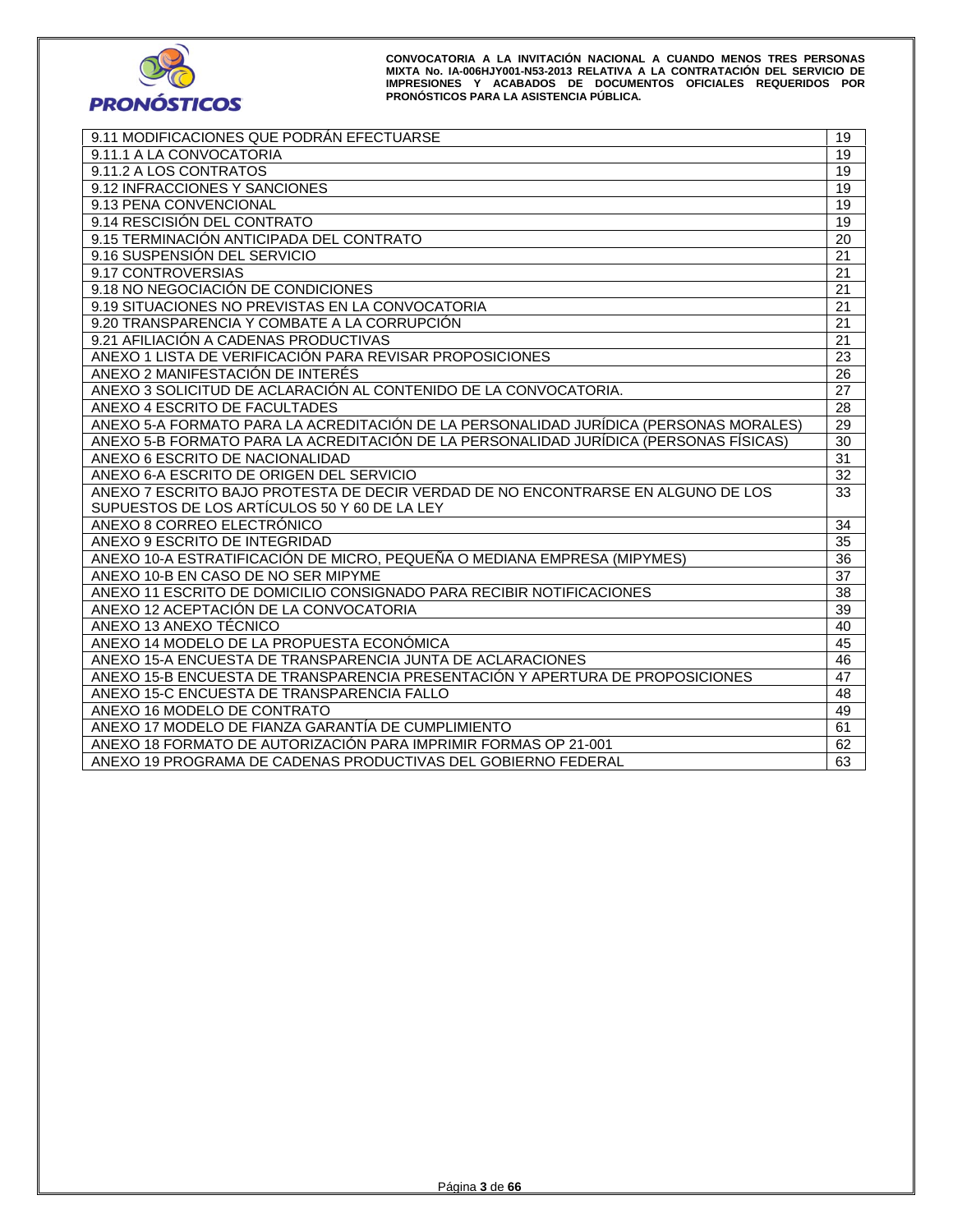

# **GLOSARIO**

PARA EFECTOS DE ESTA CONVOCATORIA, SE ENTENDERÁ POR:

|                                                    | POR EL QUE SE ESTABLECEN LAS DISPOSICIONES QUE SE DEBERÁN OBSERVAR<br>PARA LA UTILIZACIÓN DEL SISTEMA ELECTRÓNICO DE INFORMACIÓN PÚBLICA                                                                                                                                                                                                                                                                                                                                                                                                                                                                                                                                                                                                                                                                                                              |
|----------------------------------------------------|-------------------------------------------------------------------------------------------------------------------------------------------------------------------------------------------------------------------------------------------------------------------------------------------------------------------------------------------------------------------------------------------------------------------------------------------------------------------------------------------------------------------------------------------------------------------------------------------------------------------------------------------------------------------------------------------------------------------------------------------------------------------------------------------------------------------------------------------------------|
| <b>ACUERDO:</b>                                    | GUBERNAMENTAL DENOMINADO COMPRANET (PUBLICADO EN EL D.O.F. 28 DE                                                                                                                                                                                                                                                                                                                                                                                                                                                                                                                                                                                                                                                                                                                                                                                      |
|                                                    | <b>JUNIO DE 2011).</b>                                                                                                                                                                                                                                                                                                                                                                                                                                                                                                                                                                                                                                                                                                                                                                                                                                |
|                                                    | DOCUMENTO MEDIANTE EL CUAL EL ÁREA REQUIRENTE<br><b>DESCRIBE</b>                                                                                                                                                                                                                                                                                                                                                                                                                                                                                                                                                                                                                                                                                                                                                                                      |
| <b>ANEXO TÉCNICO:</b>                              | DETALLADAMENTE LAS CARACTERÍSTICAS DEL SERVICIO.                                                                                                                                                                                                                                                                                                                                                                                                                                                                                                                                                                                                                                                                                                                                                                                                      |
| <b>ÁREA ADMINISTRADORA</b><br><b>DEL CONTRATO:</b> | GERENCIA DE SERVICIOS GENERALES, O QUIEN LO SUSTITUYA EN EL CARGO.                                                                                                                                                                                                                                                                                                                                                                                                                                                                                                                                                                                                                                                                                                                                                                                    |
| <b>ÁREA CONTRATANTE:</b>                           | SUBDIRECCIÓN GENERAL DE ADMINISTRACIÓN Y FINANZAS, POR CONDUCTO DE<br>LA GERENCIA DE RECURSOS MATERIALES DE LA DIRECCIÓN ADMINISTRATIVA.                                                                                                                                                                                                                                                                                                                                                                                                                                                                                                                                                                                                                                                                                                              |
| <b>ÁREA REQUIRENTE:</b>                            | GERENCIA DE SERVICIO GENERALES.                                                                                                                                                                                                                                                                                                                                                                                                                                                                                                                                                                                                                                                                                                                                                                                                                       |
| ÁREA TÉCNICA:                                      | <b>GERENCIA DE SERVICIOS GENERALES.</b>                                                                                                                                                                                                                                                                                                                                                                                                                                                                                                                                                                                                                                                                                                                                                                                                               |
| <b>CONVOCANTE:</b>                                 | PRONÓSTICOS PARA LA ASISTENCIA PÚBLICA A TRAVÉS DE LA SUBDIRECCIÓN<br>GENERAL DE ADMINISTRACIÓN Y FINANZAS, POR CONDUCTO DE LA GERENCIA<br>DE RECURSOS MATERIALES DE LA DIRECCIÓN ADMINISTRATIVA.                                                                                                                                                                                                                                                                                                                                                                                                                                                                                                                                                                                                                                                     |
| CÓDIGO:                                            | EL CÓDIGO FISCAL DE LA FEDERACIÓN.                                                                                                                                                                                                                                                                                                                                                                                                                                                                                                                                                                                                                                                                                                                                                                                                                    |
| <b>COMPRANET:</b>                                  | EL SISTEMA ELECTRÓNICO DE INFORMACIÓN PÚBLICA GUBERNAMENTAL SOBRE<br>ADQUISICIONES, ARRENDAMIENTOS Y SERVICIOS, INTEGRADO ENTRE OTRA<br>INFORMACIÓN, POR LOS PROGRAMAS ANUALES EN LA MATERIA, DE LAS<br>DEPENDENCIAS Y ENTIDADES; EL REGISTRO ÚNICO DE PROVEEDORES; EL<br>PADRÓN DE TESTIGOS SOCIALES: EL REGISTRO DE PROVEEDORES<br>SANCIONADOS; LAS CONVOCATORIAS A LA LICITACIÓN Y SUS MODIFICACIONES;<br>LAS INVITACIONES A CUANDO MENOS TRES PERSONAS; LAS ACTAS DE LAS<br>JUNTAS DE ACLARACIONES, DEL ACTO DE PRESENTACIÓN Y APERTURA DE<br>PROPOSICIONES Y DE FALLO; LOS TESTIMONIOS DE LOS TESTIGOS SOCIALES;<br>LOS DATOS DE LOS CONTRATOS Y LOS CONVENIOS MODIFICATORIOS; LAS<br>ADJUDICACIONES DIRECTAS; LAS RESOLUCIONES DE LA INSTANCIA DE<br>INCONFORMIDAD QUE HAYAN CAUSADO ESTADO, Y LAS NOTIFICACIONES Y<br>AVISOS CORRESPONDIENTES. |
| <b>CONTRATO:</b>                                   | EL ACUERDO DE VOLUNTADES PARA CREAR O TRANSFERIR DERECHOS Y<br>OBLIGACIONES, Y A TRAVÉS DEL CUAL SE FORMALIZA LA ADQUISICIÓN O<br>ARRENDAMIENTO DE BIENES MUEBLES O LA PRESTACIÓN DE SERVICIOS.                                                                                                                                                                                                                                                                                                                                                                                                                                                                                                                                                                                                                                                       |
| <b>CONVOCATORIA:</b>                               | EL DOCUMENTO QUE CONTIENE LOS REQUISITOS DE CARÁCTER LEGAL,<br>TÉCNICO Y ECONÓMICO CON RESPECTO DE LOS BIENES O SERVICIOS OBJETO<br>DE LA CONTRATACIÓN Y LAS PERSONAS INTERESADAS EN PROVEERLOS O<br>PRESTARLOS, ASÍ COMO LOS TÉRMINOS A QUE SE SUJETARÁ EL<br>PROCEDIMIENTO DE CONTRATACIÓN RESPECTIVO Y LOS DERECHOS Y<br>OBLIGACIONES DE LAS PARTES.                                                                                                                                                                                                                                                                                                                                                                                                                                                                                               |
| $D.O.F.$ :                                         | EL DIARIO OFICIAL DE LA FEDERACIÓN.                                                                                                                                                                                                                                                                                                                                                                                                                                                                                                                                                                                                                                                                                                                                                                                                                   |
| <b>DOMICILIO DE LA</b><br><b>CONVOCANTE:</b>       | INSURGENTES SUR 1397, COLONIA INSURGENTES MIXCOAC, DELEGACIÓN<br>BENITO JUÁREZ, MÉXICO, DISTRITO FEDERAL, CÓDIGO POSTAL 03920.                                                                                                                                                                                                                                                                                                                                                                                                                                                                                                                                                                                                                                                                                                                        |
| <b>FIRMA AUTÓGRAFA:</b>                            | FIRMA COMPLETA DE PROPIA MANO (NO FACSIMILAR).                                                                                                                                                                                                                                                                                                                                                                                                                                                                                                                                                                                                                                                                                                                                                                                                        |
| <b>IDENTIFICACIÓN OFICIAL</b><br><b>VIGENTE:</b>   | LA CREDENCIAL PARA VOTAR (IFE), CÉDULA PROFESIONAL, PASAPORTE O<br>CARTILLA DEL SERVICIO MILITAR NACIONAL.                                                                                                                                                                                                                                                                                                                                                                                                                                                                                                                                                                                                                                                                                                                                            |
|                                                    |                                                                                                                                                                                                                                                                                                                                                                                                                                                                                                                                                                                                                                                                                                                                                                                                                                                       |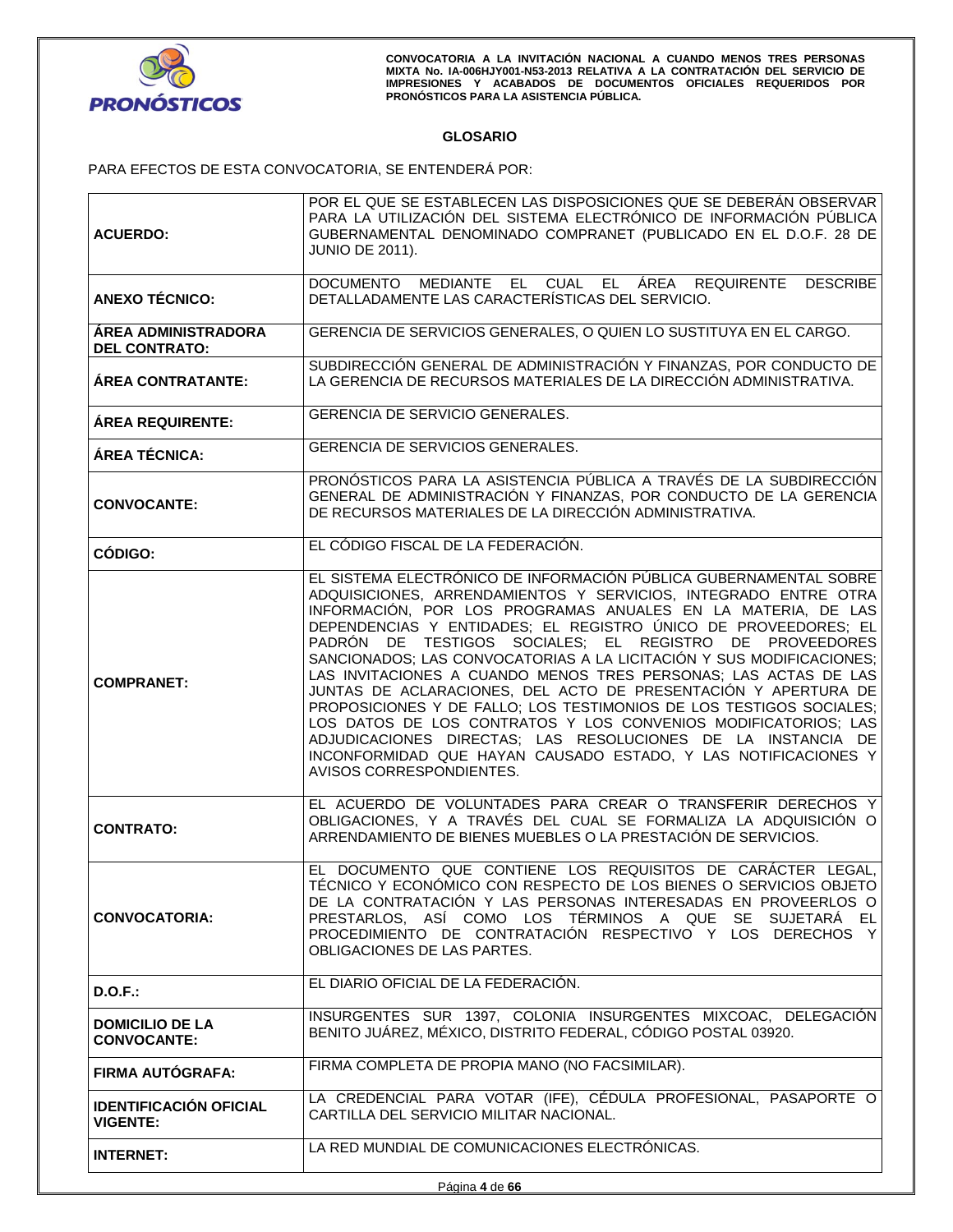

| I.V.A.:               | EL IMPUESTO AL VALOR AGREGADO.                                                                                                                                                                                                |
|-----------------------|-------------------------------------------------------------------------------------------------------------------------------------------------------------------------------------------------------------------------------|
| LEY:                  | LA LEY DE ADQUISICIONES, ARRENDAMIENTOS Y SERVICIOS DEL SECTOR<br>PÚBLICO, VIGENTE.                                                                                                                                           |
| <b>LICITANTE:</b>     | LA PERSONA QUE PARTICIPA EN ESTE PROCEDIMIENTO DE INVITACIÓN.                                                                                                                                                                 |
| LICITANTE ADJUDICADO: | LA PERSONA QUE HA PARTICIPADO EN EL PROCESO DE SELECCIÓN Y CUMPLE<br>CON TODOS LOS REQUISITOS ADMINISTRATIVOS, LEGALES, TÉCNICOS Y<br>ECONÓMICOS ESTABLECIDOS EN LA CONVOCATORIA.                                             |
| <b>INVITACIÓN:</b>    | INVITACIÓN NACIONAL A CUANDO MENOS TRES PERSONAS MIXTA No. IA-<br>006HJY001-N53-2013                                                                                                                                          |
| <b>MIPYMES:</b>       | LAS MICRO, PEQUEÑAS Y MEDIANAS EMPRESAS DE NACIONALIDAD MEXICANA A<br>QUE HACE REFERENCIA LA LEY PARA EL DESARROLLO DE LA COMPETITIVIDAD<br>DE LA MICRO, PEQUEÑA Y MEDIANA EMPRESA.                                           |
| <b>MIXTA:</b>         | INVITACIÓN EN LA CUAL LOS LICITANTES, A SU ELECCIÓN, PODRÁN PARTICIPAR<br>DE FORMA PRESENCIAL O ELECTRÓNICA EN LA O LAS JUNTAS DE<br>ACLARACIONES, EL ACTO DE PRESENTACIÓN Y APERTURA DE PROPOSICIONES Y<br>EL ACTO DE FALLO. |
| O.I.C.:               | EL ÓRGANO INTERNO DE CONTROL EN PRONÓSTICOS PARA LA ASISTENCIA<br>PUBLICA.                                                                                                                                                    |
| <b>PARTIDA:</b>       | LA DESCRIPCIÓN Y ESPECIFICACIONES DEL SERVICIO QUE SE DESCRIBE EN EL<br><b>ANEXO 13 DE ESTA CONVOCATORIA.</b>                                                                                                                 |
| <b>PERSONA:</b>       | LA PERSONA FÍSICA O MORAL ESTABLECIDA EN EL CÓDIGO.                                                                                                                                                                           |
| PB:                   | PLANTA BAJA DEL EDIFICIO CENTRAL DE PRONÓSTICOS.                                                                                                                                                                              |
| <b>POLÍTICAS:</b>     | LAS POLÍTICAS, BASES Y LINEAMIENTOS EN MATERIA DE ADQUISICIONES,<br>ARRENDAMIENTOS Y SERVICIOS DE PRONÓSTICOS PARA LA ASISTENCIA<br>PÚBLICA, VIGENTES.                                                                        |
| <b>PRONÓSTICOS:</b>   | PRONÓSTICOS PARA LA ASISTENCIA PÚBLICA.                                                                                                                                                                                       |
| <b>PROPOSICIONES:</b> | LA PROPUESTA TÉCNICA Y ECONÓMICA QUE PRESENTEN LOS LICITANTES.                                                                                                                                                                |
| <b>PROVEEDOR:</b>     | LA PERSONA CON QUIEN PRONÓSTICOS CELEBRE EL CONTRATO DERIVADO DE<br>ESTA CONVOCATORIA.                                                                                                                                        |
| <b>REGLAMENTO:</b>    | EL REGLAMENTO DE LA LEY DE ADQUISICIONES, ARRENDAMIENTOS Y SERVICIOS<br>DEL SECTOR PÚBLICO, VIGENTE.                                                                                                                          |
| S.A.T.:               | EL SERVICIO DE ADMINISTRACIÓN TRIBUTARIA.                                                                                                                                                                                     |
| S.E.:                 | LA SECRETARÍA DE ECONOMÍA.                                                                                                                                                                                                    |
| S.F.P.:               | LA SECRETARÍA DE LA FUNCIÓN PÚBLICA.                                                                                                                                                                                          |
| <b>S.H.C.P.:</b>      | LA SECRETARÍA DE HACIENDA Y CRÉDITO PÚBLICO.                                                                                                                                                                                  |
| <b>SERVICIO:</b>      | SERVICIO DE IMPRESIÓN Y ACABADOS DE<br><b>DOCUMENTOS</b><br><b>OFICIALES</b><br>REQUERIDOS POR PRONÓSTICOS PARA LA ASISTENCIA PÚBLICA.                                                                                        |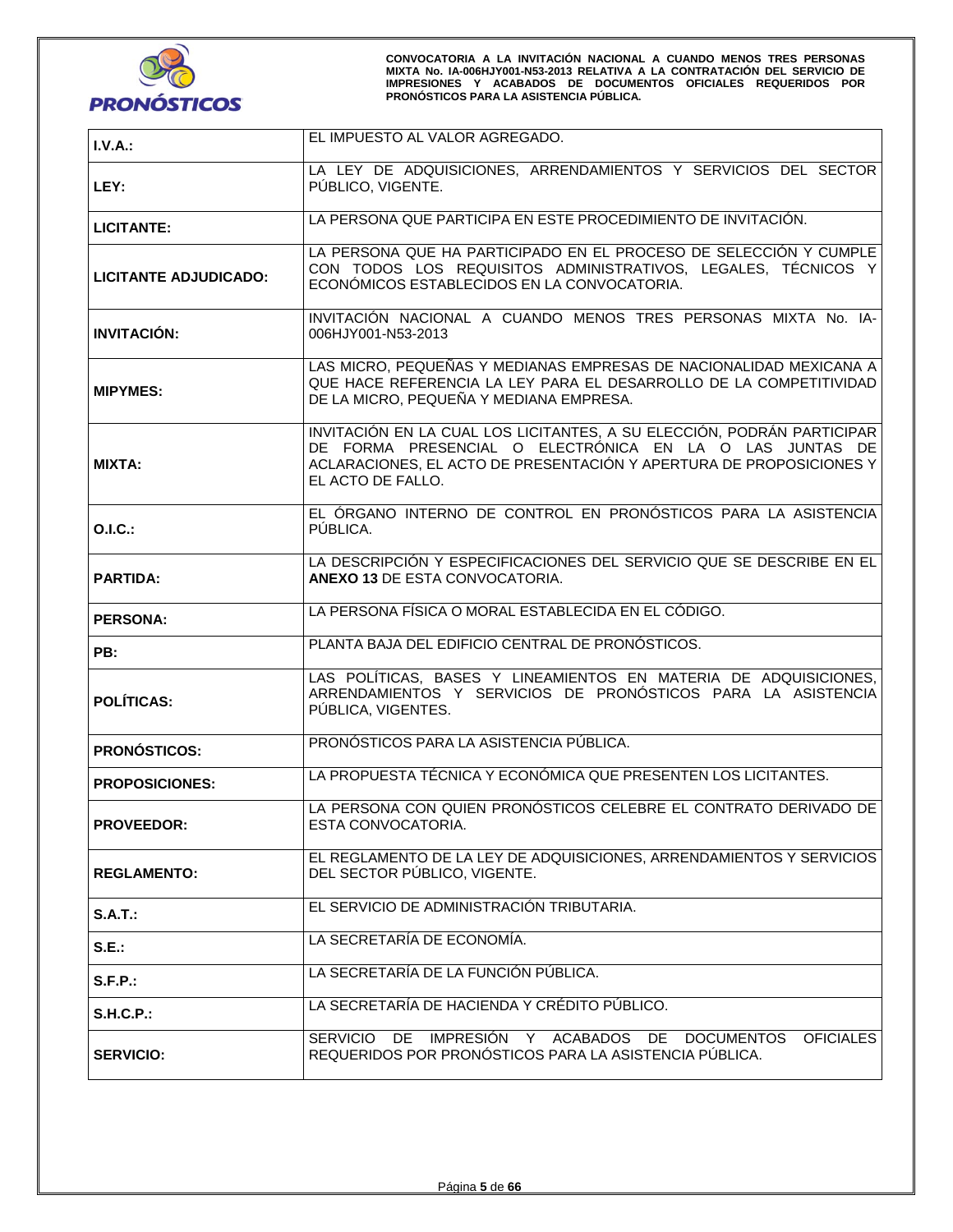

# **PRESENTACIÓN**

PRONÓSTICOS PARA LA ASISTENCIA PÚBLICA, EN CUMPLIMIENTO DE LAS DISPOSICIONES DEL ARTÍCULO 134 DE LA CONSTITUCIÓN POLÍTICA DE LOS ESTADOS UNIDOS MEXICANOS, ARTÍCULOS, 18, 24, 25, 26 FRACCIÓN II, 26 BIS FRACCIÓN III, 27, 28 FRACCIÓN I, 42, 43 Y 47 DE LA LEY DE ADQUISICIONES, ARRENDAMIENTOS Y SERVICIOS DEL SECTOR PÚBLICO VIGENTE, SU REGLAMENTO Y DEMÁS DISPOSICIONES LEGALES VIGENTES EN LA MATERIA, CONVOCA A TRAVÉS DE LA SUBDIRECCIÓN GENERAL DE ADMINISTRACIÓN Y FINANZAS, POR CONDUCTO DE LA GERENCIA DE RECURSOS MATERIALES, DE LA DIRECCIÓN ADMINISTRATIVA, A PARTICIPAR EN EL PROCEDIMIENTO DE INVITACIÓN NACIONAL A CUANDO MENOS TRES PERSONAS MIXTA PARA LA CONTRATACIÓN DEL **SERVICIO DE IMPRESIONES Y ACABADOS DE DOCUMENTOS OFICIALES REQUERIDOS POR PRONÓSTICOS PARA LA ASISTENCIA PÚBLICA**, CONFORME A LAS SIGUIENTES:

#### **B A S E S**

#### **1. DATOS GENERALES O DE IDENTIFICACIÓN DE LA CONVOCATORIA**

#### **1.1 CONVOCANTE**

PRONÓSTICOS PARA LA ASISTENCIA PÚBLICA, A TRAVÉS DE LA SUBDIRECCIÓN GENERAL DE ADMINISTRACIÓN Y FINANZAS, POR CONDUCTO DE LA GERENCIA DE RECURSOS MATERIALES, DE LA DIRECCIÓN ADMINISTRATIVA, CON DOMICILIO EN INSURGENTES SUR 1397 PISO 11, COLONIA INSURGENTES MIXCOAC, DELEGACIÓN BENITO JUÁREZ, MÉXICO, DISTRITO FEDERAL, CÓDIGO POSTAL 03920.

## **1.2 MEDIO Y CARÁCTER PARA LA PRESENTE CONVOCATORIA**

INVITACIÓN NACIONAL A CUANDO MENOS TRES PERSONAS MIXTA, EN LA CUAL LOS LICITANTES PODRÁN PARTICIPAR EN FORMA PRESENCIAL O ELECTRÓNICA. EN LA PRESENTE INVITACIÓN NO SE RECIBIRÁN PROPOSICIONES A TRAVÉS DE SERVICIO POSTAL O DE MENSAJERÍA.

#### **1.3 NÚMERO DE IDENTIFICACIÓN DEL PROCEDIMIENTO**

No. IA-006HJY001-N53-2013.

#### **1.4 EJERCICIO FISCAL QUE ABARCARÁ LA CONTRATACIÓN QUE DERIVE DEL PRESENTE PROCEDIMIENTO**

EJERCICIO FISCAL 2013.

#### **1.5 IDIOMA**

EL IDIOMA QUE DEBERÁN PRESENTAR LAS PROPOSICIONES SERÁ EN IDIOMA ESPAÑOL.

#### **1.6 DISPONIBILIDAD PRESUPUESTARIA**

PRONÓSTICOS CUENTA CON LOS RECURSOS AUTORIZADOS EN LA PARTIDA PRESUPUESTAL NÚMERO 36604.

# **2. OBJETO Y ALCANCE DE LA CONVOCATORIA**

#### **2.1 DESCRIPCIÓN, UNIDAD DE MEDIDA Y CANTIDADES REQUERIDAS**

PRONÓSTICOS LLEVARÁ A CABO LA CONTRATACIÓN DEL SERVICIO DE IMPRESIONES Y ACABADOS DE DOCUMENTOS OFICIALES REQUERIDOS POR PRONÓSTICOS PARA LA ASISTENCIA PÚBLICA, DE CONFORMIDAD CON LAS CANTIDADES Y ESPECIFICACIONES ESTABLECIDAS EN EL **ANEXO 13** DE LA PRESENTE CONVOCATORIA.

LOS LICITANTES, PARA LA PRESENTACIÓN DE SUS PROPUESTAS, DEBERÁN AJUSTARSE ESTRICTAMENTE A LOS REQUISITOS Y ESPECIFICACIONES PREVISTOS EN ESTA CONVOCATORIA Y LOS QUE SE DERIVEN DE LA JUNTA DE ACLARACIONES AL CONTENIDO DE LA MISMA.

#### **2.2 AGRUPAMIENTO DE PARTIDAS**

SE REALIZARA AGRUPAMIENTO DE PARTIDA DE ACUIERDO A LOS ESTABLECIDO EN EL NÚMERAL 2.8.2

#### **2.3 NORMAS**

NO APLICA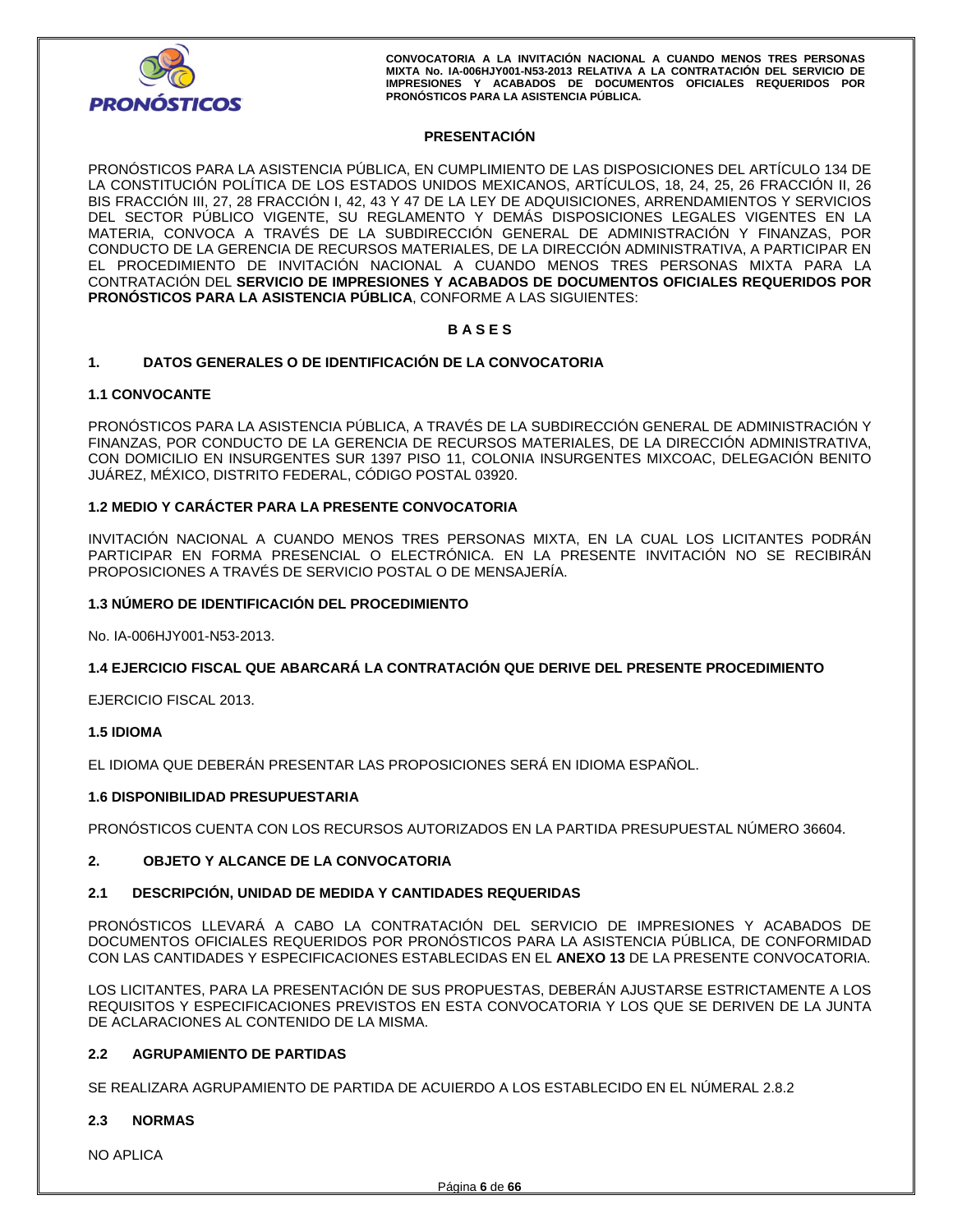

# **2.4 MÉTODO QUE SE UTILIZARÁ PARA REALIZAR LAS PRUEBAS**

NO APLICA

# **2.5 CONTRATO ABIERTO**

| <b>MONTO MINIMO CON IVA</b> | <b>MONTO MAXIMO CON IVA</b> |
|-----------------------------|-----------------------------|
| \$604,000.00                | \$1,509,999.99              |

#### **2.6 ABASTECIMIENTO SIMULTÁNEO**

NO APLICA.

#### **2.7 CRITERIO DE EVALUACIÓN DE LAS PROPOSICIONES**

CON APEGO EN LO ESTABLECIDO POR LOS ARTÍCULOS 36 Y 36 BIS DE LA LEY Y 51 DEL REGLAMENTO, LA CONVOCANTE EFECTUARÁ LA EVALUACIÓN APLICANDO EL CRITERIO DE EVALUACIÓN BINARIO (CUMPLE, NO CUMPLE) CONSIDERANDO EXCLUSIVAMENTE LOS REQUISITOS Y CONDICIONES ESTABLECIDOS EN LA PRESENTE CONVOCATORIA Y EN EL RESULTADO DE LA JUNTA O JUNTAS DE ACLARACIONES, ASÍ COMO, EN LO SOLICITADO EN EL **ANEXO 13**, A EFECTO, DE QUE SE GARANTICE SATISFACTORIAMENTE EL CUMPLIMIENTO DE LAS OBLIGACIONES RESPECTIVAS Y SOLO PODRÁ ADJUDICAR A QUIEN CUMPLA DEBIDAMENTE Y OFERTE LAS MEJORES CONDICIONES PARA PRONÓSTICOS.

#### . **2.8 MODELO DEL CONTRATO**

EL MODELO DE CONTRATO PARA ESTA CONVOCATORIA SE DETALLA EN EL **ANEXO 16**, EL CUÁL SE ADECUARÁ EN RELACIÓN A LA EMISIÓN DEL FALLO.

#### **2.8.1 VIGENCIA DEL SERVICIO**

A PARTIR DEL DÍA SIGUIENTE DE LA NOTIFICACIÓN DEL FALLO Y HASTA EL DÍA 31 DE DICIEMBRE DE 2013.

#### **2.8.2 PARTIDA ÚNICA**

LA CONTRATACIÓN DE LOS SERVICIOS OBJETO DE ESTA INVITACIÓN, SERÁ MEDIANTE UNA SOLA PARTIDA AL LICITANTE QUE OTORGUE EL MONTO MÁS BAJO EN LA PROPUESTA, SIEMPRE Y CUANDO SE ASEGURE EL CUMPLIMIENTO DE LA DESCRIPCIÓN Y ESPECIFICACIONES DEL SERVICIO QUE SE DESCRIBE EN EL **ANEXO 13** DE ESTA CONVOCATORIA Y OFERTE LAS MEJORES CONDICIONES.

#### **2.8.3 DEDUCCIONES AL PAGO**

DEDUCCIONES AL PAGO DEL SERVICIO SE APLICARÁ DE ACUERDO AL **ANEXO 13** DE LA PRESENTE CONVOCATORIA, CON MOTIVO DEL INCUMPLIMIENTO PARCIAL O DEFICIENTE EN QUE PUDIERA INCURRIR EL PROVEEDOR RESPECTO A LA PARTIDA QUE INTEGRA EL CONTRATO.

#### **2.8.4 OBLIGACIÓN GARANTIZADA**

EL CUMPLIMIENTO DE LA OBLIGACIÓN GARANTIZADA QUE SE DERIVE DE LA CONTRATACIÓN DEL SERVICIO MOTIVO DE ESTE PROCEDIMIENTO, SERÁ INDIVISIBLE.

EL PROVEEDOR, PARA GARANTIZAR EL CUMPLIMIENTO DE TODAS Y CADA UNA DE LAS OBLIGACIONES ESTIPULADAS EN EL CONTRATO ADJUDICADO, ENTREGARÁ LA GARANTÍA DE CUMPLIMIENTO COMO SE ESTIPULA EN EL SIGUIENTE PUNTO.

#### **2.8.5 FIANZA GARANTÍA DE CUMPLIMIENTO**

EL LICITANTE ADJUDICADO DEBERÁ ENTREGAR AL ÁREA CONTRATANTE, EN EL DOMICILIO DE PRONÓSTICOS COMO GARANTÍA DE CUMPLIMIENTO, FIANZA EXPEDIDA POR UNA INSTITUCIÓN MEXICANA AUTORIZADA POR EL GOBIERNO FEDERAL EN TÉRMINOS DE LA LEY FEDERAL DE INSTITUCIONES DE FIANZAS, A FAVOR DE PRONÓSTICOS PARA LA ASISTENCIA PÚBLICA POR UN MONTO IGUAL AL 10% DEL MONTO MÁXIMO DEL CONTRATO ANTES DEL IMPUESTO AL VALOR AGREGADO, DENTRO DE LOS 10 (DIEZ) DÍAS NATURALES SIGUIENTES A LA FIRMA DEL CONTRATO, DE CONFORMIDAD CON LO ESTIPULADO EN EL ARTÍCULO 48 ÚLTIMO PÁRRAFO DE LA LEY, UTILIZANDO EL **ANEXO 17** DE ESTA CONVOCATORIA.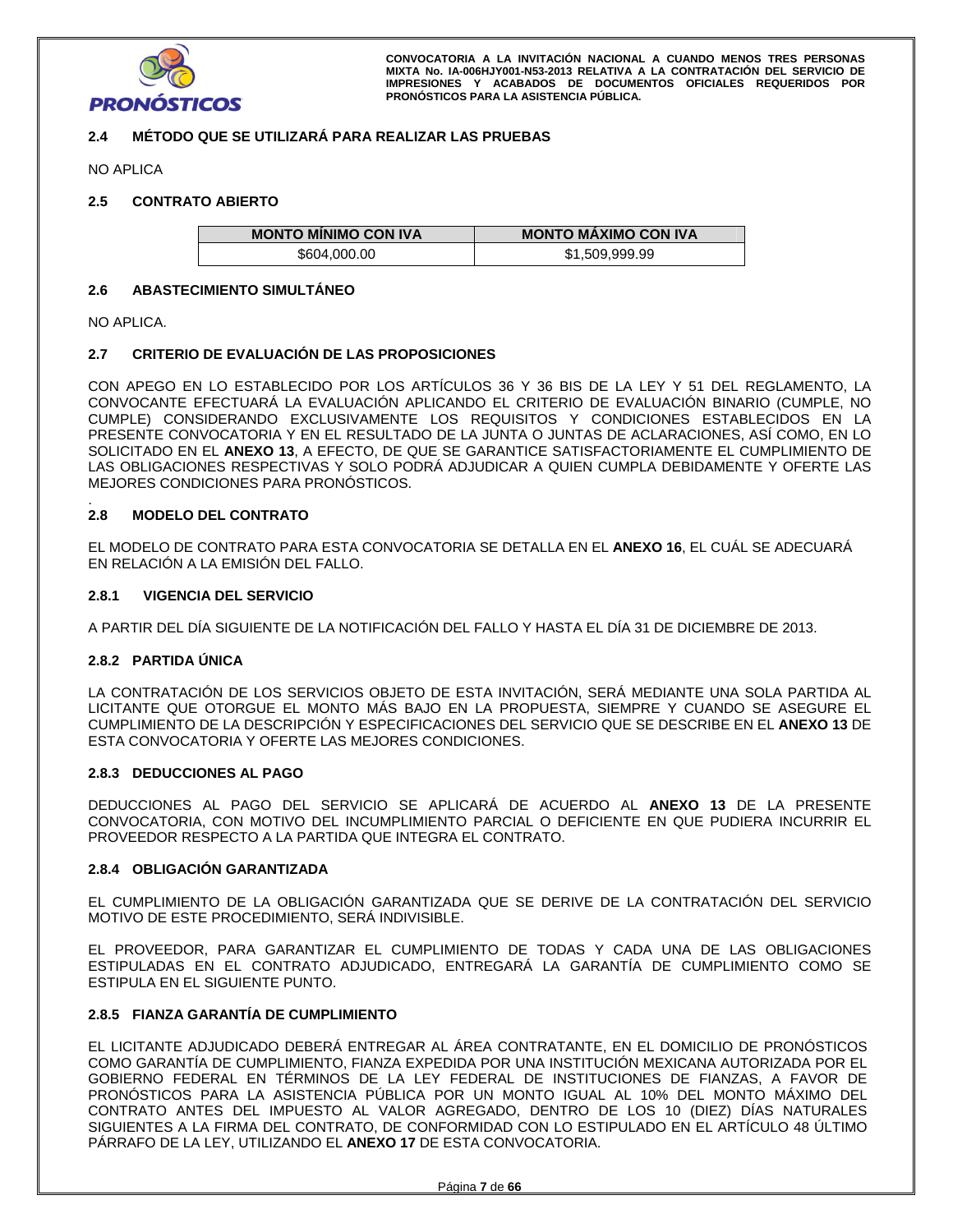

LA FALTA DE PRESENTACIÓN DE LA GARANTÍA DE CUMPLIMIENTO EN EL PLAZO ESTABLECIDO EN ESTE PUNTO, DARÁ COMO CONSECUENCIA EL INICIO DEL PROCESO DE RESCISIÓN PREVISTO EN EL ARTÍCULO 54 DE LA LEY.

LA GARANTÍA RELATIVA AL CUMPLIMIENTO DEL CONTRATO OBLIGARÁ AL LICITANTE ADJUDICADO A RESPONDER CABALMENTE A TODO LO PACTADO Y POR LA ÓPTIMA CALIDAD DEL SERVICIO, ASÍ COMO CUALQUIER OTRA RESPONSABILIDAD EN QUE PUDIERE INCURRIR. LA GARANTÍA DE CUMPLIMIENTO ESTARÁ VIGENTE DURANTE EL CUMPLIMIENTO DEL CONTRATO, ASÍ COMO DURANTE LA SUBSTANCIACIÓN DE TODOS LOS RECURSOS LEGALES O JUICIOS QUE SE INTERPONGAN HASTA QUE SE DICTE RESOLUCIÓN DEFINITIVA QUEDE FIRME, DE FORMA TAL QUE SU VIGENCIA NO PODRÁ ACOTARSE EN RAZÓN DEL PLAZO DE LA EJECUCIÓN DEL CONTRATO PRINCIPAL O FUENTE DE LAS OBLIGACIONES, O CUALQUIER OTRA CIRCUNSTANCIA. ASIMISMO, ESTA GARANTÍA PERMANECERÁ EN VIGOR AÚN EN LOS CASOS EN QUE PRONÓSTICOS OTORGUE PRÓRROGAS O ESPERAS AL PROVEEDOR PARA EL CUMPLIMIENTO DE SUS OBLIGACIONES, DERIVADAS DE LA FORMALIZACIÓN DE CONVENIOS DE AMPLIACIÓN AL MONTO, AL PLAZO O VIGENCIA DEL CONTRATO EL PROVEEDOR DEBERÁ PRESENTAR LA MODIFICACIÓN A LA GARANTÍA DE CUMPLIMIENTO.

# **2.8.6 GARANTÍA DE RESPONSABILIDAD CIVIL**

NO APLICA

# **3 FORMA Y TÉRMINOS QUE REGIRÁN LOS ACTOS DEL PROCEDIMIENTO DE LA INVITACIÓN**

#### **3.1 REDUCCIÓN DE PLAZOS**

NO APLICA.

#### **3.2 CALENDARIO Y LUGAR DE LOS ACTOS**

| <b>ACTO</b>                                                                                          | <b>FECHA Y HORA</b>                                                                                                    | <b>LUGAR</b>                                                                                                                                                                                                                                                                                                                                                                                |
|------------------------------------------------------------------------------------------------------|------------------------------------------------------------------------------------------------------------------------|---------------------------------------------------------------------------------------------------------------------------------------------------------------------------------------------------------------------------------------------------------------------------------------------------------------------------------------------------------------------------------------------|
| <b>PUBLICACIÓN</b><br>DF<br>LA<br><b>CONVOCATORIA EN</b><br>COMPRANET Y PÁGINA<br>WEB DE PRONÓSTICOS | 26 DE JULIO DE 2013                                                                                                    | TRAVÉS<br><b>DEL</b><br><b>SISTEMA</b><br>ELECTRÓNICO<br>DE<br>A<br>INFORMACIÓN PUBLICA GUBERNAMENTAL SOBRE<br>ADQUISICIONES, ARRENDAMIENTOS Y SERVICIOS<br>EN SU PÁGINA DE INTERNET http://compranet.gob.mx,<br>ASÍ COMO EN LA PÁGINA WEB DE PRONÓSTICOS<br>http://www.pronosticos.gob.mx/index.php/legal/105-<br>legal/adquisiciones-arrendamientos-y-servicios/462-<br>licitaciones-2013 |
| DISPOSICIÓN DEL TEXTO<br><b>CONVOCATORIA</b><br>DF<br>ΙA<br><b>PARA LOS LICITANTES</b>               | A PARTIR DEL 26 DE JULIO DE 2013<br>DE LUNES A VIERNES DE LAS 9:00<br>A 15:00 HORAS Y DE 16:00 A 18:00<br><b>HORAS</b> | LA PRESENTE CONVOCATORIA ES GRATUITA Y<br>ESTÁ A LA DISPOSICIÓN DE LOS LICITANTES EN LA<br><b>GERENCIA DE RECURSOS MATERIALES UBICADA EN</b><br>EL DOMICILIO DE LA CONVOCANTE, DONDE SE<br>PODRÁ CONSULTAR COPIA TEXTUAL DE LA MISMA.                                                                                                                                                       |
| JUNTA DE ACLARACIÓN A<br>LA CONVOCATORIA                                                             | 31 DE JULIO DE 2013<br>10:00 HORAS                                                                                     | EN EL DOMICILIO DE LA CONVOCANTE.                                                                                                                                                                                                                                                                                                                                                           |
| PRESENTACIÓN<br>Y<br>DE.<br>APERTURA<br><b>PROPOSICIONES</b>                                         | 07 DE AGOSTO DE 2013<br>10:00 HORAS                                                                                    | EN EL DOMICILIO DE LA CONVOCANTE.                                                                                                                                                                                                                                                                                                                                                           |
| <b>FALLO</b>                                                                                         | 13 DE AGOSTO DE 2013<br>10:00 HORAS                                                                                    | EN EL DOMICILIO DE LA CONVOCANTE.                                                                                                                                                                                                                                                                                                                                                           |
| FIRMA DEL CONTRATO                                                                                   | EN EL ACTO DE FALLO SE DARÁ A<br>CONOCER LA FECHA Y HORA.                                                              | EN EL DOMICILIO DE LA CONVOCANTE.                                                                                                                                                                                                                                                                                                                                                           |

**NOTA:** TODOS LOS ACTOS SE REALIZARÁN EN AVENIDA INSURGENTES SUR No. 1397, PISO 4, COLONIA INSURGENTES MIXCOAC, DELEGACIÓN BENITO JUÁREZ, CÓDIGO POSTAL 03920, MÉXICO, DISTRITO FEDERAL.

LAS CÁMARAS, COLEGIOS O ASOCIACIONES PROFESIONALES U OTRAS ORGANIZACIONES NO GUBERNAMENTALES PODRÁN ASISTIR A LOS ACTOS PÚBLICOS DE ESTA INVITACIÓN, ASÍ COMO CUALQUIER PERSONA EN CALIDAD DE OBSERVADOR, BAJO LA CONDICIÓN DE QUE DEBERÁN REGISTRAR SU ASISTENCIA Y ABSTENERSE DE INTERVENIR DE CUALQUIER FORMA EN LOS MISMOS.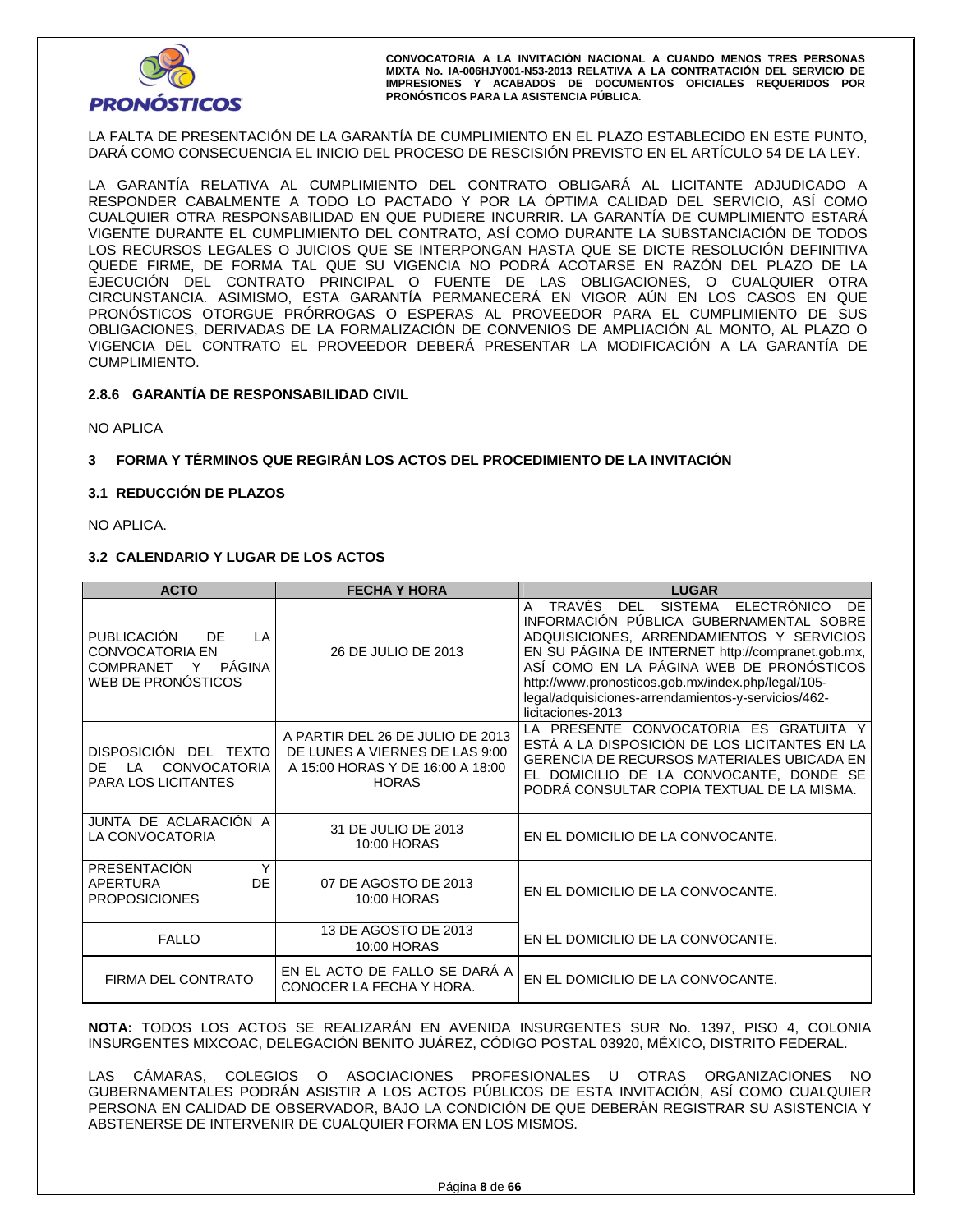

# **3.3 RETIRO DE PROPOSICIONES**

UNA VEZ RECIBIDAS LAS PROPOSICIONES EN LA FECHA, HORA Y LUGAR ESTABLECIDOS POR PRONÓSTICOS, ÉSTAS NO PODRÁN SER RETIRADAS O DEJARSE SIN EFECTO, POR LO QUE DEBERÁN CONSIDERARSE VIGENTES DENTRO DEL PROCEDIMIENTO DE LA PRESENTE INVITACIÓN HASTA SU CONCLUSIÓN.

#### **3.4 PROPOSICIONES**

LOS LICITANTES SÓLO PODRÁN PRESENTAR UNA PROPOSICIÓN PARA LA PARTIDA ÚNICA EN ESTA INVITACIÓN.

## **3.5 ACREDITACIÓN DE EXISTENCIA LEGAL Y PERSONALIDAD JURÍDICA**

LOS LICITANTES DEBERÁN ACREDITAR SU EXISTENCIA LEGAL Y PERSONALIDAD JURÍDICA, PARA EFECTOS DE SUSCRIPCIÓN DE PROPOSICIONES Y EN SU CASO, FIRMA DEL CONTRATO, MEDIANTE LA PRESENTACIÓN DEL FORMATO DEBIDAMENTE REQUISITADO QUE SE INCLUYE COMO **ANEXO 5-A O ANEXO 5-B** DE ESTA CONVOCATORIA.

#### **3.6 RÚBRICA DE LAS PROPOSICIONES RECIBIDAS**

DE ENTRE LOS LICITANTES QUE HAYAN ASISTIDO, ÉSTOS ELEGIRÁN A UNO, QUE EN FORMA CONJUNTA CON EL SERVIDOR PÚBLICO QUE PRONÓSTICOS DESIGNE, LA PROPUESTA TÉCNICA Y ECONÓMICA DE LAS PROPOSICIONES RECEPCIONADAS POR LA CONVOCANTE, QUEDANDO EN CUSTODIA DE LA PROPIA CONVOCANTE.

EL REPRESENTANTE DE LOS LICITANTES QUE SEA DESIGNADO PARA RUBRICAR LAS PROPOSICIONES, BAJO NINGUNA CIRCUNSTANCIA PODRÁ REALIZAR ANÁLISIS O VERIFICACIÓN DE LA DOCUMENTACIÓN O INFORMACIÓN PRESENTADA POR LOS MISMOS.

#### **3.7 INDICACIONES RELATIVAS AL FALLO Y FIRMA DEL CONTRATO**

EN JUNTA PÚBLICA SE DARÁ A CONOCER EL FALLO DE LA INVITACIÓN CON BASE EN EL ARTÍCULO 37 DE LA LEY, DE CONFORMIDAD CON LA EVALUACIÓN TÉCNICA Y ECONÓMICA QUE PARA TAL EFECTO SE REALICE, EN LA QUE SE HARÁ CONSTAR EL ANÁLISIS DE LAS PROPOSICIONES Y LAS RAZONES PARA ADMITIRLAS O DESECHARLAS.

PROCEDIÉNDOSE DE ACUERDO A LO SIGUIENTE:

- **1.** SE DECLARARÁ INICIADO EL ACTO.
- **2.** SE PRESENTARÁ A LOS SERVIDORES PÚBLICOS ASISTENTES.
- **3.** SE PASARÁ LISTA DE LOS LICITANTES PRESENTES DE ACUERDO AL REGISTRO DE ASISTENCIA.
- **4.** LOS LICITANTES QUE SE ENCUENTREN PRESENTES SE DARÁN POR NOTIFICADOS DEL FALLO Y DE LA ADJUDICACIÓN EFECTUADA.
- **5.** EN ESTE ACTO, SE DARÁ A CONOCER LA FECHA, HORA Y LUGAR DE LA SUSCRIPCIÓN DEL CONTRATO.
- **6.** SE LEVANTARÁ EL ACTA DEL EVENTO, LA CUAL SERÁ FIRMADA POR LOS ASISTENTES (LA FALTA DE FIRMA DE ALGÚN LICITANTE NO INVALIDARÁ EL CONTENIDO Y LOS EFECTOS DEL ACTA) A QUIENES SE LES ENTREGARÁ COPIA DE LA MISMA; ASIMISMO EL CONTENIDO DEL FALLO SE DIFUNDIRÁ A TRAVÉS DE COMPRANET EL MISMO DÍA EN QUE SE EMITA.

A LOS LICITANTES QUE NO HAYAN ASISTIDO A LA JUNTA PÚBLICA Y QUE HAYAN MANIFESTADO LA DIRECCIÓN DE SU CORREO ELECTRÓNICO EN EL **ANEXO 8** DE ESTA CONVOCATORIA, SE LES ENVIARÁ POR CORREO ELECTRÓNICO UN AVISO INFORMÁNDOLES QUE EL ACTA DEL FALLO SE ENCUENTRA A SU DISPOSICIÓN EN COMPRANET.

CON LA NOTIFICACIÓN DEL FALLO POR EL QUE SE ADJUDICA EL CONTRATO, LAS OBLIGACIONES DERIVADAS DE ÉSTE SERÁN EXIGIBLES, SIN PERJUICIO DE LA OBLIGACIÓN DE LAS PARTES DE FIRMAR EL CONTRATO CONFORME SE ESTABLECE EN LA PRESENTE CONVOCATORIA.

EL LICITANTE ADJUDICADO DEBERÁ PRESENTARSE EN EL HORARIO Y FECHA SEÑALADA EN EL ACTA DE FALLO, PARA FORMALIZAR EL CONTRATO DE ACUERDO AL MODELO DEL **ANEXO 16** Y PARA PRESENTAR LOS SIGUIENTES DOCUMENTOS: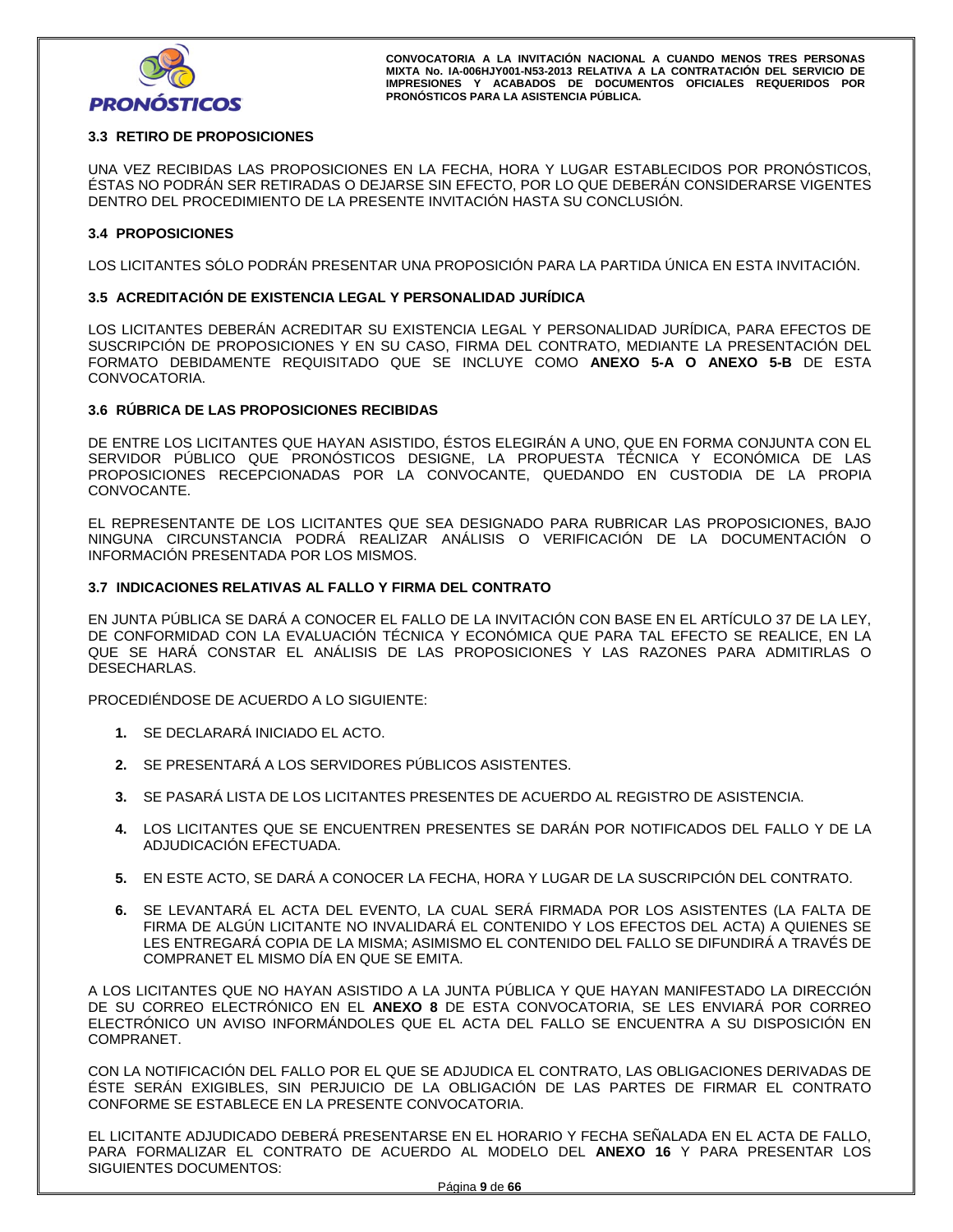

| <b>PERSONA MORAL</b>                                                                                                                                                                                                                                                                                                                                                                                                                                                                                                                                                   | <b>PERSONA FÍSICA</b>                                                                                                                                                                                                                                                                                                                             |
|------------------------------------------------------------------------------------------------------------------------------------------------------------------------------------------------------------------------------------------------------------------------------------------------------------------------------------------------------------------------------------------------------------------------------------------------------------------------------------------------------------------------------------------------------------------------|---------------------------------------------------------------------------------------------------------------------------------------------------------------------------------------------------------------------------------------------------------------------------------------------------------------------------------------------------|
| INSCRIPCIÓN AL REGISTRO FEDERAL DE CONTRIBUYENTES                                                                                                                                                                                                                                                                                                                                                                                                                                                                                                                      | INSCRIPCION AL REGISTRO FEDERAL DE<br><b>CONTRIBUYENTES</b>                                                                                                                                                                                                                                                                                       |
| CÉDULA DEL REGISTRO FEDERAL DE CONTRIBUYENTES.                                                                                                                                                                                                                                                                                                                                                                                                                                                                                                                         | CÉDULA DEL REGISTRO FEDERAL DE<br>CONTRIBUYENTES.                                                                                                                                                                                                                                                                                                 |
| TESTIMONIO DE LA ESCRITURA PÚBLICA EN LA QUE CONSTE<br>QUE FUE CONSTITUIDA CONFORME A LAS LEYES MEXICANAS<br>Y QUE TIENE SU DOMICILIO EN EL TERRITORIO NACIONAL<br>CON LA CONSTANCIA DE INSCRIPCIÓN EN EL REGISTRO<br>COMERCIO Y. EN SU CASO. LAS<br>PUBLICO DE<br>MODIFICACIONES QUE HAYA SUFRIDO.<br>IDENTIFICACIÓN OFICIAL VIGENTE CON FOTOGRAFÍA DEL<br>REPRESENTANTE LEGAL                                                                                                                                                                                        | ACTA DE NACIMIENTO O, EN SU CASO, CARTA DE<br>NATURALIZACIÓN RESPECTIVA, EXPEDIDA POR LA<br>COMPETENTE.<br>ASİ<br><b>COMO</b><br><b>AUTORIDAD</b><br>LA<br>DOCUMENTACIÓN CON LA QUE ACREDITE TENER SU<br>DOMICILIO LEGAL EN EL TERRITORIO NACIONAL.<br>IDENTIFICACIÓN OFICIAL VIGENTE CON FOTOGRAFÍA<br>DE LA PERSONA FÍSICA QUE PROPORCIONARÁ EL |
| ESCRITURA PÚBLICA QUE CONTENGA EL PODER QUE SE<br>OTORGUE AL<br><b>REPRESENTANTE</b><br>LEGAL.<br>PARA<br>LA<br>CELEBRACIÓN DE ACTOS DE ADMINISTRACIÓN O PODER<br>ESPECIAL PARA SUSCRIBIR PEDIDOS O CONTRATOS O BIEN<br>PARA LLEVAR A CABO TODOS LOS TRÁMITES DERIVADOS DE<br>PROCEDIMIENTOS DE CONTRATACIÓN EN EL GOBIERNO<br>FEDERAL O SU EQUIVALENTE. EN LOS CASOS EN QUE LOS<br>PODERES SE OTORGUEN CON EL CARÁCTER GENERAL, LA<br>ESCRITURA DEBERÀ ESTAR INSCRITA EN EL REGISTRO<br>PUBLICO DE LA<br>PROPIEDAD<br>DEL<br>Y<br><b>COMERCIO</b><br>CORRESPONDIENTE. | SERVICIO.                                                                                                                                                                                                                                                                                                                                         |
| COMPROBANTE DE DOMICILIO FISCAL (ACTUALIZADO)                                                                                                                                                                                                                                                                                                                                                                                                                                                                                                                          | COMPROBANTE DE DOMICILIO FISCAL (ACTUALIZADO)                                                                                                                                                                                                                                                                                                     |
| IDENTIFICACIÓN OFICIAL VIGENTE CON FOTOGRAFÍA DE UNA<br>PERSONA FÍSICA QUE FUNJA COMO TESTIGO DE LA<br>CELEBRACIÓN DEL CONTRATO<br>DOCUMENTO DE LA RESOLUCIÓN EXPEDIDO POR EL S.A.T. SOBRE EL CUMPLIMIENTO DE SUS OBLIGACIONES<br>FISCALES CONFORME A LO ESTABLECIDO EN LA REGLA 1.2.1.15 Y 11.2.1.13 DE LA MISCELÁNEA FISCAL PARA 2013.                                                                                                                                                                                                                               | IDENTIFICACIÓN OFICIAL VIGENTE CON FOTOGRAFÍA<br>DE UNA PERSONA FÍSICA QUE FUNJA COMO TESTIGO<br>DE LA CELEBRACIÓN DEL CONTRATO                                                                                                                                                                                                                   |
| (D.O.F. 28-12-2012).                                                                                                                                                                                                                                                                                                                                                                                                                                                                                                                                                   |                                                                                                                                                                                                                                                                                                                                                   |

SI EL LICITANTE QUE RESULTE ADJUDICADO NO FIRMARA EL CONTRATO POR CAUSAS IMPUTABLES A ÉL MISMO, EN LA FECHA, HORA Y LUGAR SEÑALADO EN EL FALLO Y SE ACTUALICE EL SUPUESTO ESTABLECIDO EN EL ARTÍCULO 60 FRACCIÓN I DE LA LEY PODRÁ SER SANCIONADO CONFORME AL MISMO.

PRONÓSTICOS PODRÁ SIN NECESIDAD DE UN NUEVO PROCEDIMIENTO, ADJUDICAR EL CONTRATO AL LICITANTE QUE HUBIESE PRESENTADO LA SIGUIENTE PROPOSICIÓN SOLVENTE MÁS BAJA Y ASÍ SUCESIVAMENTE, SIEMPRE Y CUANDO LA DIFERENCIA EN PRECIOS CON RESPECTO A LA POSTURA ADJUDICADA NO SEA SUPERIOR AL 10%, EN CASO DE QUE ESTE ULTIMO NO ACEPTE LA ADJUDICACIÓN, PRONOSTICOS DECLARARÁ DESIERTA LA INVITACIÓN.

#### **4. REQUISITOS INDISPENSABLES QUE LOS LICITANTES DEBEN CUMPLIR PARA EVALUAR SU PROPOSICIÓN Y CAUSAS DE DESECHAMIENTO**

LOS LICITANTES QUE PARTICIPEN EN ESTA INVITACIÓN NO DEBERÁN ESTAR INHABILITADOS POR RESOLUCIÓN DE LA S.F.P. Y DEBERÁN PRESENTAR LA SIGUIENTE DOCUMENTACIÓN:

#### **4.1 DOCUMENTACIÓN DISTINTA (LEGAL-ADMINISTRATIVA) A LA PROPUESTA TÉCNICA Y ECONÓMICA**

LOS LICITANTES PODRÁN PRESENTAR A SU ELECCIÓN, DENTRO O FUERA DEL SOBRE CERRADO, LA SIGUIENTE DOCUMENTACIÓN, MISMA QUE FORMA PARTE DE SU PROPOSICIÓN.

- **1.** ORIGINAL Y COPIA DE IDENTIFICACIÓN OFICIAL VIGENTE DE QUIEN FIRMA LAS PROPOSICIONES.
- **2.** ESCRITO DE MANIFESTACIÓN DE INTERÉS PARA PARTICIPAR EN LA PRESENTE INVITACIÓN. **ANEXO 2**
- **3.** ESCRITO BAJO PROTESTA DE DECIR VERDAD, QUE CUENTA CON FACULTADES SUFICIENTES PARA COMPROMETERSE POR SÍ O POR SU REPRESENTADA, SIN QUE SEA NECESARIO ACREDITAR SU PERSONALIDAD JURÍDICA. **ANEXO 4**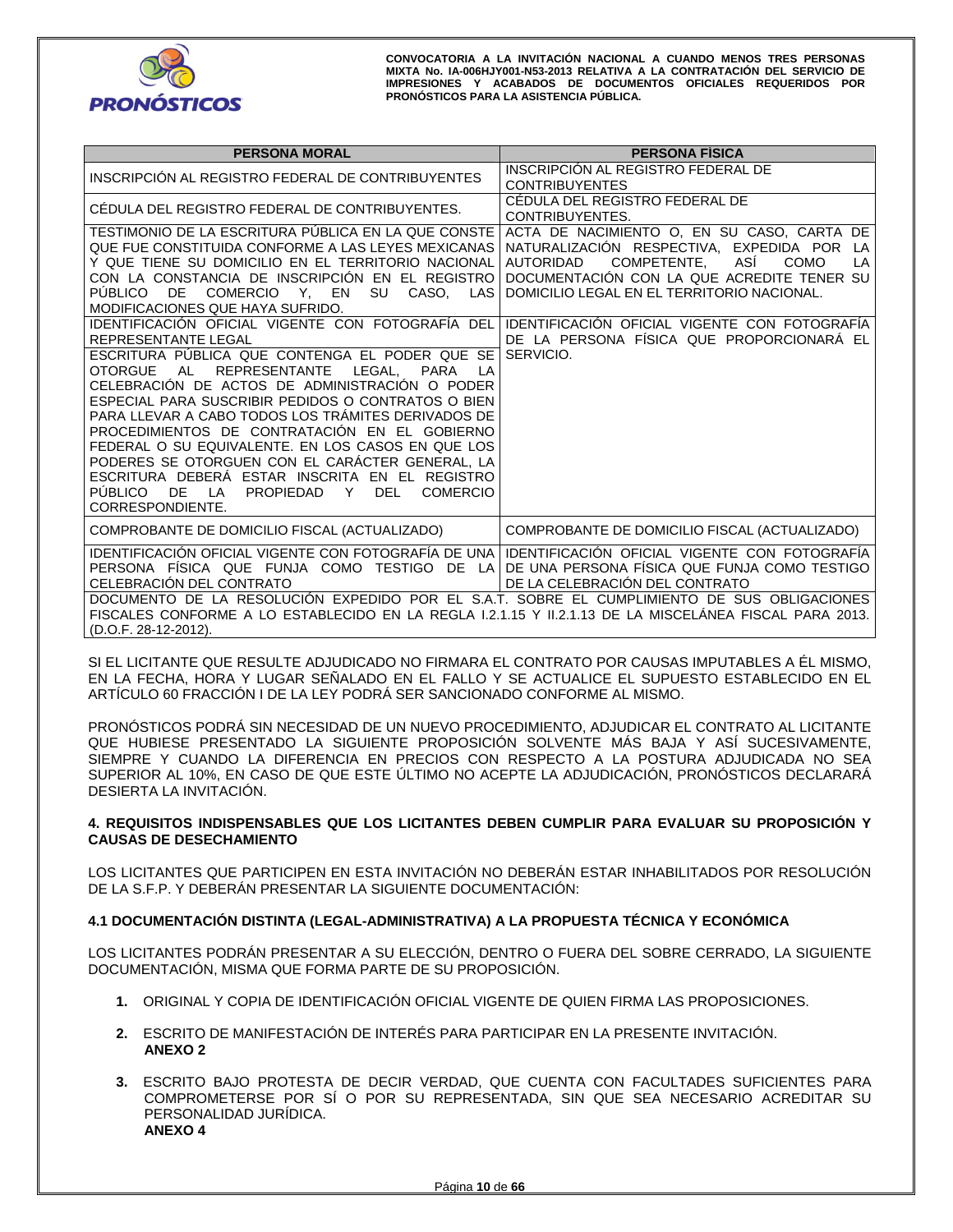

- **4.** DEBERÁN ACREDITAR SU EXISTENCIA LEGAL Y PERSONALIDAD JURÍDICA, PARA EFECTOS DE SUSCRIPCIÓN DE PROPOSICIONES Y EN SU CASO, FIRMA DEL CONTRATO. **ANEXO 5-A (PERSONAL MORAL) ANEXO 5-B (PERSONA FÍSICA)**
- **5.** ESCRITO BAJO PROTESTA DE DECIR VERDAD, QUE ES DE NACIONALIDAD MEXICANA QUE POSEAN PLENA CAPACIDAD JURÍDICA Y NO SE ENCUENTRE IMPEDIDO CIVIL, MERCANTIL O ADMINISTRATIVAMENTE PARA EJERCER PLENAMENTE SUS DERECHOS Y CUMPLIR CON SUS OBLIGACIONES. **ANEXO 6**
- **6.** ESCRITO EN EL QUE SE MANIFIESTE, QUE EL SERVICIO QUE PRESTARÁ ES DE ORIGEN MEXICANO. **ANEXO 6-A**
- **7.** ESCRITO BAJO PROTESTA DE DECIR VEDAD, DE NO ENCONTRARSE EN ALGUNO DE LOS SUPUESTOS ESTABLECIDOS POR LOS ARTÍCULOS 50 Y 60 DE LA LEY. **ANEXO 7**
- **8.** ESCRITO EN EL QUE INDIQUE LA DIRECCIÓN DE CORREO ELECTRÓNICO. **ANEXO 8**
- **9.** ESCRITO DE DECLARACIÓN DE INTEGRIDAD EN LA QUE MANIFIESTE, BAJO PROTESTA DE DECIR VERDAD, QUE POR SÍ MISMO O A TRAVÉS DE INTERPÓSITA PERSONA, SE ABSTENDRÁN DE ADOPTAR CONDUCTAS, PARA QUE LOS SERVIDORES PÚBLICOS DE PRONÓSTICOS, INDUZCAN O ALTEREN LAS EVALUACIONES DE LAS PROPUESTAS, EL RESULTADO DEL PROCEDIMIENTO, U OTROS ASPECTOS QUE OTORGUEN CONDICIONES MÁS VENTAJOSAS CON RELACIÓN A LOS DEMÁS LICITANTES. **ANEXO 9**
- **10.** DOCUMENTO EXPEDIDO POR AUTORIDAD COMPETENTE QUE DETERMINE SU ESTRATIFICACIÓN COMO MICRO, PEQUEÑA O MEDIANA EMPRESA O BIEN, ESCRITO BAJO PROTESTA DE DECIR VERDAD, QUE CUENTA O NO, CON ESE CARÁCTER. **ANEXO 10-A ANEXO 10-B**
- **11.** ESCRITO EN EL QUE MANIFIESTE QUE EL DOMICILIO CONSIGNADO EN SUS PROPUESTAS SERÁ EL LUGAR EN DONDE EL LICITANTE RECIBIRÁ TODA CLASE DE NOTIFICACIONES QUE RESULTEN DE LOS ACTOS Y CONTRATOS QUE CELEBREN CON PRONÓSTICOS. **ANEXO 11**
- **12.** CARTA DE CONFORMIDAD Y DE ACEPTACIÓN DE LA PRESENTE CONVOCATORIA, SUS ANEXOS Y EN SU CASO, DE LAS MODIFICACIONES DERIVADAS DE LA JUNTA O JUNTAS DE ACLARACIÓN AL CONTENIDO DE LA CONVOCATORIA, LO CUAL NO LO EXIME DE PRESENTAR LOS DOCUMENTOS SOLICITADOS EN LA MISMA. **ANEXO 12**
- **13.** DOCUMENTO DE LA RESOLUCIÓN EXPEDIDO POR EL S.A.T. SOBRE EL CUMPLIMIENTO DE SUS OBLIGACIONES FISCALES CONFORME A LO ESTABLECIDO EN LA REGLA I.2.1.15 Y II.2.1.13 DE LA MISCELÁNEA FISCAL PARA 2013. (D.O.F. 28-12-2012).
- **14.** ENTREGAR EN MEDIO MAGNÉTICO (USB, CD) LAS PROPUESTA TÉCNICA **(ANEXO 13),** PROPUESTA ECONÓMICA **(ANEXO 14)** AMBOS EN FORMATO PDF., EN CASO DE OPTAR POR LA PRESENTACIÓN DE LAS MISMAS DE MANERA DOCUMENTAL Y POR ESCRITO.

LOS LICITANTES QUE A SU ELECCIÓN OPTEN POR EL ENVÍO DE SUS PROPOSICIONES POR MEDIOS REMOTOS DE COMUNICACIÓN ELECTRÓNICA, ADMITIRÁN QUE SE TENDRÁN POR NO PRESENTADAS LAS PROPOSICIONES Y LA DOCUMENTACIÓN DISTINTA REQUERIDA POR PRONÓSTICOS, CUANDO LOS SOBRES QUE LA CONTENGAN PRESENTEN VIRUS INFORMÁTICOS O NO PUEDAN ABRIRSE, POR CUALQUIER CAUSA MOTIVADA POR PROBLEMAS TÉCNICOS IMPUTABLES A SUS PROGRAMAS O EQUIPOS DE CÓMPUTO. EN EL CASO DE AQUELLOS LICITANTES QUE A SU ELECCIÓN OPTEN POR PARTICIPAR A TRAVÉS DE MEDIOS REMOTOS DE COMUNICACIÓN ELECTRÓNICA, DEBERÁN CONTAR CON EL CERTIFICADO DIGITAL VIGENTE QUE COMO MEDIO DE COMUNICACIÓN ELECTRÓNICA, UTILIZARÁN EN SUSTITUCIÓN DE LA FIRMA AUTÓGRAFA PARA ENVIAR SUS PROPOSICIONES, MISMO QUE SERÁ OTORGADO POR EL S.A.T., MEDIANTE EL CUAL RECONOZCAN COMO PROPIA Y AUTÉNTICA LA INFORMACIÓN QUE ENVÍEN A TRAVÉS DE COMPRANET. LOS LICITANTES QUE OPTEN POR EL ENVÍO DE SUS PROPOSICIONES A TRAVÉS DE MEDIOS REMOTOS DE COMUNICACIÓN ELECTRÓNICA DEBERÁN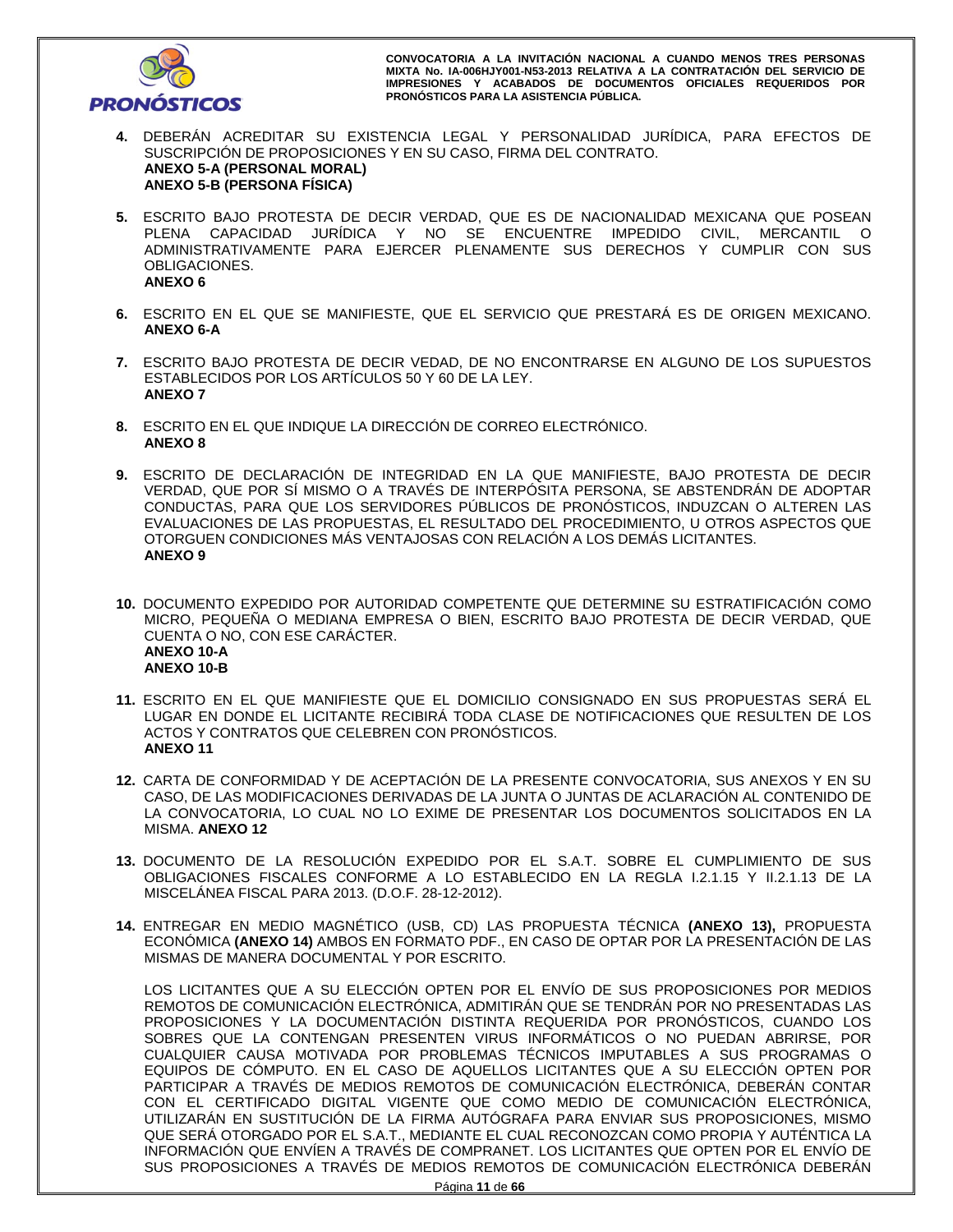

CONCLUIR EL ENVÍO DE ÉSTAS, A MÁS TARDAR UNA HORA ANTES DEL ACTO DE PRESENTACIÓN Y APERTURA DE PROPOSICIONES.

**15.** LAS PROPUESTAS DEBERÁN SER CLARAS Y NO ESTABLECER CONDICIÓN ALGUNA, NI EMPLEAR ABREVIATURAS O PRESENTAR RASPADURAS Y/O ENMENDADURAS, ASÍ COMO MANTENER SU VIGENCIA DURANTE LA PRESTACIÓN DEL SERVICIO OBJETO DE ESTA INVITACIÓN, O BIEN, HASTA QUE EL CONTRATO RESPECTIVO SE EXTINGA.

CADA UNO DE LOS DOCUMENTOS QUE INTEGREN LA PROPOSICIÓN Y AQUÉLLOS DISTINTOS A ÉSTA, DEBERÁN ESTAR FOLIADAS EN TODAS Y CADA UNA DE LAS HOJAS QUE LOS INTEGREN. AL EFECTO, SE DEBERÁN NUMERAR DE MANERA INDIVIDUAL LAS PROPUESTAS TÉCNICA Y ECONÓMICA, ASÍ COMO EL RESTO DE LOS DOCUMENTOS QUE ENTREGUE EL LICITANTE, POR LO QUE NO PODRÁ DESECHARSE CUANDO LAS DEMÁS HOJAS QUE LA INTEGRAN O SUS ANEXOS CAREZCAN DE FIRMA O RÚBRICA. EN LAS PROPOSICIONES ENVIADAS A TRAVÉS DE MEDIOS REMOTOS DE COMUNICACIÓN ELECTRÓNICA, EN SUSTITUCIÓN DE LA FIRMA AUTÓGRAFA, SE EMPLEARÁN LOS MEDIOS DE IDENTIFICACIÓN ELECTRÓNICA QUE ESTABLEZCA LA SECRETARÍA DE LA FUNCIÓN PÚBLICA, DE CONFORMIDAD CON EL ARTÍCULO 50 DEL REGLAMENTO DE LA LEY.

EN CASO DE QUE ALGUNA O ALGUNAS HOJAS DE LOS DOCUMENTOS MENCIONADOS EN EL PÁRRAFO ANTERIOR CAREZCAN DE FOLIO Y SE CONSTATE QUE LA O LAS HOJAS NO FOLIADAS MANTIENEN CONTINUIDAD, LA CONVOCANTE NO PODRÁ DESECHAR LA PROPOSICIÓN. EN EL SUPUESTO DE QUE FALTE ALGUNA HOJA Y LA OMISIÓN PUEDA SER CUBIERTA CON INFORMACIÓN CONTENIDA EN LA PROPIA PROPOSICIÓN O CON LOS DOCUMENTOS DISTINTOS A LA MISMA, LA CONVOCANTE TAMPOCO PODRÁ DESECHAR LA PROPOSICIÓN.

#### **4.2 PROPUESTA CONJUNTA**

NO APLICABLE PARA EL PRESENTE PROCEDIMIENTO DE INVITACIÓN A CUANDO MENOS TRES PERSONAS, DE CONFORMIDAD CON LO ESTABLECIDO EN EL ÚLTIMO PÁRRAFO DEL ARTÍCULO 77 DEL REGLAMENTO.

#### **4.3 PROPUESTA TÉCNICA**

LOS LICITANTES DEBERÁN PRESENTAR PROPUESTA TÉCNICA FIRMADA EN CADA UNA DE SUS HOJAS POR EL REPRESENTANTE LEGAL DEL LICITANTE, EN EL QUE SE DESCRIBA AMPLIAMENTE LOS SERVICIOS QUE OFRECE, ASÍ COMO LOS DOCUMENTOS SOLICITADOS EN CONCORDANCIA CON LO SEÑALADO EN EL **ANEXO 13**, DANDO CUMPLIMIENTO A TODAS Y CADA UNA DE LAS ESPECIFICACIONES ESTABLECIDAS EN EL MISMO.

#### **4.4 PROPUESTA ECONÓMICA**

LOS LICITANTES DEBERÁN PRESENTAR ORIGINAL DE LA PROPUESTA POR EL MONTO MÍNIMO Y MÁXIMO DEL SERVICIO SOLICITADO POR LA PARTIDA ÚNICA, CONFORME **ANEXO 13** DE ESTA CONVOCATORIA.

#### **4.5 MOTIVOS DE DESECHAMIENTO**

SERÁ CAUSA DE DESECHAMIENTO EL INCUMPLIMIENTO DE ALGUNO DE LOS REQUISITOS DE ESTA CONVOCATORIA DE INVITACIÓN QUE AFECTE LA SOLVENCIA DE LA PROPOSICIÓN, CUANDO INCURRAN EN CUALQUIERA DE LAS SIGUIENTES SITUACIONES:

- **a)** QUE NO CUMPLAN CON ALGUNO DE LOS REQUISITOS ESTABLECIDOS EN ESTA CONVOCATORIA O QUE SE DERIVEN DEL ACTO DE ACLARACIÓN A LA MISMA
- **b)** CUANDO PRESENTEN LA PROPOSICIÓN ECONÓMICA EN MONEDA EXTRANJERA.
- **c)** LA FALTA DE PRESENTACIÓN DE LOS ESCRITOS O MANIFESTACIONES BAJO PROTESTA DE DECIR VERDAD, ASÍ COMO EL CUMPLIMIENTO DE LOS REQUISITOS Y DOCUMENTOS, QUE SE SOLICITEN EN EL NUMERAL 4.1 DE ESTA CONVOCATORIA.
- **d)** CUANDO PRESENTEN PROPOSICIONES EN IDIOMA DIFERENTE AL ESPAÑOL.
- **e)** CUANDO PRESENTEN MÁS DE UNA PROPUESTA TÉCNICA Y/O ECONÓMICA POR LA PARTIDA ÚNICA.
- **f)** CUANDO EL LICITANTE SE ENCUENTRE EN ALGUNO DE LOS SUPUESTOS ESTABLECIDOS POR LOS ARTÍCULOS 50 Y 60 DE LA LEY.
- **g)** CUANDO SE SOLICITE "BAJO PROTESTA DE DECIR VERDAD" Y ESTA LEYENDA SEA OMITIDA EN EL DOCUMENTO CORRESPONDIENTE.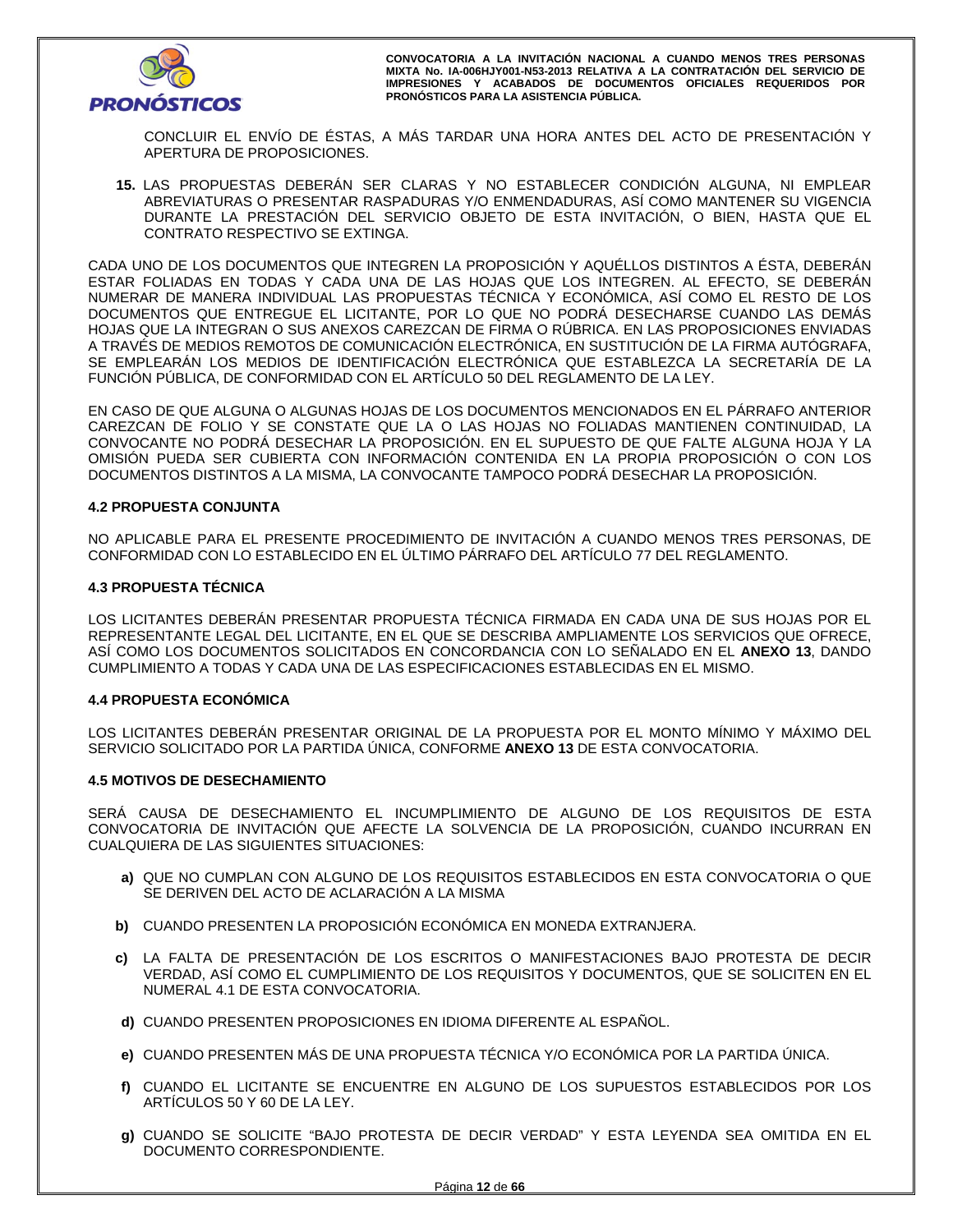

- **h)** CUANDO LAS PROPOSICIONES NO SE ENTREGUEN FOLIADAS Y FIRMADAS, CONFORME AL ARTÍCULO 50 DEL REGLAMENTO DE LA LEY.
- **i)** CUANDO PRESENTE UNA PROPUESTA ELECTRÓNICA Y OTRA DE FORMA DOCUMENTAL.
- **j)** CUANDO EN LOS ACTOS O EN LAS EVALUACIONES DE LAS PROPOSICIONES RECIBIDAS, PRONÓSTICOS COMPROBARA QUE ALGÚN LICITANTE HA ACORDADO CON OTRO U OTROS ELEVAR EL COSTO DE LOS SERVICIOS, O CUALQUIER OTRO ACUERDO QUE TENGA COMO FIN OBTENER UNA VENTAJA SOBRE LOS DEMÁS LICITANTES.
- **k)** CUANDO DERIVADO DE LA INVESTIGACIÓN DE MERCADO REALIZADA, RESULTE SUPERIOR EN UN 10% AL OFERTADO RESPECTO DEL QUE SE OBSERVA COMO MEDIANA EN DICHA INVESTIGACIÓN O EN SU DEFECTO, EL PROMEDIO DE LAS OFERTAS PRESENTADAS EN LA MISMA INVITACIÓN. (PRECIO NO ACEPTABLE)
- **l)** CUANDO A PARTIR DE OBTENER EL PROMEDIO DE LOS PRECIOS PREPONDERANTES QUE RESULTEN DE LAS PROPOSICIONES ACEPTADAS TÉCNICAMENTE EN LA INVITACIÓN Y A ÉSTE SE LE RESTE EL 40%. (PRECIO CONVENIENTE)
- **m)** CUANDO NO PRESENTE LA PROPUESTA EN ALGÚN CONCEPTO DE LA PARTIDA ÚNICA.
- **n)** CUANDO PRESENTE DOS PRECIOS UNITARIOS PARA CADA CONCEPTO POR LA CANTIDAD MÍNIMA Y MÁXIMA.

LA TOTALIDAD DE LOS REQUISITOS ANTES MENCIONADOS SON INDISPENSABLES PARA ACREDITAR LA SOLVENCIA Y REALIZAR LA EVALUACIÓN DE LA PROPOSICIÓN Y, EN CONSECUENCIA, SU INCUMPLIMIENTO SERÁ CAUSA DE DESECHAMIENTO DE LA PROPOSICIÓN.

# **5. CRITERIOS QUE SE APLICARÁN PARA EVALUAR LAS PROPOSICIONES Y ADJUDICAR EL CONTRATO**

## **5.1 EVALUACIÓN DE LAS PROPUESTAS TÉCNICAS**

LA REVISIÓN, ANÁLISIS DETALLADO Y EVALUACIÓN DE LAS PROPOSICIONES TÉCNICAS, SERÁN REALIZADAS POR EL ÁREA REQUIRENTE, CONFORME A LO SIGUIENTE:

- **a)** SE VERIFICARÁ QUE LOS DOCUMENTOS DE LA PROPUESTA TÉCNICA CONTENGA LA INFORMACIÓN, REQUISITOS Y DOCUMENTOS SOLICITADOS EN EL **ANEXO 13** DE ESTA CONVOCATORIA Y LOS QUE SE DERIVEN DE LA JUNTA DE ACLARACIÓN AL CONTENIDO DE LA MISMA.
- **b)** SE REALIZARÁ LA EVALUACIÓN DE LAS PROPOSICIONES COMPARANDO ENTRE SÍ, TODAS LAS CONDICIONES OFRECIDAS POR LOS LICITANTES.
- **c)** NO SE CONSIDERARÁN LAS PROPUESTAS, QUE NO CUBRAN LA CANTIDAD TOTAL DE LOS REQUISITOS CONTENIDOS EN EL **ANEXO 13** DE ESTA CONVOCATORIA.

# **5.2 EVALUACIÓN DE LA DOCUMENTACIÓN LEGAL Y ADMINISTRATIVA**

LA REVISIÓN Y ANÁLISIS DETALLADO DE LA DOCUMENTACIÓN LEGAL Y ADMINISTRATIVA, SERÁN EFECTUADOS POR LA GERENCIA DE RECURSOS MATERIALES DE LA DIRECCIÓN ADMINISTRATIVA DE PRONÓSTICOS.

# **5.3 EVALUACIÓN DE LAS PROPUESTAS ECONÓMICAS**

LA REVISIÓN Y ANÁLISIS DETALLADO DE LAS PROPUESTAS ECONÓMICAS SERÁN EFECTUADOS POR LA GERENCIA DE RECURSOS MATERIALES DE LA DIRECCIÓN ADMINISTRATIVA DE PRONÓSTICOS, CONFORME A LO SIGUIENTE:

- **a)** SE EVALUARÁN LAS PROPUESTAS QUE TÉCNICAMENTE CUMPLAN.
- **b)** SE EVALUARÁN LAS PROPOSICIONES QUE CUENTEN CON LA TOTALIDAD DE INFORMACIÓN Y DOCUMENTACIÓN LEGAL Y ADMINISTRATIVA.
- **c)** SE CONSIDERARÁN LAS PROPOSICIONES QUE OFERTEN EL PRECIO MÁS BAJO. EL CÁLCULO PARA EL PRECIO NO ACEPTABLE Y EL PRECIO CONVENIENTE LA ENTIDAD PODRÁ LLEVAR A CABO LA EVALUACIÓN ECONÓMICA CONFORME AL ARTÍCULO 51 DEL REGLAMENTO DE LA LEY.

EL MONTO TOTAL DE LA COTIZACIÓN QUE SE PRESENTEN SERÁN CONSIDERADOS FIJOS A PARTIR DEL FALLO AL 31 DE DICIEMBRE DE 2013, Y DEBERÁ INCLUIR TODOS LOS COSTOS INVOLUCRADOS CONSIDERANDO TODOS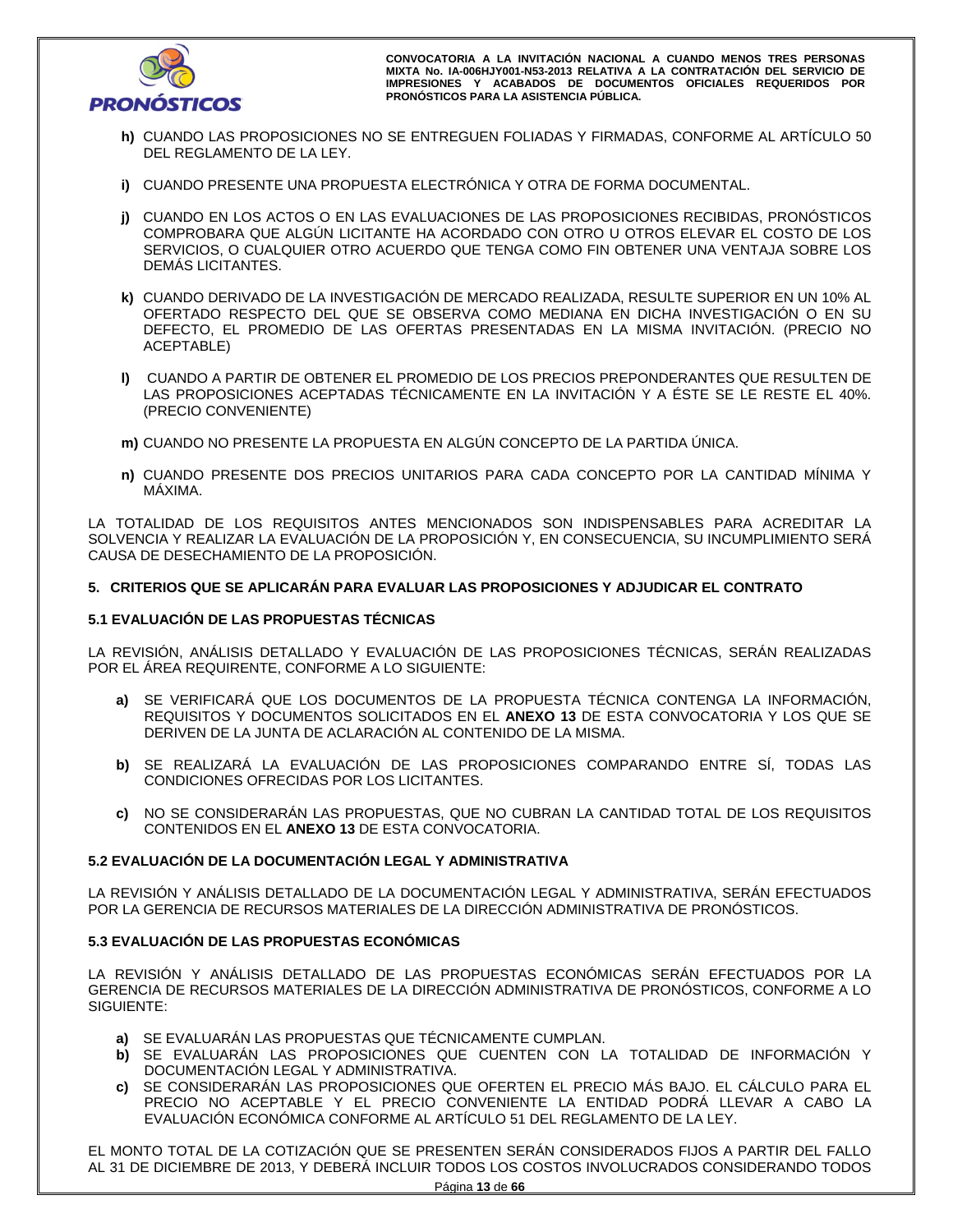

LOS CONCEPTOS DEL SERVICIO QUE REQUIERE PRONÓSTICOS, POR LO QUE EL LICITANTE QUE RESULTE ADJUDICADO NO PODRÁ AGREGAR NINGÚN COSTO EXTRA Y SERÁN INALTERABLES DURANTE LA VIGENCIA DEL CONTRATO, POR LO QUE EL PRECIO SE CONSIDERA FIJO HASTA QUE CONCLUYA LA RELACIÓN CONTRACTUAL. CUANDO SE PRESENTE UN ERROR DE CÁLCULO EN LAS PROPOSICIONES PRESENTADAS, SOLO HABRÁ LUGAR A SU RECTIFICACIÓN POR PARTE DE PRONÓSTICOS, CUANDO LA CORRECCIÓN NO IMPLIQUE LA MODIFICACIÓN DE PRECIOS UNITARIOS. EN CASO DE DISCREPANCIA ENTRE LAS CANTIDADES ESCRITAS CON LETRA Y CON NÚMERO, PREVALECERÁ LA CANTIDAD CON LETRA, POR LO QUE DE PRESENTARSE ERRORES EN LAS CANTIDADES O VOLÚMENES SOLICITADOS, ESTOS PODRÁN CORREGIRSE POR PRONÓSTICOS, LO QUE SE HARÁ CONSTAR EN EL FALLO, SI EL LICITANTE NO ACEPTA LA CORRECCIÓN DE LA PROPOSICIÓN, SE DESECHARÁ LA MISMA.

EN CASO DE QUE EL PRESUPUESTO ASIGNADO AL PROCEDIMIENTO DE LA PRESENTE INVITACIÓN SEA REBASADO POR LAS PROPOSICIONES PRESENTADAS, PRONÓSTICOS PODRÁ CONSIDERAR LO PREVISTO POR EL ARTÍCULO 56 DEL REGLAMENTO DE LA LEY.

EN CASO DE EMPATE EN EL MONTO TOTAL DE DOS O MÁS PROPOSICIONES, LA ADJUDICACIÓN SE EFECTUARÁ A FAVOR DE LA PERSONA QUE INTEGRE EL SECTOR DE MICRO, PEQUEÑA O MEDIANAS EMPRESAS NACIONALES, DE SUBSISTIR EL EMPATE ENTRE LAS PERSONAS DEL SECTOR SEÑALADO, LA ADJUDICACIÓN SE EFECTUARÁ A FAVOR DEL LICITANTE QUE RESULTE ADJUDICADO DEL SORTEO POR INSACULACIÓN QUE CELEBRE PRONÓSTICOS EN EL PROPIO ACTO DE FALLO, EL CUAL CONSISTIRÁ EN LA PARTICIPACIÓN DE UN BOLETO POR CADA PROPUESTA QUE RESULTE EMPATADA Y DEPOSITADOS EN UNA URNA, DE LA QUE SE EXTRAERÁ EN PRIMER LUGAR EL BOLETO DEL LICITANTE ADJUDICADO Y POSTERIORMENTE LOS DEMÁS BOLETOS EMPATADOS, CON LO QUE SE DETERMINARÁN LOS SUBSECUENTES LUGARES QUE OCUPARÁN TALES PROPOSICIONES. LO ANTERIOR SE ASENTARÁ EN EL ACTA QUE SE LEVANTE CON MOTIVO DEL FALLO DE LA PRESENTE INVITACIÓN, DE CONFORMIDAD CON EL ARTÍCULO 54 DEL REGLAMENTO.

# **6. DOCUMENTOS Y DATOS QUE DEBEN PRESENTAR LOS LICITANTES**

LOS DOCUMENTOS Y DATOS QUE DEBEN PRESENTAR LOS LICITANTES PARA PARTICIPAR EN LA PRESENTE INVITACIÓN SE ENCUENTRAN ENLISTADOS EN EL **ANEXO 1** DE LA PRESENTE CONVOCATORIA.

# **7. DOMICILIO Y DIRECCIÓN ELECTRÓNICA DONDE PODRÁN PRESENTAR INCONFORMIDADES**

DE CONFORMIDAD CON LO DISPUESTO EN ARTÍCULO 65 DE LA LEY, LOS LICITANTES PODRÁN INTERPONER INCONFORMIDAD ANTE EL OIC EN PRONÓSTICOS, POR ACTOS DEL PROCEDIMIENTO DE CONTRATACIÓN QUE CONTRAVENGAN LAS DISPOSICIONES QUE RIGEN LAS MATERIAS OBJETO DE LA LEY, PRESENTÁNDOLA DIRECTAMENTE EN EL ÁREA DE RESPONSABILIDADES, EN DÍAS Y HORAS HÁBILES, CUYAS OFICINAS SE UBICAN EN: AV. INSURGENTES SUR 1397, PISO 8, COLONIA INSURGENTES MIXCOAC, DELEGACIÓN BENITO JUÁREZ,<br>C.P.03920. MÉXICO. D.F. Ó A LOS CORREOS ELECTRÓNICOS: jose.diaz@pronosticos.gob.mx; C.P.03920, MÉXICO, D.F. Ó A LOS CORREOS ELECTRÓNICOS: jose.diaz@pronosticos.gob.mx; karla.pizarro@pronosticos.gob.mx; oscar.ramirez@pronosticos.gob.mx; jazib.gutierrez@pronosticos.gob.mx

#### **8. FORMATOS**

SE CONSIDERAN COMO PARTE INTEGRANTE DE LA PRESENTE CONVOCATORIA LOS ANEXOS QUE A CONTINUACIÓN SE ENLISTAN:

| <b>ANEXO</b> | <b>DESCRIPCIÓN</b>                                                                        |
|--------------|-------------------------------------------------------------------------------------------|
|              | LISTA DE VERIFICACIÓN PARA REVISAR PROPOSICIONES                                          |
| 2            | MANIFESTACIÓN DE INTERÉS                                                                  |
| 3            | SOLICITUD DE ACLARACIÓN AL CONTENIDO DE LA CONVOCATORIA                                   |
| 4            | <b>ESCRITO DE FACULTADES</b>                                                              |
| 5-A          | FORMATO PARA LA ACREDITACIÓN DE LA PERSONALIDAD JURÍDICA (PERSONAS MORALES)               |
| 5-B          | FORMATO PARA LA ACREDITACIÓN DE LA PERSONALIDAD JURÍDICA (PERSONAS FÍSICAS)               |
| 6            | ESCRITO DE NACIONALIDAD                                                                   |
| $6-A$        | ESCRITO DE ORIGEN DEL SERVICIO                                                            |
|              | ESCRITO BAJO PROTESTA DE DECIR VERDAD DE NO ENCONTRARSE EN ALGUNO DE LOS SUPUESTOS DE LOS |
|              | ARTÍCULOS 50 Y 60 DE LA LEY                                                               |
| 8            | CORREO ELECTRÓNICO                                                                        |
| 9            | <b>ESCRITO DE INTEGRIDAD</b>                                                              |
| $10-A$       | ESTRATIFICACIÓN DE MICRO. PEQUEÑA O MEDIANA EMPRESA (MIPYMES)                             |
| $10 - B$     | EN CASO DE NO SER MIPYME                                                                  |
| 11           | ESCRITO DE DOMICILIO CONSIGNADO PARA RECIBIR NOTIFICACIONES                               |
| 12           | ACEPTACIÓN DE LA CONVOCATORIA                                                             |
| 13           | ANEXO TÉCNICO                                                                             |
| 14           | MODELO DE LA PROPUESTA ECONÓMICA                                                          |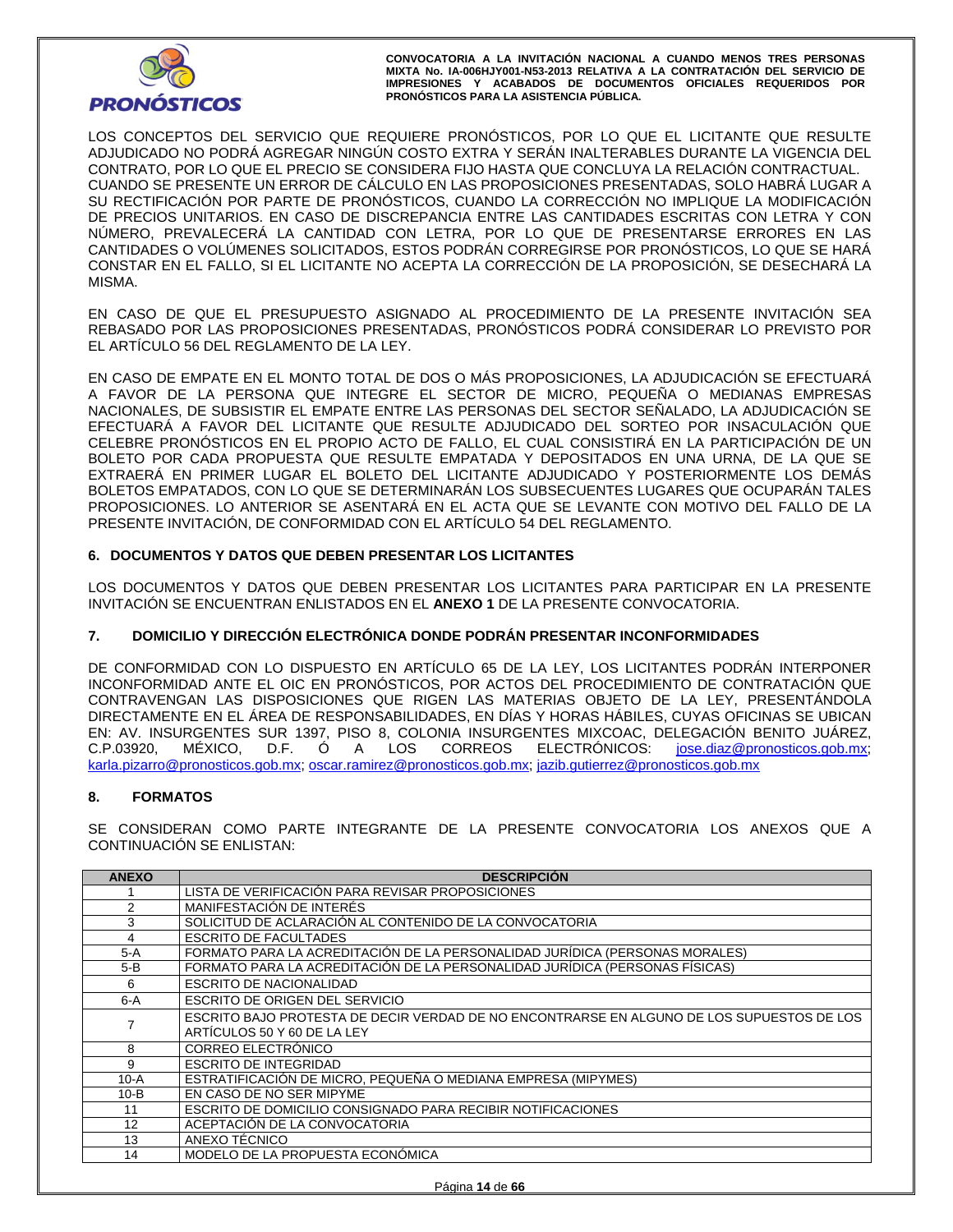

| <b>ANEXO</b> | <b>DESCRIPCION</b>                                                 |
|--------------|--------------------------------------------------------------------|
| 15-A         | ENCUESTA DE TRANSPARENCIA JUNTA DE ACLARACIONES                    |
| $15-B$       | ENCUESTA DE TRANSPARENCIA PRESENTACIÓN Y APERTURA DE PROPOSICIONES |
| $15-C$       | ENCUESTA DE TRANSPARENCIA FALLO                                    |
| 16           | I MODELO DE CONTRATO                                               |
| 17           | MODELO DE FIANZA GARANTÍA DE CUMPLIMIENTO                          |
| 18           | FORMATO DE AUTORIZACIÓN PARA IMPRIMIR FORMAS OP 21-001             |
| 19           | PROGRAMA DE CADENAS PRODUCTIVAS                                    |

#### **9. PLAZO Y LUGAR DE LA PRESTACIÓN DEL SERVICIO**

DE CONFORMIDAD CON LO ESTABLECIDO EN EL **ANEXO 13** DE ESTA CONVOCATORIA.

#### **9.1 CALIDAD**

EL PROVEEDOR, DEBERÁ CONTAR CON LA INFRAESTRUCTURA, PERSONAL PROFESIONAL ESPECIALIZADO EN EL RAMO, TÉCNICAS, PROCEDIMIENTOS Y EQUIPO ADECUADO PARA EL TIPO DE SERVICIO SOLICITADO, A FIN DE GARANTIZAR QUE LOS SERVICIOS OBJETO DE ESTA INVITACIÓN SEAN PROPORCIONADOS CON LA CALIDAD, OPORTUNIDAD Y EFICIENCIA REQUERIDA PARA TAL EFECTO, COMPROMETIÉNDOSE A DESARROLLARLO A SATISFACCIÓN DE PRONÓSTICOS, CONFORME A LO ESTABLECIDO EN EL **ANEXO 13** DE ESTA CONVOCATORIA.

#### **9.2 ADMINISTRACIÓN Y VERIFICACIÓN DEL CUMPLIMIENTO DEL CONTRATO**

EL **ING. JUAN FERNANDO RIVERA LUGO, GERENTE DE SERVICIOS GENERALES** DE PRONÓSTICOS, SERÁ EL RESPONSABLE DE ADMINISTRAR Y VERIFICAR EL CUMPLIMIENTO DE LOS DERECHOS Y OBLIGACIONES ESTABLECIDAS EN EL CONTRATO O QUIEN LO SUSTITUYA EN EL CARGO, DE ACUERDO A LO ESTIPULADO EN EL **ANEXO 13** DE ESTA CONVOCATORIA.

#### **9.3. CONDICIONES DE PAGO**

EL PAGO DEL IMPORTE DE LOS SERVICIOS DEVENGADOS DERIVADO DE LA PRESENTE INVITACIÓN, SE OTORGARÁ A MES VENCIDO DENTRO DE LOS VEINTE DÍAS NATURALES POSTERIORES A AQUEL EN EL QUE SE PRESENTE EL COMPROBANTE FISCAL PREVIO A LA ACEPTACIÓN DEL ÁREA REQUIRENTE EN LA GERENCIA DE SEGUIMIENTO Y CONTROL PRESUPUESTAL, PREFERENTEMENTE MEDIANTE EL SISTEMA DE PAGO ELECTRÓNICO INTERBANCARIO SPEI O MEDIANTE TRANSFERENCIA VÍA ELECTRÓNICA, A LA CUENTA BANCARIA QUE EL LICITANTE ADJUDICADO PROPORCIONE A PRONÓSTICOS, O BIEN, EN LAS CAJAS DE PAGO DE PRONÓSTICOS, UBICADAS EN LA AVENIDA INSURGENTES SUR, NÚMERO 1397, PLANTA BAJA, COLONIA INSURGENTES MIXCOAC, DELEGACIÓN BENITO JUÁREZ, C.P. 03920, MÉXICO, DISTRITO FEDERAL, Y ÉSTA SE OBLIGA A CUBRIR EL IMPORTE DEL SERVICIO RECIBIDO A ENTERA SATISFACCIÓN AL AMPARO DEL COMPROBANTE FISCAL, MISMO QUE DEBERÁ REUNIR LOS REQUISITOS SEÑALADOS EN EL CÓDIGO.

EN CASO DE QUE EL COMPROBANTE FISCAL ENTREGADO POR EL LICITANTE ADJUDICADO PARA SU PAGO, PRESENTE ERRORES O DEFICIENCIAS, PRONÓSTICOS DENTRO DE LOS TRES DÍAS HÁBILES SIGUIENTES AL DE SU RECEPCIÓN, INDICARÁ POR ESCRITO AL MISMO LAS DEFICIENCIAS QUE DEBERÁ CORREGIR. EL PERÍODO QUE TRANSCURRA A PARTIR DE LA ENTREGA DEL CITADO ESCRITO Y HASTA QUE EL LICITANTE ADJUDICADO PRESENTE LAS CORRECCIONES, NO SE COMPUTARÁ PARA EFECTOS DEL ARTÍCULO 51 DE LA LEY.

#### **9.4. IMPUESTOS Y DERECHOS**

LOS IMPUESTOS Y DERECHOS QUE PROCEDAN CON MOTIVO DE LA CONTRATACIÓN DE LOS SERVICIOS OBJETO DE ESTA INVITACIÓN, SERÁN PAGADOS POR EL PROVEEDOR.

PRONÓSTICOS SOLO CUBRIRÁ EL I.V.A., DE ACUERDO A LO ESTABLECIDO EN LAS DISPOSICIONES LEGALES VIGENTES EN LA MATERIA.

#### **9.5. PATENTES Y MARCAS**

EL PROVEEDOR ASUME LA RESPONSABILIDAD TOTAL EN CASO DE QUE AL PROPORCIONAR EL SERVICIO OBJETO DE ESTA INVITACIÓN, SE INFRINJAN PATENTES, MARCAS, FRANQUICIAS O SE VIOLEN DERECHOS DE AUTOR REGISTRADOS POR TERCEROS, QUEDANDO PRONÓSTICOS LIBERADO DE TODA RESPONSABILIDAD DE CARÁCTER CIVIL, PENAL, MERCANTIL, FISCAL O DE CUALQUIER OTRA ÍNDOLE.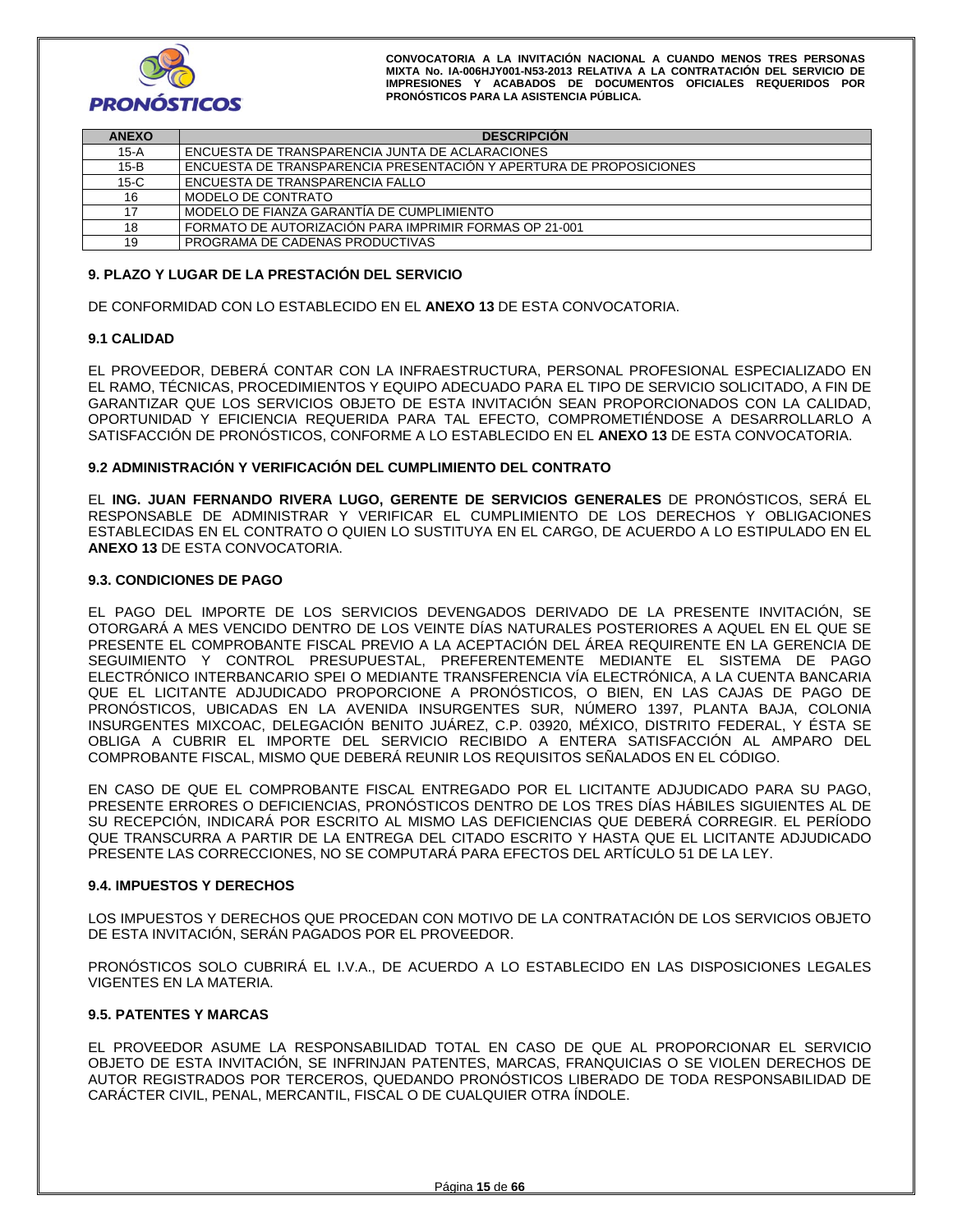

# **9.6. DEFECTOS Y VICIOS OCULTOS**

EL PROVEEDOR QUEDARÁ OBLIGADO ANTE PRONÓSTICOS A RESPONDER DE LOS DEFECTOS Y VICIOS OCULTOS EN LA CALIDAD DE LOS SERVICIOS, ASÍ COMO DE CUALQUIER OTRA RESPONSABILIDAD EN QUE HUBIEREN INCURRIDO, EN LOS TÉRMINOS SEÑALADOS EN LA PRESENTE CONVOCATORIA, EN EL CONTRATO QUE SE DERIVE DE ESTA INVITACIÓN Y/O EN LA LEGISLACIÓN APLICABLE.

## **9.7. DESARROLLO DE LOS EVENTOS DE LA INVITACIÓN**

LOS ACTOS DE LA PRESENTE INVITACIÓN SERÁN PRESIDIDOS POR EL SERVIDOR PÚBLICO FACULTADO Y ASISTIDO POR UN REPRESENTANTE DEL ÁREA TÉCNICA Y/O REQUIRENTE.

DE LAS ACTAS QUE SE LEVANTEN CON MOTIVO DE LAS JUNTAS DE ACLARACIONES Y DEL ACTO DE PRESENTACIÓN Y APERTURA DE PROPOSICIONES Y DEL FALLO DEL PROCEDIMIENTO DE INVITACIÓN, SE FIJARÁ COPIA DE LAS MISMAS EN EL PIZARRÓN UBICADO EN INSURGENTES SUR 1397, PISO 11, COLONIA INSURGENTES MIXCOAC, DELEGACIÓN BENITO JUÁREZ, MÉXICO, DISTRITO FEDERAL, CÓDIGO POSTAL 03920, POR UN TÉRMINO DE CINCO DÍAS HÁBILES A PARTIR DE LA CELEBRACIÓN DE CADA ACTO, ASIMISMO, SE PUBLICARÁN EN EL SISTEMA ELECTRÓNICO COMPRANET.

A LOS LICITANTES QUE ASISTAN A LA JUNTA DE ACLARACIONES, AL ACTO DE PRESENTACIÓN Y APERTURA DE PROPOSICIONES Y AL FALLO SE LES ENTREGARÁ COPIA DEL ACTA; ASIMISMO, EL CONTENIDO DE LA MISMA, SE DIFUNDIRÁ A TRAVÉS DE COMPRANET EL MISMO DÍA EN QUE SE EMITA A LOS LICITANTES QUE NO ASISTAN A DICHOS ACTOS, PARA EFECTOS DE LA NOTIFICACIÓN SE PONDRÁ A DISPOSICIÓN DE LOS LICITANTES, POR UN TÉRMINO NO MENOR A CINCO DÍAS HÁBILES, SIENDO DE LA EXCLUSIVA RESPONSABILIDAD DE LOS LICITANTES, ACUDIR DE ENTERARSE DE SU CONTENIDO Y OBTENER COPIA DE LA MISMA. ESTE PROCEDIMIENTO SUSTITUYE A LA NOTIFICACIÓN PERSONAL.

LOS LICITANTES QUE OPTEN POR PRESENTAR SUS PROPUESTAS POR MEDIOS REMOTOS DE COMUNICACIÓN ELECTRÓNICA, SE DARÁN POR NOTIFICADOS DE LAS ACTAS RESPECTIVAS CUANDO ÉSTAS SE ENCUENTREN A SU DISPOSICIÓN A TRAVÉS DEL SISTEMA COMPRANET, A MÁS TARDAR EL DÍA HÁBIL SIGUIENTE AL DE LA CELEBRACIÓN DE CADA ACTO, SIN MENOSCABO QUE PUEDAN ACUDIR A RECOGER EL ACTA CORRESPONDIENTE EN EL DOMICILIO DE LA GERENCIA DE RECURSOS MATERIALES.

#### **9.7.1. SOLICITUDES DE ACLARACIÓN AL CONTENIDO DE LA CONVOCATORIA**

LOS LICITANTES QUE PRETENDAN SOLICITAR ACLARACIONES A LOS ASPECTOS CONTENIDOS EN LA PRESENTE CONVOCATORIA, DEBERÁN PRESENTAR UN ESCRITO, EN EL QUE EXPRESEN SU INTERÉS EN PARTICIPAR EN LA INVITACIÓN, POR SI O EN REPRESENTACIÓN DE UN TERCERO, MANIFESTANDO EN TODOS LOS CASOS LOS DATOS GENERALES DEL INTERESADO Y, EN SU CASO, DEL REPRESENTANTE **(ANEXO 2)**.

LOS LICITANTES PODRÁN ENTREGAR SUS SOLICITUDES DE ACLARACIÓN AL CONTENIDO DE LA CONVOCATORIA Y SUS ANEXOS, POR ESCRITO, EN PAPEL PREFERENTEMENTE MEMBRETADO DE LA EMPRESA PARTICIPANTE Y FIRMADAS POR EL LICITANTE O EL REPRESENTANTE LEGAL ACREDITADO, LOS CUESTIONAMIENTOS A LA CONVOCATORIA SE EFECTUARAN DE ACUERDO AL **ANEXO 3** DE ESTA CONVOCATORIA, Y SERÁN ENTREGADOS EN LA GERENCIA DE RECURSOS MATERIALES DE LA DIRECCIÓN ADMINISTRATIVA DE PRONÓSTICOS, DE LUNES A VIERNES EN HORARIO COMPRENDIDO DE LAS 9:00 A LAS 14:00 Y DE LAS 16:00 A LAS 18:00 HORAS, O A TRAVÉS DE COMPRANET, EN LA DIRECCIÓN ELECTRÓNICA www.compranet.gob.mx, Ó AL CORREO ELECTRÓNICO imelda.malvaez@pronosticos.gob.mx EN TODOS LOS CASOS, CUANDO MENOS CON 24 HORAS DE ANTICIPACIÓN A LA CELEBRACIÓN DE LA JUNTA DE ACLARACIÓN AL CONTENIDO DE LA CONVOCATORIA, A EFECTO DE QUE PRONÓSTICOS ESTÉ EN POSIBILIDAD DE ANALIZARLAS Y HACER LAS CORRESPONDIENTES ACLARACIONES EN LA PROPIA JUNTA. PARA CUMPLIR CON LO ANTERIOR PRONÓSTICOS TOMARÁ COMO HORA DE RECEPCIÓN DE LAS SOLICITUDES DE ACLARACIÓN DEL LICITANTE LA QUE INDIQUE EL SELLO DE RECEPCIÓN DEL ÁREA CONVOCANTE, TRATÁNDOSE DE LAS SOLICITUDES QUE SE HAGAN LLEGAR A TRAVÉS DE COMPRANET, LA HORA QUE REGISTRE EL SISTEMA AL MOMENTO DE SU ENVÍO. TRATÁNDOSE DE LAS SOLICITUDES QUE SE HAGAN LLEGAR A TRAVÉS DE CORREO ELECTRÓNICO, LA HORA QUE REGISTRE EN EL CORREO REFERIDO AL MOMENTO DE LA RECEPCIÓN ELECTRÓNICA.

LO ANTERIOR DE CONFORMIDAD CON EL ÚLTIMO PÁRRAFO DEL ARTÍCULO 45, DEL REGLAMENTO DE LA LEY.

LAS SOLICITUDES DE ACLARACIÓN QUE SEAN RECIBIDAS CON POSTERIORIDAD AL PLAZO PREVISTO EN EL ARTÍCULO 33 BIS DE LA LEY, NO SERÁN CONTESTADAS POR LA CONVOCANTE POR RESULTAR EXTEMPORÁNEAS, DEBIÉNDOSE INTEGRAR AL EXPEDIENTE RESPECTIVO; EN CASO DE QUE ALGÚN LICITANTE PRESENTE NUEVAS SOLICITUDES DE ACLARACIÓN EN LA JUNTA CORRESPONDIENTE LAS DEBERÁ ENTREGAR POR ESCRITO Y LA CONVOCANTE LAS RECIBIRÁ, PERO NO LES DARÁ RESPUESTA, A MENOS QUE SE REALICE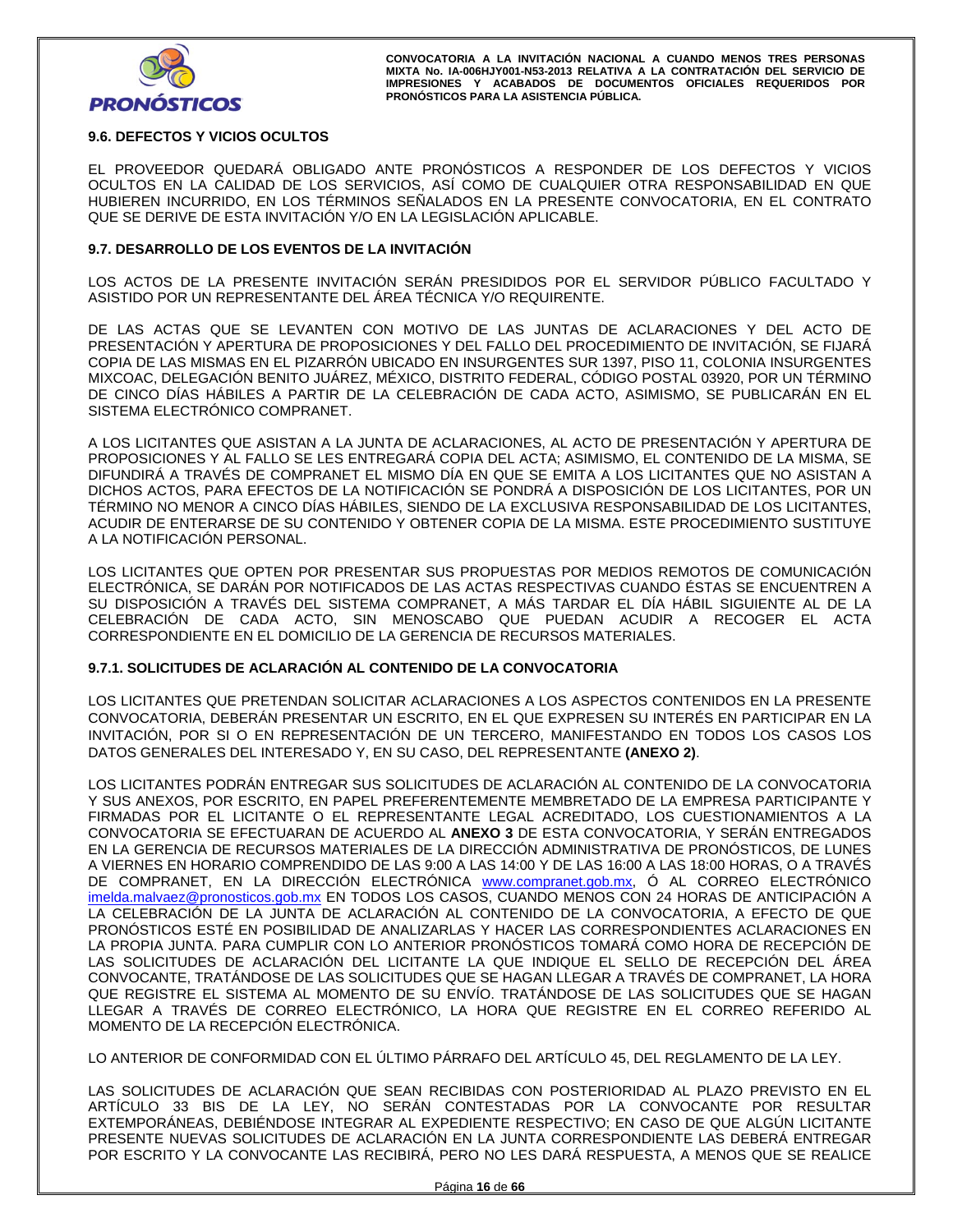

UNA SEGUNDA JUNTA DE ACLARACIONES DE CONFORMIDAD CON EL ARTÍCULO 46, FRACCIÓN VI DEL REGLAMENTO DE LA LEY.

#### **9.7.2 JUNTA PARA LA ACLARACIÓN DEL CONTENIDO DE LA CONVOCATORIA**

LA ASISTENCIA A LA JUNTA DE ACLARACIÓN SERÁ OPTATIVA PARA LOS LICITANTES Y SE REALIZARÁ, CONFORME AL CALENDARIO DE ACTOS QUE SE SEÑALA EN EL **NUMERAL 3.2** DE ESTA CONVOCATORIA.

LAS RESPUESTAS A LAS SOLICITUDES DE ACLARACIÓN A LA CONVOCATORIA QUE HAYAN PLANTEADO LOS LICITANTES EN LOS TÉRMINOS ESTABLECIDOS EN LA PRESENTE CONVOCATORIA, SERÁN LEÍDAS EN VOZ ALTA POR QUIEN PRESIDA EL EVENTO; UNA VEZ HECHO LO ANTERIOR, SE DARÁ OPORTUNIDAD PARA QUE, EN EL MISMO ORDEN DE LOS PUNTOS O APARTADOS DE LA CONVOCATORIA A LA INVITACIÓN EN QUE SE DIO RESPUESTA, FORMULEN LAS PREGUNTAS QUE ESTIMEN PERTINENTES EN RELACIÓN CON LAS RESPUESTAS RECIBIDAS. EL SERVIDOR PÚBLICO QUE PRESIDA LA JUNTA DE ACLARACIONES, ATENDIENDO AL NÚMERO DE PREGUNTAS, INFORMARÁ A LOS LICITANTES SI ÉSTAS SERÁN CONTESTADAS EN ESE MOMENTO O SI SE SUSPENDE LA SESIÓN PARA REANUDARLA EN HORA O FECHA POSTERIOR SE LEVANTARÁ EL ACTA CORRESPONDIENTE, QUE CONTENDRÁ TODAS Y CADA UNA DE LAS PREGUNTAS FORMULADAS Y LAS RESPUESTAS CORRESPONDIENTES. EL ACTA RESPECTIVA SERÁ FIRMADA POR LOS ASISTENTES A QUIENES SE LES ENTREGARÁ COPIA, PONIÉNDOSE A PARTIR DE ESA FECHA A DISPOSICIÓN DE LOS LICITANTES QUE NO HAYAN ASISTIDO, PARA EFECTOS DE SU NOTIFICACIÓN. LA FALTA DE FIRMA DE ALGÚN LICITANTE NO INVALIDARÁ SU CONTENIDO Y EFECTOS DEL ACTA AL CONCLUIR LA PRIMERA JUNTA DE ACLARACIONES PODRÁ SEÑALARSE LA FECHA Y HORA PARA LA CELEBRACIÓN DE UNA SEGUNDA O ULTERIORES JUNTAS.

CUALQUIER MODIFICACIÓN A LA CONVOCATORIA Y LAS ACLARACIONES QUE SE HICIEREN DURANTE ESTE EVENTO SERÁN PARTE INTEGRANTE DE LA PRESENTE CONVOCATORIA.

LA INASISTENCIA DE LOS LICITANTES A LA JUNTA DE ACLARACIÓN AL CONTENIDO DE LA CONVOCATORIA DE LA INVITACIÓN, SERÁ DE SU ESTRICTA RESPONSABILIDAD, ASÍ COMO OBTENER COPIA DEL (LAS) ACTA (S) DERIVADA (S) DE LA (S) JUNTA (S) DE ACLARACIONES.

#### **9.7.3. ACTO DE PRESENTACIÓN Y APERTURA DE PROPOSICIONES**

EN PUNTO DE LA HORA SEÑALADA PARA ESTE ACTO, SEGÚN LO ESTABLECIDO EN EL CALENDARIO DE ACTOS DE ESTA INVITACIÓN, SE LLEVARÁ A CABO EL EVENTO DE ACUERDO CON EL SIGUIENTE PROGRAMA Y NO SE ACEPTARÁ POR NINGUNA CIRCUNSTANCIA OTRA PROPUESTA DESPUÉS DEL HORARIO ESTIPULADO.

- **1.** EN PUNTO DE LA HORA SEÑALADA, SE CERRARÁ EL RECINTO DONDE SE LLEVARÁ A CABO EL ACTO Y NO SE PERMITIRÁ EL ACCESO A NINGÚN OTRO LICITANTE U OBSERVADOR.
- **2.** SE DECLARARÁ INICIADO EL ACTO.
- **3.** SE PRESENTARÁ A LOS SERVIDORES PÚBLICOS ASISTENTES.
- **4.** SE PASARÁ LISTA A LOS LICITANTES PRESENTES DE ACUERDO AL REGISTRO DE ASISTENCIA.
- **5.** SE RECIBIRÁN LAS PROPOSICIONES QUE SE ENTREGARÁN EN UN SOBRE CERRADO, ASÍ COMO LA DOCUMENTACIÓN DISTINTA A LAS PROPOSICIONES.
- **6.** SE VERIFICARÁ SI EXISTEN PROPUESTAS ENVIADAS POR MEDIOS REMOTOS DE COMUNICACIÓN ELECTRÓNICA.
- **7.** EN PRIMER TÉRMINO SE PROCEDERÁ A INCORPORAR AL SISTEMA LAS PROPOSICIONES RECIBIDAS DE MANERA PRESENCIAL Y POSTERIORMENTE SE LLEVARÁ AL CABO LA APERTURA DE LAS QUE SE RECIBIERON A TRAVÉS DEL SISTEMA COMPRANET, REVISANDO LA DOCUMENTACIÓN PRESENTADA, SIN ENTRAR AL ANÁLISIS DETALLADO DE SU CONTENIDO.
- **8.** POR LO MENOS UN LICITANTE, SI ASISTIERE ALGUNO Y EL SERVIDOR PÚBLICO DE PRONÓSTICOS FACULTADO PARA PRESIDIR EL ACTO, RUBRICARÁN TODAS LAS FOJAS DE LAS PROPUESTAS PRESENTADAS.
- **9.** LAS PROPOSICIONES SE RECIBEN PARA SU POSTERIOR EVALUACIÓN TÉCNICA POR PARTE DEL ÁREA REQUIRENTE DEL SERVICIO Y SU EVALUACIÓN ECONÓMICA POR PARTE DEL ÁREA CONTRATANTE.
- **10.** SE PROCEDERÁ A LEVANTAR EL ACTA CORRESPONDIENTE, EN LA QUE SE HARÁN CONSTAR LAS PROPUESTAS QUE POR MEDIOS ELECTRÓNICOS FUERON RECIBIDAS EN TIEMPO Y FORMA, LAS QUE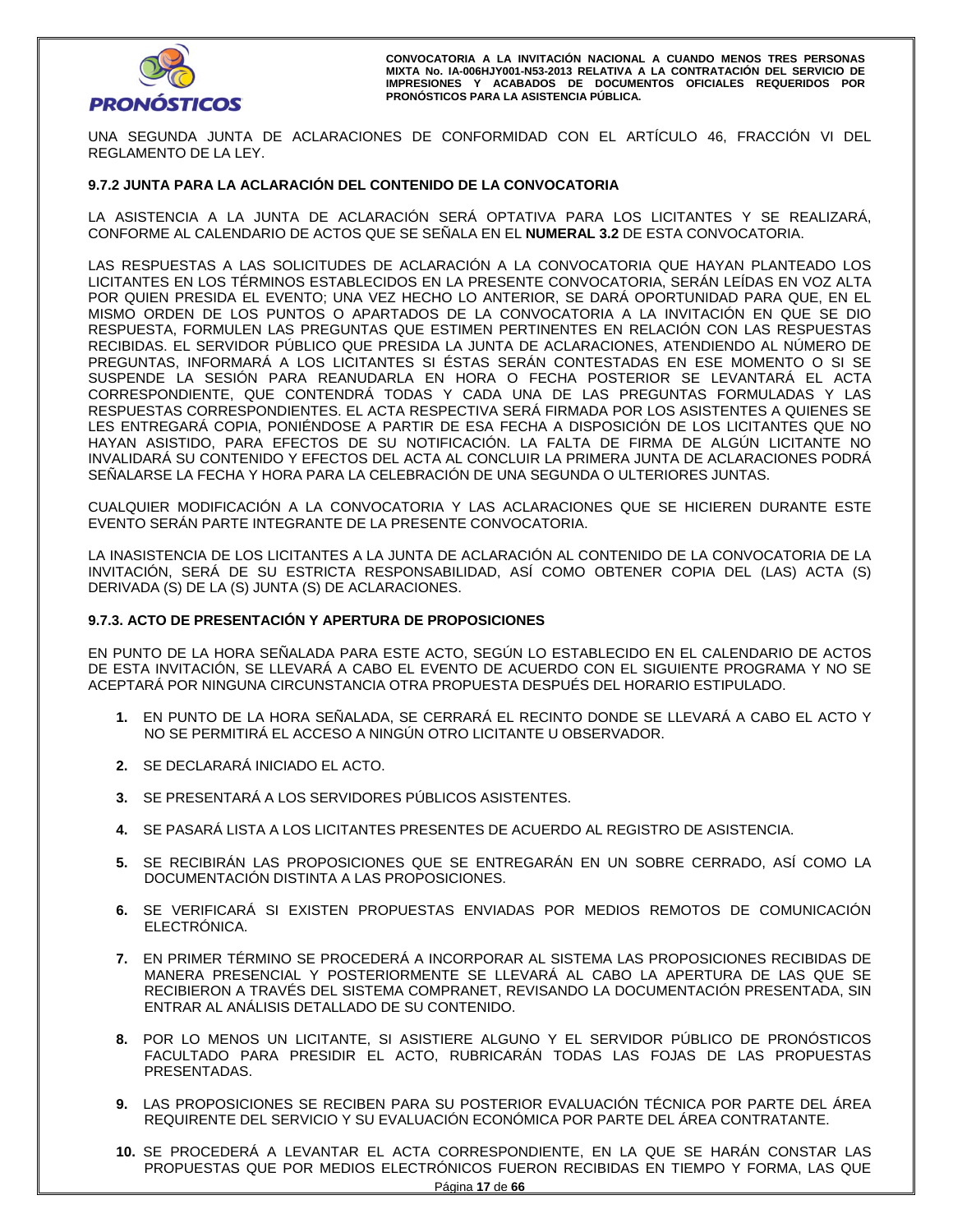

FUERON RECIBIDAS EN DOCUMENTO Y POR ESCRITO, SE DARÁ LECTURA A LA MISMA Y SERÁ FIRMADA POR LOS ASISTENTES, A QUIEN SE LES ENTREGARÁ COPIA DE LA MISMA, PONIÉNDOSE A PARTIR DE ESA FECHA A DISPOSICIÓN DE LOS LICITANTES QUE NO HAYAN ASISTIDO AL ACTO, PARA EFECTOS DE SU NOTIFICACIÓN; DONDE SE SEÑALARÁ LUGAR, FECHA Y HORA EN QUE SE DARÁ A CONOCER EL FALLO DE ESTA CONVOCATORIA.

EN EL SUPUESTO DE QUE DURANTE EL ACTO DE PRESENTACIÓN Y APERTURA DE PROPOSICIONES, POR CAUSAS AJENAS A LA VOLUNTAD DE LA S.F.P. O DE PRONÓSTICOS, NO SEA POSIBLE ABRIR EL SOBRE QUE CONTENGA LAS PROPUESTAS ENVIADAS POR MEDIOS REMOTOS DE COMUNICACIÓN ELECTRÓNICA, EL ACTO SE REANUDARÁ A PARTIR DE QUE SE RESTABLEZCAN LAS CONDICIONES QUE DIERON ORIGEN A LA INTERRUPCIÓN, SALVO QUE EL SOBRE EN QUE SE INCLUYA DICHA INFORMACIÓN CONTENGA VIRUS INFORMÁTICOS O NO PUEDA ABRIRSE POR CUALQUIER CAUSA MOTIVADA POR PROBLEMAS TÉCNICOS IMPUTABLES A LOS PROGRAMAS O EQUIPO DE CÓMPUTO DEL LICITANTE, SE TENDRÁN POR NO PRESENTADAS LAS PROPOSICIONES Y DEMÁS DOCUMENTACIÓN REQUERIDA POR PRONÓSTICOS.

LA S.F.P. PODRÁ VERIFICAR EN CUALQUIER MOMENTO QUE DURANTE EL LAPSO DE INTERRUPCIÓN, NO SE HAYA SUSCITADO ALGUNA MODIFICACIÓN A LAS PROPUESTAS QUE OBREN EN PODER DE PRONÓSTICOS.

EN EL ACTA QUE SE LEVANTE DEL ACTO DE PRESENTACIÓN Y APERTURA DE PROPOSICIONES, SE IDENTIFICARÁN LAS PROPUESTAS QUE SE HAYAN PRESENTADO POR MEDIOS REMOTOS DE COMUNICACIÓN ELECTRÓNICA.

LA FALTA DE FIRMA DE ALGÚN LICITANTE, NO INVALIDARÁ EL CONTENIDO Y EFECTOS DEL ACTA.

#### **9.7.4. ACTO DE FALLO**

ESTABLECIDO EN EL NUMERAL 3.7 DE LA PRESENTE CONVOCATORIA.

#### **9.8 SUSPENSIÓN TEMPORAL DE LA INVITACIÓN**

PRONÓSTICOS PODRÁ SUSPENDER LA INVITACIÓN, EN LOS SIGUIENTES CASOS:

- **a)** CUANDO SE PRESENTEN CASOS FORTUITOS O DE FUERZA MAYOR QUE HAGAN NECESARIA LA SUSPENSIÓN.
- **b)** CUANDO LO DETERMINE LA S.F.P. O EL O.I.C, MEDIANTE RESOLUCIÓN.

PARA EFECTO DE LO ANTERIOR, SE AVISARÁ POR ESCRITO, A LOS INVOLUCRADOS Y SE ASENTARÁ DICHA CIRCUNSTANCIA EN EL ACTA CORRESPONDIENTE A LA ETAPA EN DONDE SE ORIGINE LA CAUSAL QUE LA MOTIVE.

SI DESAPARECEN LAS CAUSAS QUE MOTIVAREN LA SUSPENSIÓN, O BIEN, CUANDO PRONÓSTICOS RECIBA LA RESOLUCIÓN QUE AL EFECTO EMITA LA S.F.P. O EL O.I.C., PREVIO AVISO A LOS INVOLUCRADOS, SE REANUDARÁ LA INVITACIÓN, SOLO PODRÁN CONTINUAR QUIENES NO HUBIESEN SIDO DESECHADOS.

#### **9.9 CANCELACIÓN DE LA INVITACIÓN**

PODRÁ CANCELARSE LA INVITACIÓN, EN LOS SIGUIENTES CASOS:

- **a)** EN CASO FORTUITO O POR CAUSAS DE FUERZA MAYOR.
- **b)** CUANDO EXISTAN CIRCUNSTANCIAS DEBIDAMENTE JUSTIFICADAS, QUE PROVOQUEN LA EXTINCIÓN DE LA NECESIDAD PARA CONTRATAR LA PRESTACIÓN DEL SERVICIO OBJETO DE ESTA INVITACIÓN O QUE DE CONTINUARSE CON EL PROCEDIMIENTO DE CONTRATACIÓN SE PUDIERA OCASIONAR UN DAÑO O PERJUICIO A PRONÓSTICOS.
- **c)** CUANDO LO DETERMINE LA S.F.P. O EL O.I.C., MEDIANTE RESOLUCIÓN
- **d)** SE NOTIFICARÁ POR ESCRITO A TODOS LOS INVOLUCRADOS EN CASO DE QUE LA INVITACIÓN SE CANCELE POR CASO FORTUITO O DE FUERZA MAYOR, PREVIA SOLICITUD POR ESCRITO DE LOS LICITANTES, EL PAGO DE LOS GASTOS NO RECUPERABLES, SERÁ PROCEDENTE CUANDO LOS MISMOS SEAN RAZONABLES, ESTÉN DEBIDAMENTE COMPROBADOS Y SE RELACIONEN DIRECTAMENTE CON LA INVITACIÓN, DE CONFORMIDAD CON LO ESTABLECIDO EN EL ARTÍCULO 101 DEL REGLAMENTO.

EN CASO DE CANCELACIÓN DE LA INVITACIÓN, PRONÓSTICOS PODRÁ CONVOCAR A UNA NUEVA INVITACIÓN.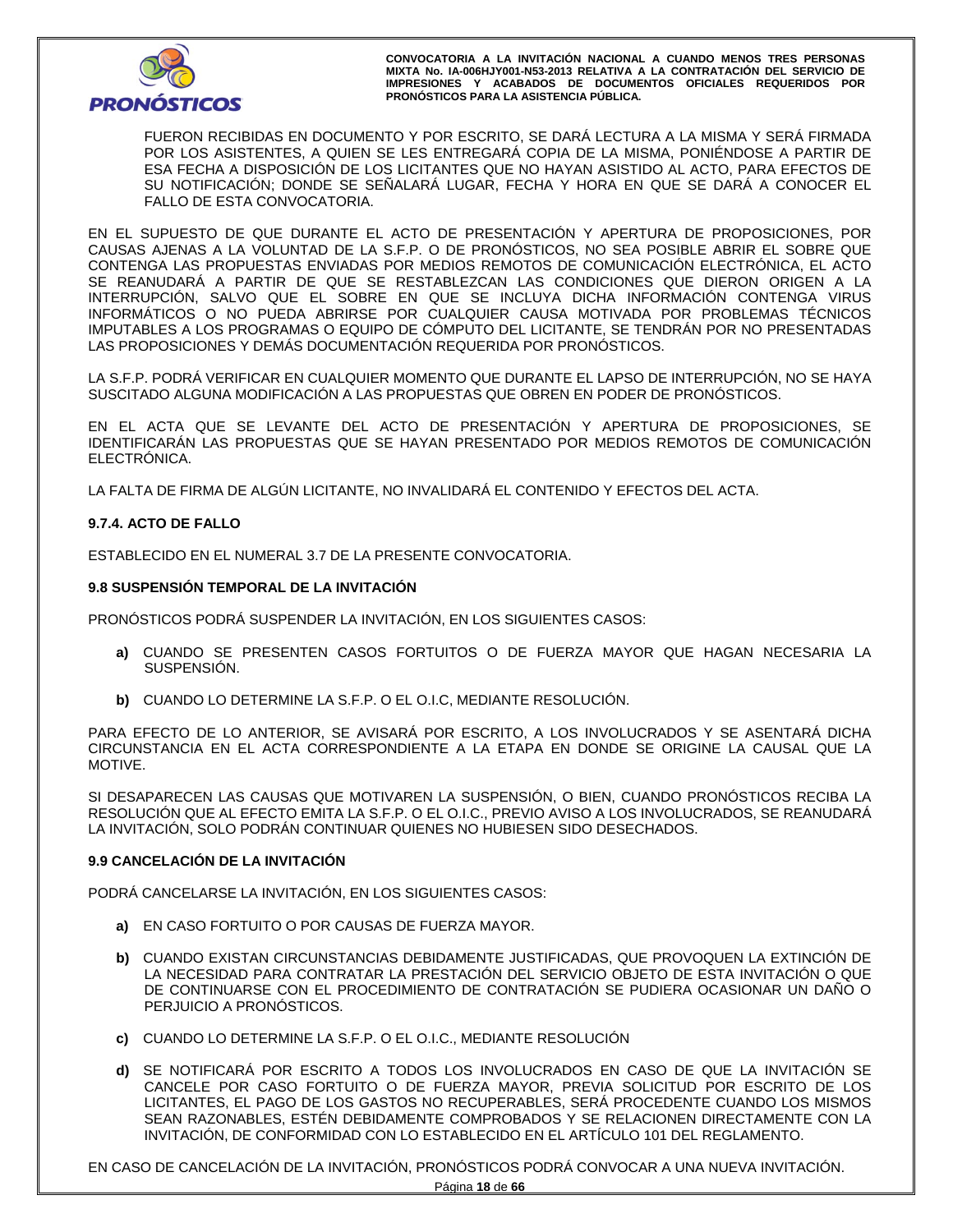

## **9.10 DECLARACIÓN DE INVITACIÓN DESIERTA**

PRONÓSTICOS PODRÁ DECLARAR DESIERTA LA INVITACIÓN, CUANDO:

- **a)** NINGUNA PERSONA EXPRESE SU INTERÉS EN PARTICIPAR EN LA PRESENTE INVITACIÓN.
- **b)** NO SE PRESENTE ALGUNA PROPOSICIÓN EN EL ACTO DE PRESENTACIÓN Y APERTURA DE PROPOSICIONES.
- **c)** NINGUNA DE LAS PROPOSICIONES PRESENTADAS RESULTE SOLVENTE POR NO CUMPLIR LOS REQUISITOS ESTABLECIDOS EN ESTA CONVOCATORIA.

## **9.11 MODIFICACIONES QUE PODRÁN EFECTUARSE**

#### **9.11.1 A LA CONVOCATORIA**

CUALQUIER MODIFICACIÓN, INCLUYENDO LAS QUE RESULTEN DE LA O LAS JUNTAS DE ACLARACIONES, FORMARÁ PARTE DE ESTA CONVOCATORIA Y DEBERÁN SER CONSIDERADAS POR LOS LICITANTES EN LA ELABORACIÓN DE SUS PROPOSICIONES.

#### **9.11.2 A LOS CONTRATOS**

PRONÓSTICOS, SOLO PODRÁ MODIFICAR EL CONTRATO QUE SE DERIVE DE ESTA INVITACIÓN EN LOS TÉRMINOS PREVISTOS POR EL ARTÍCULO 52 DE LA LEY, ASÍ COMO POR LOS ARTÍCULOS 91 Y 92 DE SU REGLAMENTO.

# **9.12 INFRACCIONES Y SANCIONES**

LA S.F.P. SANCIONARÁ A LOS LICITANTES O PROVEEDORES QUE INFRINJAN LAS DISPOSICIONES DE LA LEY, CON MULTA EQUIVALENTE A LA CANTIDAD DE CINCUENTA Y HASTA MIL VECES EL SALARIO MÍNIMO GENERAL VIGENTE EN EL DISTRITO FEDERAL ELEVADO AL MES, EN LA FECHA DE LA INFRACCIÓN E INHABILITARÁ TEMPORALMENTE PARA PARTICIPAR EN PROCEDIMIENTOS DE CONTRATACIÓN O CELEBRAR CONTRATOS REGULADOS POR LA LEY AL LICITANTE O PROVEEDOR QUE SE UBIQUE EN ALGUNO DE LOS SUPUESTOS DE LOS ARTÍCULOS 59 Y 60 DE LA LEY.

#### **9.13 PENA CONVENCIONAL**

CON FUNDAMENTO EN LO DISPUESTO EN LOS ARTÍCULOS 53 DE LA LEY Y 96 DE SU REGLAMENTO, PRONÓSTICOS APLICARÁ PENAS CONVENCIONALES AL PROVEEDOR POR EL ATRASO EN LA PRESTACIÓN DEL SERVICIO OBJETO DE LA PRESENTE INVITACIÓN, CON BASE AL **ANEXO 13** DE LA PRESENTE CONVOCATORIA.

EN CASO DE EXISTIR PENAS CONVENCIONALES, EL PROVEEDOR DEBERÁ ENTERAR EL MONTO CORRESPONDIENTE, PREVIO AL PAGO DEL COMPROBANTE FISCAL QUE AMPARE LA PRESTACIÓN DE LOS SERVICIOS, EN LA CAJA DE PRONÓSTICOS, YA SEA MEDIANTE EFECTIVO, CHEQUE CERTIFICADO O CHEQUE DE CAJA. POR LO QUE EL PAGO DE LOS SERVICIOS QUE PRONÓSTICOS DEBA EFECTUAR QUEDARÁ CONDICIONADO PROPORCIONALMENTE AL PAGO QUE EL PROVEEDOR DEBA EFECTUAR POR CONCEPTO DE PENAS CONVENCIONALES POR ATRASO.

## **9.14 RESCISIÓN DEL CONTRATO**

PRONÓSTICOS PODRÁ EN CUALQUIER MOMENTO RESCINDIR ADMINISTRATIVAMENTE EL CONTRATO ADJUDICADO CUANDO EL PROVEEDOR NO CUMPLA CON LAS CONDICIONES ESTABLECIDAS EN ESTA CONVOCATORIA O EN EL CONTRATO QUE SE SUSCRIBA, SIN NECESIDAD DE ACUDIR A LOS TRIBUNALES COMPETENTES EN LA MATERIA. SI PREVIAMENTE A LA DETERMINACIÓN DE DAR POR RESCINDIDO EL CONTRATO SE PRESTAREN LOS SERVICIOS, EL PROCEDIMIENTO INICIADO QUEDARÁ SIN EFECTO, PREVIA ACEPTACIÓN Y VERIFICACIÓN DE PRONÓSTICOS DE QUE CONTINÚA VIGENTE LA NECESIDAD DE LA PRESTACIÓN DEL SERVICIO, APLICANDO, EN SU CASO, LAS PENAS CONVENCIONALES CORRESPONDIENTES; POR LO QUE DE MANERA ENUNCIATIVA, MAS NO LIMITATIVA, SE ENTENDERÁ POR INCUMPLIMIENTO:

- **a)** SI TRANSCURRIDO EL TIEMPO SEÑALADO PARA EL INICIO DE LOS SERVICIOS, ÉSTOS NO SE REALIZAN.
- **b)** SI EL PROVEEDOR NO EJECUTA LOS SERVICIOS OBJETO DE ESTA INVITACIÓN CON LA CALIDAD, EFICIENCIA Y ESPECIFICACIONES SOLICITADAS POR PRONÓSTICOS.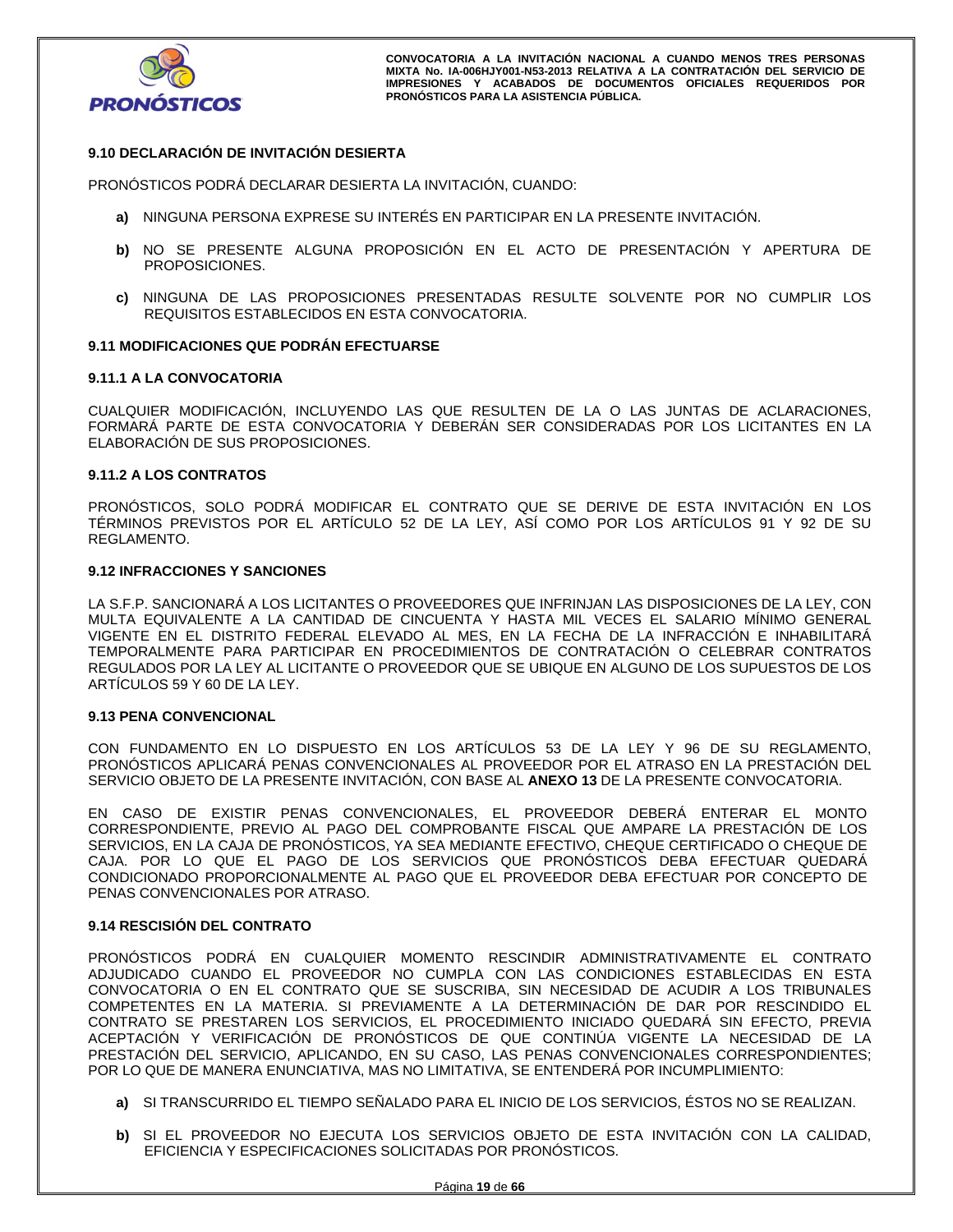

- **c)** CUANDO EL PROVEEDOR CEDA TOTAL O PARCIALMENTE, BAJO CUALQUIER TÍTULO, LOS DERECHOS Y OBLIGACIONES A QUE SE REFIERA EL CONTRATO, CON EXCEPCIÓN DE LOS DERECHOS DE COBRO, EN CUYO CASO SE DEBERÁ CONTAR CON LA CONFORMIDAD PREVIA DE PRONÓSTICOS.
- **d)** CUANDO EL PROVEEDOR SUSPENDA INJUSTIFICADAMENTE LA EJECUCIÓN DE LOS SERVICIOS CONTRATADOS, O NO LES OTORGUE LA DEBIDA ATENCIÓN CONFORME LAS INSTRUCCIONES DE PRONÓSTICOS.
- **e)** CUANDO EL PROVEEDOR NO CUMPLA EN TIEMPO Y FORMA LA REALIZACIÓN DE LOS SERVICIOS SOLICITADOS.
- **f)** CUANDO LA AUTORIDAD COMPETENTE DECLARE EL CONCURSO MERCANTIL, LA SUSPENSIÓN DE PAGOS O ALGUNA SITUACIÓN DISTINTA, QUE SEA ANÁLOGA O EQUIVALENTE Y QUE AFECTE EL PATRIMONIO DEL PROVEEDOR.
- **g)** CUANDO LOS SERVICIOS NO SEAN REALIZADOS DE ACUERDO CON LAS NORMAS, ESPECIFICACIONES Y OBLIGACIONES A QUE SE REFIERE EL CONTRATO.
- **h)** CUANDO EL PROVEEDOR Y/O PERSONAL DEL MISMO IMPIDA EL DESEMPEÑO NORMAL DE LABORES DE PRONÓSTICOS DURANTE LA PRESTACIÓN DE LOS SERVICIOS, POR CAUSAS DISTINTAS A LA NATURALEZA DE LA PRESTACIÓN DEL SERVICIO.
- **i)** EN GENERAL, INCURRA EN INCUMPLIMIENTO TOTAL O PARCIAL DE LAS OBLIGACIONES QUE SE ESTIPULEN EN EL CONTRATO RESPECTIVO O DE LAS DISPOSICIONES DE LA LEY.
- **j)** LA FALTA DE ENTREGA DE LA GARANTÍA DE CUMPLIMIENTO DENTRO DE LOS DIEZ DÍAS NATURALES POSTERIORES A LA FIRMA DEL CONTRATO CORRESPONDIENTE.

PARA EL CASO DE OPTAR POR LA RESCISIÓN DEL CONTRATO, PRONÓSTICOS COMUNICARÁ POR ESCRITO AL PROVEEDOR EL INCUMPLIMIENTO EN QUE HAYA INCURRIDO, PARA QUE EN UN TÉRMINO DE 5 (CINCO) DÍAS HÁBILES EXPONGA LO QUE A SU DERECHO CONVENGA Y APORTE LAS PRUEBAS QUE ESTIME PERTINENTES, TRANSCURRIDO DICHO TÉRMINO PRONÓSTICOS TOMANDO EN CUENTA LOS ARGUMENTOS Y PRUEBAS OFRECIDOS POR EL PROVEEDOR, DETERMINARÁ DE MANERA FUNDADA Y MOTIVADA SI RESULTA PROCEDENTE O NO RESCINDIR EL CONTRATO, Y COMUNICARÁ POR ESCRITO AL PROVEEDOR DICHA DETERMINACIÓN, DENTRO DE LOS 15 (QUINCE) DÍAS HÁBILES SIGUIENTES.

PRONÓSTICOS PODRÁ DETERMINAR NO DAR POR RESCINDIDO EL CONTRATO, CUANDO DURANTE EL PROCEDIMIENTO ADVIERTA QUE LA RESCISIÓN DEL CONTRATO PUDIERA OCASIONAR ALGÚN DAÑO O AFECTACIÓN A LAS FUNCIONES QUE TIENE ENCOMENDADAS. EN ESTE SUPUESTO, PRONÓSTICOS ELABORARÁ UN DICTAMEN EN EL CUAL JUSTIFIQUE QUE LOS IMPACTOS ECONÓMICOS O DE OPERACIÓN QUE SE OCASIONARÍAN CON LA RESCISIÓN DEL CONTRATO RESULTARÍAN MÁS INCONVENIENTES.

AL NO DAR POR RESCINDIDO EL CONTRATO, PRONÓSTICOS ESTABLECERÁ CON EL PROVEEDOR OTRO PLAZO, QUE LE PERMITA SUBSANAR EL INCUMPLIMIENTO QUE HUBIERE MOTIVADO EL INICIO DEL PROCEDIMIENTO. EL CONVENIO MODIFICATORIO QUE AL EFECTO SE CELEBRE DEBERÁ ATENDER A LAS CONDICIONES PREVISTAS POR LOS DOS ÚLTIMOS PÁRRAFOS DEL ARTÍCULO 52 DE LA LEY.

CUANDO SE PRESENTE CUALQUIERA DE LOS CASOS MENCIONADOS, PRONÓSTICOS QUEDARÁ EXPRESAMENTE FACULTADO PARA OPTAR POR EXIGIR EL CUMPLIMIENTO DEL CONTRATO, APLICANDO LAS PENAS CONVENCIONALES Y/O RESCINDIRLO, SIENDO ESTA SITUACIÓN UNA FACULTAD POTESTATIVA.

#### **9.15 TERMINACIÓN ANTICIPADA DEL CONTRATO**

PRONÓSTICOS PODRÁ DAR POR TERMINADO ANTICIPADAMENTE EL CONTRATO, CUANDO CONCURRAN RAZONES DE INTERÉS GENERAL O BIEN, CUANDO POR CAUSAS JUSTIFICADAS SE EXTINGA LA NECESIDAD DE REQUERIR EL SERVICIO ORIGINALMENTE CONTRATADO, Y SE DEMUESTRE QUE DE CONTINUAR CON EL CUMPLIMIENTO DE LAS OBLIGACIONES PACTADAS, SE OCASIONARÍA ALGÚN DAÑO O PERJUICIO A PRONÓSTICOS, O SE DETERMINE LA NULIDAD TOTAL O PARCIAL DE LOS ACTOS QUE DIERON ORIGEN AL CONTRATO, CON MOTIVO DE LA RESOLUCIÓN EMITIDA POR EL O.I.C. O LA S.F.P. EN ESTE CASO, PRONÓSTICOS A SOLICITUD ESCRITA DEL PROVEEDOR CUBRIRÁ LOS GASTOS NO RECUPERABLES, LOS CUALES SE LIMITARÁN A LO PREVISTO EN EL ARTÍCULO 102 FRACCIÓN I DEL REGLAMENTO, SIEMPRE QUE ESTOS SEAN RAZONABLES ESTÉN DEBIDAMENTE COMPROBADOS Y RELACIONADOS DIRECTAMENTE CON EL CONTRATO.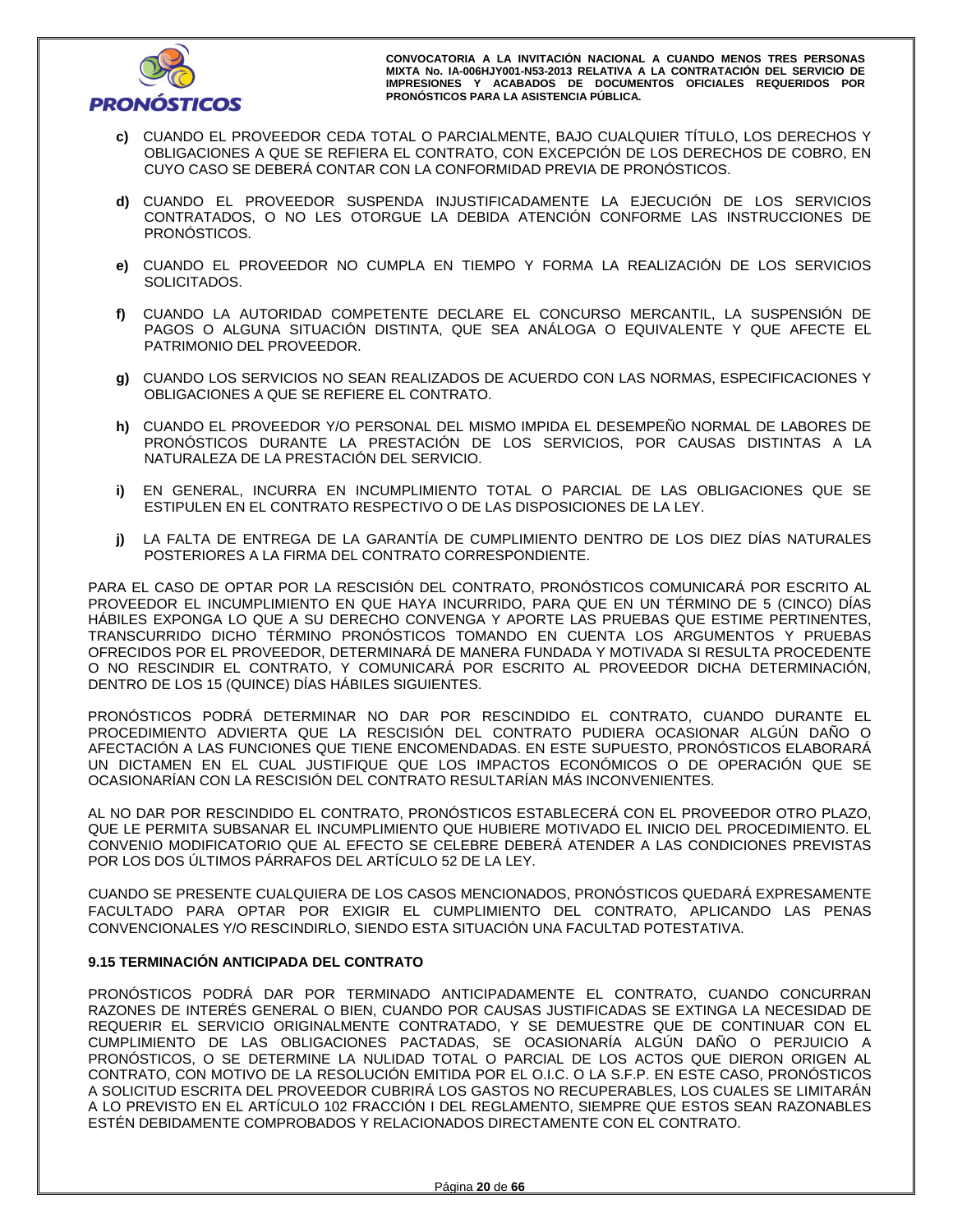

# **9.16 SUSPENSIÓN DEL SERVICIO**

CUANDO EN LA PRESTACIÓN DEL SERVICIO SE PRESENTE CASO FORTUITO O DE FUERZA MAYOR, PRONÓSTICOS, PODRÁ SUSPENDER LA PRESTACIÓN DEL SERVICIO EN CUYO CASO ÚNICAMENTE SE PAGARÁN AQUELLOS IMPORTES QUE HUBIESEN SIDO EFECTIVAMENTE PRESTADOS O PROPORCIONADOS.

CUANDO LA SUSPENSIÓN OBEDEZCA A CAUSAS IMPUTABLES A PRONÓSTICOS, PREVIA PETICIÓN Y JUSTIFICACIÓN DEL PROVEEDOR, SE REMBOLSARÁN LOS GASTOS NO RECUPERABLES QUE SE ORIGINEN DURANTE EL TIEMPO QUE DURE LA SUSPENSIÓN, SIEMPRE QUE ESTOS SEAN RAZONABLES, ESTÉN DEBIDAMENTE COMPROBADOS Y SE RELACIONEN DIRECTAMENTE CON EL SERVICIO, LOS CUALES SERÁN PAGADOS DENTRO DE UN TÉRMINO NO MAYOR A CUARENTA Y CINCO DÍAS NATURALES POSTERIORES A LA SOLICITUD FUNDADA Y DOCUMENTADA DEL PROVEEDOR. ADEMÁS SE PACTARÁ POR LAS PARTES EL PLAZO DE SUSPENSIÓN, A CUYO TÉRMINO PODRÁ INICIARSE LA TERMINACIÓN ANTICIPADA DEL CONTRATO.

LO ANTERIOR, DE CONFORMIDAD CON EL ARTÍCULO 55-BIS DE LA LEY.

PRONÓSTICOS REMBOLSARÁ AL PROVEEDOR, LOS GASTOS NO RECUPERABLES EN QUE HAYA INCURRIDO; SIEMPRE Y CUANDO, ÉSTOS CORRESPONDAN AL SERVICIO SOLICITADO POR PRONÓSTICOS Y SE COMPRUEBEN MEDIANTE SUS RESPECTIVOS COMPROBANTES FISCALES, LOS CUALES SERÁN EVALUADOS Y APROBADOS POR PRONÓSTICOS CONTANDO PREVIAMENTE CON LA JUSTIFICACIÓN TÉCNICA Y/O NORMATIVA DEL ÁREA REQUIRENTE.

# **9.17 CONTROVERSIAS**

LAS CONTROVERSIAS QUE SE SUSCITEN CON MOTIVO DE LA INTERPRETACIÓN O APLICACIÓN DE LA LEY, DE ESTA CONVOCATORIA DE LOS CONTRATOS QUE SE DERIVEN DE LA PRESENTE INVITACIÓN, SERÁN RESUELTAS POR LOS TRIBUNALES FEDERALES EN LA CIUDAD DE MÉXICO, DISTRITO FEDERAL, POR LO QUE LAS PARTES RENUNCIAN EXPRESAMENTE A CUALQUIER OTRO FUERO QUE PUDIERE CORRESPONDERLES EN RAZÓN DE SU DOMICILIO PRESENTE O FUTURO.

#### **9.18 NO NEGOCIACIÓN DE CONDICIONES**

BAJO NINGUNA CIRCUNSTANCIA PODRÁN SER NEGOCIADAS LAS CONDICIONES ESTIPULADAS EN ESTA CONVOCATORIA O LAS PROPUESTAS PRESENTADAS POR LOS LICITANTES.

SE ESTABLECE QUE EL LICITANTE AL QUE SE ADJUDIQUE EL CONTRATO, NO PODRÁ TRANSMITIR BAJO NINGÚN TÍTULO, LOS DERECHOS Y OBLIGACIONES QUE SE ESTABLEZCAN EN EL O LOS CONTRATO(S) QUE SE DERIVEN DE ESTA INVITACIÓN, CON EXCEPCIÓN DE LOS DERECHOS DE COBRO, EN CUYO CASO SE DEBERÁ CONTAR CON LA CONFORMIDAD PREVIA DE PRONÓSTICOS.

#### **9.19 SITUACIONES NO PREVISTAS EN LA CONVOCATORIA**

CUALQUIER SITUACIÓN QUE NO HAYA SIDO PREVISTA EN LA PRESENTE CONVOCATORIA, SERÁ RESUELTA POR PRONÓSTICOS ESCUCHANDO LA OPINIÓN DE LAS AUTORIDADES COMPETENTES, CON BASE EN LAS ATRIBUCIONES ESTABLECIDAS EN LAS DISPOSICIONES APLICABLES.

ASIMISMO, PARA LA INTERPRETACIÓN O APLICACIÓN DE ESTA CONVOCATORIA O DEL CONTRATO QUE SE CELEBRE, EN LO NO PREVISTO EN TALES DOCUMENTOS SE ESTARÁ A LO DISPUESTO EN LA LEY Y SU REGLAMENTO; CÓDIGO CIVIL FEDERAL; LA LEY FEDERAL DE PROCEDIMIENTO ADMINISTRATIVO; CÓDIGO FEDERAL DE PROCEDIMIENTOS CIVILES Y DEMÁS DISPOSICIONES LEGALES VIGENTES EN LA MATERIA.

# **9.20 TRANSPARENCIA Y COMBATE A LA CORRUPCIÓN.**

A LA PRESENTE CONVOCATORIA SE ADJUNTAN LOS **ANEXOS 15-A, 15-B Y 15-C** "ENCUESTAS DE TRANSPARENCIA DEL PROCEDIMIENTO DE INVITACIÓN", MISMO QUE SE SOLICITA SEA REQUISITADO EN EL DESARROLLO DE LOS EVENTOS DE ESTA INVITACIÓN.

#### **9.21 AFILIACIÓN A CADENAS PRODUCTIVAS**

LOS LICITANTES QUE ASÍ LO REQUIERAN, CON BASE EN LA INFORMACIÓN QUE SE INDICA EN EL **ANEXO 19**, PODRÁ OBTENER UNA CITA PARA SU AFILIACIÓN PREFERENTEMENTE EN UN PLAZO NO MAYOR A CINCO DÍAS NATURALES POSTERIORES AL FALLO, COMUNICÁNDOSE AL NÚMERO TELEFÓNICO 50.89.61.07 O AL 01.800.NAFINSA, DONDE SE LE ORIENTARÁ PARA INICIAR CON EL PROCESO DE AFILIACIÓN.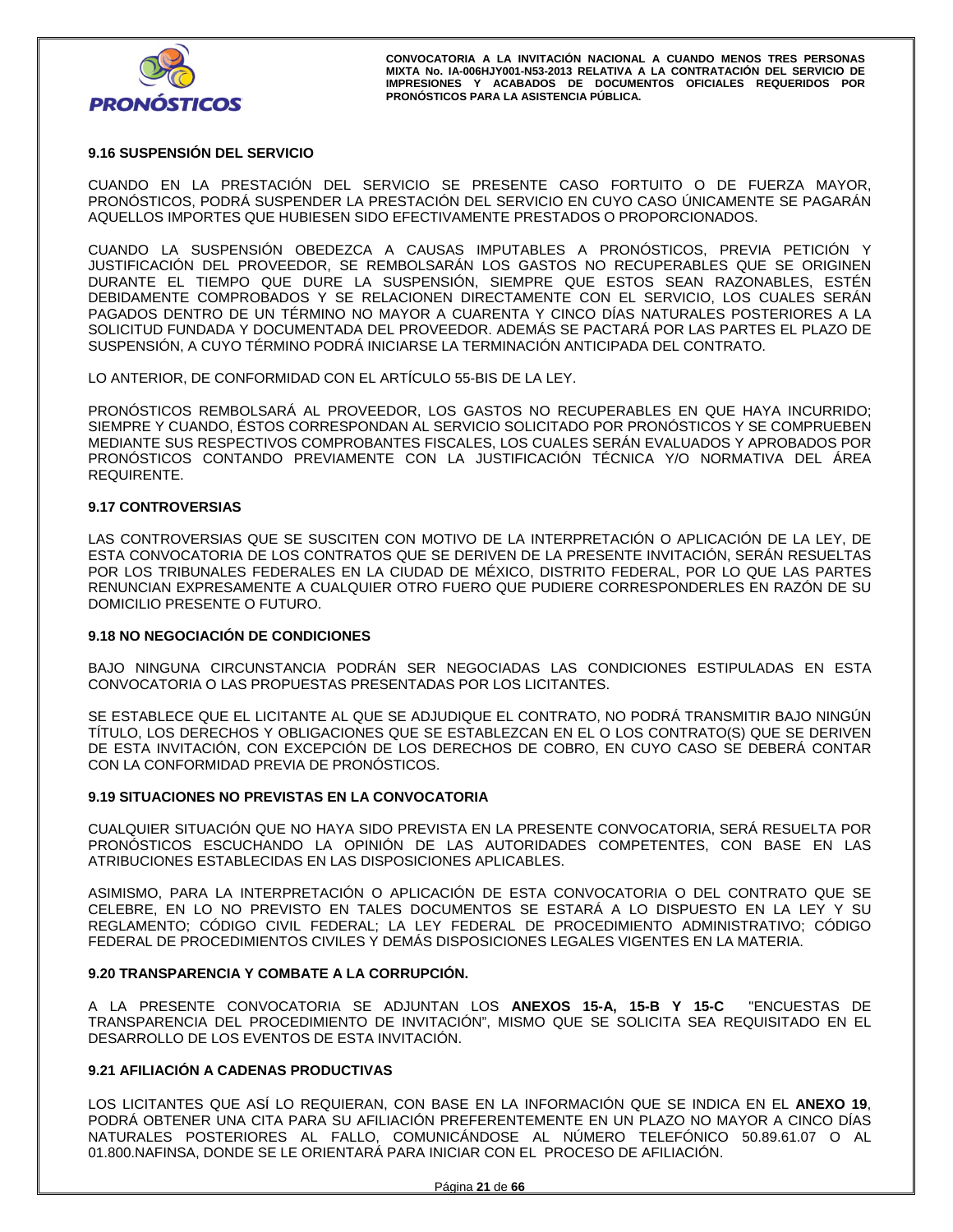

MÉXICO, D. F., a 26 DE JULIO DE 2013.

**ÁREA CONVOCANTE** 

**ÁREA CONVOCANTE**

**\_\_\_\_\_\_\_\_\_\_\_\_\_\_\_\_\_\_\_\_\_\_\_\_\_\_\_\_\_\_\_\_\_\_\_\_\_ LIC.MARIO I. FRÍAS VALENZUELA DIRECTOR ADMINISTRATIVO** 

**ÁREA REQUIRENTE** 

**LIC.IMELDA MALVAEZ AVILA GERENTE DE RECURSOS MATERIALES** 

**\_\_\_\_\_\_\_\_\_\_\_\_\_\_\_\_\_\_\_\_\_\_\_\_\_\_\_\_\_\_\_\_\_** 

**ÁREA JURÍDICA** 

**\_\_\_\_\_\_\_\_\_\_\_\_\_\_\_\_\_\_\_\_\_\_\_\_\_\_\_\_\_\_\_\_\_ ING. JUAN FERNANDO RIVERA LUGO GERENTE DE SERVICIOS GENERALES**  **\_\_\_\_\_\_\_\_\_\_\_\_\_\_\_\_\_\_\_\_\_\_\_\_\_\_\_\_\_\_\_\_\_\_\_\_\_\_ LIC. MAURICIO HERNÁNDEZ NAVARRO GERENTE JURÍDICO** 

TODAS LAS ESPECIFICACIONES Y REQUISITOS TÉCNICOS CONTENIDOS EN LA CONVOCATORIA (COMO **ANEXO 13**), SON RESPONSABILIDAD DEL ÁREA REQUIRENTE, EN EL CASO DE LOS REQUISITOS ADMINISTRATIVOS SON RESPONSABILIDAD DE LA GERENCIA DE RECURSOS MATERIALES Y LOS ASPECTOS LEGALES DE LA COORDINACIÓN TÉCNICA Y JURÍDICA, CON BASE AL NUMERAL VIII DE LAS POLÍTICAS, BASES Y LINEAMIENTOS EN MATERIA DE ADQUISICIONES ARRENDAMIENTOS Y SERVICIOS DE PRONÓSTICOS PARA LA ASISTENCIA PÚBLICA.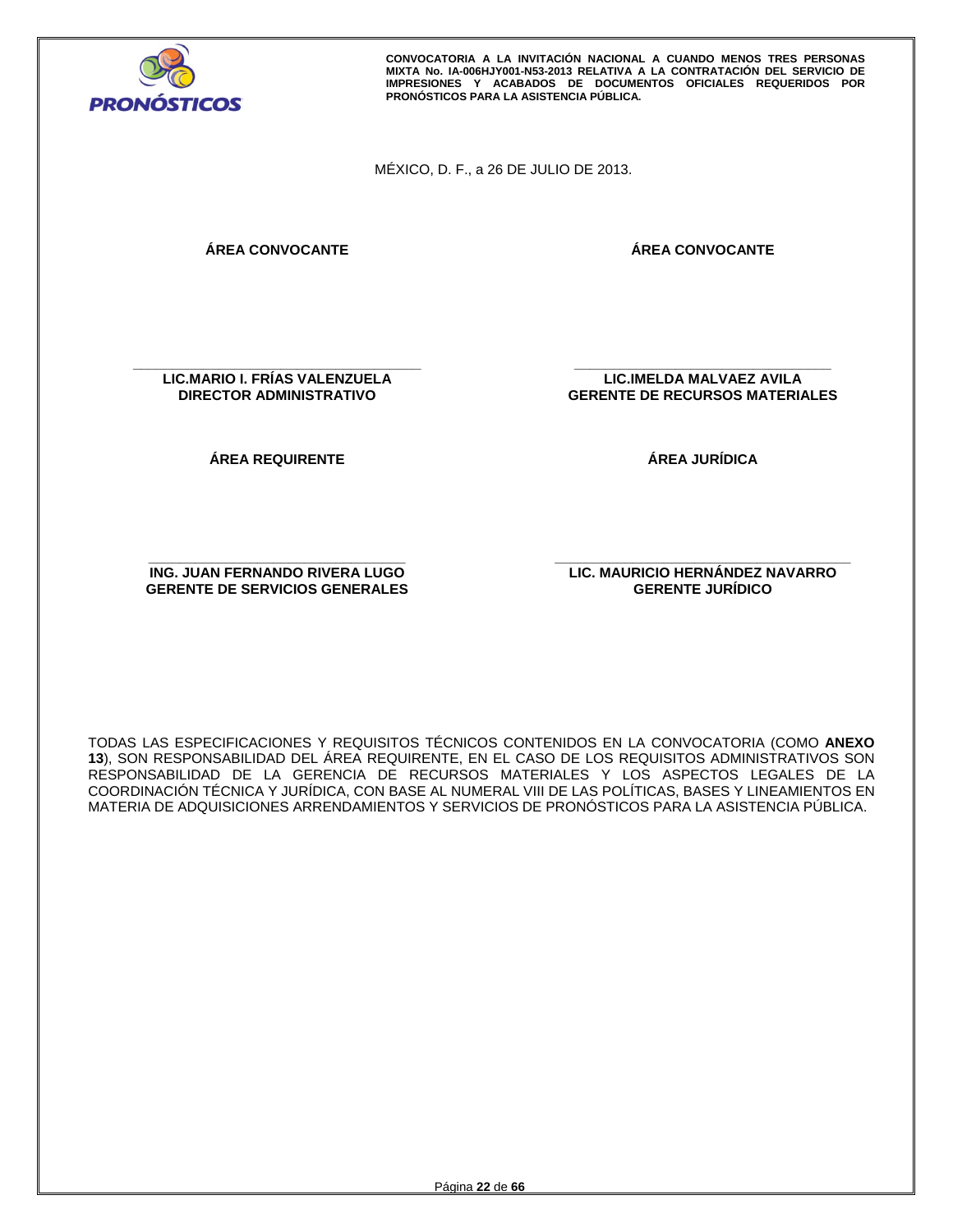

# **ANEXO 1 LISTA DE VERIFICACIÓN PARA REVISAR PROPOSICIONES**

# **4.1 DOCUMENTACIÓN DISTINTA (LEGAL-ADMINISTRATIVA) A LA PROPUESTA TÉCNICA Y ECONÓMICA**

| No.            | A ELECCIÓN DEL LICITANTE PODRÁ ENTREGARSE DENTRO O FUERA DEL<br>SOBRE QUE LAS CONTENGA, Y SERÁ LA SIGUIENTE:                                                                                                                                                                                                                                                                                                                                                      | <b>PRESENTA</b> | <b>NO</b><br><b>PRESENTA</b> |
|----------------|-------------------------------------------------------------------------------------------------------------------------------------------------------------------------------------------------------------------------------------------------------------------------------------------------------------------------------------------------------------------------------------------------------------------------------------------------------------------|-----------------|------------------------------|
| $\mathbf{1}$   | ORIGINAL Y COPIA DE IDENTIFICACIÓN OFICIAL VIGENTE DE QUIEN FIRMA LAS<br>PROPOSICIONES.                                                                                                                                                                                                                                                                                                                                                                           |                 |                              |
| $\overline{2}$ | ESCRITO DE MANIFESTACIÓN DE INTERÉS.<br><b>ANEXO 2</b>                                                                                                                                                                                                                                                                                                                                                                                                            |                 |                              |
| 3              | ESCRITO BAJO PROTESTA DE DECIR VERDAD, QUE CUENTA CON FACULTADES<br>SUFICIENTES PARA COMPROMETERSE POR SÍ O POR SU REPRESENTADA, SIN<br>QUE SEA NECESARIO ACREDITAR SU PERSONALIDAD JURÍDICA.<br><b>ANEXO 4</b>                                                                                                                                                                                                                                                   |                 |                              |
| $\overline{4}$ | ACREDITACIÓN DE PERSONALIDAD.<br><b>ANEXO 5-A (PERSONAL MORAL)</b><br><b>ANEXO 5-B (PERSONA FÍSICA)</b>                                                                                                                                                                                                                                                                                                                                                           |                 |                              |
| 5              | ESCRITO BAJO PROTESTA DE DECIR VERDAD, QUE ES DE NACIONALIDAD<br>MEXICANA.<br><b>ANEXO 6</b>                                                                                                                                                                                                                                                                                                                                                                      |                 |                              |
| 6              | ESCRITO EN EL QUE SE MANIFIESTE, QUE EL SERVICIO QUE PRESTARÁ ES DE<br>ORIGEN MEXICANO. ANEXO 6-A                                                                                                                                                                                                                                                                                                                                                                 |                 |                              |
| $\overline{7}$ | ESCRITO BAJO PROTESTA DE DECIR VEDAD, DE NO ENCONTRARSE EN<br>ALGUNO DE LOS SUPUESTOS ESTABLECIDOS POR LOS ARTÍCULOS 50 Y 60 DE<br>LA LEY.<br><b>ANEXO 7</b>                                                                                                                                                                                                                                                                                                      |                 |                              |
| 8              | ESCRITO EN EL QUE INDIQUE LA DIRECCIÓN DE CORREO ELECTRÓNICO.<br><b>ANEXO 8</b>                                                                                                                                                                                                                                                                                                                                                                                   |                 |                              |
| 9              | ESCRITO DE DECLARACIÓN DE INTEGRIDAD EN LA QUE MANIFIESTEN, BAJO<br>PROTESTA DE DECIR VERDAD, QUE POR SÍ MISMOS O A TRAVÉS DE<br>INTERPÓSITA PERSONA, SE ABSTENDRÁN DE ADOPTAR CONDUCTAS, PARA<br>QUE LOS SERVIDORES PÚBLICOS DE PRONÓSTICOS, INDUZCAN O ALTEREN<br>LAS EVALUACIONES DE LAS PROPUESTAS, EL RESULTADO DEL<br>PROCEDIMIENTO, U OTROS ASPECTOS QUE OTORGUEN CONDICIONES MÁS<br>VENTAJOSAS CON RELACIÓN A LOS DEMÁS LICITANTES.<br>ANEXO <sub>9</sub> |                 |                              |
| 10             | DOCUMENTO EXPEDIDO POR AUTORIDAD COMPETENTE QUE DETERMINE SU<br>ESTRATIFICACIÓN COMO MICRO, PEQUEÑA O MEDIANA EMPRESA<br>O BIEN, ESCRITO BAJO PROTESTA DE DECIR VERDAD, QUE CUENTA O NO,<br>CON ESE CARACTER.<br>ANEXO 10-A<br><b>ANEXO 10-B</b>                                                                                                                                                                                                                  |                 |                              |
| 11             | ESCRITO EN EL QUE MANIFIESTE QUE EL DOMICILIO CONSIGNADO EN SUS<br>PROPUESTAS SERÁ EL LUGAR EN DONDE EL LICITANTE RECIBIRÁ TODA<br>CLASE DE NOTIFICACIONES QUE RESULTEN DE LOS ACTOS Y CONTRATOS<br>QUE CELEBREN CON PRONOSTICOS.<br><b>ANEXO11</b>                                                                                                                                                                                                               |                 |                              |
| 12             | CARTA DE CONFORMIDAD Y DE ACEPTACIÓN DE LA PRESENTE<br>CONVOCATORIA, SUS ANEXOS Y EN SU CASO, DE LAS MODIFICACIONES<br>DERIVADAS DE LA JUNTA O JUNTAS DE ACLARACIÓN AL CONTENIDO DE LA<br>CONVOCATORIA, LO CUAL NO LO EXIME DE PRESENTAR LOS DOCUMENTOS<br>SOLICITADOS EN LA MISMA.<br><b>ANEXO 12</b>                                                                                                                                                            |                 |                              |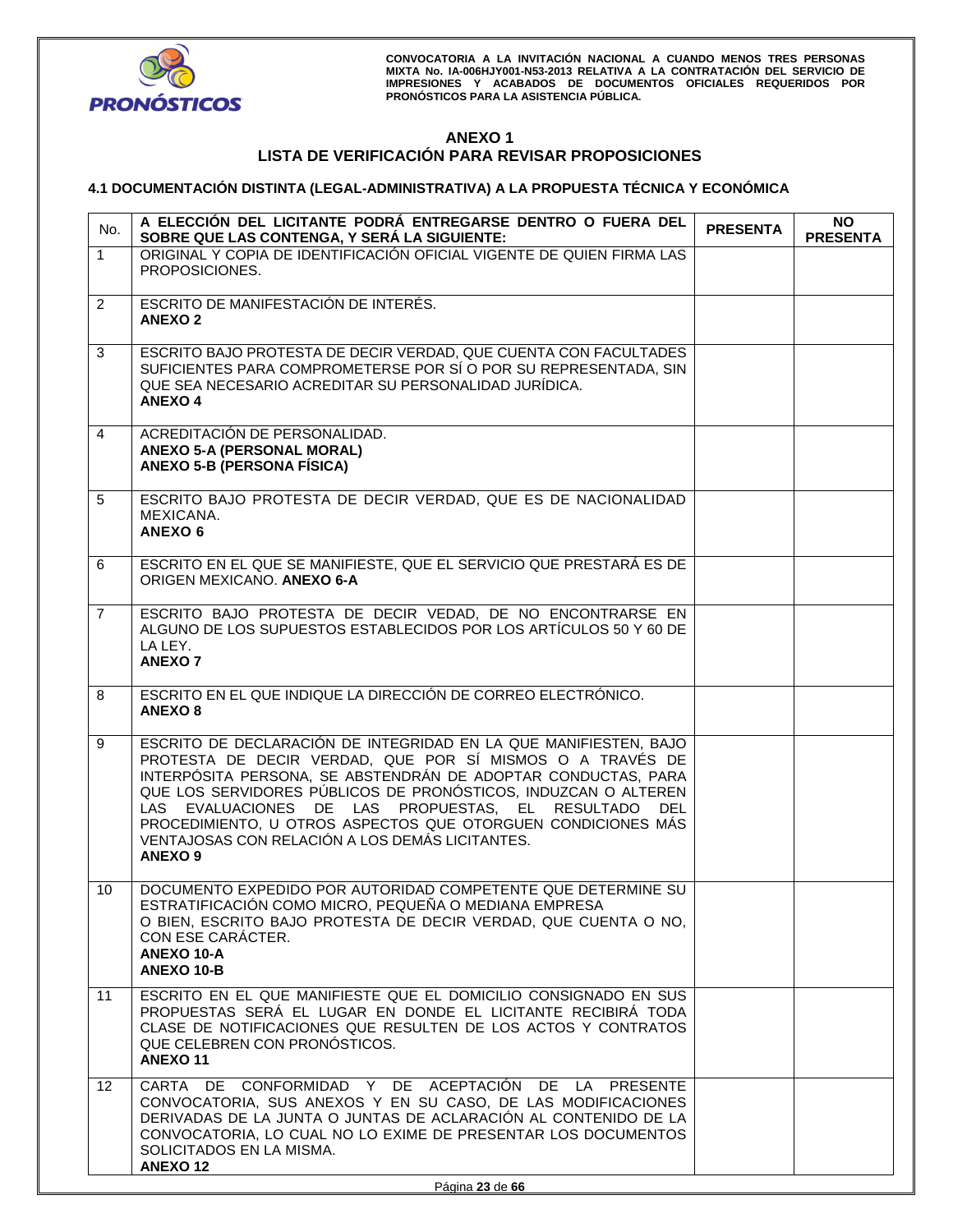

| No. | A ELECCIÓN DEL LICITANTE PODRÀ ENTREGARSE DENTRO O FUERA DEL<br>SOBRE QUE LAS CONTENGA, Y SERÁ LA SIGUIENTE:                                                                                                                                                                                                                                                                                                                | <b>PRESENTA</b> | <b>NO</b><br><b>PRESENTA</b> |
|-----|-----------------------------------------------------------------------------------------------------------------------------------------------------------------------------------------------------------------------------------------------------------------------------------------------------------------------------------------------------------------------------------------------------------------------------|-----------------|------------------------------|
| 13  | DOCUMENTO DE LA RESOLUCIÓN FAVORABLE EXPEDIDO POR EL S.A.T.<br>SOBRE EL CUMPLIMIENTO DE SUS OBLIGACIONES FISCALES CONFORME A<br>LO ESTABLECIDO EN LA REGLA I.2.1.15 Y II.2.1.13 DE LA MISCELÁNEA FISCAL<br>PARA 2013. (D.O.F. 28-12-2012).                                                                                                                                                                                  |                 |                              |
| 14  | EN CASO DE OPTAR POR LA PRESENTACIÓN DE LAS PROPOSICIONES DE<br>MANERA DOCUMENTAL Y POR ESCRITO DEBERÁ ENTREGAR EN MEDIO<br>MAGNÉTICO (USB, CD) LA PROPUESTA TÉCNICA (ANEXO 13), PROPUESTA<br>ECONÓMICA (ANEXO 14) AMBOS EN FORMATO PDF.                                                                                                                                                                                    |                 |                              |
|     | 4.3 PROPUESTA TÉCNICA (ANEXO 13)                                                                                                                                                                                                                                                                                                                                                                                            |                 |                              |
|     | LA PROPUESTA TÉCNICA DEBERÁ PRESENTARSE DENTRO DEL SOBRE ÚNICO DE<br>PROPOSICIÓN Y CONTENER LA SIGUIENTE DOCUMENTACIÓN:                                                                                                                                                                                                                                                                                                     | <b>PRESENTA</b> | <b>NO</b><br><b>PRESENTA</b> |
|     | PROPUESTA TÉCNICA FIRMADA EN CADA UNA DE SUS HOJAS POR EL<br>REPRESENTANTE LEGAL DEL LICITANTE, EN EL QUE SE DESCRIBA AMPLIAMENTE<br>LOS SERVICIOS QUE OFRECE, EN CONCORDANCIA CON LO SEÑALADO EN EL<br>ANEXO 13, DANDO CUMPLIMIENTO A TODAS Y CADA UNA DE LAS<br>ESPECIFICACIONES ESTABLECIDAS EN EL MISMO.                                                                                                                |                 |                              |
|     | MANIFESTAR Y ENTREGAR POR ESCRITO EN HOJA MEMBRETADA Y CON LA FIRMA AUTÓGRAFA DE SU<br><b>REPRESENTANTE LEGAL QUE:</b>                                                                                                                                                                                                                                                                                                      |                 |                              |
|     | EL LICITANTE DEBERÁ ENTREGAR CURRÍCULUM EMPRESARIAL EL CUAL CONTENGA<br>LISTADO DE CLIENTES A LOS CUALES EN LA ACTUALIDAD O MÍNIMO CON UN AÑO DE<br>ANTIGÜEDAD A PARTIR DE LA RECEPCIÓN DEL PRESENTE DOCUMENTO LES O HAYA<br>PROPORCIONADO EL SERVICIO MOTIVO DEL PRESENTE PROCEDIMIENTO,<br>DIRECCIÓN COMPLETA DE ESTAS, NOMBRE COMPLETO DE LA PERSONA<br>RESPONSABLE DE SUPERVISAR EL SERVICIO, Y TELÉFONO DE OFICINA.    |                 |                              |
|     | EL LICITANTE DEBERÁ DE PRESENTAR ESCRITO EN HOJA MEMBRETADA Y CON LA<br>FIRMADA AUTÓGRAFA DE SU REPRESENTANTE LEGAL, EN EL CUAL MANIFIESTE QUE<br>EN SUS PROCESOS DE PRODUCCIÓN GRAFICA, SE UTILIZAN CONSUMIBLES Y<br>MATERIALES CON CARACTERÍSTICAS ECO-BIODEGRADABLES. LA FALTA DEL<br>DOCUMENTO REFERIDO ES MOTIVO DE DESECHAMIENTO DE LA PROPUESTA.                                                                     |                 |                              |
|     | EL LICITANTE DEBERÁ DE PRESENTAR POR ESCRITO, EN HOJA MEMBRETADA Y<br>FIRMADA POR SU REPRESENTANTE LEGAL, EN EL CUAL GARANTICE QUE LOS<br>TRABAJOS RELACIONADOS CON ESTOS SERVICIOS, EN SUS COSTOS FINALES<br>INCLUYEN LOS SIGUIENTES ASPECTOS:                                                                                                                                                                             |                 |                              |
|     | TRABAJOS A REALIZAR CON SOPORTE EN PROGRAMAS ESPECÍFICOS DE DISEÑO.-<br>EL COSTO POR TRABAJO DEBE DE CONTEMPLAR EN SU ENTERO, NEGATIVOS,<br>FORMACIÓN, RESPALDO EN DISEÑO GRAFICO Y/O CORRECCIÓN EN EL CASO DE<br>PRESENTARSE O DETECTARSE ERRORES DE DISEÑO EN LOS CD'S, USB O MEDIO<br>INFORMÁTICO DE SOPORTE DE TRABAJOS, ASÍ COMO MATERIALES, CONSUMIBLES<br>NECESARIOS PARA SU REALIZACIÓN Y SU TRANSPORTACIÓN.        |                 |                              |
|     | TRABAJOS A REALIZAR SIN PROGRAMAS ESPECÍFICOS DE DISEÑO (BOCETO, EN<br>PAPEL, CD'S, USB O MEDIO INFORMÁTICO DE SOPORTE DE TRABAJOS).- EL COSTO<br>POR TRABAJO DEBE DE CONTEMPLAR EN SU ENTERO, NEGATIVOS, FORMACIÓN,<br>RESPALDO EN DISEÑO GRÁFICO PARA LA REALIZACIÓN DE LA TRANSFERENCIA DE<br>BOCETO A PROGRAMAS DE DISEÑO CORRESPONDIENTES, ASÍ COMO CONSUMIBLES<br>NECESARIOS PARA SU REALIZACIÓN Y SU TRANSPORTACIÓN. |                 |                              |
|     | EL COSTO FINAL POR AMBOS CONCEPTOS SE DEBE DE CONTEMPLAR EN FORMA<br>UNITARIA POR CADA UNA DE LAS PARTIDAS.                                                                                                                                                                                                                                                                                                                 |                 |                              |
|     | EL PROVEEDOR DEBERAN PRESENTAR POR ESCRITO EN HOJA MEMBRETADA, BAJO<br>PROTESTA DE DECIR VERDAD QUE EL PAPEL EN SUS DIVERSOS TIPOS A UTILIZAR,                                                                                                                                                                                                                                                                              |                 |                              |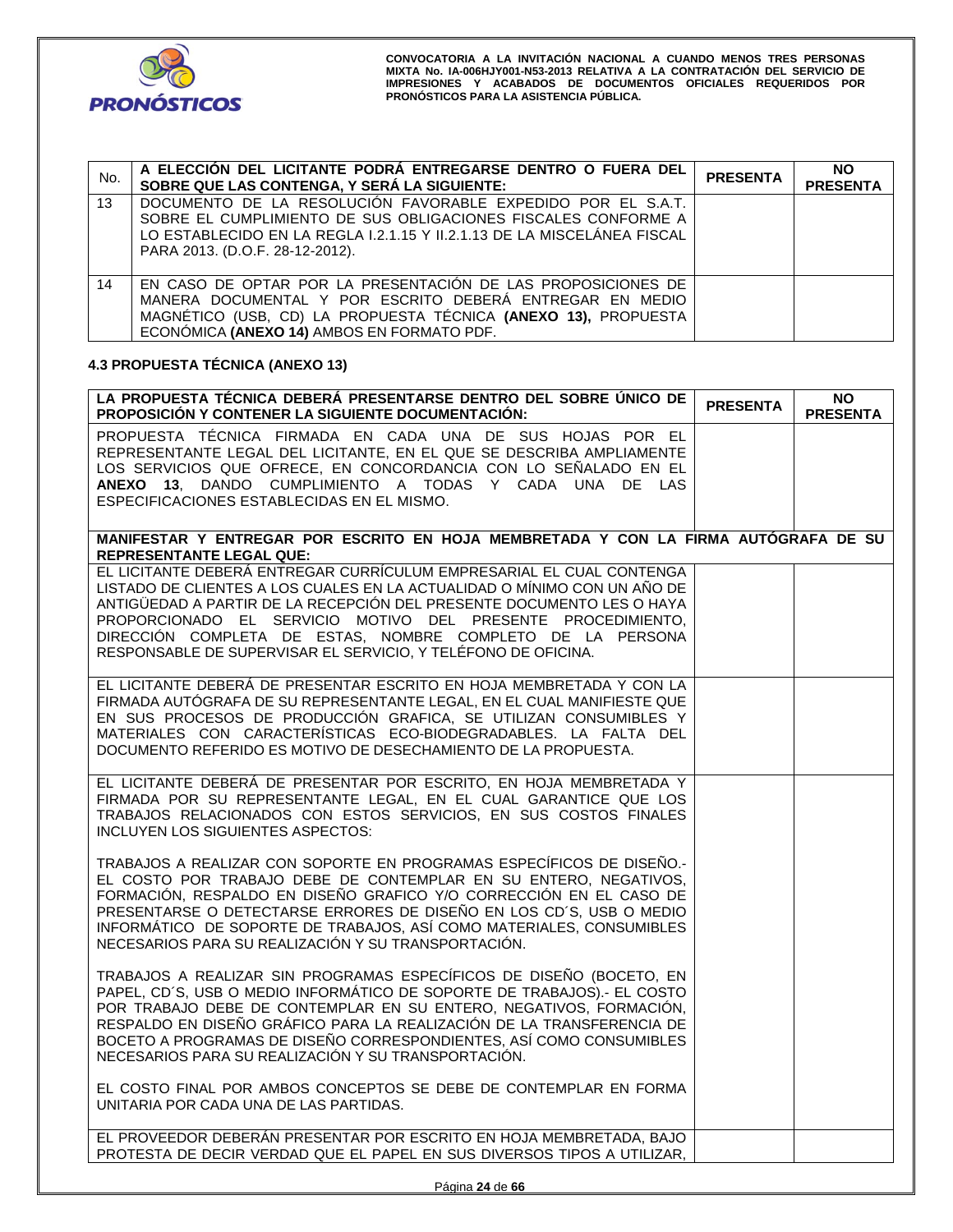

| SIEMPRE Y CUANDO APLIQUE DEBEN DE CONTENER UN MÍNIMO DE CINCUENTA POR<br>CIENTO DE FIBRAS DE MATERIAL RECICLADO O DE FIBRAS NATURALES, NO<br>DERIVADAS DE LA MADERA O DE MATERIAS PRIMAS PROVENIENTES DE<br>APROVECHAMIENTOS FORESTALES MANEJADOS DE MANERA SUSTENTABLE EN EL<br>TERRITORIO NACIONAL QUE SE ENCUENTREN CERTIFICADAS O DE SUS<br>COMBINACIONES Y ELABORADOS PROCESOS CON BLANQUEADO LIBRE DE CLORO<br>CONFORME A LO DISPUESTO EN EL ARTÍCULO 26 DE LA LEY DE ADQUISICIONES.<br>ARRENDAMIENTOS Y SERVICIOS DEL SECTOR PUBLICO.                  |  |
|---------------------------------------------------------------------------------------------------------------------------------------------------------------------------------------------------------------------------------------------------------------------------------------------------------------------------------------------------------------------------------------------------------------------------------------------------------------------------------------------------------------------------------------------------------------|--|
| EL LICITANTE DEBERÁ ENTREGAR ESCRITO CON FIRMA AUTÓGRAFA DE SU<br>REPRESENTANTE LEGAL, EN EL CUAL MANIFIESTE QUE CUENTA CON EL PERSONAL<br>NECESARIO, TRANSPORTE Y EQUIPOS DE IMPRESIÓN, EXPERIENCIA EN EL RAMO DE<br>IMPRESIONES MÍNIMO DE DOS AÑOS ASÍ CÓMO LOS RECURSOS ECONÓMICOS<br>NECESARIOS PARA LLEVAR A CABO EL SERVICIO DE IMPRESIÓN Y ACABADO DE<br>DOCUMENTOS OFICIALES REQUERIDOS POR LA ENTIDAD QUE SE DESCRIBEN EN EL<br>PRESENTE DOCUMENTO.                                                                                                  |  |
| EL LICITANTE DEBERÁ ENTREGAR ESCRITO CON FIRMA AUTÓGRAFA DE SU<br>REPRESENTANTE LEGAL, EN EL CUAL DESCRIBA EL NOMBRE COMPLETO, DOMICILIO<br>DE OFICINA, NÚMERO TELEFÓNICO DE OFICINA, NÚMERO TELEFÓNICO CELULAR,<br>DE LAS PERSONAS ASIGNADAS QUE ATENDERÁ LAS SOLICITUDES O CUALQUIER<br>ASUNTO RELACIONADO CON EL SERVICIO MOTIVO DE ESTE PROCEDIMIENTO.                                                                                                                                                                                                    |  |
| EL LICITANTE DEBERÁ ENTREGAR ESCRITO CON FIRMA AUTÓGRAFA DE SU<br>REPRESENTANTE LEGAL, EVIDENCIA FOTOGRÁFICA DE EQUIPOS E INSTALACIONES<br>CON LOS QUE CUENTA PARA PROPORCIONAR EL SERVICIO.                                                                                                                                                                                                                                                                                                                                                                  |  |
| EL LICITANTE DEBERÁ ENTREGAR ESCRITO CON FIRMA AUTÓGRAFA DE SU<br>REPRESENTANTE LEGAL, QUE ASUMIRÁ LA RESPONSABILIDAD TOTAL EN CASO DE<br>QUE INFRINJA PATENTES Y/O MARCAS, CON RELACIÓN AL SERVICIO OBJETO DEL<br>PRESENTE ANEXO TÉCNICO, VIOLE ALGÚN DERECHO REGISTRADO A NIVEL<br>NACIONAL O INTERNACIONAL, DE PROPIEDAD INTELECTUAL, INDUSTRIAL, O DE<br>MARCAS Y PATENTES, ASÍ COMO CUALQUIER OTRA NORMATIVIDAD RELACIONADA O<br>SIMILAR POR LO QUE PRONÓSTICOS PARA LA ASISTENCIA PÚBLICA QUEDARA<br>LIBERADA DE CUALQUIER RESPONSABILIDAD AL RESPECTO. |  |
| EL LICITANTE DEBERÁ ENTREGAR ESCRITO CON FIRMA AUTÓGRAFA DE SU<br>REPRESENTANTE LEGAL QUE LA ENTIDAD QUEDARÁ LIBERADA DE CUALQUIER<br>RESPONSABILIDAD DE CARÁCTER LABORAL ENTRE LA EMPRESA Y LOS<br>TRABAJADORES QUE ESTA CONTRATE PARA LA REALIZACIÓN DE LOS SERVICIOS<br>OBJETO DEL PRESENTE PROCEDIMIENTO; POR LO QUE NO SE CONSIDERA COMO<br>PATRÓN, NI AUN SUSTITUTO, EXIMIÉNDOLE DE CUALQUIER RESPONSABILIDAD CIVIL,<br>PENAL, FISCAL, DE SEGURIDAD SOCIAL O DE CUALQUIER OTRA INDOLE, QUE<br>PUDIERA LLEGAR A GENERARSE.                               |  |
| EL LICITANTE DEBERÁ ENTREGAR ESCRITO CON FIRMA AUTÓGRAFA DE SU<br>REPRESENTANTE LEGAL QUE EL PERSONAL QUE ASIGNE PARA ATENDER A<br>PRONÓSTICOS PARA LA ASISTENCIA PÚBLICA EN CUESTIÓN DEL SERVICIO QUE NOS<br>OCUPA, SE SUJETARAN A LAS DISPOSICIONES QUE EN MATERIA DE SEGURIDAD Y<br>VIGILANCIA LE SEAN COMUNICADAS, Y DEBERÁ DESEMPEÑARSE CON AMABILIDAD,<br>CORTESÍA Y RESPETO A LOS DESTINATARIOS DE LOS SERVICIOS OBJETO DE ESTE<br>PROCEDIMIENTO Y CON LAS PERSONAS RELACIONADAS<br>DIRECTA O<br>INDIRECTAMENTE CON ELLOS.                             |  |

# **4.4 PROPUESTA ECONÓMICA (ANEXO 14)**

| LA PROPUESTA ECONÓMICA, DEBERÁ PRESENTARSE DENTRO DEL SOBRE ÚNICO<br>DE PROPOSICIONES Y CONTENER LA SIGUIENTE DOCUMENTACIÓN: | <b>PRESENTA</b> | <b>NO</b><br><b>PRESENTA</b> |
|------------------------------------------------------------------------------------------------------------------------------|-----------------|------------------------------|
| ORIGINAL DE LA PROPUESTA CONFORME A LO INDICADO EN EL ANEXO 14                                                               |                 |                              |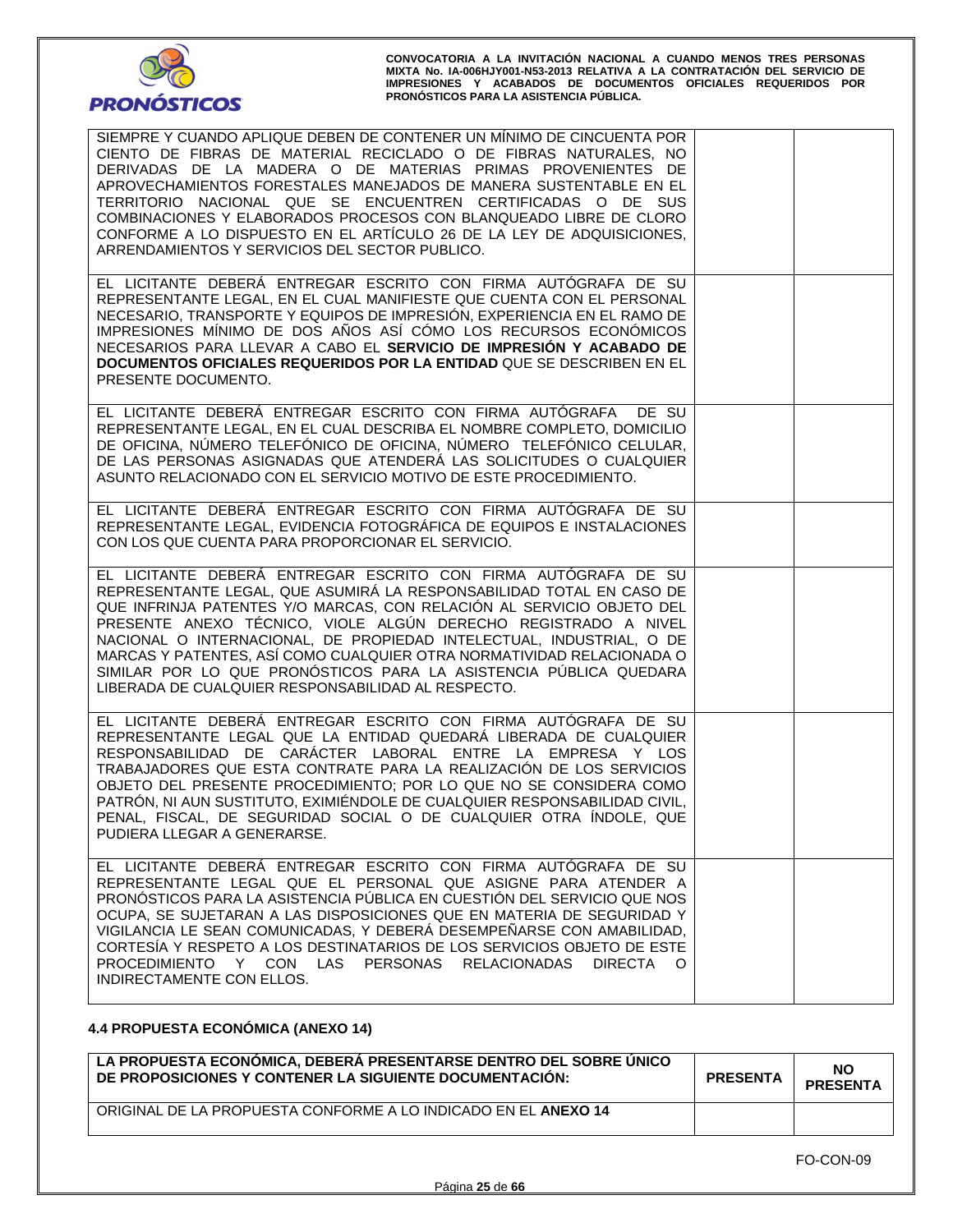

# **ANEXO 2 ESCRITO DE MANIFESTACIÓN DE INTERÉS**

**MÉXICO, D.F., \_\_\_\_\_\_DE \_\_\_\_\_\_\_ 2013** 

**PRONÓSTICOS PARA LA ASISTENCIA PÚBLICA AV. INSURGENTES SUR No. 1397, COL. INSURGENTES MIXCOAC, DELEGACIÓN BENITO JUÁREZ C.P. 03920, MÉXICO, D.F. P R E S E N T E** 

A NOMBRE DE (NOMBRE DEL LICITANTE), A QUIEN REPRESENTO, ME PERMITO MANIFESTAR EL INTERÉS DE PARTICIPAR EN LA INVITACIÓN NACIONAL A CUANDO MENOS TRES PERSONAS MIXTA No. IA-006HJY001-N53-2013 RELATIVA A LA CONTRATACIÓN DEL SERVICIO DE IMPRESIONES Y ACABADOS DE DOCUMENTOS OFICIALES REQUERIDOS POR PRONÓSTICOS PARA LA ASISTENCIA PÚBLICA, PARA LO CUAL ME PERMITO ENLISTAR LOS SIGUIENTES DATOS GENERALES:

**NOMBRE DE LA EMPRESA: R.F.C.: DOMICILIO: No. TELEFÓNICO: NOMBRE DEL REPRESENTANTE LEGAL:**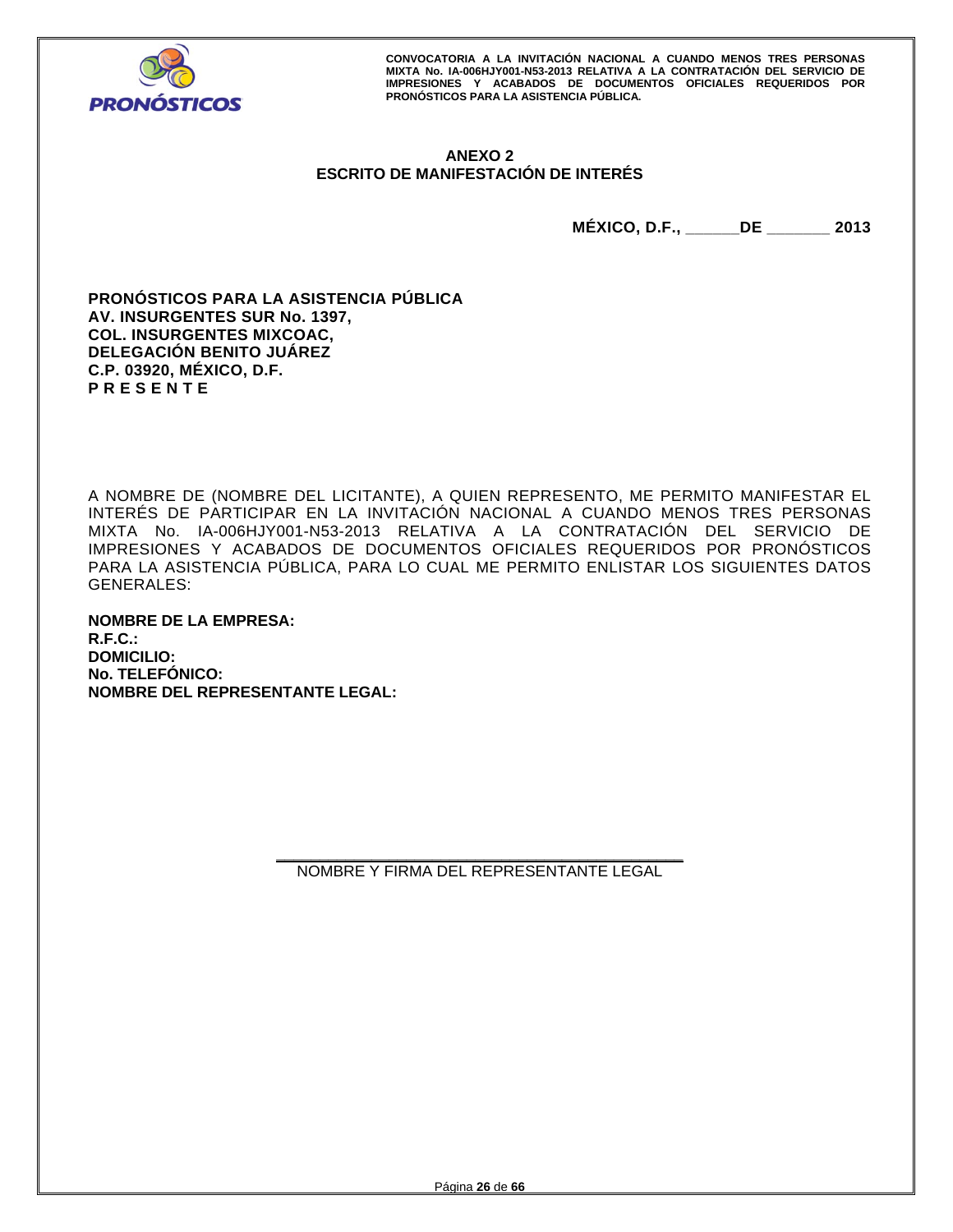

# **ANEXO 3**

# **SOLICITUD DE ACLARACIÓN AL CONTENIDO DE LA CONVOCATORIA**

**MÉXICO, D.F., \_\_\_\_\_\_DE \_\_\_\_\_\_\_ 2013** 

**PRONÓSTICOS PARA LA ASISTENCIA PÚBLICA AV. INSURGENTES SUR No. 1397, COL. INSURGENTES MIXCOAC, DELEGACIÓN BENITO JUÁREZ C.P. 03920, MÉXICO, D.F. P R E S E N T E** 

INVITACIÓN NACIONAL A CUANDO MENOS TRES PERSONAS MIXTA No. IA-006HJY001-N53-2013, RELATIVA A LA CONTRATACIÓN DEL SERVICIO DE IMPRESIONES Y ACABADOS DE DOCUMENTOS OFICIALES REQUERIDOS POR PRONOSTICOS PARA LA ASISTENCIA PÚBLICA.

**NOMBRE DE LA EMPRESA: NOMBRE DEL REPRESENTANTE LEGAL:** 

# **SOLICITA ACLARACIÓN A LOS ASPECTOS:**

( ) **ESPECIFICACIONES TÉCNICAS** ( ) **ASPECTOS NORMATIVOS**

**PREGUNTAS** 

1.-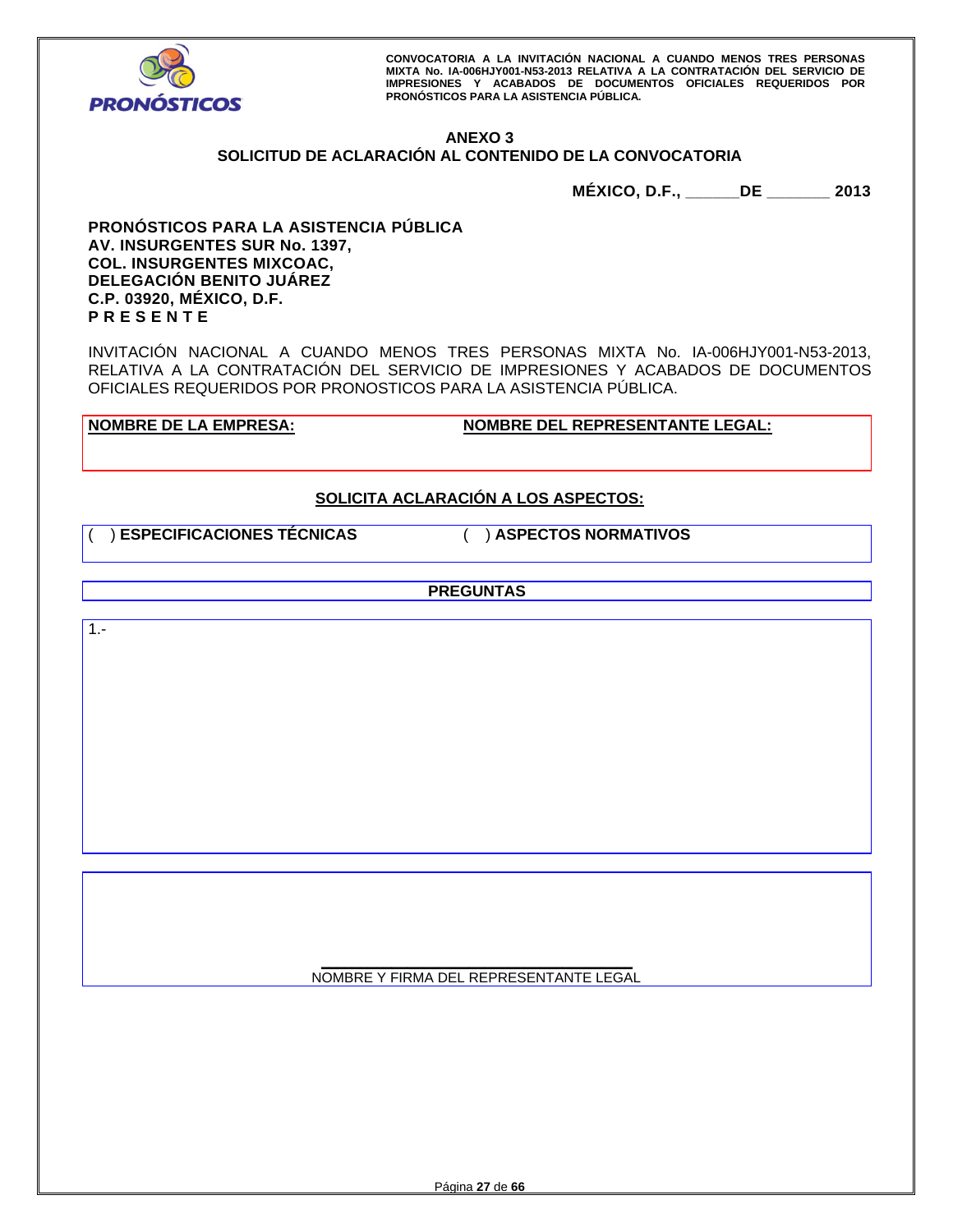

## **ANEXO 4 ESCRITO DE FACULTADES CON FUNDAMENTO EN EL ARTÍCULO 29 FRACCIÓN VI DE LA LEY**

**MÉXICO, D.F., \_\_\_\_\_\_DE \_\_\_\_\_\_\_ 2013** 

**PRONÓSTICOS PARA LA ASISTENCIA PÚBLICA AV. INSURGENTES SUR No. 1397, COL. INSURGENTES MIXCOAC, DELEGACIÓN BENITO JUÁREZ C.P. 03920, MÉXICO, D.F. P R E S E N T E** 

EN RELACIÓN CON LA INVITACIÓN NACIONAL A CUANDO MENOS TRES PERSONAS MIXTA No. IA-006HJY001-N53-2013 RELATIVA A LA CONTRATACIÓN DEL SERVICIO DE IMPRESIONES Y ACABADOS DE DOCUMENTOS OFICIALES REQUIDOS POR PRONÓSTICOS PARA LA ASISTENCIA PÚBLICA.

A NOMBRE DE (NOMBRE DEL LICITANTE), MANIFIESTO BAJO PROTESTA DE DECIR VERDAD QUE PARA INTERVENIR EN EL ACTO DE PRESENTACIÓN Y APERTURA DE PROPOSICIONES CUENTO CON FACULTADES SUFICIENTES PARA COMPROMETERME POR SÍ O POR MI REPRESENTADA.

**(OPCIONAL)** ACREDITANDO NUESTRA PERSONALIDAD JURÍDICA DE ACUERDO A LO SIGUIENTE:

| Registro Federal de Contribuyentes:                                            | Tipo de Mipymes al que pertenece(opcional): |  |                         |                             |      |                                                    |
|--------------------------------------------------------------------------------|---------------------------------------------|--|-------------------------|-----------------------------|------|----------------------------------------------------|
| <b>Domicilio:</b>                                                              |                                             |  |                         |                             |      |                                                    |
| Calle:                                                                         |                                             |  |                         |                             |      | Número:                                            |
| Colonia:                                                                       |                                             |  | Delegación o Municipio: |                             |      |                                                    |
| Código Postal:                                                                 |                                             |  | Entidad Federativa:     |                             |      |                                                    |
| Teléfonos (incluyendo clave lada):                                             |                                             |  |                         |                             | Fax: |                                                    |
| Correo electrónico:                                                            |                                             |  |                         |                             |      |                                                    |
| No. de la escritura pública en la que consta su Acta Constitutiva:             |                                             |  |                         |                             |      | Fecha:                                             |
| Nombre, número y lugar del Notario Público ante el cual se dio fe de la misma: |                                             |  |                         |                             |      |                                                    |
| Relación de Accionistas:                                                       |                                             |  |                         |                             |      |                                                    |
| (Apellido Paterno)                                                             | (Apellido Materno)                          |  |                         |                             |      | Nombre                                             |
| Descripción del Objeto Social:                                                 |                                             |  |                         |                             |      |                                                    |
|                                                                                |                                             |  |                         |                             |      |                                                    |
| <b>Reformas al Acta Constitutiva:</b>                                          |                                             |  |                         |                             |      |                                                    |
| Nombre y Apellido(s) del Apoderado o Representante Legal:                      |                                             |  |                         | <b>Representante Legal:</b> |      | Registro Federal de Contribuyentes del Apoderado o |
| Domicilio del Apoderado o Representante Legal:                                 |                                             |  |                         |                             |      |                                                    |
| Calle:                                                                         |                                             |  |                         |                             |      | Número:                                            |
| Colonia:                                                                       |                                             |  |                         |                             |      |                                                    |
|                                                                                | Delegación o Municipio:                     |  |                         |                             |      |                                                    |
| Entidad Federativa:<br>Código Postal:                                          |                                             |  |                         |                             |      |                                                    |
| Datos del documento mediante el cual acredita su personalidad y facultades:    |                                             |  |                         |                             |      |                                                    |
| Escritura Pública Número:                                                      |                                             |  |                         | Fecha:                      |      |                                                    |
| Nombre, número y lugar del Notario Público ante el cual se otorgó:             |                                             |  |                         |                             |      |                                                    |

#### **\_\_\_\_\_\_\_\_\_\_\_\_\_\_\_\_\_\_\_\_\_\_\_\_\_\_\_\_\_\_\_\_\_\_\_\_\_\_\_\_\_\_\_\_**  NOMBRE Y FIRMA DEL REPRESENTANTE LEGAL

**NOTA:** EL PRESENTE FORMATO PODRÁ SER REPRODUCIDO POR CADA PARTICIPANTE EN EL MODO QUE ESTIME CONVENIENTE, DEBIENDO RESPETAR SU CONTENIDO, PREFERENTEMENTE, EN EL ORDEN INDICADO. ESTE FORMATO NO CREA DERECHOS PARA EL PARTICIPANTE NI OBLIGACIONES PARA EL CONVOCANTE SUJETÁNDOSE EN TODO CASO ESTRICTAMENTE A LO ESTABLECIDO EN LA CONVOCATORIA.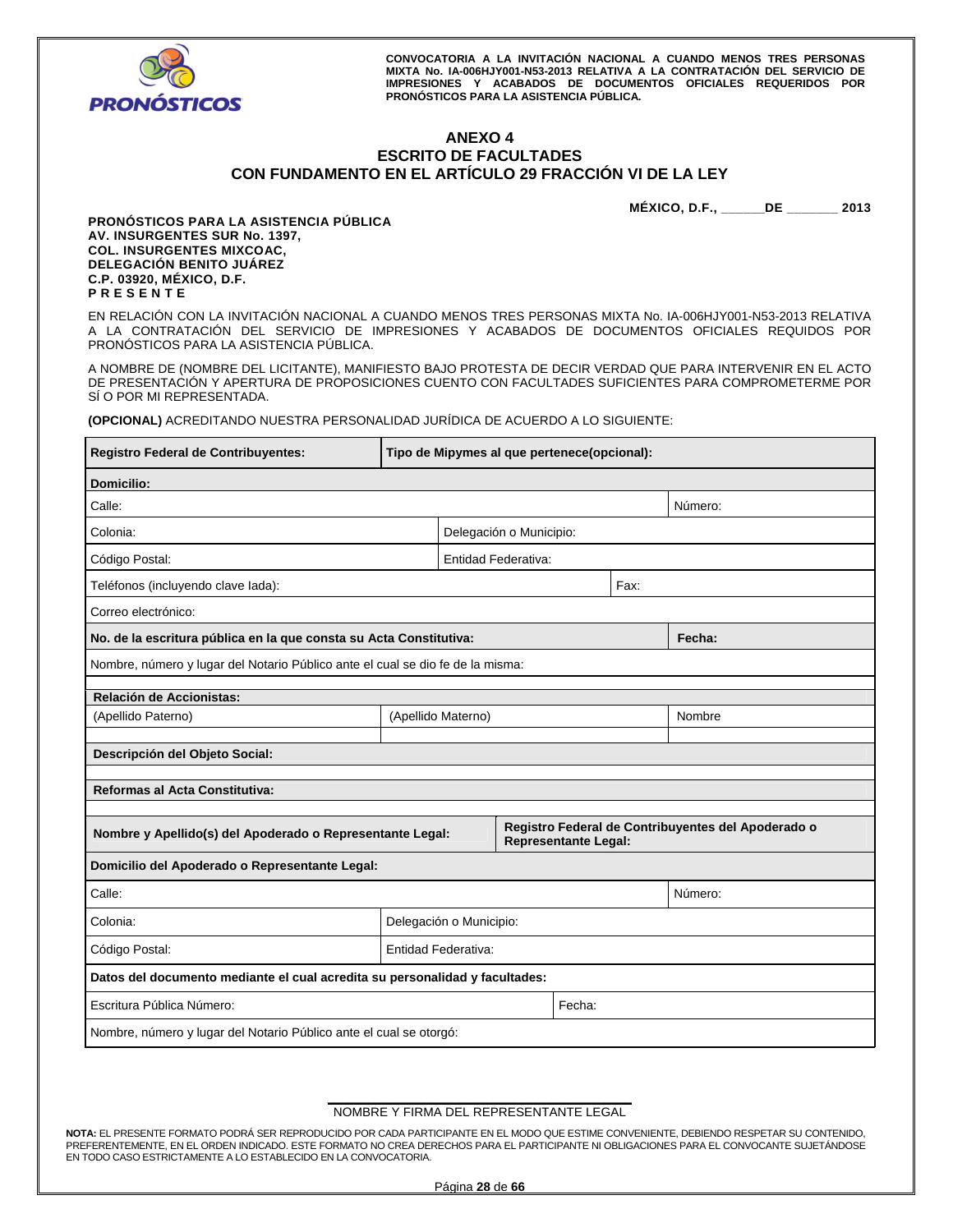

# **ANEXO 5-A FORMATO PARA LA ACREDITACIÓN DE LA PERSONALIDAD JURÍDICA (PERSONAS MORALES)**

**CON FUNDAMENTO EN EL ARTÍCULO 29 FRACCIÓN VII DE LA LEY** 

**MÉXICO, D.F., \_\_\_\_\_\_DE \_\_\_\_\_\_\_ 2013** 

**PRONÓSTICOS PARA LA ASISTENCIA PÚBLICA AV. INSURGENTES SUR No. 1397, COL. INSURGENTES MIXCOAC, DELEGACIÓN BENITO JUÁREZ C.P. 03920, MÉXICO, D.F. P R E S E N T E** 

(NOMBRE DEL REPRESENTANTE LEGAL), MANIFIESTO BAJO PROTESTA DE DECIR VERDAD, QUE CUENTO CON FACULTADES SUFICIENTES PARA COMPROMETERME POR MI REPRESENTADA (NOMBRE DE LA PERSONA MORAL).

PARA EFECTOS DE LA SUSCRIPCIÓN DE LAS PROPOSICIONES DE LA INVITACIÓN NACIONAL A CUANDO MENOS TRES PERSONAS MIXTA No. IA-006HJY001-N53-2013 RELATIVA A LA CONTRATACIÓN DEL SERVICIO DE IMPRESIONES Y ACABADOS DE DOCUMENTOS OFICIALES REQUERIDOS POR PRONÓSTICOS PARA LA ASISTENCIA PÚBLICA Y, EN SU CASO, FIRMA DEL CONTRATO, ACREDITO NUESTRA PERSONALIDAD JURÍDICA DE ACUERDO A LO SIGUIENTE:

| <b>Registro Federal de Contribuyentes:</b>                                     | Tipo de Mipymes al que pertenece(opcional): |                            |                         |                      |      |                                                    |
|--------------------------------------------------------------------------------|---------------------------------------------|----------------------------|-------------------------|----------------------|------|----------------------------------------------------|
| <b>Domicilio:</b>                                                              |                                             |                            |                         |                      |      |                                                    |
| Calle:                                                                         |                                             |                            |                         |                      |      | Número:                                            |
| Colonia:                                                                       |                                             |                            | Delegación o Municipio: |                      |      |                                                    |
| Código Postal:                                                                 |                                             | <b>Entidad Federativa:</b> |                         |                      |      |                                                    |
| Teléfonos (incluyendo clave lada):                                             |                                             |                            |                         |                      | Fax: |                                                    |
| Correo electrónico:                                                            |                                             |                            |                         |                      |      |                                                    |
| No. de la escritura pública en la que consta su Acta Constitutiva:             |                                             |                            |                         |                      |      | Fecha:                                             |
| Nombre, número y lugar del Notario Público ante el cual se dio fe de la misma: |                                             |                            |                         |                      |      |                                                    |
| Relación de Accionistas:                                                       |                                             |                            |                         |                      |      |                                                    |
| (Apellido Paterno)                                                             |                                             | (Apellido Materno)         |                         |                      |      | Nombre                                             |
| Descripción del Objeto Social:                                                 |                                             |                            |                         |                      |      |                                                    |
|                                                                                |                                             |                            |                         |                      |      |                                                    |
| <b>Reformas al Acta Constitutiva:</b>                                          |                                             |                            |                         |                      |      |                                                    |
|                                                                                |                                             |                            |                         |                      |      | Registro Federal de Contribuyentes del Apoderado o |
| Nombre y Apellido(s) del Apoderado o Representante Legal:                      |                                             |                            |                         | Representante Legal: |      |                                                    |
| Domicilio del Apoderado o Representante Legal:                                 |                                             |                            |                         |                      |      |                                                    |
| Calle:                                                                         |                                             |                            |                         |                      |      | Número:                                            |
| Colonia:                                                                       | Delegación o Municipio:                     |                            |                         |                      |      |                                                    |
| Código Postal:                                                                 | Entidad Federativa:                         |                            |                         |                      |      |                                                    |
| Datos del documento mediante el cual acredita su personalidad y facultades:    |                                             |                            |                         |                      |      |                                                    |
| Escritura Pública Número:                                                      |                                             |                            |                         | Fecha:               |      |                                                    |
| Nombre, número y lugar del Notario Público ante el cual se otorgó:             |                                             |                            |                         |                      |      |                                                    |

#### **\_\_\_\_\_\_\_\_\_\_\_\_\_\_\_\_\_\_\_\_\_\_\_\_\_\_\_\_\_\_\_\_\_\_\_\_\_\_\_\_\_\_\_\_**  NOMBRE Y FIRMA DEL REPRESENTANTE LEGAL

**NOTA:** EL PRESENTE FORMATO PODRÁ SER REPRODUCIDO POR CADA PARTICIPANTE EN EL MODO QUE ESTIME CONVENIENTE, DEBIENDO RESPETAR SU CONTENIDO, PREFERENTEMENTE, EN EL ORDEN INDICADO. ESTE FORMATO NO CREA DERECHOS PARA EL PARTICIPANTE NI OBLIGACIONES PARA EL CONVOCANTE SUJETÁNDOSE EN TODO CASO ESTRICTAMENTE A LO ESTABLECIDO EN LA CONVOCATORIA.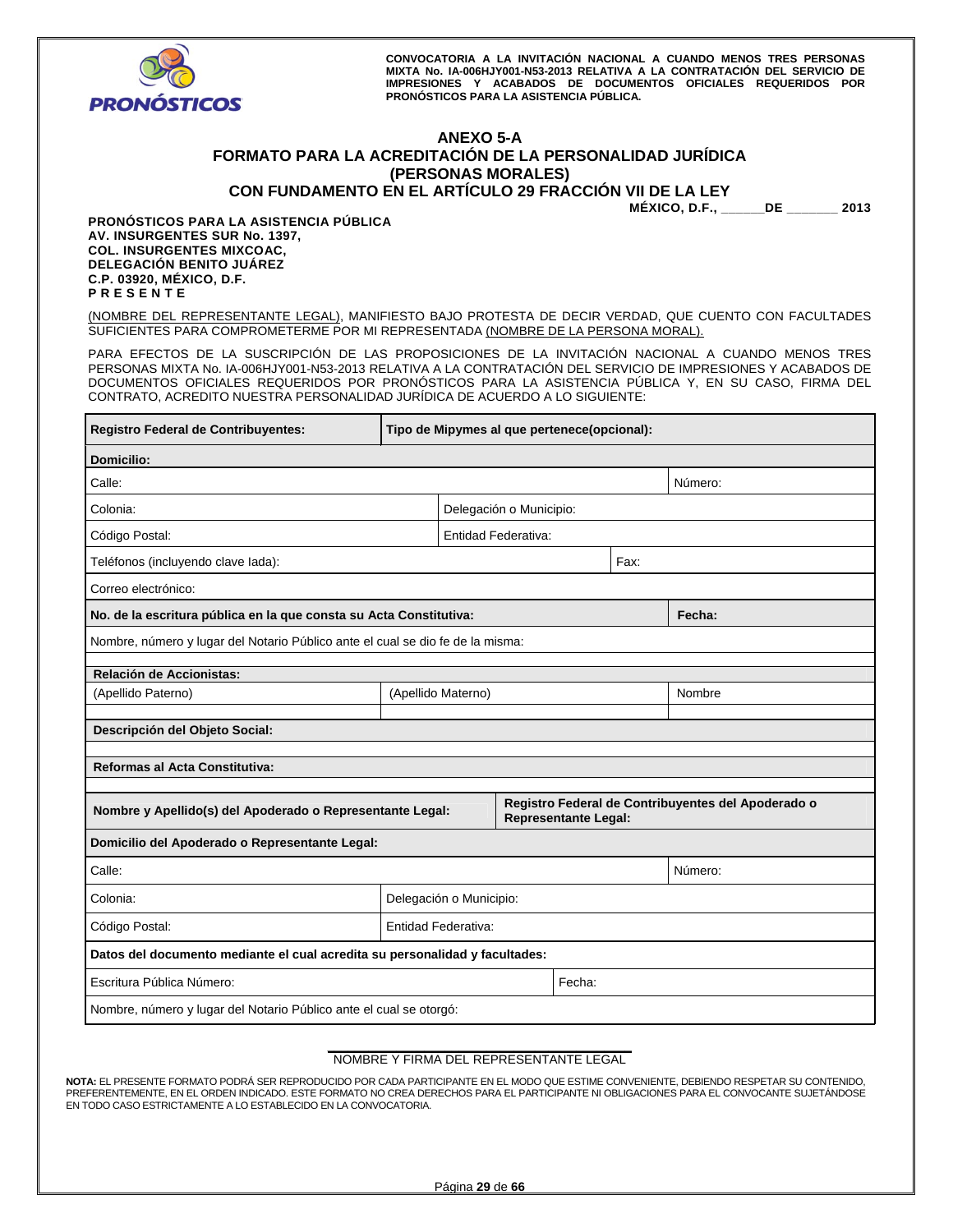

# **ANEXO 5-B FORMATO PARA LA ACREDITACIÓN DE LA PERSONALIDAD JURÍDICA (PERSONAS FÍSICAS) CON FUNDAMENTO EN EL ARTÍCULO 29 FRACCIÓN VII DE LA LEY**

**MÉXICO, D.F., \_\_\_\_\_\_DE \_\_\_\_\_\_\_ 2013** 

**PRONÓSTICOS PARA LA ASISTENCIA PÚBLICA AV. INSURGENTES SUR No. 1397, COL. INSURGENTES MIXCOAC, DELEGACIÓN BENITO JUÁREZ C.P. 03920, MÉXICO, D.F. P R E S E N T E** 

 (NOMBRE DE LA PERSONA FÍSICA) , MANIFIESTO BAJO PROTESTA DE DECIR VERDAD, QUE CUENTO CON FACULTADES SUFICIENTES PARA COMPROMETERME POR SÍ MISMO.

PARA EFECTOS DE LA SUSCRIPCIÓN DE LAS PROPOSICIONES DE LA INVITACIÓN NACIONAL A CUANDO MENOS TRES PERSONAS MIXTA No. IA-006HJY001-N53-2013 RELATIVA A LA CONTRATACIÓN DEL SERVICIO DE IMPRESIONES Y ACABADOS DE DOCUMENTOS OFICALES Y, EN SU CASO, FIRMA DEL CONTRATO, ACREDITO MI PERSONALIDAD JURÍDICA DE ACUERDO A LO SIGUIENTE:

| Tipo de Mipymes al que pertenece(opcional): |                            |      |  |  |  |
|---------------------------------------------|----------------------------|------|--|--|--|
| <b>Registro Federal de Contribuyentes:</b>  |                            |      |  |  |  |
| <b>Domicilio:</b>                           |                            |      |  |  |  |
| Calle:                                      |                            |      |  |  |  |
| Número exterior e interior en su caso:      |                            |      |  |  |  |
| Colonia:                                    | Delegación o Municipio:    |      |  |  |  |
| Código Postal:                              | <b>Entidad Federativa:</b> |      |  |  |  |
| Teléfonos (incluyendo clave lada):          |                            | Fax: |  |  |  |
| Correo electrónico:                         | CURP:                      |      |  |  |  |
| Descripción de su Actividad Empresarial:    |                            |      |  |  |  |
|                                             |                            |      |  |  |  |

#### **\_\_\_\_\_\_\_\_\_\_\_\_\_\_\_\_\_\_\_\_\_\_\_\_\_\_\_\_\_\_\_\_\_\_\_\_\_\_\_\_\_\_\_\_\_\_**  NOMBRE Y FIRMA DEL REPRESENTANTE LEGA

**NOTA:** EL PRESENTE FORMATO PODRÁ SER REPRODUCIDO POR CADA PARTICIPANTE EN EL MODO QUE ESTIME CONVENIENTE, DEBIENDO RESPETAR SU CONTENIDO, PREFERENTEMENTE, EN EL ORDEN INDICADO. ESTE FORMATO NO CREA DERECHOS PARA EL PARTICIPANTE NI OBLIGACIONES PARA EL CONVOCANTE SUJETÁNDOSE EN TODO CASO ESTRICTAMENTE A LO ESTABLECIDO EN LA CONVOCATORIA.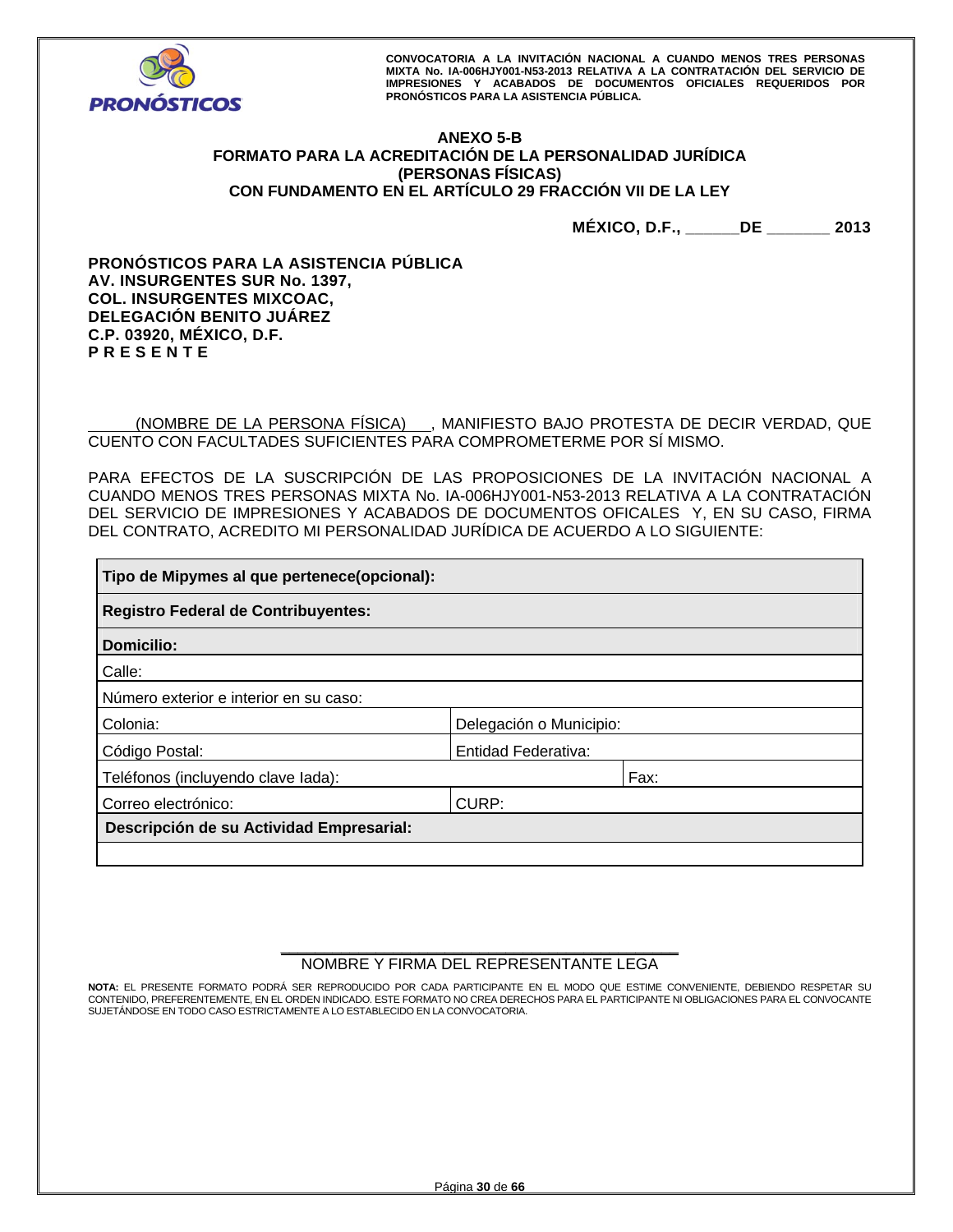

# **ANEXO 6 ESCRITO DE NACIONALIDAD**

**MÉXICO, D.F., \_\_\_\_\_\_DE \_\_\_\_\_\_\_ 2013** 

**PRONÓSTICOS PARA LA ASISTENCIA PÚBLICA AV. INSURGENTES SUR No. 1397, COL. INSURGENTES MIXCOAC, DELEGACIÓN BENITO JUÁREZ C.P. 03920, MÉXICO, D.F. P R E S E N T E** 

EN RELACIÓN CON LA INVITACIÓN NACIONAL A CUANDO MENOS TRES PERSONAS MIXTA No. IA-006HJY001-N53-2013 RELATIVA A LA CONTRATACIÓN DEL SERVICIO DE IMPRESIONES Y ACABADOS DE DOCUMENTOS OFICIALES REQUERIDOS POR PRONÓSTICOS PARA LA ASISTENCIA PÚBLICA.

A NOMBRE DE (NOMBRE DEL LICITANTE), A QUIEN REPRESENTO, ME PERMITO MANIFESTAR QUE ES DE NACIONALIDAD MEXICANA, QUE POSEE PLENA CAPACIDAD JURÍDICA Y NO SE ENCUENTRA IMPEDIDA CIVIL, MERCANTIL O ADMINISTRATIVAMENTE PARA EJERCER PLENAMENTE SUS DERECHOS Y CUMPLIR CON SUS OBLIGACIONES.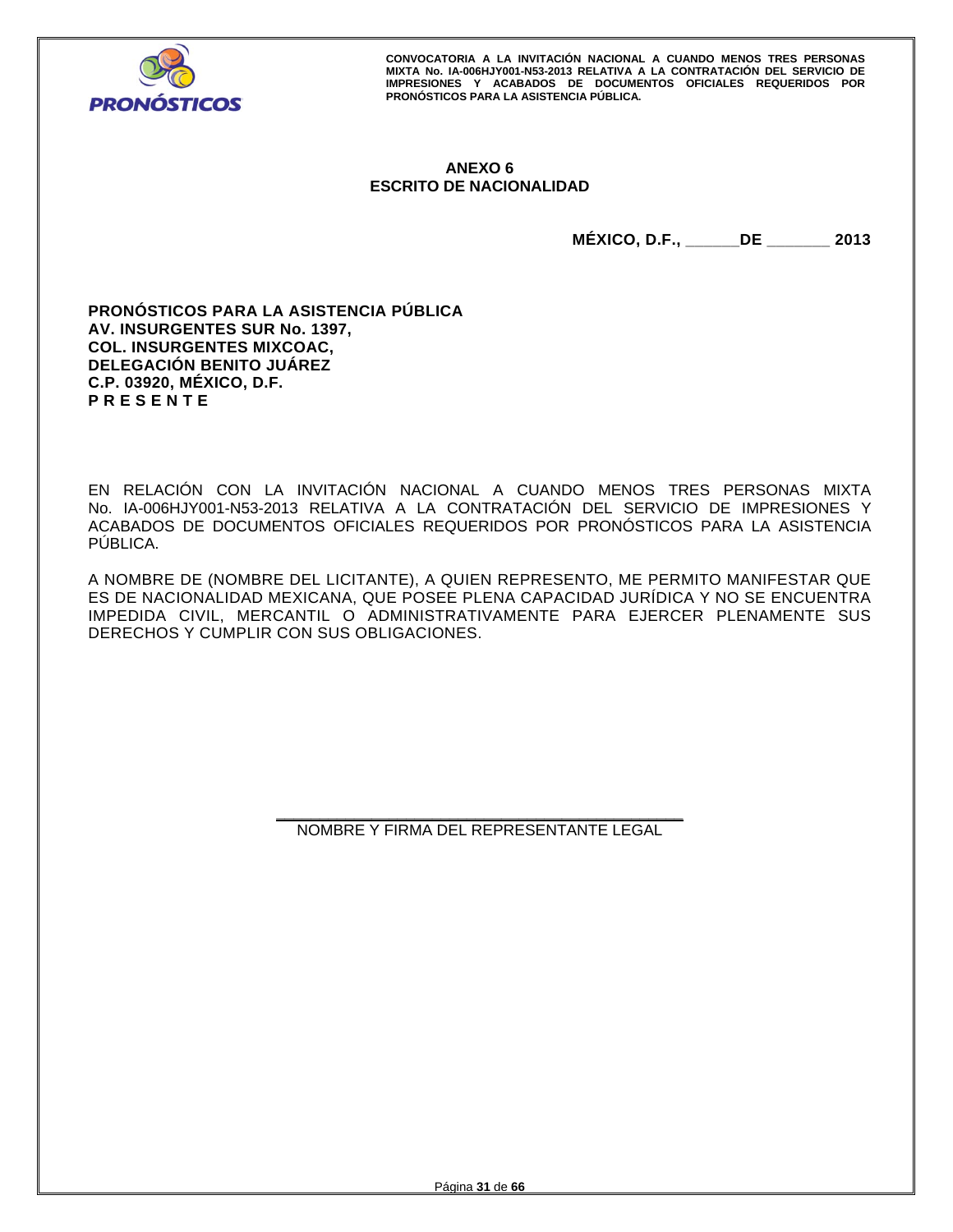

# **ANEXO 6-A**

# **ESCRITO DE ORIGEN DEL SERVICIO**

**MÉXICO, D.F., \_\_\_\_\_\_DE \_\_\_\_\_\_\_ 2013** 

**PRONÓSTICOS PARA LA ASISTENCIA PÚBLICA AV. INSURGENTES SUR No. 1397, COL. INSURGENTES MIXCOAC, DELEGACIÓN BENITO JUÁREZ C.P. 03920, MÉXICO, D.F. P R E S E N T E** 

EN RELACIÓN CON LA INVITACIÓN NACIONAL MIXTA No. IA-006HJY001-N53-2013 RELATIVA A LA CONTRATACIÓN DEL SERVICIO DE IMPRESIONES Y ACABADOS DE DOCUMENTOS OFICIALES REQUERIDOS POR PRONÓSTICOS PARA LA ASISTENCIA PÚBLICA.

A NOMBRE DE (NOMBRE DEL LICITANTE), A QUIEN REPRESENTO, ME PERMITO MANIFESTAR QUE LOS SERVICIOS QUE PRESTARÁ ES DE ORIGEN MEXICANO.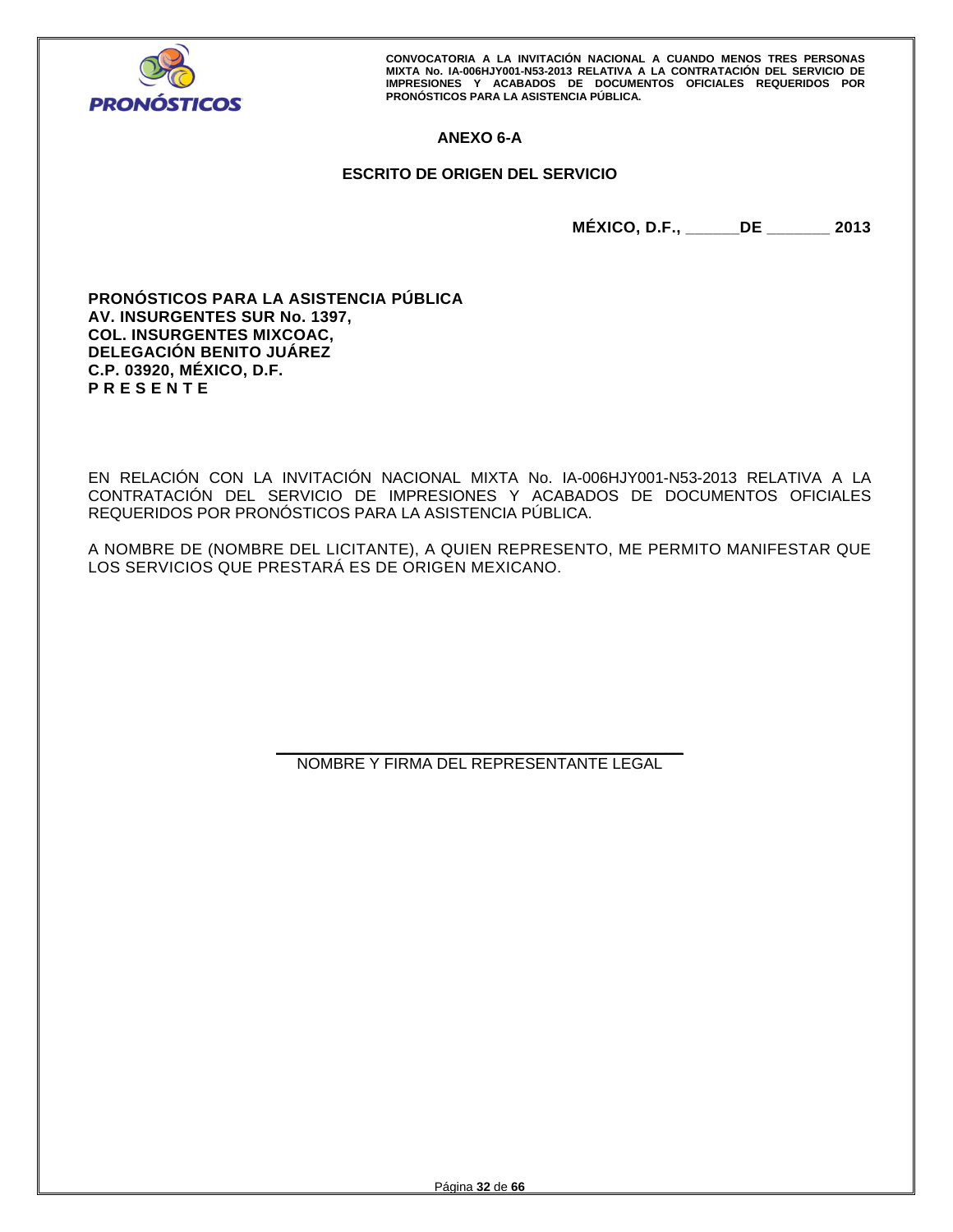

## **ANEXO 7 ESCRITO BAJO PROTESTA DE DECIR VERDAD DE NO ENCONTRARSE EN ALGUNO DE LOS SUPUESTOS DE LOS ARTÍCULOS 50 Y 60 DE LA LEY**

**MÉXICO, D.F., \_\_\_\_\_\_DE \_\_\_\_\_\_\_ 2013** 

**PRONÓSTICOS PARA LA ASISTENCIA PÚBLICA AV. INSURGENTES SUR No. 1397, COL. INSURGENTES MIXCOAC, DELEGACIÓN BENITO JUÁREZ C.P. 03920, MÉXICO, D.F. P R E S E N T E** 

EN RELACIÓN CON LA INVITACIÓN NACIONAL A CUANDO MENOS TRES PERSONAS MIXTA No. IA-006HJY001-N53-2013 RELATIVA A LA CONTRATACIÓN DEL SERVICIO DE IMPRESIONES Y ACABADOS DE DOCUMENTOS OFICIALES REQUERIDOS POR PRONÓSTICOS PARA LA ASISTENCIA PÚBLICA.

(NOMBRE DEL REPRESENTANTE LEGAL) EN MI CARÁCTER DE REPRESENTANTE LEGAL DE LA EMPRESA, PERSONALIDAD QUE ACREDITO CON EL TESTIMONIO NOTARIAL NO. \_\_\_\_\_ EXPEDIDO POR EL NOTARIO PÚBLICO NO. \_\_\_\_\_\_, COMPAREZCO A NOMBRE DE MI REPRESENTADA A DECLARAR **BAJO PROTESTA DE DECIR VERDAD:** 

QUE MI REPRESENTADA (NOMBRE DEL LICITANTE O PERSONA FÍSICA), ASÍ COMO NINGUNO DE SUS INTEGRANTES, SE ENCUENTRAN EN LOS SUPUESTOS QUE ESTABLECEN LOS ARTÍCULOS 50 Y 60 DE LA LEY DE ADQUISICIONES, ARRENDAMIENTOS Y SERVICIOS DEL SECTOR PÚBLICO.

MI REPRESENTADA SE DA POR ENTERADA QUE EN CASO DE QUE LA INFORMACIÓN ANTERIOR RESULTASE FALSA SERÁ CAUSA SUFICIENTE PARA QUE OPERE LA RESCISIÓN DEL CONTRATO SIN RESPONSABILIDAD PARA EL PRONÓSTICOS.

LO ANTERIOR CON EL OBJETO DE DAR CUMPLIMIENTO A DICHA DISPOSICIÓN PARA LOS FINES Y EFECTOS A QUE HAYA LUGAR.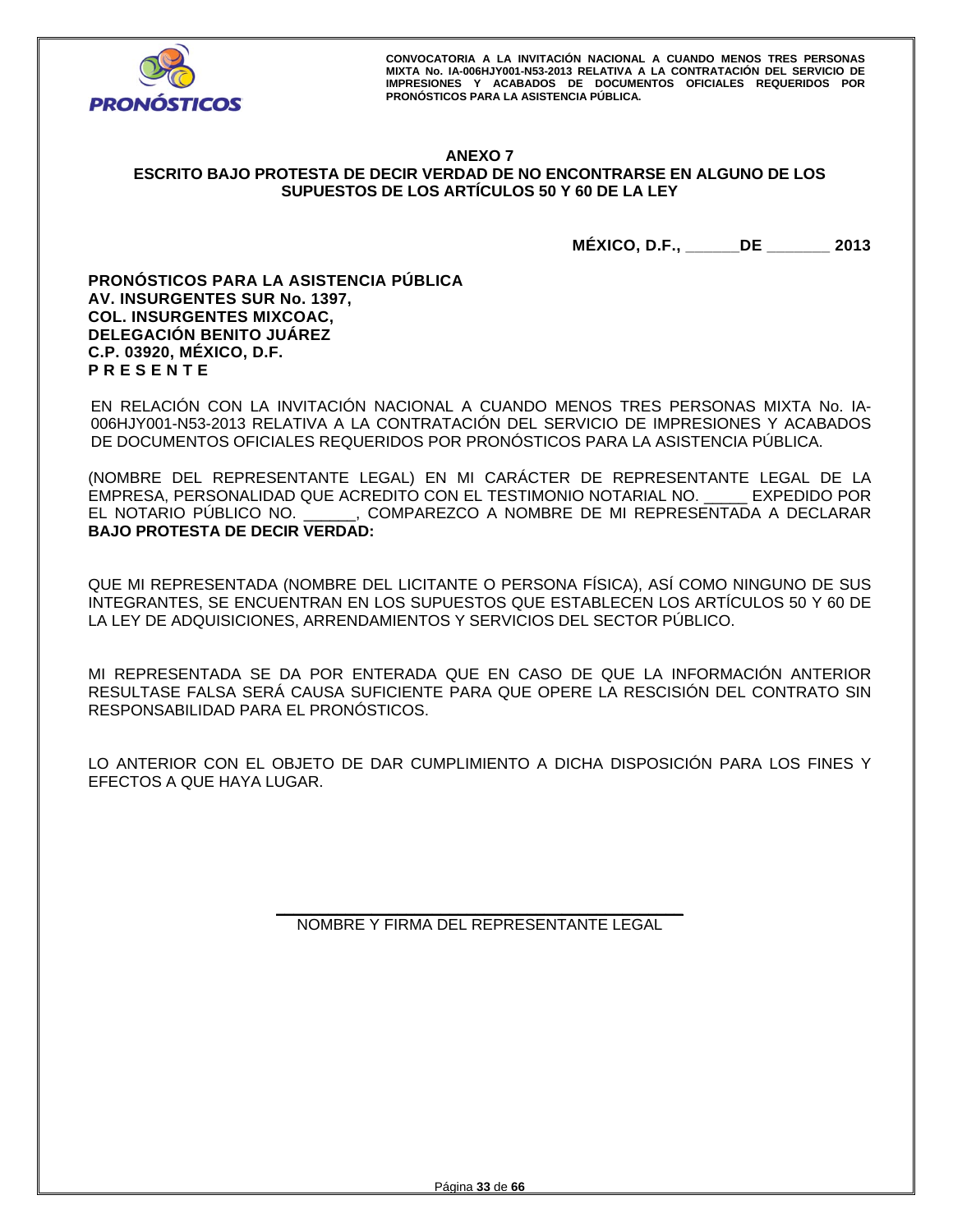

# **ANEXO 8 CORREO ELECTRÓNICO**

**MÉXICO, D.F., \_\_\_\_\_\_DE \_\_\_\_\_\_\_ 2013** 

**PRONÓSTICOS PARA LA ASISTENCIA PÚBLICA AV. INSURGENTES SUR NO 1397, COL. INSURGENTES MIXCOAC, C.P. 03920, MÉXICO, D.F. P R E S E N T E** 

EN RELACIÓN CON LA INVITACIÓN NACIONAL A CUANDO MENOS TRES PERSONAS MIXTA No. IA-006HJY001-N53-2013 RELATIVA A LA CONTRATACIÓN DEL SERVICIO DE IMPRESIONES Y ACABADOS DE DOCUMENTOS OFICIALES REQUERIDOS POR PRONÓSTICOS PARA LA ASISTENCIA PÚBLICA.

A NOMBRE DE (NOMBRE DEL LICITANTE), MANIFIESTO QUE EL CORREO ELECTRÓNICO DE MI REPRESENTADA ES (INDICAR CORREO ELECTRÓNICO).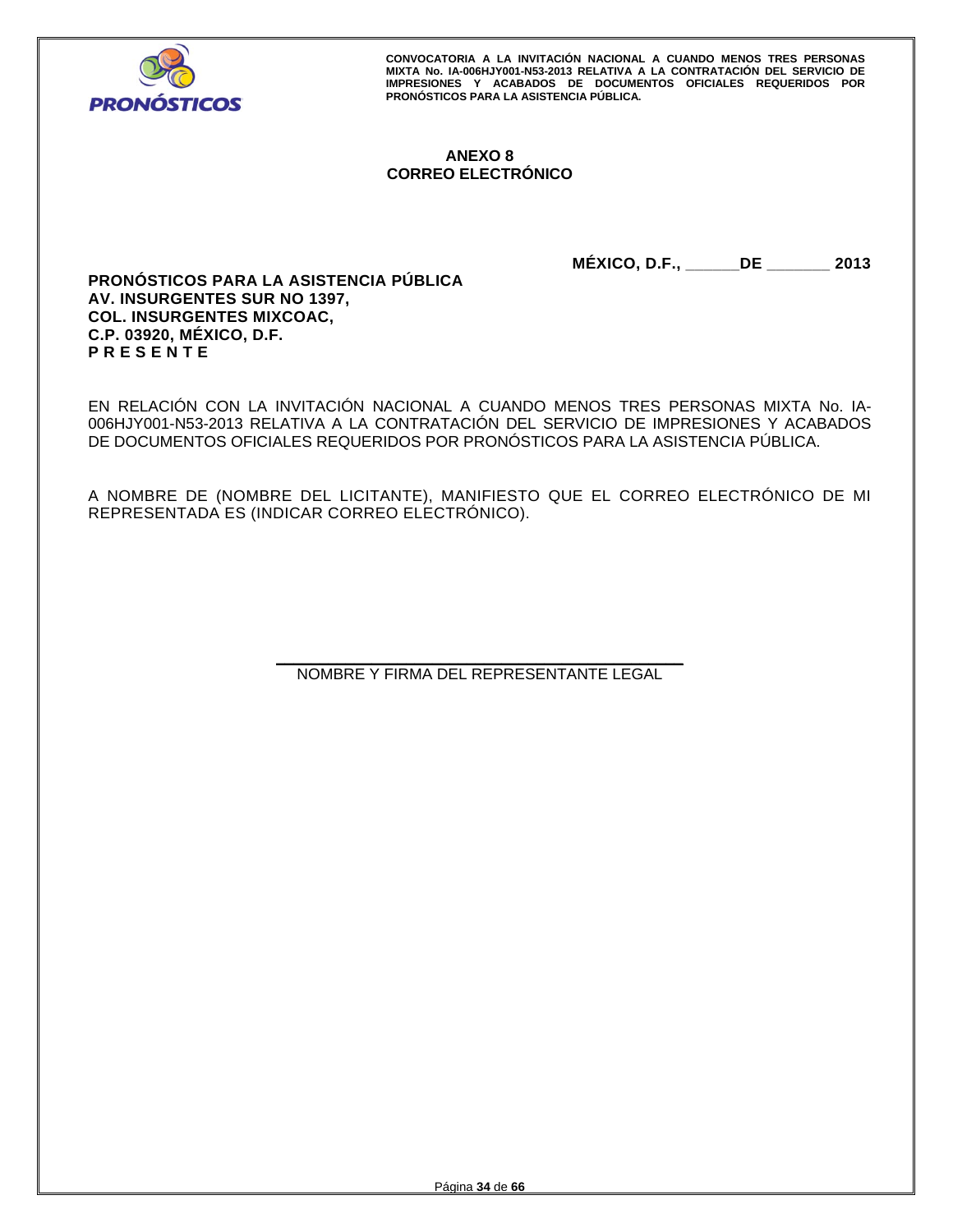

# **ANEXO 9 ESCRITO DE INTEGRIDAD**

**MÉXICO, D.F., \_\_\_\_\_\_DE \_\_\_\_\_\_\_ 2013** 

**PRONÓSTICOS PARA LA ASISTENCIA PÚBLICA AV. INSURGENTES SUR No. 1397, COL. INSURGENTES MIXCOAC, DELEGACIÓN BENITO JUÁREZ C.P. 03920, MÉXICO, D.F. P R E S E N T E** 

EN RELACIÓN CON LA INVITACIÓN NACIONAL A CUANDO MENOS TRES PERSONAS MIXTA No. IA-006HJY001-N53-2013 RELATIVA A LA CONTRATACIÓN DEL SERVICIO DE IMPRESIONES Y ACABADOS DE DOCUMENTOS OFICIALES REQUERIDOS POR PRONÓSTICOS PARA ASISTENCIA PÚBLICA.

A NOMBRE DE (NOMBRE DEL LICITANTE), A QUIEN REPRESENTO, ME PERMITO MANIFESTAR BAJO PROTESTA DE DECIR VERDAD, QUE POR SÍ MISMOS O A TRAVÉS DE INTERPÓSITA PERSONA, NOS ABSTENDREMOS DE ADOPTAR CONDUCTAS, PARA QUE LOS SERVIDORES PÚBLICOS DE PRONÓSTICOS, INDUZCAN O ALTEREN LAS EVALUACIONES DE LAS PROPUESTAS, EL RESULTADO DEL PROCEDIMIENTO, U OTROS ASPECTOS QUE OTORGUEN CONDICIONES MÁS VENTAJOSAS CON RELACIÓN A LOS DEMÁS LICITANTES.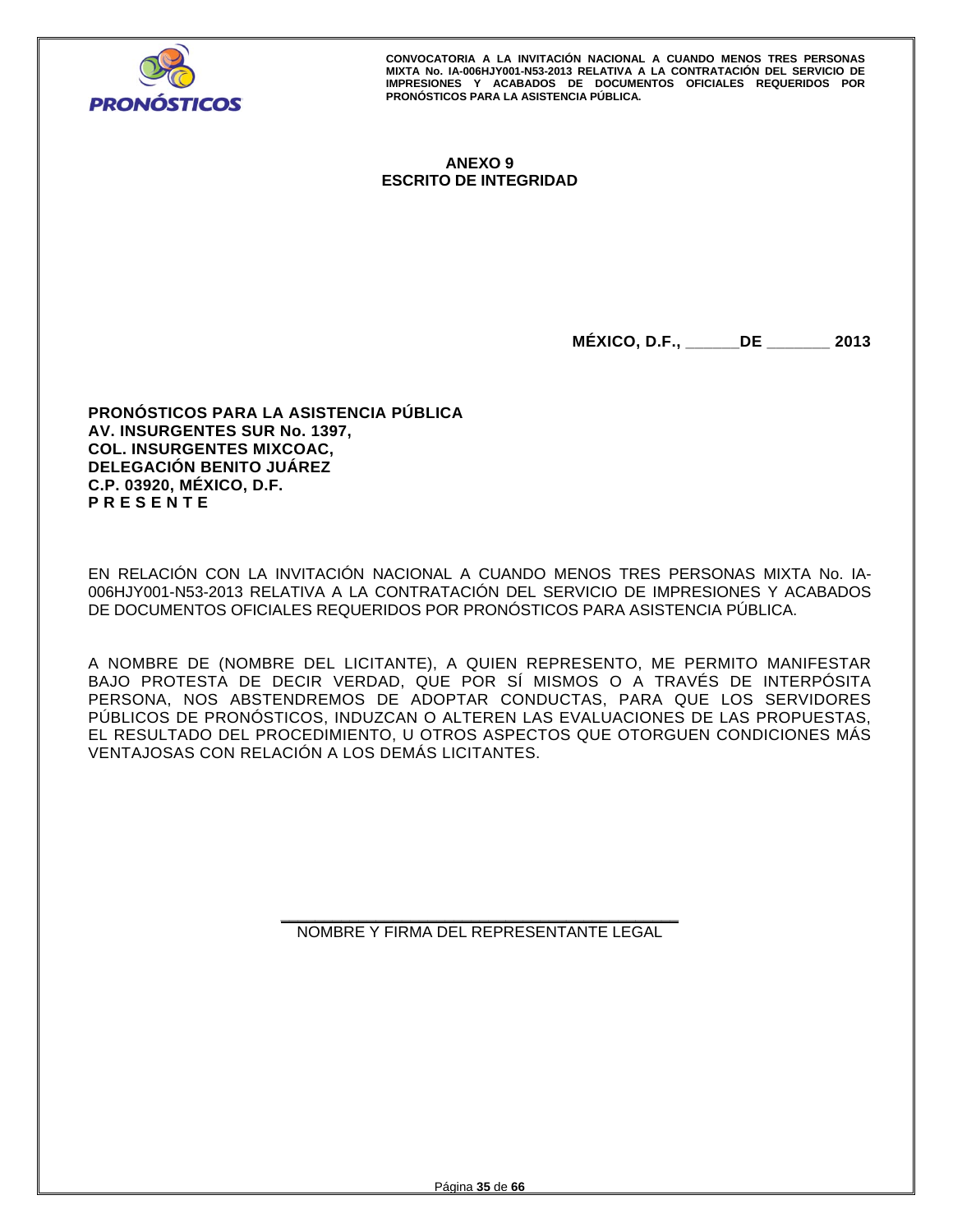

# **ANEXO 10-A**

# **ESTRATIFICACIÓN DE MICRO, PEQUEÑA O MEDIANA EMPRESA (MIPYMES)**

**MÉXICO, D.F., (1)** 

**PRONÓSTICOS PARA LA ASISTENCIA PÚBLICA AV. INSURGENTES SUR No. 1397, COL. INSURGENTES MIXCOAC, DELEGACIÓN BENITO JUÁREZ C.P. 03920, MÉXICO, D.F. P R E S E N T E** 

ME REFIERO AL PROCEDIMIENTO DE \_\_\_\_\_\_\_\_\_ (**3**) \_\_\_\_\_\_\_\_ NO. \_\_\_\_\_\_\_\_ (**4**) \_\_\_\_\_\_\_ EN EL QUE MÍ REPRESENTADA, LA EMPRESA\_\_\_\_\_\_\_\_\_ (**5**) \_\_\_\_\_\_\_\_, PARTICIPA A TRAVÉS DE LA PRESENTE PROPOSICIÓN.

AL RESPECTO Y DE CONFORMIDAD CON LO DISPUESTO POR EL ARTÍCULO 34 DEL REGLAMENTO DE LA LEY DE ADQUISICIONES, ARRENDAMIENTOS Y SERVICIOS DEL SECTOR PÚBLICO, **MANIFIESTO BAJO PROTESTA DE DECIR VERDAD** QUE MI REPRESENTADA ESTÁ CONSTITUIDA CONFORME A LAS LEYES MEXICANAS, CON REGISTRO FEDERAL DE CONTRIBUYENTES \_\_\_\_\_\_\_\_\_(**6**)\_\_\_\_\_\_\_\_, Y ASIMISMO QUE CONSIDERANDO LOS CRITERIOS (SECTOR, NÚMERO TOTAL DE TRABAJADORES Y VENTAS ANUALES) ESTABLECIDOS EN EL ACUERDO POR EL QUE SE ESTABLECE LA ESTRATIFICACIÓN DE LAS MICRO, PEQUEÑAS Y MEDIANAS EMPRESAS, PUBLICADO EN EL DIARIO OFICIAL DE LA FEDERACIÓN EL 30 DE JUNIO DE 2009, MI REPRESENTADA TIENE UN TOPE MÁXIMO COMBINADO DE \_\_\_\_\_\_\_\_\_(**7**)\_\_\_\_\_\_\_\_, CON BASE EN LO CUAL SE ESTATIFICA COMO UNA EMPRESA \_\_\_\_\_\_\_\_\_(**8**)\_\_\_\_\_\_\_\_.

DE IGUAL FORMA, DECLARO QUE LA PRESENTE MANIFESTACIÓN LA HAGO TENIENDO PLENO CONOCIMIENTO DE QUE LA OMISIÓN, SIMULACIÓN O PRESENTACIÓN DE INFORMACIÓN FALSA, SON INFRACCIONES PREVISTAS POR EL ARTÍCULO 8 FRACCIONES IV Y VIII, SANCIONABLES EN TÉRMINOS DE LO DISPUESTO POR EL ARTÍCULO 27, AMBOS DE LA LEY FEDERAL ANTICORRUPCIÓN EN CONTRATACIONES PÚBLICAS, Y DEMÁS DISPOSICIONES APLICABLES.

> **\_\_\_\_\_\_\_\_\_\_\_\_\_\_\_\_\_\_\_\_\_\_\_\_\_\_\_\_\_\_\_\_\_\_\_\_\_\_\_\_\_\_\_\_\_\_\_ (9)**  NOMBRE Y FIRMA DEL REPRESENTANTE LEGAL

> > **INSTRUCTIVO**

**INSTRUCTIVO PARA EL LLENADO DEL FORMATO PARA LA MANIFESTACIÓN QUE DEBERÁN PRESENTAR LOS LICITANTES.** 

| <b>NUMERO</b> | <b>DESCRIPCION</b>                                                                                                                                                                                                                                                                                                                                                                                                                                                                                                                                                                                                                                                      |
|---------------|-------------------------------------------------------------------------------------------------------------------------------------------------------------------------------------------------------------------------------------------------------------------------------------------------------------------------------------------------------------------------------------------------------------------------------------------------------------------------------------------------------------------------------------------------------------------------------------------------------------------------------------------------------------------------|
|               | Señalar la fecha de suscripción del documento.                                                                                                                                                                                                                                                                                                                                                                                                                                                                                                                                                                                                                          |
| 2             | Anotar el nombre de la convocante.                                                                                                                                                                                                                                                                                                                                                                                                                                                                                                                                                                                                                                      |
| 3             | Precisar el procedimiento de contratación de que se trate (licitación pública o invitación a cuando menos                                                                                                                                                                                                                                                                                                                                                                                                                                                                                                                                                               |
|               | tres personas).                                                                                                                                                                                                                                                                                                                                                                                                                                                                                                                                                                                                                                                         |
| 4             | Indicar el número de procedimiento de contratación asignado por CompraNet.                                                                                                                                                                                                                                                                                                                                                                                                                                                                                                                                                                                              |
| 5             | Anotar el nombre, razón social o denominación del licitante.                                                                                                                                                                                                                                                                                                                                                                                                                                                                                                                                                                                                            |
| 6             | Indicar el Registro Federal de Contribuyentes del licitante.                                                                                                                                                                                                                                                                                                                                                                                                                                                                                                                                                                                                            |
| 7             | Señalar el número que resulte de la aplicación de la expresión: Tope Máximo Combinado = (Trabajadores)<br>x10% + (Ventas anuales en millones de pesos) x 90%. Para tales efectos puede utilizar la calculadora<br>MIPYME disponible en la página http://www.comprasdegobierno.gob.mx/calculadora<br>Para el concepto "Trabajadores", utilizar el total de los trabajadores con los que cuenta la empresa a la<br>fecha de la emisión de la manifestación.<br>Para el concepto "ventas anuales", utilizar los datos conforme al reporte de su ejercicio fiscal<br>correspondiente a la última declaración anual de impuestos federales, expresados en millones de pesos. |
| 8             | Señalar el tamaño de la empresa (Micro, Pequeña o Mediana), conforme al resultado de la operación<br>señalada en el numeral anterior.                                                                                                                                                                                                                                                                                                                                                                                                                                                                                                                                   |
| 9             | Anotar el nombre y firma del apoderado o representante legal del licitante.                                                                                                                                                                                                                                                                                                                                                                                                                                                                                                                                                                                             |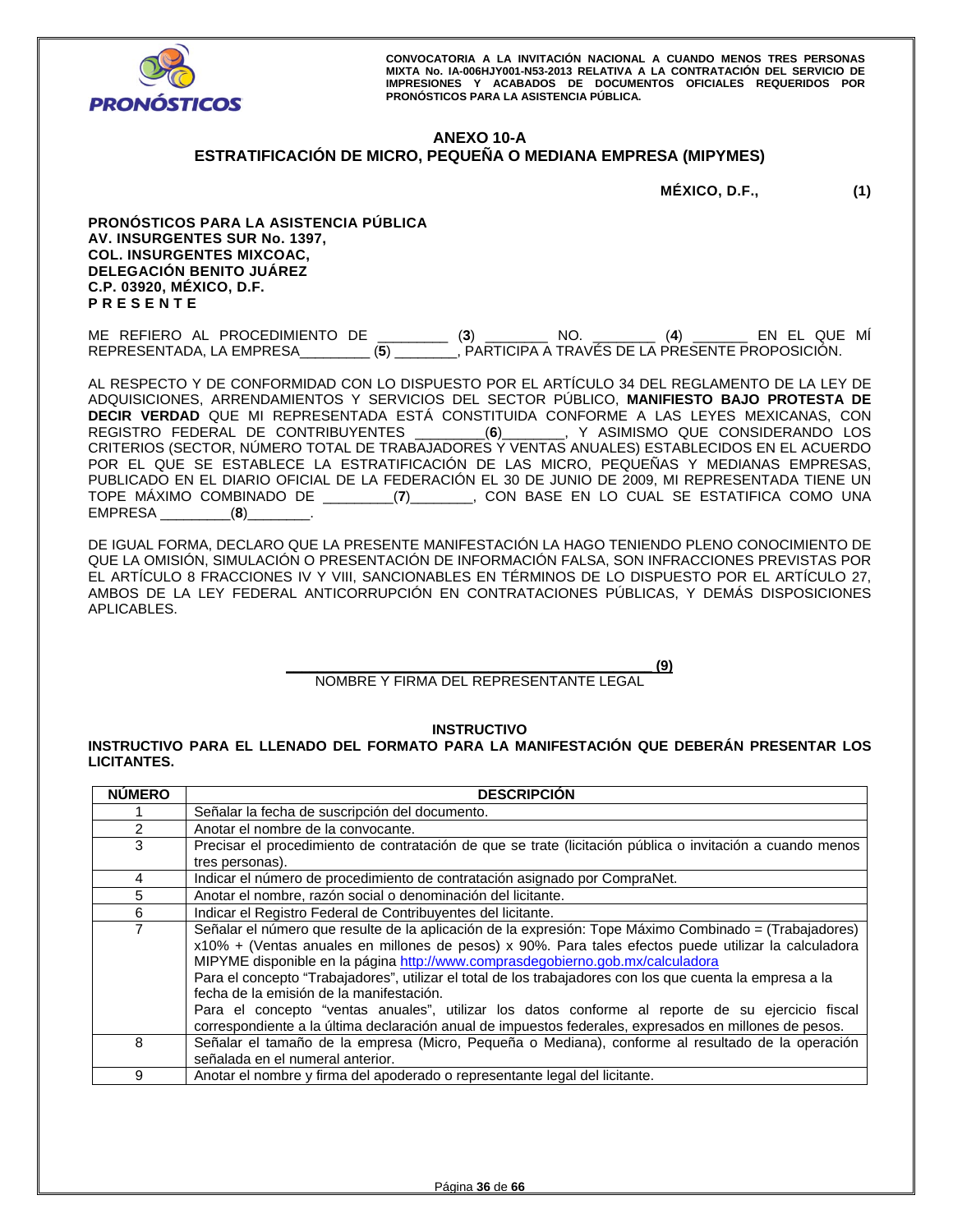

# **ANEXO 10-B EN CASO DE NO SER MIPYME**

**MÉXICO, D.F., \_\_\_\_\_\_DE \_\_\_\_\_\_\_ 2013** 

**PRONÓSTICOS PARA LA ASISTENCIA PÚBLICA AV. INSURGENTES SUR No. 1397, COL. INSURGENTES MIXCOAC, DELEGACIÓN BENITO JUÁREZ C.P. 03920, MÉXICO, D.F. P R E S E N T E** 

ME REFIERO AL PROCEDIMIENTO \_\_\_\_\_\_\_\_\_\_\_\_\_\_\_ (3) \_\_\_\_\_\_\_\_\_\_\_\_, NO. \_\_\_\_\_ (4) \_\_\_ EN EL QUE MI REPRESENTADA, LA EMPRESA PROPUESTA QUE SE CONTIENE EN EL PRESENTE SOBRE.

SOBRE EL PARTICULAR, Y EN LOS TÉRMINOS DE LO PREVISTO POR EL "ACUERDO POR EL QUE SE ESTABLECE LA ESTRATIFICACIÓN DE LAS MICRO, PEQUEÑAS Y MEDIANAS EMPRESAS, PUBLICADO EL MARTES 30 DE JUNIO DE 2009, EN EL DIARIO OFICIAL DE LA FEDERACIÓN", **DECLARO BAJO PROTESTA DE DECIR VERDAD, QUE MI REPRESENTADA NO PERTENECE AL SECTOR DE MICRO, PEQUEÑA O MEDIANA EMPRESA**, DEBIDO A QUE SUS RANGOS DE EMPLEADOS Y MONTOS DE FACTURACIÓN ANUALES, SON SUPERIORES A LOS QUE MARCA LA TABLA DE ESTRATIFICACIÓN DE ESTE TIPO DE EMPRESAS.

> **\_\_\_\_\_\_\_\_\_\_\_\_\_\_\_\_\_\_\_\_\_\_\_\_\_\_\_\_\_\_\_\_\_\_\_\_\_\_\_\_\_\_\_\_\_**  NOMBRE Y FIRMA DEL REPRESENTANTE LEGAL

**NOTA.- EL ESCRITO DEBERÁ ESTAR IMPRESO EN HOJA MEMBRETADA Y DEBIDAMENTE FIRMADO**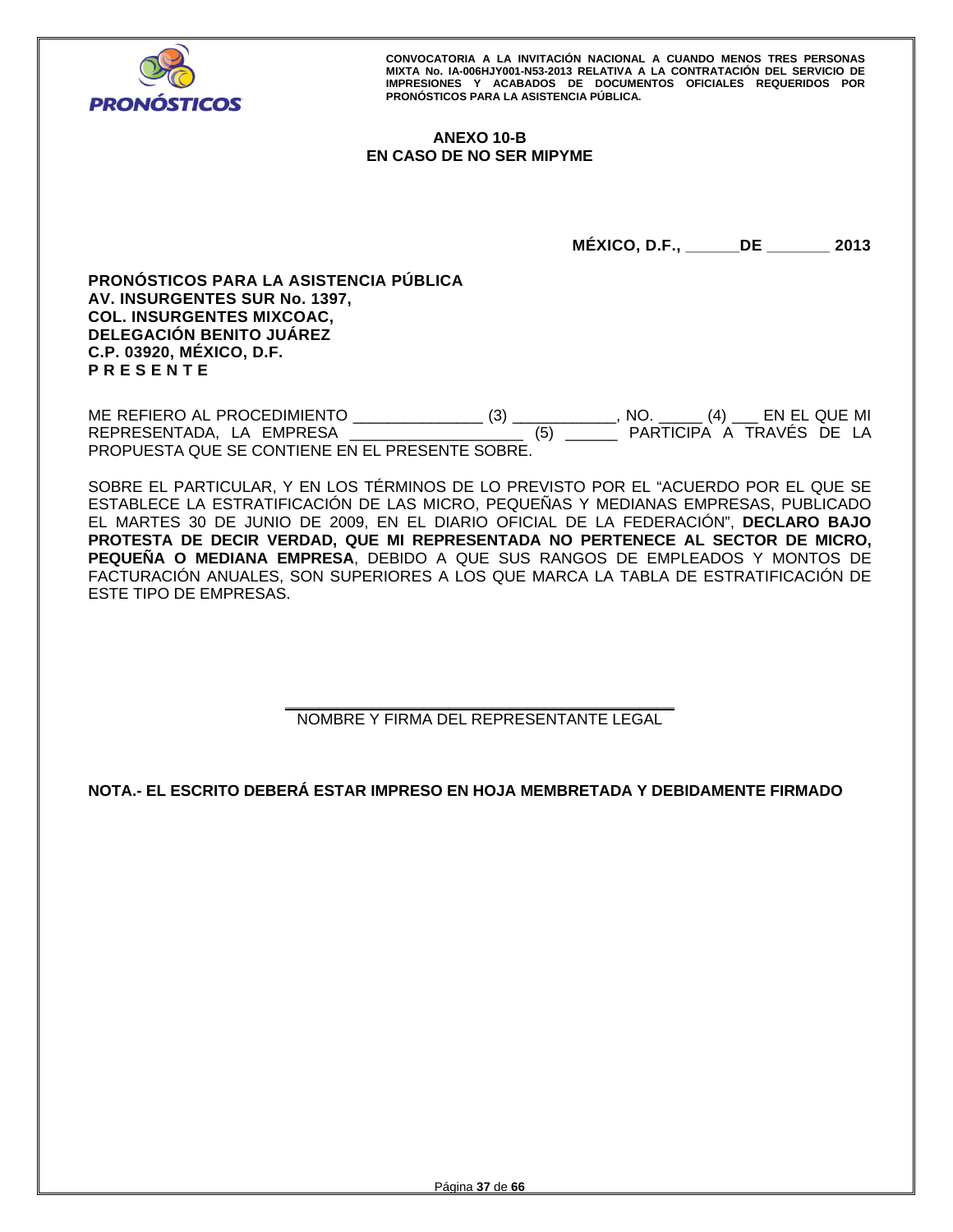

# **ANEXO 11**

# **DOMICILIO PARA RECIBIR NOTIFICACIONES**

**MÉXICO, D.F., \_\_\_\_\_\_DE \_\_\_\_\_\_\_ 2013** 

**PRONÓSTICOS PARA LA ASISTENCIA PÚBLICA AV. INSURGENTES SUR No. 1397, COL. INSURGENTES MIXCOAC, DELEGACIÓN BENITO JUÁREZ C.P. 03920, MÉXICO, D.F. P R E S E N T E** 

EN RELACIÓN CON LA INVITACIÓN NACIONAL A CUANDO MENOS TRES PERSONAS MIXTA No. IA-006HJY001-N53-2013 RELATIVA A LA CONTRATACIÓN DEL SERVICIO DE IMPRESIONES Y ACABADOS DE DOCUMENTOS OFICIALES REQUERIDOS POR PRONÓSTICOS PARA LA ASISTENCIA PÚBLICA.

A NOMBRE DE (NOMBRE DEL LICITANTE), A QUIEN REPRESENTO, ME PERMITO MANIFESTAR QUE EL DOMICILIO CONSIGNADO EN LAS PROPUESTAS SERÁ EL LUGAR EN DONDE SE RECIBIRÁ TODA CLASE DE NOTIFICACIONES QUE RESULTEN DE LOS ACTOS Y CONTRATOS QUE CELEBREMOS PRONÓSTICOS.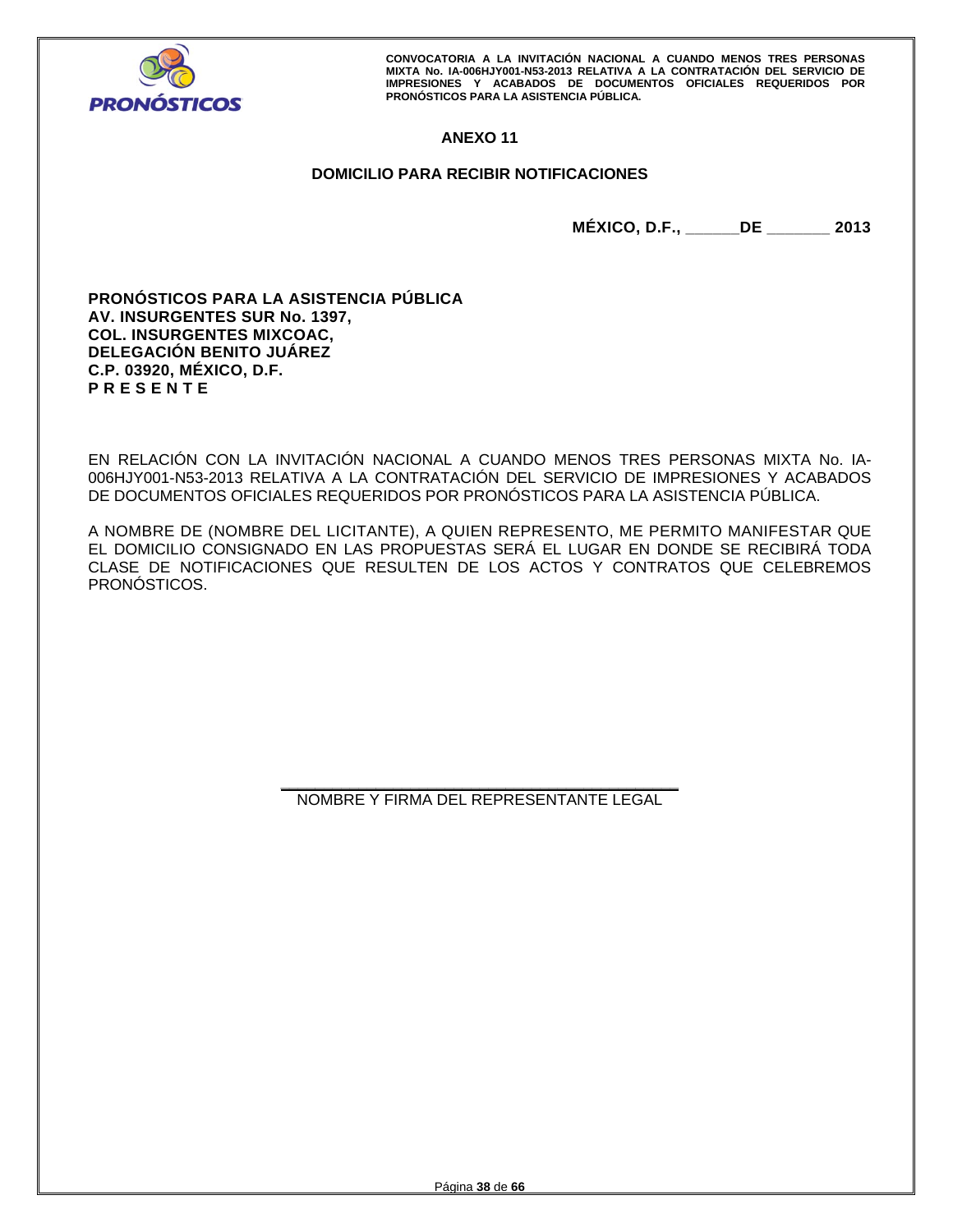

# **ANEXO 12 ACEPTACIÓN DE LA CONVOCATORIA**

**MÉXICO, D.F., \_\_\_\_\_\_DE \_\_\_\_\_\_\_ 2013** 

**PRONÓSTICOS PARA LA ASISTENCIA PÚBLICA AV. INSURGENTES SUR No. 1397, COL. INSURGENTES MIXCOAC, DELEGACIÓN BENITO JUÁREZ C.P. 03920, MÉXICO, D.F. P R E S E N T E** 

EN RELACIÓN CON LA INVITACIÓN NACIONAL A CUANDO MENOS TRES PERSONAS MIXTA No. IA-006HJY001-N53-2013 RELATIVA A LA CONTRATACIÓN DEL SERVICIO DE IMPRESIONES Y ACABADOS DE DOCUMENTOS OFICIALES REQUERIDOS POR PRONÓSTICOS PARA LA ASISTENCIA PÚBLICA.

A NOMBRE DE (NOMBRE DEL LICITANTE), A QUIEN REPRESENTO, ME PERMITO MANIFESTAR ACEPTO LA PRESENTE CONVOCATORIA, SUS ANEXOS Y EN SU CASO, LAS MODIFICACIONES DERIVADAS DE LA JUNTA O JUNTAS DE ACLARACIÓN AL CONTENIDO DE LA CONVOCATORIA, LO CUAL NO NOS EXIME DE PRESENTAR LOS DOCUMENTOS SOLICITADOS EN LA MISMA.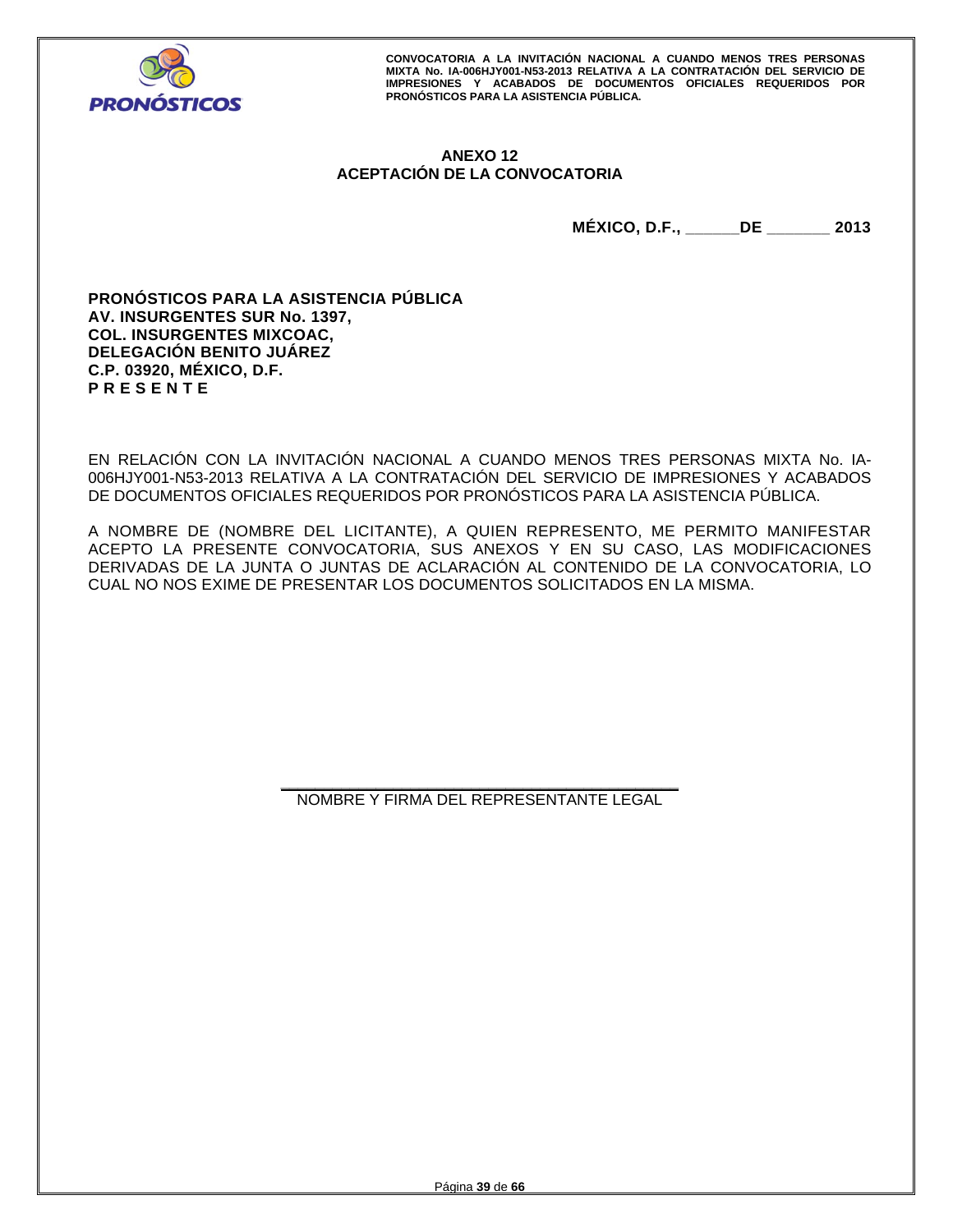

# **ANEXO 13 ANEXO TÉCNICO**

# **SERVICIO DE IMPRESIONES Y ACABADOS DE DOCUMENTOS OFICIALES REQUERIDOS POR PRONÓSTICOS PARA LA ASISTENCIA PÚBLICA**

# **OBJETIVO**

PRONÓSTICOS PARA LA ASISTENCIA PÚBLICA, REQUIERE CONTAR CON LOS SERVICIOS MÍNIMOS NECESARIOS EN MATERIA DE IMPRESIONES Y ACABADOS DE DOCUMENTOS OFICIALES REQUERIDOS POR PRONÓSTICOS PARA LA ASISTENCIA PÚBLICA

# **ALCANCE DEL SERVICIO**

**EL PROVEEDOR** PROPORCIONARÁ A **PRONÓSTICOS PARA LA ASISTENCIA PÚBLICA,** EL SERVICIO DE IMPRESIONES Y ACABDOS DE DOCUMENTOS OFICIALES REQUERIDOS POR PRONÓSTICOS PARA LA ASISTENCIA PÚBLICA**.** 

# **PLAZO DE ENTREGA O VIGENCIA DEL SERVICIO**

A PARTIR DE LA CELEBRACIÓN DEL CONTRATO Y HASTA EL 31 DE DICIEMBRE DEL 2013

# **FORMA DE PAGO**

A MES VENCIDO, CONFORME A LOS SERVICIOS DEVENGADOS, DENTRO DE LOS 20 DÍAS NATURALES POSTERIORES A LA ENTREGA DE LA FACTURA A ENTERA SATISFACCIÓN DE PRONÓSTICOS PARA LA ASISTENCIA PÚBLICA.

# **LUGAR Y CONDICIONES DE ENTREGA**

INSTALACIONES DEL EDIFICIO SEDE DE LA ENTIDAD LOCALIZADAS EN AV. INSURGENTES SUR # 1397 COL. INSURGENTES MIXCOAC, DELEGACIÓN BENITO JUÁREZ, C.P. 03920 MÉXICO D.F. O DONDE LE SEA INDICADO CON 24:00 HORAS DE ANTICIPACIÓN MEDIANTE LLAMADA TELEFÓNICA O CORREO ELECTRÓNICO."

| Núm. de<br>trabajo | <b>DESCRIPCIÓN</b>                                                           | <b>TAMAÑO DE</b><br><b>FORMATO</b> | <b>TINTAS</b>                | <b>CANTIDAD</b><br>CARACTERISTICAS DEL PAPEL Y ACABADO |                         |                              |                     | <b>CUENTA</b><br><b>PRESUPUESTAL</b> |                                                                                                                                               |       |
|--------------------|------------------------------------------------------------------------------|------------------------------------|------------------------------|--------------------------------------------------------|-------------------------|------------------------------|---------------------|--------------------------------------|-----------------------------------------------------------------------------------------------------------------------------------------------|-------|
|                    |                                                                              |                                    |                              |                                                        |                         | <b>PAPEL</b>                 | <b>GRAMAJ</b>       | <b>COLOR</b>                         | <b>ACABADO</b>                                                                                                                                |       |
|                    |                                                                              |                                    |                              | <b>MINIMO</b>                                          | <b>MAXIMO</b>           | /MAT.                        | E                   |                                      |                                                                                                                                               |       |
| 01                 | <b>HOJA</b><br>DE.<br><b>RESULTADO</b><br><b>TRIS</b>                        | 55.0 X40.0 CM.                     | <b>SELECCIÓN</b><br>DE COLOR | 40.440 HOJAS                                           | 101.100<br><b>HOJAS</b> | <b>BOND</b>                  | 37 KG.              | <b>BLANCO</b>                        | A UNA CARA DE<br><b>IMPRESION</b>                                                                                                             | 33604 |
| 02                 | <b>HOJA</b><br>DE.<br><b>RESULTADOS</b><br><b>(GENÉRICA</b><br>CONCURSOS)    | 76.0X56.0 CM.                      | 1 TINTA                      | 200,200<br><b>HOJAS</b>                                | 500,500<br><b>HOJAS</b> | <b>BOND</b>                  | 29 KG.              | <b>BLANCO</b>                        | A UNA CARA DE<br><b>IMPRESION</b>                                                                                                             | 33604 |
| 03                 | <b>HOJA</b><br>DE<br><b>RESULTADOS</b><br><b>(GENÉRICA</b><br>SORTEOS)       | 76.0X56.0 CM.                      | 1 TINTA                      | 200,200<br><b>HOJAS</b>                                | 500,500<br><b>HOJAS</b> | <b>BOND</b>                  | 29 KG.              | <b>BLANCO</b>                        | A UNA CARA DE<br><b>IMPRESIÓN</b>                                                                                                             | 33604 |
| 04                 | <b>RECETARIOS</b><br><b>MEDICOS</b>                                          | 21.5x28.0 CM.                      | 2 TINTAS                     | 320 HOJAS                                              | 800 HOJAS               | <b>BOND</b>                  | 37 KG               | <b>BLANCO</b>                        | BLOCK'S<br>DE<br>100<br>PIEZAS                                                                                                                | 33603 |
| 05                 | <b>SEPARADORES</b><br>CARPETA<br>DE<br>CONSEJO<br>DE.<br><b>DIRECTIVO</b>    | 22.5X28.3 CM.                      | 1 TINTA                      | 80 JUEGOS                                              | 200 JUEGOS              | CART<br>U-<br><b>LINA</b>    | 18<br><b>PUNTOS</b> | <b>BLANCO</b>                        | $\overline{CON}$<br><b>SUAJE</b><br>EN<br><b>JUEGOS</b><br>NUMERADOS DEL I<br>XX,<br>CON<br>AL<br><b>APLICACIÓN</b><br>DE<br><b>BARNIZ UV</b> | 33602 |
| 06                 | <b>PASTAS</b><br>Y<br><b>CONTRAPASTA</b><br>CONSEJO<br>S<br><b>DIRECTIVO</b> | 22.5X28.3 CM.                      | 1 TINTA                      | 80 JUEGOS                                              | 200 JUEGOS              | CART<br>$U$ -<br><b>LINA</b> | 22<br><b>PUNTOS</b> | <b>BLANCO</b>                        | A UNA CARA<br>DE<br><b>IMPRESIÓN</b><br>Y<br><b>APLICACIÓN</b><br>DE<br><b>BARNIZ UV</b>                                                      | 33602 |
| 07                 | <b>FOLDER'S</b><br>CONSEJO<br><b>DIRECTIVO</b>                               | 30.5X23                            | 1 TINTA                      | 80 PIEZAS                                              | 200 PIEZAS              | CART<br>U-<br><b>LINA</b>    | 22<br><b>PUNTOS</b> | <b>BLANCO</b>                        | A DOS CARAS DE<br><b>IMPRESIÓN</b><br>CON<br>PESTAÑA INTERIOR<br>Y APLICACIÓN DE<br><b>BARNIZ UV</b>                                          | 33602 |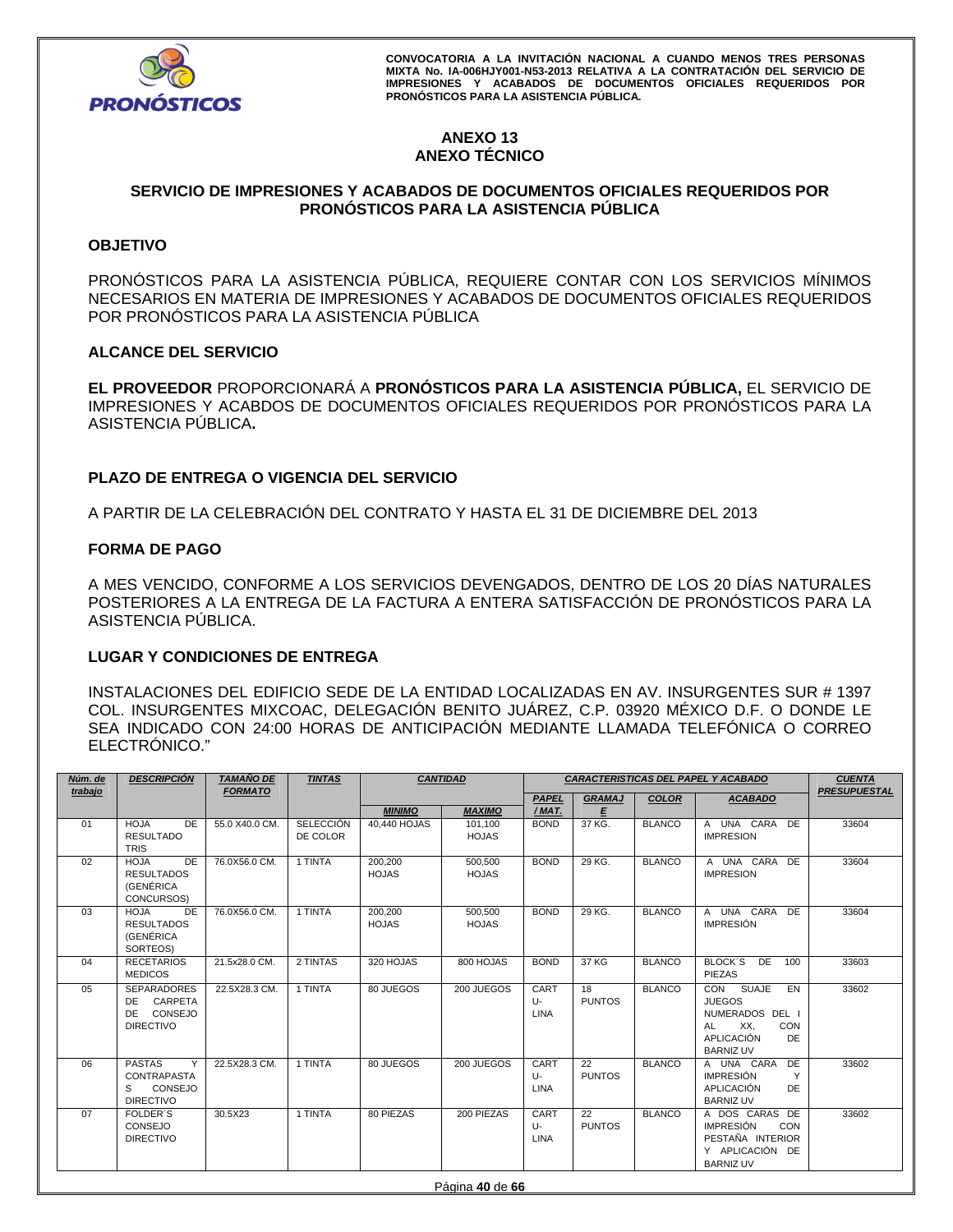

| 08 | <b>HOJA</b><br>DE<br><b>FORMA</b><br><b>CONTINUA</b>         | 37.5X21.5              | 1 TINTA                      | 216,000<br><b>HOJAS</b> | 540,000<br><b>HOJAS</b> | <b>BOND</b>                                    | 37 KG               | <b>BLANCO</b>                                                                                                                                   | HOJA DE FORMA<br>CONTINUA EN CAJA<br>CON 3,000 HOJAS<br>UN SOLO TANTO. | 33602 |
|----|--------------------------------------------------------------|------------------------|------------------------------|-------------------------|-------------------------|------------------------------------------------|---------------------|-------------------------------------------------------------------------------------------------------------------------------------------------|------------------------------------------------------------------------|-------|
| 09 | SEÑALAMIENT<br>OS<br>DE<br><b>PROTECCION</b><br><b>CIVIL</b> | 15X30 CM.              | 1 TINTA                      | 57 PIEZAS               | 139 PIEZAS              | <b>ESTIR</b><br><b>ENO</b>                     | 14<br><b>PUNTOS</b> | DE<br><b>ACUERD</b><br>$\circ$<br>$\mathsf{A}$<br><b>NORMAS</b><br><b>OFICIALE</b><br>s<br>DE<br><b>PROTEC</b><br><b>CION</b><br><b>CIVIL</b>   | A UNA CARA DE<br>IMPRESIÓN,<br><b>SERIGRAFIA</b>                       | 33604 |
| 10 | SEÑALAMIENT<br>OS<br>DE<br><b>PROTECCION</b><br><b>CIVIL</b> | 40X30 CM.              | 1 TINTA                      | 32 PIEZAS               | 80 PIEZAS               | <b>ESTIR</b><br><b>ENO</b>                     | 14<br><b>PUNTOS</b> | DE<br><b>ACUERD</b><br>$\circ$<br>$\overline{A}$<br><b>NORMAS</b><br><b>OFICIALE</b><br>S<br>DE<br><b>PROTEC</b><br><b>CION</b><br><b>CIVIL</b> | A UNA CARA DE<br>IMPRESIÓN,<br><b>SERIGRAFIA</b>                       | 33604 |
| 11 | SEÑALAMIENT<br>OS<br>DE<br><b>PROTECCION</b><br><b>CIVIL</b> | 40X34 CM.              | 1 TINTA                      | 6 PIEZAS                | 13 PIEZAS               | <b>ESTIR</b><br>ENO                            | 14<br><b>PUNTOS</b> | DE<br>ACUERD<br>$\overline{A}$<br>O<br><b>NORMAS</b><br><b>OFICIALE</b><br>DE<br>S<br><b>PROTEC</b><br><b>CION</b><br><b>CIVIL</b>              | A UNA CARA DE<br>IMPRESIÓN,<br><b>SERIGRAFIA</b>                       | 33604 |
| 12 | POSTER'S                                                     | 55.0 X40.0 CM.         | <b>SELECCIÓN</b><br>DE COLOR | 400 PIEZAS              | $1,000$ HOJAS           | <b>BOND</b>                                    | 119 KG              | <b>BLANCO</b><br><b>BRILLANT</b><br>E                                                                                                           | A UNA CARA DE<br><b>IMPRESION</b>                                      | 33604 |
| 13 | TARJETAS DE<br>PRESENTACIO<br>N                              | 5.0X9.0 CM.            | <b>SELECCIÓN</b><br>DE COLOR | 1,600 PIEZAS            | 4,000 PIEZAS            | OPALI<br>NA<br><b>HOLA</b><br><b>NDES</b><br>Α | 72 GRMS.            | <b>BLANCO</b>                                                                                                                                   | <b>SERIGRAFIA</b>                                                      | 33602 |
| 14 | FORMATO DE<br>REGISTRO DE<br><b>VISITANTES</b>               | 10.8X14.2              | 3 TINTAS                     | 3,200 PIEZAS            | 8,000 HOJAS             | <b>BOND</b>                                    | 44.5 KG.            | <b>BLANCO</b>                                                                                                                                   | <b>INYECCION A TINTA</b><br>CON FOLIO                                  | 33603 |
| 15 | FORMATO DE<br>SUPERVISORE<br>S                               | <b>TAMAÑO</b><br>CARTA | 1 TINTA                      | 8,000 HOJAS             | 20,000 HOJAS            | <b>BOND</b>                                    | 37.0 KG.            | <b>BLANCO</b>                                                                                                                                   | OFFSET.                                                                | 33603 |
| 16 | <b>RECIBOS</b><br>DE<br><b>NOMINA</b>                        | <b>TAMAÑO</b><br>CARTA | 2 TINTAS                     | 4,800 PIEZAS            | 12,000 PIEZAS           | <b>BOND</b>                                    | 37.0 KG.            | <b>BLANCO</b>                                                                                                                                   | CON SUAJE DE<br><b>CORTE A MEDIA</b><br>CARTA.                         | 33603 |

# **EL PRESTADOR DE SERVICIOS DEBERÁ ENTREGAR EN SU PROPUESTA TÉCNICA LA SIGUIENTE DOCUMENTACIÓN:**

MANIFESTAR Y ENTREGAR POR ESCRITO EN HOJA MEMBRETADA Y CON LA FIRMA AUTÓGRAFA DE SU REPRESENTANTE LEGAL QUE:

- o EL LICITANTE DEBERÁ ENTREGAR SU PROPUESTA TÉCNICA FIRMADA EN CADA UNA DE SUS HOJAS POR SU REPRESENTANTE LEGAL, EN LA QUE DESCRIBA AMPLIAMENTE LO SEÑALADO EN EL PRESENTE DOCUMENTO.
- o EL LICITANTE DEBERÁ ENTREGAR CURRÍCULUM EMPRESARIAL EL CUAL CONTENGA LISTADO DE CLIENTES A LOS CUALES EN LA ACTUALIDAD O MÍNIMO CON UN AÑO DE ANTIGÜEDAD A PARTIR DE LA RECEPCIÓN DEL PRESENTE DOCUMENTO LES O HAYA PROPORCIONADO EL SERVICIO MOTIVO DEL PRESENTE PROCEDIMIENTO, DIRECCIÓN COMPLETA DE ESTAS, NOMBRE COMPLETO DE LA PERSONA RESPONSABLE DE SUPERVISAR EL SERVICIO, Y TELÉFONO DE OFICINA.
- o EL LICITANTE DEBERÁ DE PRESENTAR POR ESCRITO, EN HOJA MEMBRETADA Y FIRMADA POR SU REPRESENTANTE LEGAL, EN EL CUAL GARANTICE QUE LOS TRABAJOS RELACIONADOS CON ESTOS SERVICIOS, EN SUS COSTOS FINALES INCLUYEN LOS SIGUIENTES ASPECTOS: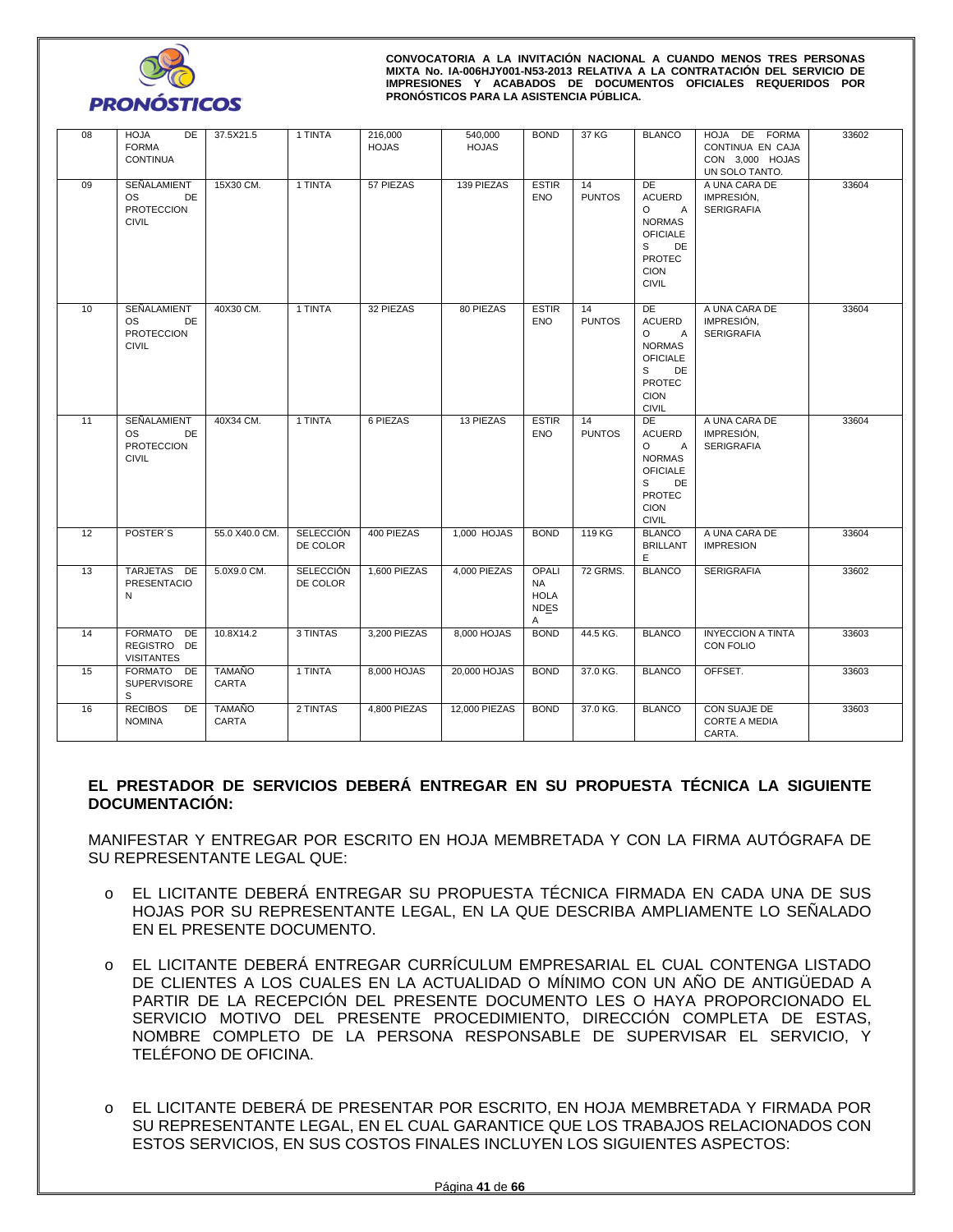

- TRABAJOS A REALIZAR CON SOPORTE EN PROGRAMAS ESPECÍFICOS DE DISEÑO.- EL COSTO POR TRABAJO DEBE DE CONTEMPLAR EN SU ENTERO, NEGATIVOS, FORMACIÓN, RESPALDO EN DISEÑO GRAFICO Y/O CORRECCIÓN EN EL CASO DE PRESENTARSE O DETECTARSE ERRORES DE DISEÑO EN LOS CD´S, USB O MEDIO INFORMÁTICO DE SOPORTE DE TRABAJOS, ASÍ COMO MATERIALES, CONSUMIBLES NECESARIOS PARA SU REALIZACIÓN Y SU TRANSPORTACIÓN.
- TRABAJOS A REALIZAR SIN PROGRAMAS ESPECÍFICOS DE DISEÑO (BOCETO, EN PAPEL, CD´S, USB O MEDIO INFORMÁTICO DE SOPORTE DE TRABAJOS).- EL COSTO POR TRABAJO DEBE DE CONTEMPLAR EN SU ENTERO, NEGATIVOS, FORMACIÓN, RESPALDO EN DISEÑO GRÁFICO PARA LA REALIZACIÓN DE LA TRANSFERENCIA DE BOCETO A PROGRAMAS DE DISEÑO CORRESPONDIENTES, ASÍ COMO CONSUMIBLES NECESARIOS PARA SU REALIZACIÓN Y SU TRANSPORTACIÓN.
- EL COSTO FINAL POR AMBOS CONCEPTOS SE DEBE DE CONTEMPLAR EN FORMA UNITARIA POR CADA UNA DE LAS PARTIDAS.
- o EL LICITANTE DEBERÁ DE PRESENTAR POR ESCRITO, EN HOJA MEMBRETADA Y FIRMADA POR SU REPRESENTANTE EN EL CUAL GARANTICE QUE LOS TRABAJOS REALIZADOS CON ESTOS SERVICIOS SE REALIZAN CON RECURSOS PROPIOS.
- o EL LICITANTE DEBERÁ DE PRESENTAR POR ESCRITO, EN HOJA MEMBRETADA Y FIRMADA POR SU REPRESENTANTE LEGAL, EN EL CUAL GARANTICE QUE EN CASO DE LOS **SEÑANAMIENTOS DE PRORTECCIÓN CIVIL** LOS MATERIALES CUMPLIRÁN CON LA NORMA APLICABLE **NOM-003- SEGOB/2011**.
- o EL LICITANTE DEBERÁ ENTREGAR ESCRITO CON FIRMA AUTÓGRAFA DE SU REPRESENTANTE LEGAL, EN EL CUAL MANIFIESTE QUE CUENTA CON EL PERSONAL NECESARIO, TRANSPORTE Y EQUIPOS DE IMPRESIÓN, EXPERIENCIA EN EL RAMO DE IMPRESIONES MÍNIMO DE UN AÑO ASÍ CÓMO LOS RECURSOS ECONÓMICOS NECESARIOS PARA LLEVAR A CABO EL **SERVICIO DE IMPRESIÓN Y ACABADO DE DOCUMENTOS OFICIALES REQUERIDOS POR LA ENTIDAD** QUE SE DESCRIBEN EN EL PRESENTE DOCUMENTO.
- o EL LICITANTE DEBERÁ ENTREGAR ESCRITO CON FIRMA AUTÓGRAFA DE SU REPRESENTANTE LEGAL, EN EL CUAL DESCRIBA EL NOMBRE COMPLETO, DOMICILIO DE OFICINA, NÚMERO TELEFÓNICO DE OFICINA, NÚMERO TELEFÓNICO CELULAR, DE LAS PERSONAS ASIGNADAS QUE ATENDERÁN LAS SOLICITUDES O CUALQUIER ASUNTO RELACIONADO CON EL SERVICIO MOTIVO DE ESTE PROCEDIMIENTO.
- o EL LICITANTE DEBERÁ ENTREGAR ESCRITO CON FIRMA AUTÓGRAFA DE SU REPRESENTANTE LEGAL, EVIDENCIA FOTOGRÁFICA DE EQUIPOS E INSTALACIONES CON LOS QUE CUENTA PARA PROPORCIONAR EL SERVICIO.
- o EL LICITANTE DEBERÁ ENTREGAR ESCRITO CON FIRMA AUTÓGRAFA DE SU REPRESENTANTE LEGAL, QUE ASUMIRÁ LA RESPONSABILIDAD TOTAL EN CASO DE QUE INFRINJA PATENTES Y/O MARCAS, CON RELACIÓN AL SERVICIO OBJETO DEL PRESENTE ANEXO TÉCNICO, VIOLE ALGÚN DERECHO REGISTRADO A NIVEL NACIONAL O INTERNACIONAL, DE PROPIEDAD INTELECTUAL, INDUSTRIAL, O DE MARCAS Y PATENTES, ASÍ COMO CUALQUIER OTRA NORMATIVIDAD RELACIONADA O SIMILAR POR LO QUE PRONÓSTICOS PARA LA ASISTENCIA PÚBLICA QUEDARA LIBERADA DE CUALQUIER RESPONSABILIDAD AL RESPECTO.
- o EL LICITANTE DEBERÁ ENTREGAR ESCRITO CON FIRMA AUTÓGRAFA DE SU REPRESENTANTE LEGAL QUE LA ENTIDAD QUEDARÁ LIBERADA DE CUALQUIER RESPONSABILIDAD DE CARÁCTER LABORAL ENTRE LA EMPRESA Y LOS TRABAJADORES QUE ESTA CONTRATE PARA LA REALIZACIÓN DE LOS SERVICIOS OBJETO DEL PRESENTE PROCEDIMIENTO; POR LO QUE NO SE CONSIDERA COMO PATRÓN, NI AUN SUSTITUTO, EXIMIÉNDOLE DE CUALQUIER RESPONSABILIDAD CIVIL, PENAL, FISCAL, DE SEGURIDAD SOCIAL O DE CUALQUIER OTRA ÍNDOLE, QUE PUDIERA LLEGAR A GENERARSE.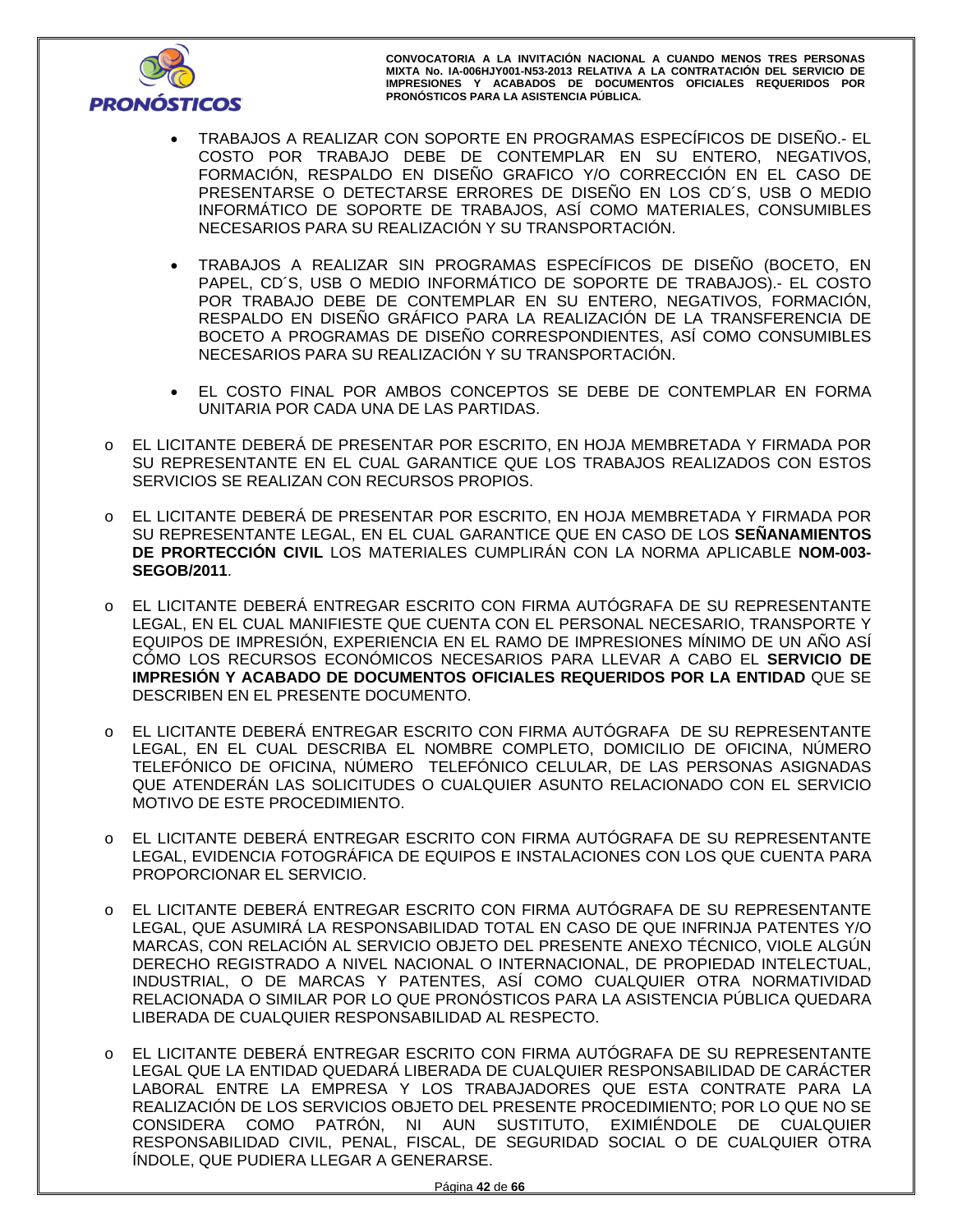

o EL LICITANTE DEBERÁ ENTREGAR ESCRITO CON FIRMA AUTÓGRAFA DE SU REPRESENTANTE LEGAL QUE EL PERSONAL QUE ASIGNE PARA ATENDER A PRONÓSTICOS PARA LA ASISTENCIA PÚBLICA EN CUESTIÓN DEL SERVICIO QUE NOS OCUPA, SE SUJETARAN A LAS DISPOSICIONES QUE EN MATERIA DE SEGURIDAD Y VIGILANCIA LE SEAN COMUNICADAS, Y DEBERÁ DESEMPEÑARSE CON AMABILIDAD, CORTESÍA Y RESPETO A LOS DESTINATARIOS DE LOS SERVICIOS OBJETO DE ESTE PROCEDIMIENTO Y CON LAS PERSONAS RELACIONADAS DIRECTA O INDIRECTAMENTE CON ELLOS.

# **TIEMPO DE RESPUESTA:**

|            | ∣ATENCIÓN HA LLAMADO DE SOLICITUD DE∣2 HORAS A PARTIR DE LA SOLICITUD MEDIANTE∣ |
|------------|---------------------------------------------------------------------------------|
|            | l SERVICIOS POR PARTE DE LA ENTIDAD AL·lLLAMADA TELEFONICA O ENVIO DE CORREO I  |
| PROVEEDOR. | ' ELECTRONICO DE AVISO EL<br>CUAL<br>EL I                                       |
|            | PROVEEDOR DEBERA ACUSAR DE RECIBIDO.                                            |

# **ENTREGABLES**

LA ENTREGA DE TRABAJOS SE REALIZARÁN CONFORME A LOS TIEMPOS DE RESPUESTA DESCRITOS A CONTINUACIÓN:

| <b>TIPO DE IMPRESIÓN</b>                                                                                                                      | <b>TIEMPO DE ENTREGA</b>                                                                                                                                                                            |                                                         |
|-----------------------------------------------------------------------------------------------------------------------------------------------|-----------------------------------------------------------------------------------------------------------------------------------------------------------------------------------------------------|---------------------------------------------------------|
| HOJAS DE RESULTADO TRIS Y HOJAS DE<br>GENERICA.<br>RESULTADO<br>AMPLIACIONES<br><b>PROGOL Y PROTOUCH</b>                                      | 5 DÍAS NATURALES A PARTIR DE LA ENTREGA MEDIANTE<br>"AUTORIZACIÓN PARA<br><b>FORMATO</b><br><b>IMPRIMIR</b><br>FORMAS" OP-21-001. CON LOS<br><b>SOPORTES</b><br><b>CORRESPONDIENTES. (ANEXO 18)</b> | 01, 02 Y 03<br>$\bullet$                                |
| TRABAJOS QUE CUENTEN CON CD EN<br>PROGRAMAS DE DISEÑO GRAFICO                                                                                 | 10 DÍAS NATURALES A PARTIR DE LA ENTREGA<br>"AUTORIZACIÓN PARA IMPRIMIR FORMAS" OP-21-<br>001, CON LOS SOPORTES CORRESPONDIENTES.<br>(ANEXO 18)                                                     | 04, 12, 16<br>$\bullet$                                 |
| TRABAJOS QUE NO CUENTAN CON CD EN<br>DISEÑO<br>DE<br>PROGRAMAS<br><b>GRAFICO</b><br>Υ<br>UNICAMENTE SE FACILITA BOCETO DE IMAGEN<br>Y ACABADO | 15 DÍAS NATURALES A PARTIR DE LA ENTREGA DE LA<br>"AUTORIZACIÓN PARA IMPRIMIR FORMAS" OP-21-<br>001, CON LOS SOPORTES CORRESPONDIENTES.<br>(ANEXO 18)                                               | 05, 06, 07, 08, 09, 10,<br>$\bullet$<br>11, 13, 14 Y 15 |

# **LA CONTRATACIÓN DE LOS SERVICIOS SERÁ EN LA MODALIDAD DE:**

# CONTRATO ABIERTO

# **EL CUMPLIMIENTO DE LAS OBLIGACIONES GARANTIZADAS QUE SE DERIVEN DE LA CONTRATACIÓN ES DE CARÁCTER:**

INDIVISIBLE

# **EVALUACIÓN TÉCNICA.**

SISTEMA BINARIO

# **APROBACIÓN Y/O VERIFICACIÓN DE LA PRESTACIÓN DE LOS SERVICIOS**

LA VERIFICACIÓN Y ENTREGA DE TRABAJOS QUEDARÁ CONDICIONADO A:

 QUE EL TRABAJO DE IMPRESIONES A ENTREGAR CUMPLA CON LAS CARACTERÍSTICAS DE COLOR Y TERMINADO APROBADOS CONFORME A LA PRUEBA DE ROL DE TIRO PREVIAMENTE AUTORIZADA POR LA ENTIDAD.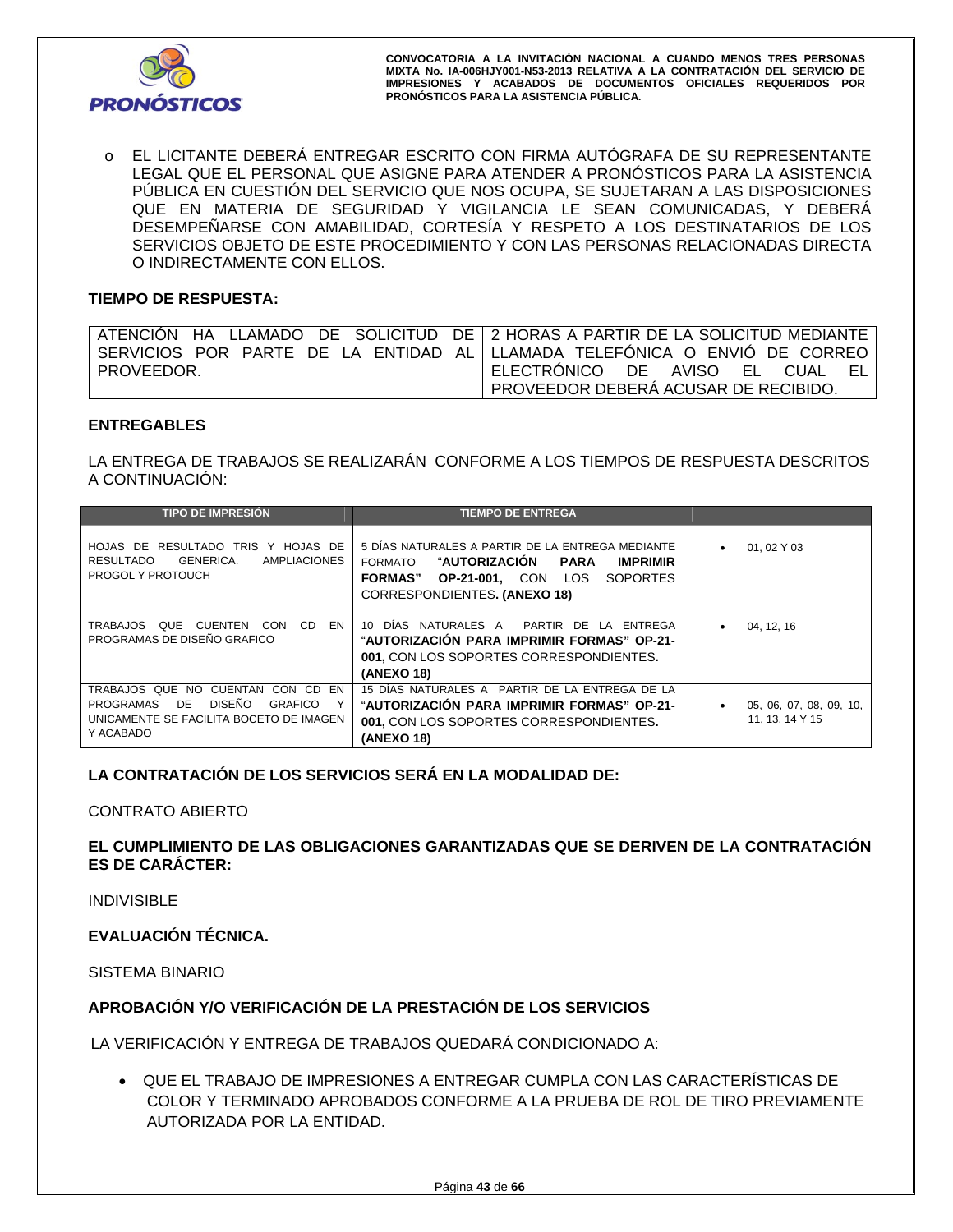

 QUE CUMPLA CON LO ESTABLECIDO EN CANTIDAD, LOS TIEMPOS Y LUGAR DE ENTREGA ESTABLECIDOS CON EL FORMATO "AUTORIZACIÓN PARA IMPRIMIR FORMAS" OP-21-001 PROPORCIONADO POR LA GERENCIA DE SERVICIOS GENERALES.

# **PRECISAR SI HABRÁ REPOSICIÓN DE LOS SERVICIOS**

EN CASO DE QUE POR ALGUNA CAUSA IMPUTABLE AL PRESTADOR DE SERVICIOS, LAS IMPRESIONES SUFRAN AFECTACIÓN ALGUNA, ESTAS DEBEN SER REPUESTAS EN UN PLAZO NO MAYOR A LAS 48 HRS. POSTERIORES A SU NOTIFICACIÓN, LA CUAL SE REALIZARÁ VÍA CORREO ELECTRÓNICO CON ACUSE DE RECEPCIÓN ELECTRÓNICA.

# **PENAS CONVENCIONALES**

CON FUNDAMENTO EN LO DISPUESTO EN LOS ARTÍCULOS 53 DE LA LEY Y 96 DE SU REGLAMENTO, PRONÓSTICOS APLICARÁ PENAS CONVENCIONALES AL LICITANTE GANADOR POR EL ATRASO EN LA PRESTACIÓN DEL SERVICIO OBJETO DE LA PRESENTE INVITACIÓN.

POR CADA DÍA DE ATRASO SE IMPONDRÁ UNA PENA DEL 1% SOBRE EL MONTO DE LOS SERVICIOS QUE NO FUESEN PROPORCIONADOS OPORTUNAMENTE, EN EL ENTENDIDO DE QUE ESTA PENALIZACIÓN NO EXCEDERÁ AL IMPORTE DE LA GARANTÍA DE CUMPLIMIENTO DEL CONTRATO.

EN CASO DE EXISTIR PENAS CONVENCIONALES, EL LICITANTE ADJUDICADO DEBERÁ ENTERAR EL MONTO CORRESPONDIENTE, PREVIO AL PAGO DEL COMPROBANTE FISCAL QUE AMPARE LA PRESTACIÓN DE LOS SERVICIOS, EN LA CAJA DE PRONÓSTICOS, YA SEA MEDIANTE EFECTIVO, CHEQUE CERTIFICADO O CHEQUE DE CAJA. POR LO QUE EL PAGO DE LOS SERVICIOS QUE PRONÓSTICOS DEBA EFECTUAR QUEDARÁ CONDICIONADO PROPORCIONALMENTE AL PAGO QUE EL LICITANTE ADJUDICADO DEBA EFECTUAR POR CONCEPTO DE PENAS CONVENCIONALES POR ATRASO.

EN CASO DE RESCISIÓN DEL CONTRATO, NO PROCEDERÁ EL COBRO DE DICHA PENALIZACIÓN NI LA CONTABILIZACIÓN DE LAS MISMAS, PARA HACER EFECTIVA LA GARANTÍA DE CUMPLIMIENTO.

# **DEDUCTIVAS**

EN CASO DE QUE EL PROVEEDOR INCUMPLA PARCIAL O DEFICIENTEMENTE CON LAS OBLIGACIONES PACTADAS EN EL CONTRATO, EL ÁREA REQUIRENTE ELABORARÁ EL DOCUMENTO EN QUE CONSTEN LAS DEDUCCIONES AL PAGO DE LOS SERVICIOS CONTRATADOS Y SE ESTARÁ AL LÍMITE MÁXIMO DE INCUMPLIMIENTO A PARTIR DEL CUAL PROCEDERÁ LA CANCELACIÓN DE PARTIDAS O LA RESCISIÓN DEL CONTRATO, POR EL INCUMPLIMIENTO PARCIAL O DEFICIENTE EN LAS CARACTERÍSTICAS, EN LOS ENTREGABLES SOLICITADOS A TRAVÉS DEL FORMATO **OP-21-001 (ANEXO 18),** LA ENTIDAD APLICARA UNA DEDUCTIVA DEL **0.50%.**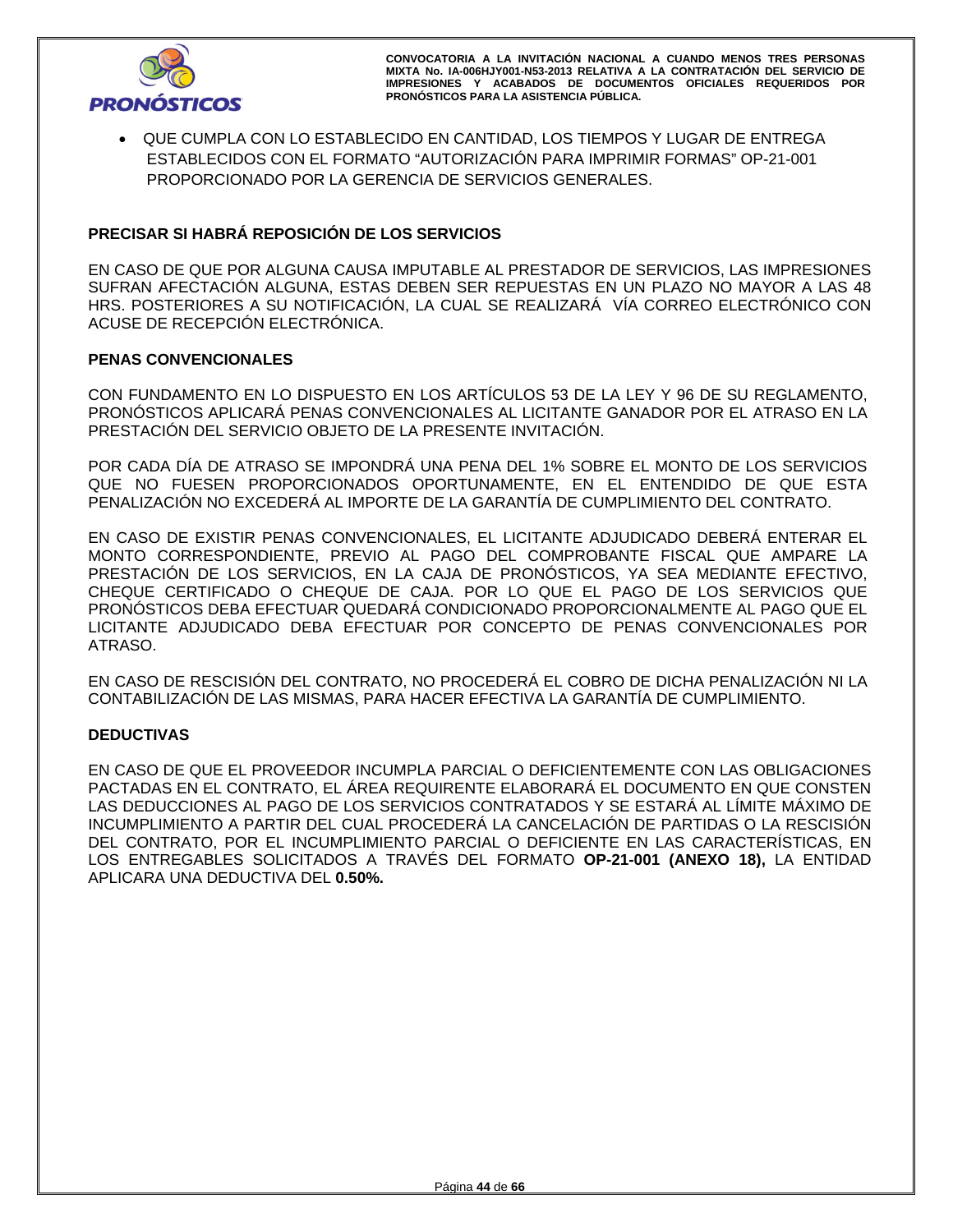

# **ANEXO 14 MODELO DE PROPUESTA ECONÓMICA**

**MÉXICO, D.F., \_\_\_\_\_\_DE \_\_\_\_\_\_\_ 2013** 

#### **PRONÓSTICOS PARA LA ASISTENCIA PÚBLICA AV. INSURGENTES SUR No. 1397, COL. INSURGENTES MIXCOAC, DELEGACIÓN BENITO JUÁREZ C.P. 03920, MÉXICO, D.F. P R E S E N T E**

EN RELACIÓN CON LA INVITACIÓN NACIONAL A CUANDO MENOS TRES PERSONAS MIXTA No. IA-006HJY001- N53-2013 RELATIVA A LA CONTRATACIÓN DEL SERVICIO DE IMPRESIONES Y ACABADOS DE DOCUMENTOS OFICIALES REQUERIDOS POR PRONÓSTICOS PARA LA ASISTENCIA PÚBLICA.

A NOMBRE DE (NOMBRE DEL LICITANTE), A QUIEN REPRESENTO, ME PERMITO PRESENTARLE NUESTRA SIGUIENTE PROPOSICIÓN ECONÓMICA:

| NÚM. DE        | <b>DESCRIPCIÓN</b>                                                 | <b>CANTIDAD</b> |               | <b>PRECIO</b><br><b>UNITARIO</b> | <b>COSTO TOTAL</b> |        |
|----------------|--------------------------------------------------------------------|-----------------|---------------|----------------------------------|--------------------|--------|
| <b>TRABAJO</b> |                                                                    | <b>MÍNIMO</b>   | <b>MÁXIMO</b> |                                  | <b>MÍNIMO</b>      | MÁXIMO |
| 01             | <b>HOJA DE RESULTADO TRIS</b>                                      | 40,440 HOJAS    | 101,100 HOJAS |                                  |                    |        |
| 02             | <b>HOJA DE RESULTADOS</b><br>(GENÉRICA CONCURSOS)                  | 200,200 HOJAS   | 500,500 HOJAS |                                  |                    |        |
| 03             | <b>HOJA DE RESULTADOS</b><br>(GENÉRICA SORTEOS)                    | 200,200 HOJAS   | 500,500 HOJAS |                                  |                    |        |
| 04             | <b>RECETARIOS MEDICOS</b>                                          | 320 HOJAS       | 800 HOJAS     |                                  |                    |        |
| 05             | SEPARADORES DE<br>CARPETA<br>DE<br>CONSEJO DIRECTIVO               | 80 JUEGOS       | 200 JUEGOS    |                                  |                    |        |
| 06             | PASTAS Y CONTRAPASTAS CONSEJO<br><b>DIRECTIVO</b>                  | 80 JUEGOS       | 200 JUEGOS    |                                  |                    |        |
| 07             | FOLDER'S CONSEJO DIRECTIVO                                         | 80 PIEZAS       | 200 PIEZAS    |                                  |                    |        |
| 08             | HOJA DE FORMA CONTINUA                                             | 216,000 HOJAS   | 540,000 HOJAS |                                  |                    |        |
| 09             | SEÑALAMIENTOS<br><b>PROTECCION</b><br>DE<br><b>CIVIL</b>           | 57 PIEZAS       | 139 PIEZAS    |                                  |                    |        |
| 10             | <b>SEÑALAMIENTOS</b><br>DE<br><b>PROTECCION</b><br><b>CIVIL</b>    | 32 PIEZAS       | 80 PIEZAS     |                                  |                    |        |
| 11             | SEÑALAMIENTOS DE<br>PROTECCION<br><b>CIVIL</b>                     | 6 PIEZAS        | 13 PIEZAS     |                                  |                    |        |
| 12             | POSTER'S                                                           | 400 PIEZAS      | 1,000 HOJAS   |                                  |                    |        |
| 13             | TARJETAS DE PRESENTACION                                           | 1,600 PIEZAS    | 4,000 PIEZAS  |                                  |                    |        |
| 14             | <b>FORMATO</b><br>DE<br><b>REGISTRO</b><br>DE<br><b>VISITANTES</b> | 3,200 PIEZAS    | 8,000 HOJAS   |                                  |                    |        |
| 15             | <b>FORMATO DE SUPERVISORES</b>                                     | 8,000 HOJAS     | 20,000 HOJAS  |                                  |                    |        |
| 16             | RECIBOS DE NOMINA                                                  | 4,800 PIEZAS    | 12,000 PIEZAS |                                  |                    |        |
|                |                                                                    | <b>SUBTOTAL</b> |               |                                  |                    |        |
|                |                                                                    | <b>I.V.A.</b>   |               |                                  |                    |        |
|                |                                                                    | <b>TOTAL</b>    |               |                                  |                    |        |

#### **EXPRESAR:**

EN LETRA EL IMPORTE MÍNIMO Y MÁXIMO TOTAL DE LA PROPOSICIÓN. QUE LOS PRECIOS OFERTADOS SERÁN FIJOS DURANTE EL PERIODO DE PRESTACIÓN DE LOS SERVICIOS O BIEN HASTA QUE EL CONTRATO RESPECTIVO SE EXTINGA. QUE LOS PRECIOS UNITARIOS SON MONEDA NACIONAL.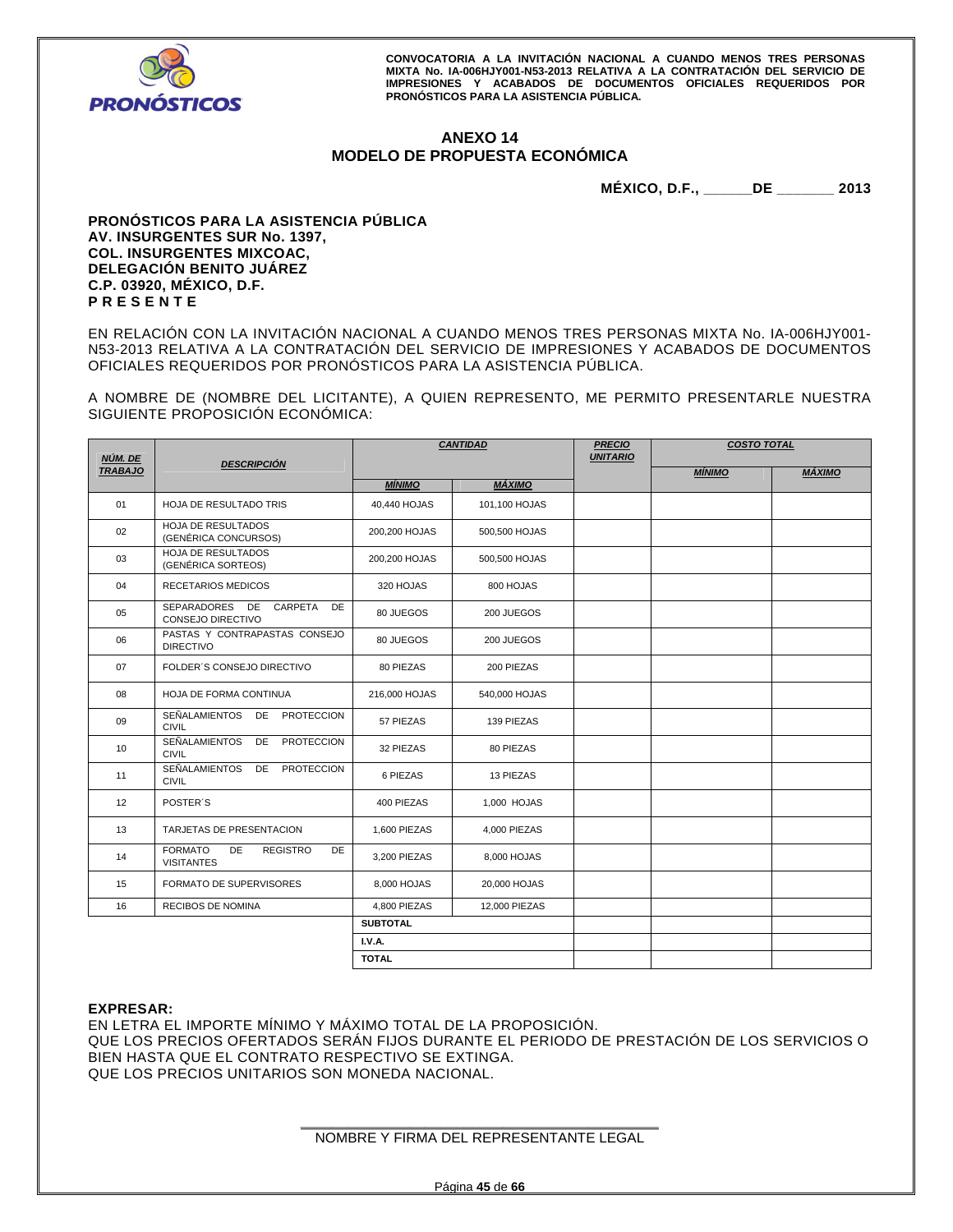

# **ANEXO 15-A JUNTA DE ACLARACIONES**

## **ENCUESTA DE TRANSPARENCIA DE LA INVITACIÓN NACIONAL A CUANDOMENOS TRES PERSONAS MIXTA No. IA-006HJY001-N53-2013, RELATIVA A LA CONTRATACIÓN DEL SERVICIO DE IMPRESIONES Y ACABADOS DE DOCUMENTOS OFICIALES REQUERIDOS POR PRONÓSTICOS PARA LA ASISTENCIA PÚBLICA.**

EN EL MARCO DEL PROGRAMA DE TRANSPARENCIA Y RENDICIÓN DE CUENTAS, PRONÓSTICOS PARA LA ASISTENCIA PÚBLICA OBTENDRÁ LA OPINIÓN DE LOS PROVEEDORES DE BIENES Y PRESTADORES DE SERVICIOS QUE HAYAN ESTABLECIDO CONTACTO CON PRONÓSTICOS CON MOTIVO DE SUS PROCESOS DE ADQUISICIONES O DE CONTRATACIÓN DE SERVICIOS, POR LO QUE LE AGRADECEREMOS SE SIRVA RESPONDER LA SIGUIENTE ENCUESTA Y HACERLA LLEGAR (EN FORMA ANÓNIMA, SI ASÍ LO CONSIDERA PERTINENTE) AL ÓRGANO INTERNO DE CONTROL, A TRAVÉS DE LOS MEDIOS QUE SE INDICAN A CONTINUACIÓN:

- VÍA CORREO ELECTRÓNICO DIRIGIDO AL TITULAR DEL ÓRGANO INTERNO DE CONTROL, A LA SIGUIENTE DIRECCIÓN: o.valdes@pronosticos.gob.mx
- BUZONES DEL ÓRGANO INTERNO DE CONTROL UBICADOS EN EL VESTÍBULO DE LA SALA DE SORTEOS (PLANTA BAJA) Y EN LOS PISOS 10 Y 11 DEL EDIFICIO SEDE DE LA INSTITUCIÓN.
- EN LAS OFICINAS DEL ÓRGANO INTERNO DE CONTROL, QUE SE ENCUENTRAN UBICADAS EN AVENIDA INSURGENTES SUR NO. 1397, 8º PISO, COLONIA INSURGENTES MIXCOAC, CÓDIGO POSTAL 03920, DELEGACIÓN BENITO JUÁREZ, MÉXICO, D. F.
- AL REPRESENTANTE EN TURNO DEL ÓRGANO INTERNO DE CONTROL, UNA VEZ TERMINADO EL EVENTO DE JUNTA DE ACLARACIONES.

INSTRUCCIONES: FAVOR DE CALIFICAR DEL 1 AL 10 CONSIDERANDO QUE 10 ES LA MÁXIMA CALIFICACIÓN POSITIVA O FAVORABLE.

NOMBRE DE LA PERSONA QUE REPRESENTA AL LICITANTE PARTICIPANTE \_\_\_\_\_\_\_\_\_\_\_\_\_\_\_\_\_\_\_\_\_\_\_\_\_\_

NOMBRE DEL LICITANTE PARTICIPANTE: \_\_\_\_\_\_\_\_\_\_\_\_\_\_\_\_\_\_\_\_\_\_\_\_\_\_\_\_\_\_\_\_\_\_\_\_\_\_\_\_\_\_\_\_\_\_\_\_\_\_

| <b>EVENTO</b>                          | <b>CONCEPTOS A EVALUAR</b>                                                                                                                                                                                           | <b>CALIFICACIÓN</b> | <b>COMENTARIOS</b> |
|----------------------------------------|----------------------------------------------------------------------------------------------------------------------------------------------------------------------------------------------------------------------|---------------------|--------------------|
| <b>INVITACIÓN</b>                      | COMO CALIFICA UD. LA CLARIDAD DE LA<br>INVITACION EN LA QUE SU EMPRESA<br>PARTICIPO.                                                                                                                                 |                     |                    |
|                                        | COMO CALIFICA UD. LA ESTRUCTURA, EL<br>CONTENIDO Y LA CLARIDAD DE LA<br>CONVOCATORIA DE LA INVITACIÓN.                                                                                                               |                     |                    |
| <b>JUNTA DE</b><br><b>ACLARACIONES</b> | COMO CALIFICA UD. LA SUFICIENCIA Y<br>CLARIDAD O TRANSPARENCIA CON QUE<br><b>LOS</b><br>FUERON<br>ATENDIDOS<br>CUESTIONAMIENTOS FORMULADOS POR<br>LOS LICITANTES EN RELACION CON EL<br>CONTENIDO DE LA CONVOCATORIA. |                     |                    |

SI USTED DESEA AGREGAR ALGÚN COMENTARIO O SUGERENCIA, FAVOR DE ANOTARLO EN EL SIGUIENTE CUADRO O EN HOJAS ADICIONALES: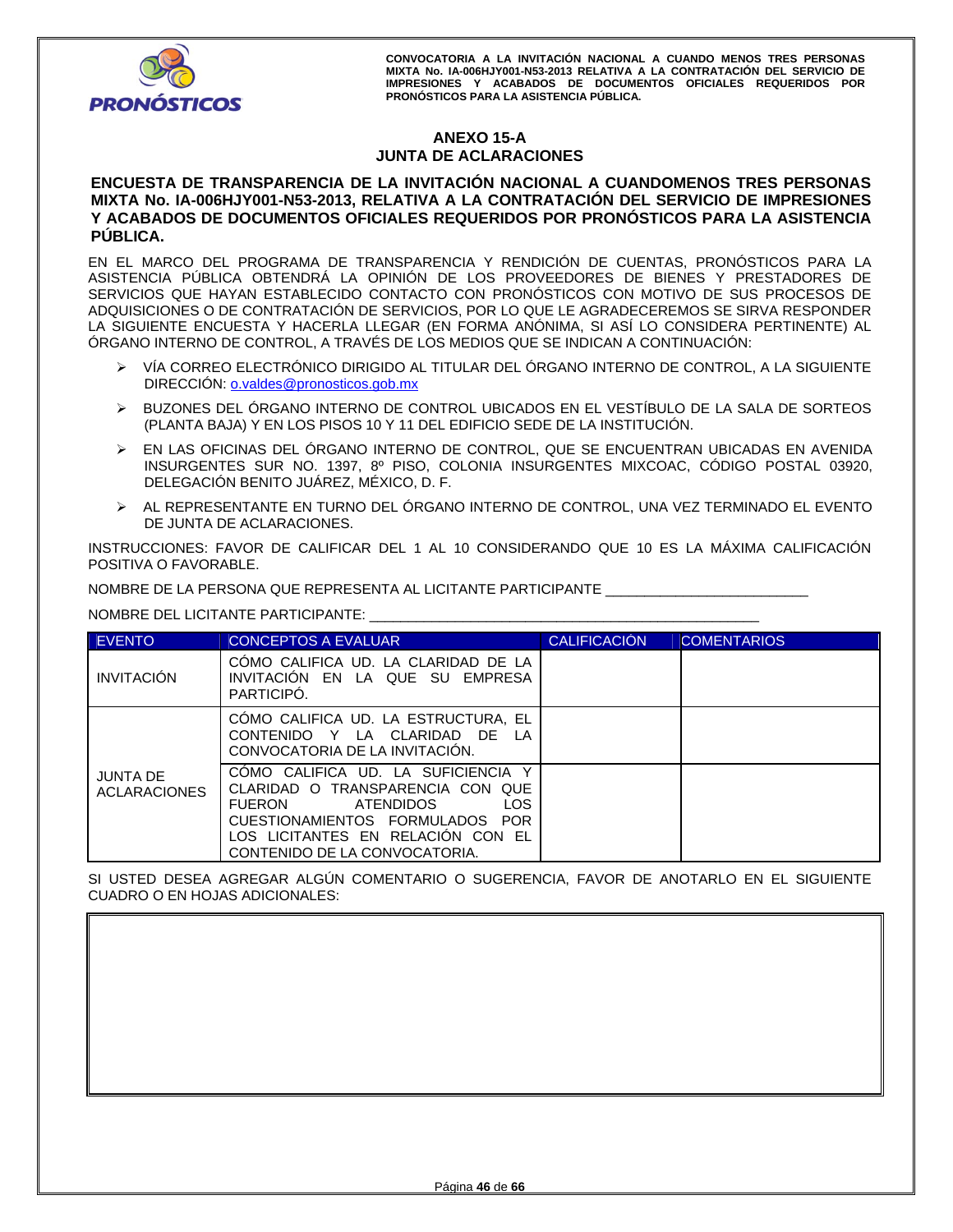

# **ANEXO 15-B PRESENTACIÓN Y APERTURA DE PROPOSICIONES**

**ENCUESTA DE TRANSPARENCIA DE LA INVITACIÓN NACIONAL A CUANDO MENOS TRES PERSONAS MIXTA No. IA-006HJY001-N53-2013, RELATIVA A LA CONTRATACIÓN DEL SERVICIO DE IMPRESIONES Y ACABADOS DE DOCUMENTOS OFICIALES REQUERIDOS POR PRONÓSTICOS PARA LA ASISTENCIA PÚBLICA.** 

EN EL MARCO DEL PROGRAMA DE TRANSPARENCIA Y RENDICIÓN DE CUENTAS, PRONÓSTICOS PARA LA ASISTENCIA PÚBLICA OBTENDRÁ LA OPINIÓN DE LOS PROVEEDORES DE BIENES Y PRESTADORES DE SERVICIOS QUE HAYAN ESTABLECIDO CONTACTO CON PRONÓSTICOS CON MOTIVO DE SUS PROCESOS DE ADQUISICIONES O DE CONTRATACIÓN DE SERVICIOS, POR LO QUE LE AGRADECEREMOS SE SIRVA RESPONDER LA SIGUIENTE ENCUESTA Y HACERLA LLEGAR (EN FORMA ANÓNIMA, SI ASÍ LO CONSIDERA PERTINENTE) AL ÓRGANO INTERNO DE CONTROL, A TRAVÉS DE LOS MEDIOS QUE SE INDICAN A CONTINUACIÓN:

- VÍA CORREO ELECTRÓNICO DIRIGIDO AL TITULAR DEL ÓRGANO INTERNO DE CONTROL, A LA SIGUIENTE DIRECCIÓN: o.valdes@pronosticos.gob.mx
- BUZONES DEL ÓRGANO INTERNO DE CONTROL UBICADOS EN EL VESTÍBULO DE LA SALA DE SORTEOS (PLANTA BAJA) Y EN LOS PISOS 10 Y 11 DEL EDIFICIO SEDE DE LA INSTITUCIÓN.
- EN LAS OFICINAS DEL ÓRGANO INTERNO DE CONTROL, QUE SE ENCUENTRAN UBICADAS EN AVENIDA INSURGENTES SUR NO. 1397, 8º PISO, COLONIA INSURGENTES MIXCOAC, CÓDIGO POSTAL 03920, DELEGACIÓN BENITO JUÁREZ, MÉXICO, D. F.
- AL REPRESENTANTE EN TURNO DEL ÓRGANO INTERNO DE CONTROL, UNA VEZ TERMINADO EL EVENTO DE PRESENTACIÓN Y APERTURA DE PROPOSICIONES.

INSTRUCCIONES: FAVOR DE CALIFICAR DEL 1 AL 10 CONSIDERANDO QUE 10 ES LA MÁXIMA CALIFICACIÓN POSITIVA O FAVORABLE.

NOMBRE DE LA PERSONA QUE REPRESENTA AL LICITANTE PARTICIPANTE \_\_\_\_\_\_\_\_\_\_\_\_\_\_\_\_\_\_\_\_\_\_\_\_\_\_

NOMBRE DEL LICITANTE PARTICIPANTE: \_\_\_\_\_\_\_\_\_\_\_\_\_\_\_\_\_\_\_\_\_\_\_\_\_\_\_\_\_\_\_\_\_\_\_\_\_\_\_\_\_\_\_\_\_\_\_\_\_\_\_

| <b>EVENTO</b>                           | <b>CONCEPTO A EVALUAR</b>                                                                                                                                                                                                                                                                                               | <b>CALIFICACIÓN</b> | <b>COMENTARIOS</b> |
|-----------------------------------------|-------------------------------------------------------------------------------------------------------------------------------------------------------------------------------------------------------------------------------------------------------------------------------------------------------------------------|---------------------|--------------------|
| PRESENTACIÓN DE<br><b>PROPOSICIONES</b> | COMO CALIFICA UD. LA TRANSPARENCIA Y EL<br>APEGO POR PARTE DE LOS SERVIDORES<br>PUBLICOS DE PRONOSTICOS A LA LEY DE<br>ADQUISICIONES. ARRENDAMIENTOS<br>v<br>SERVICIOS DEL SECTOR PUBLICO Y A SU<br>REGLAMENTO, DURANTE EL DESARROLLO<br>DEL ACTO DE PRESENTACIÓN Y APERTURA DE<br>PROPOSICIONES TÉCNICAS Y ECONÓMICAS. |                     |                    |

SI USTED DESEA AGREGAR ALGÚN COMENTARIO O SUGERENCIA, FAVOR DE ANOTARLO EN EL SIGUIENTE CUADRO O EN HOJAS ADICIONALES: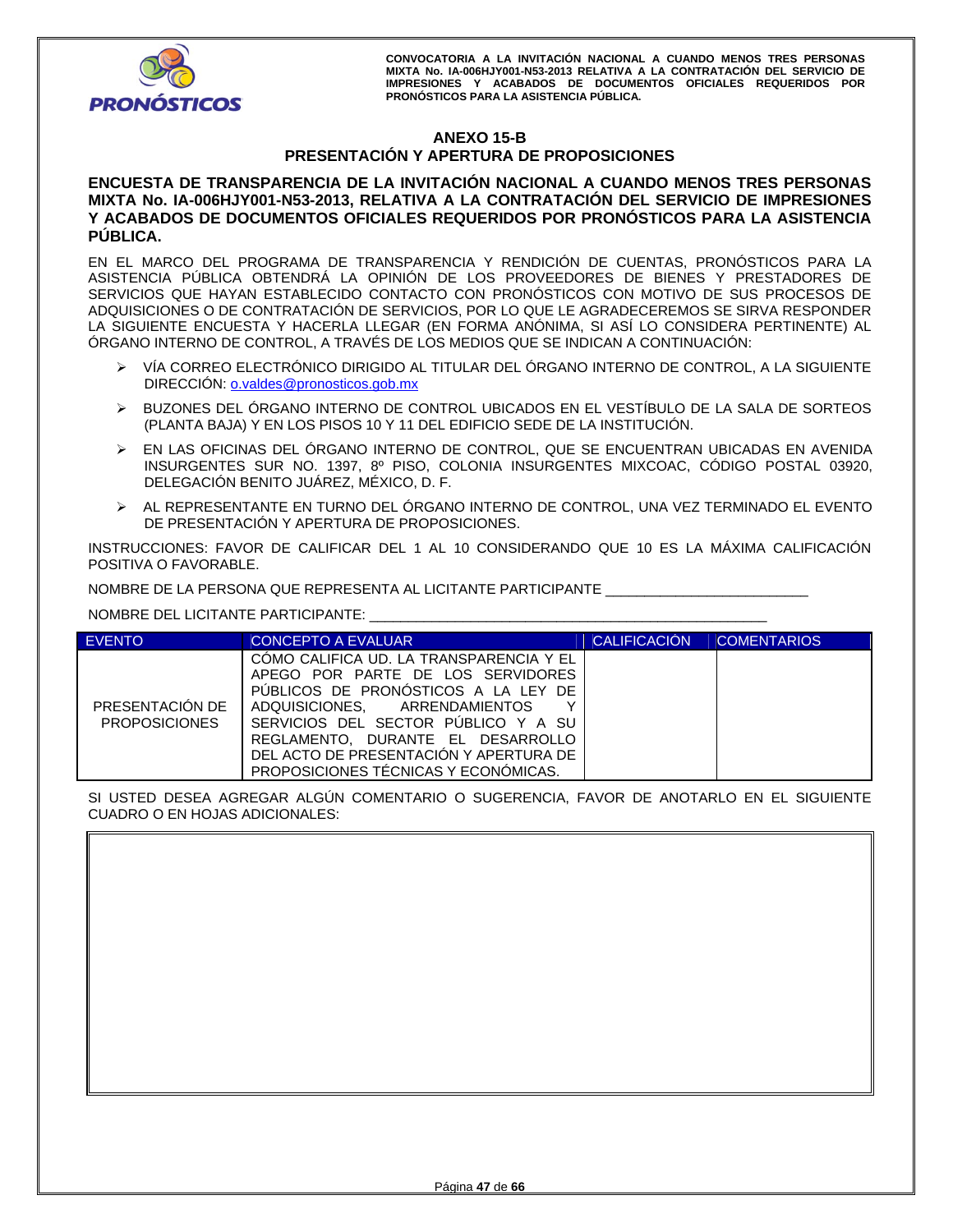

# **ANEXO 15-C FALLO**

# **ENCUESTA DE TRANSPARENCIA DE LA INVITACIÓN NACIONAL A CUANDO MENOS TRES PERSONAS MIXTA No. IA-006HJY001-N53-2013, RELATIVA A LA CONTRATACIÓN DEL SERVICIO DE IMPRESIONES Y ACABADOS DE DOCUMENTOS OFICIALES REQUERIDOS POR PRONÓSTICOS PARA LA ASISTENCIA PÚBLICA.**

EN EL MARCO DEL PROGRAMA DE TRANSPARENCIA Y RENDICIÓN DE CUENTAS, PRONÓSTICOS PARA LA ASISTENCIA PÚBLICA OBTENDRÁ LA OPINIÓN DE LOS PROVEEDORES DE BIENES Y PRESTADORES DE SERVICIOS QUE HAYAN ESTABLECIDO CONTACTO CON PRONÓSTICOS CON MOTIVO DE SUS PROCESOS DE ADQUISICIONES O DE CONTRATACIÓN DE SERVICIOS, POR LO QUE LE AGRADECEREMOS SE SIRVA RESPONDER LA SIGUIENTE ENCUESTA Y HACERLA LLEGAR (EN FORMA ANÓNIMA, SI ASÍ LO CONSIDERA PERTINENTE) AL ÓRGANO INTERNO DE CONTROL, A TRAVÉS DE LOS MEDIOS QUE SE INDICAN A CONTINUACIÓN:

- VÍA CORREO ELECTRÓNICO DIRIGIDO AL TITULAR DEL ÓRGANO INTERNO DE CONTROL, A LA SIGUIENTE DIRECCIÓN: o.valdes@pronosticos.gob.mx
- BUZONES DEL ÓRGANO INTERNO DE CONTROL UBICADOS EN EL VESTÍBULO DE LA SALA DE SORTEOS (PLANTA BAJA) Y EN LOS PISOS 10 Y 11 DEL EDIFICIO SEDE DE LA INSTITUCIÓN.
- EN LAS OFICINAS DEL ÓRGANO INTERNO DE CONTROL, QUE SE ENCUENTRAN UBICADAS EN AVENIDA INSURGENTES SUR NO. 1397, 8º PISO, COLONIA INSURGENTES MIXCOAC, CÓDIGO POSTAL 03920, DELEGACIÓN BENITO JUÁREZ, MÉXICO, D. F.
- AL REPRESENTANTE EN TURNO DEL ÓRGANO INTERNO DE CONTROL, UNA VEZ TERMINADO EL EVENTO DE FALLO.

INSTRUCCIONES: FAVOR DE CALIFICAR DEL 1 AL 10 CONSIDERANDO QUE 10 ES LA MÁXIMA CALIFICACIÓN POSITIVA O FAVORABLE.

NOMBRE DE LA PERSONA QUE REPRESENTA AL LICITANTE PARTICIPANTE \_\_\_\_\_\_\_\_\_\_\_\_\_\_\_\_\_\_\_\_\_\_\_\_\_\_

NOMBRE DEL LICITANTE PARTICIPANTE: \_\_\_\_\_\_\_\_\_\_\_\_\_\_\_\_\_\_\_\_\_\_\_\_\_\_\_\_\_\_\_\_\_\_\_\_\_\_\_\_\_\_\_\_\_\_\_\_\_\_\_\_\_\_\_\_

| <b>EVENTO</b> | CONCEPTO A EVALUAR                                                                                                                                                     | <b>CALIFICACIÓN</b> | <b>COMENTARIOS</b> |
|---------------|------------------------------------------------------------------------------------------------------------------------------------------------------------------------|---------------------|--------------------|
| <b>FALLO</b>  | COMO CALIFICA UD. LA TRANSPARENCIA DEL<br>ACTO DE FALLO Y LA EXPOSICION DE LOS<br>FUNDAMENTOS QUE SUSTENTARON<br>ADJUDICACIÓN DEL CONTRATO AL LICITANTE<br>ADJUDICADO. |                     |                    |

SI USTED DESEA AGREGAR ALGÚN COMENTARIO O SUGERENCIA, FAVOR DE ANOTARLO EN EL SIGUIENTE CUADRO O EN HOJAS ADICIONALES: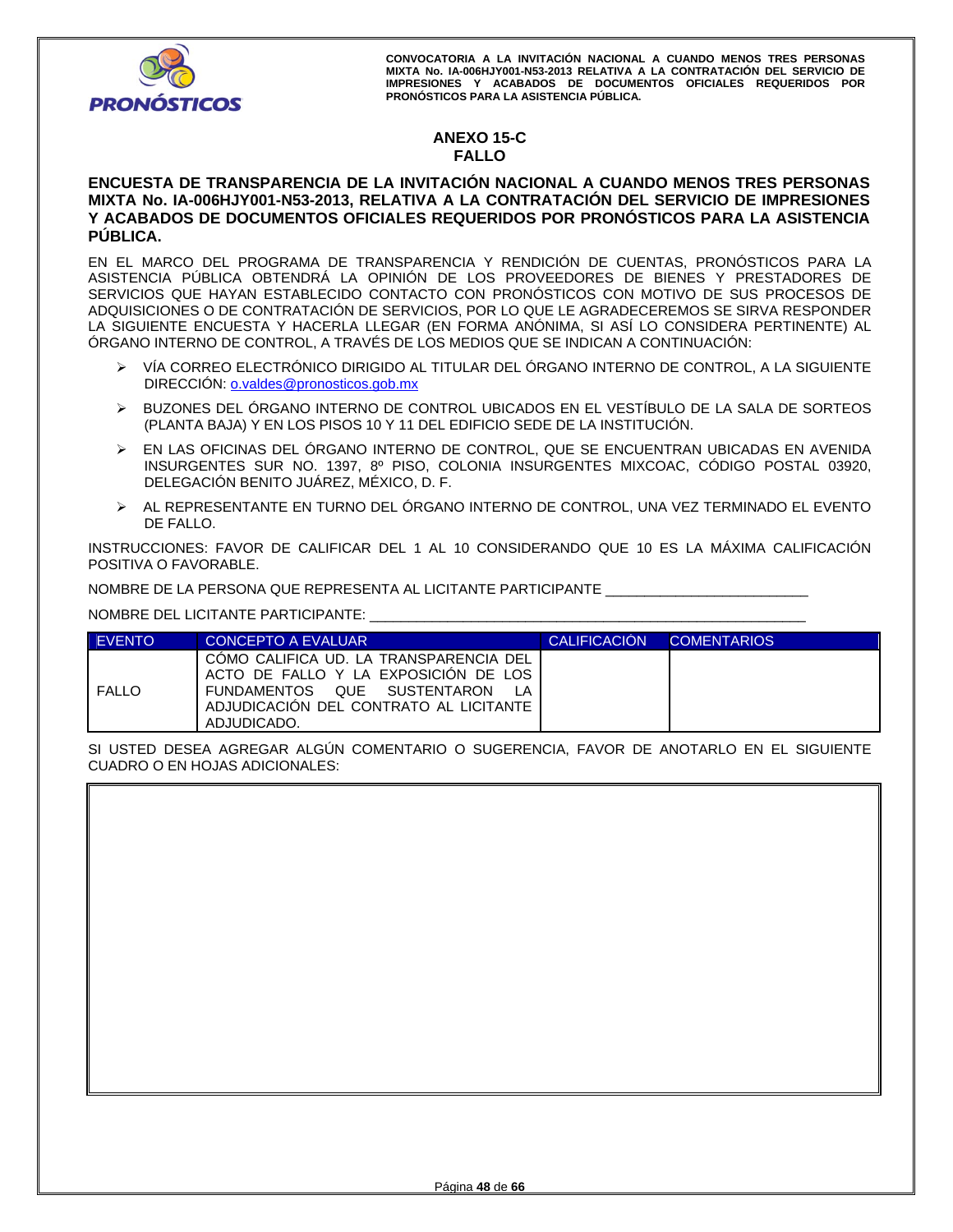

# **ANEXO 16 MODELO DE CONTRATO**

Contrato abierto del servicio de impresiones y acabados de documentos oficiales requeridos por Pronósticos para la Asistencia Pública, que celebran por una parte Pronósticos para la Asistencia Pública, Organismo Descentralizado del Gobierno Federal, representado por el Licenciado José Manuel Pablo Rendón de la Mata, en su carácter de Subdirector General de Administración y Finanzas, a quien en lo sucesivo se le denominará **"Pronósticos"**, y por la otra parte \_\_\_\_\_\_\_\_\_\_\_\_\_\_\_\_\_\_\_\_\_\_\_\_\_\_\_\_\_\_\_, representada en este acto por su apoderado legal \_\_\_\_\_\_\_\_\_\_\_\_\_\_\_\_\_\_\_\_\_\_\_\_\_\_\_\_\_\_\_\_\_\_\_\_\_\_\_, a quien en lo sucesivo se le denominará **"El prestador de servicios"** de acuerdo con las siguientes declaraciones y cláusulas:

# **Declaraciones**

# **I. "Pronósticos" declara:**

- **I.1** Que es un Organismo Público Descentralizado del Gobierno Federal, creado mediante decreto publicado en el Diario Oficial de la Federación el 24 de febrero de 1978 y reformado por diversos publicados en el mismo órgano informativo, de fechas 15 de junio de 1979, 17 de agosto de 1984, 16 de noviembre de 2004, 23 de febrero de 2006 y 04 de agosto de 2011, con personalidad jurídica y patrimonio propios, cuyo objeto principal es la obtención de recursos destinados a la asistencia pública mediante la organización y/o participación en la operación y celebración a nivel nacional e internacional de concursos y sorteos con premios en efectivo o en especie, organizados por la propia institución o por terceros, y los demás que expresamente se señalan en el Artículo Segundo de su decreto de creación, así como los de carácter prioritario que en su caso le encomiende el Ejecutivo Federal.
- nombre del organismo, según lo previsto en el artículo 22, fracción VII de la Ley Federal<br>Entidades Paraestatales, así como en el Artículo Octavo del decreto mencionado en la declarac<br>antecede. **I.2** Que la Licenciada María Esther de Jesús Scherman Leaño, en su carácter de Directora General de Pronósticos para la Asistencia Pública, cuenta con facultades suficientes para otorgar poderes a nombre del organismo, según lo previsto en el artículo 22, fracción VII de la Ley Federal de las Entidades Paraestatales, así como en el Artículo Octavo del decreto mencionado en la declaración que antecede.
- **1.3** Que la representación legal del organismo para los efectos derivados de este contrato está a cargo de su Subdirector General de Administración y Finanzas, el Licenciado José Manuel Pablo Rendón de la Mata, quien cuenta con la facultad para suscribirlo como se acredita con el testimonio notarial 57,962 de fecha 04 de marzo de 2013, otorgado ante la fe del Notario Público número 173 del Distrito Federal, Licenciado Francisco Xavier Arredondo Galván, quien declara que las facultades otorgadas en dicho instrumento, no le han sido, en forma alguna, revocadas, limitadas o modificadas y manifiesta que es voluntad de su representada celebrar este contrato.
- **I.4** Que cuenta con los recursos necesarios autorizados para cumplir con las obligaciones derivadas del presente contrato, mismos que se encuentran contemplados en la partida presupuestal número \_\_\_\_\_, denominada "\_\_\_\_\_\_\_\_\_\_\_\_\_\_\_\_\_", del Clasificador por Objeto de Gasto para la Administración Pública Federal, vigente.
- **I.5** Que la adjudicación del presente contrato se realizó mediante el procedimiento de \_, con fundamento en los artículos \_\_\_\_\_\_\_\_\_\_\_\_\_\_\_\_\_\_\_\_\_\_\_\_\_\_\_\_\_\_\_ de la Ley de Adquisiciones, Arrendamientos y Servicios del Sector Público.
- **I.6** Que requiere del servicio objeto de este contrato en virtud de que no cuenta con los elementos suficientes para realizarlo.
- **I.7** Que su clave del Registro Federal de Contribuyentes es PAP-840816-3V2.
- **I.8** Que para el ejercicio y cumplimiento de los derechos y obligaciones a su cargo, que se deriven del presente instrumento señala como su domicilio legal el ubicado en Avenida Insurgentes Sur número 1397, Colonia Insurgentes Mixcoac, Delegación Benito Juárez, México, Distrito Federal, Código Postal 03920.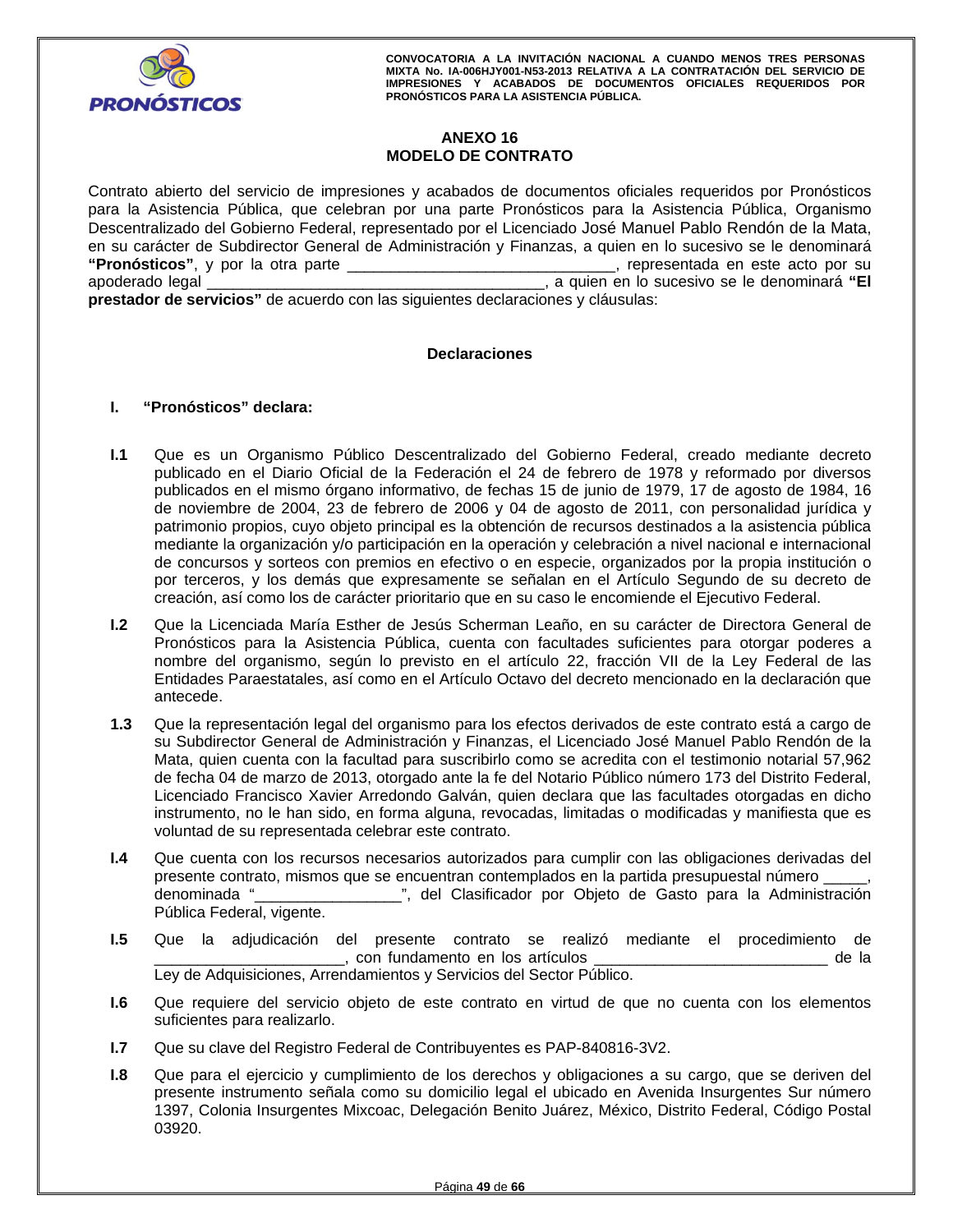

# **II. "El prestador de servicios" declara:**

- **II.1** Que es una sociedad legalmente constituida de acuerdo con la legislación de los Estados Unidos Mexicanos, tal como lo acredita con el testimonio del **Instrumento Notarial** número **\_\_\_\_\_\_\_\_\_\_** de fecha **\_\_\_ de \_\_\_\_\_\_\_\_\_\_\_ de \_\_\_\_\_\_**, otorgado ante la fe del Notario Publico número **\_\_\_** de la Ciudad de \_\_\_\_\_\_\_\_\_, \_\_\_\_\_\_\_\_\_\_\_\_\_\_\_, Licenciado **\_\_\_\_\_\_\_\_\_\_\_\_\_\_\_\_\_\_\_**.
- The contract of the contract of the contract of the contract of the contract of the contract of the contract of the contract of the contract of the contract of the contract of the contract of the contract of the contract o **II.2** Que su representante es el C. **\_\_\_\_\_\_\_\_\_\_\_\_\_\_\_\_\_\_\_\_\_\_\_\_\_** en su carácter de **\_\_\_\_\_\_\_\_\_\_\_\_\_\_\_**, quien acredita su personalidad con la exhibición de **la escritura pública** número **\_\_\_\_\_\_\_\_\_\_\_\_\_**, de fecha **\_\_\_\_\_\_\_\_\_\_\_\_\_\_\_\_,** otorgado ante la fe del Notario Publico número **\_\_\_** de la Ciudad de \_\_\_\_\_\_\_\_\_\_\_\_\_\_\_\_\_\_, Licenciado \_\_ que cuenta con las facultades para celebrar este contrato y que no le han sido revocadas, limitadas o modificadas, en forma alguna.
- **II.3** Que entre sus objetivos sociales se encuentra: \_\_\_\_\_\_\_\_\_\_\_\_\_\_\_\_\_\_\_\_\_\_\_\_\_\_\_
- **II.4** Que ha considerado todos los factores que intervienen en la prestación satisfactoria del servicio contratado, así como las especificaciones contenidas en \_\_\_*(señalar los anexos)\_\_* de este instrumento.

\_\_\_\_\_\_\_\_\_\_\_\_\_\_\_\_\_\_\_\_\_\_\_\_\_\_\_\_\_\_\_\_\_\_\_\_\_\_\_\_\_\_\_\_\_\_\_\_\_\_\_\_\_\_\_\_\_\_\_\_\_\_\_\_\_\_\_\_\_\_\_\_\_\_\_\_\_\_\_\_\_\_ \_\_\_\_\_\_\_\_\_\_\_\_\_\_\_\_\_\_\_\_\_\_\_\_\_\_\_\_\_\_\_\_\_\_\_\_\_\_\_\_\_\_\_\_\_\_\_\_\_\_\_\_\_\_\_\_\_\_\_\_\_\_\_\_\_\_\_\_\_\_\_\_\_\_\_\_\_\_\_\_.

- **II.5** Que conoce las disposiciones de tipo legal, administrativo y técnico que norman la celebración y ejecución del presente contrato y acepta someterse a las mismas sin reserva alguna, disponiendo para ello de los elementos técnicos, humanos y materiales necesarios para el desarrollo eficaz del objeto del presente instrumento contractual.
- **II.6** Que cuenta con la concesión, licencias, autorizaciones y permisos necesarios para la prestación de los servicios objeto del presente contrato.
- **II.7** Bajo protesta de decir verdad manifiesta que no se encuentra en ninguno de los supuestos previstos en los artículos 50 y 60 de la Ley de Adquisiciones, Arrendamientos y Servicios del Sector Público.
- **II.8** Que para los efectos de lo previsto por el artículo 32-D del Código Fiscal de la Federación, ha presentado a **"Pronósticos"** el documento vigente expedido por el Sistema de Administración Tributaria, en el que se emite la opinión del cumplimiento de obligaciones fiscales.
- **II.9** Que su clave del Registro Federal de Contribuyentes es \_\_\_\_\_\_\_\_\_\_\_\_\_\_\_\_\_\_\_
- **II.10** Que para el cumplimiento de los derechos y obligaciones que se desprenden del presente instrumento, bajo protesta de decir verdad manifiesta que su domicilio es el ubicado en

**\_\_\_\_\_\_\_\_\_\_\_\_\_\_\_\_\_\_\_\_\_\_\_\_\_\_\_\_\_\_\_\_\_\_\_\_\_\_\_\_\_\_\_\_\_\_\_\_\_\_\_\_\_\_\_\_\_\_\_\_\_\_\_\_\_\_\_\_\_\_\_\_\_\_\_\_\_\_\_\_\_**, el cual señala para oír y recibir todo tipo de notificaciones y documentos y que asimismo lo señala para la práctica de notificaciones, aún las de carácter personal, que se deriven de este contrato.

**\_\_\_\_\_\_\_\_\_\_\_\_\_\_\_\_\_\_\_\_\_\_\_\_\_\_\_\_\_\_\_\_\_\_\_\_\_\_\_\_\_\_\_\_\_\_\_\_\_\_\_\_\_\_\_\_\_\_\_\_\_\_\_\_\_\_\_\_\_\_\_\_\_\_\_\_\_\_\_\_\_\_**

Igualmente **"El prestador de servicios"** manifiesta expresamente su aceptación de que dicho domicilio podrá ser verificado en cualquier momento por **"Pronósticos"**; conviniendo que en el caso de que llegase a cambiar su domicilio lo notificará a **"Pronósticos"** dentro de los 15 (quince) días naturales siguientes a aquel en que se produzca dicho cambio.

Hechas las declaraciones que anteceden las partes convienen en obligarse y contratar al tenor de las siguientes:

# **Cláusulas**

#### **Primera. Objeto.**

Pácin<sup>a **50** de **66**</sup> las modalidades, especificaciones y características contenidas en *\_\_\_(señalar anexos)*\_\_, el que<br>
Pácin fo de 6 i<br>
Décoration de 6 i de 4 i de 4 i de 4 i de 4 i de 4 i de 4 i de 4 i de 4 i de 4 i de 4 i de 4 i de 4 i de 4 **"Pronósticos"** encomienda a **"El prestador de servicios"** y éste se obliga con el Organismo a prestar **el servicio de algo de servicio de la conclusión**, conforme a conclusión, conforme a conclusión, conforme a conclusión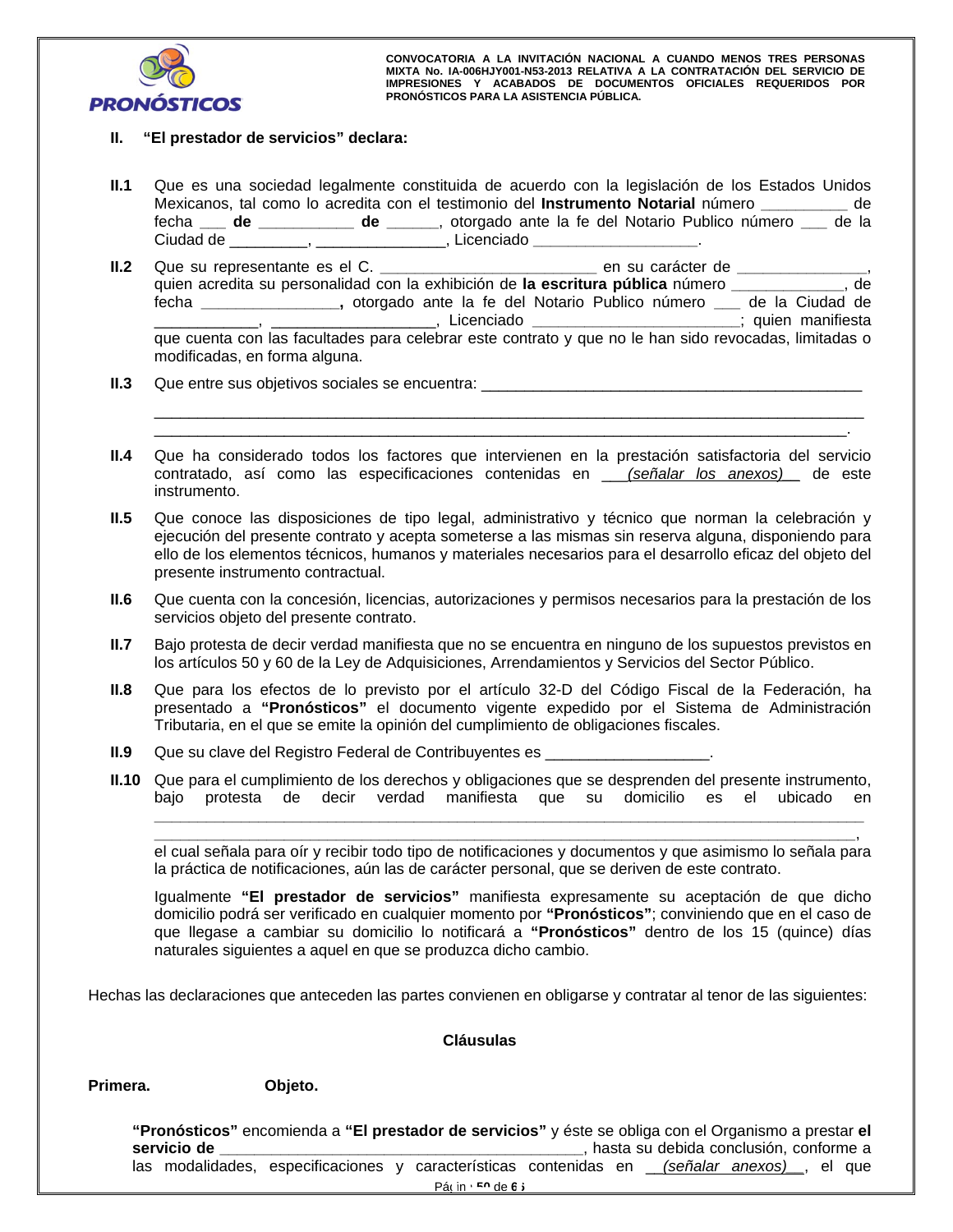

debidamente rubricado y firmado por las partes forma parte integrante del presente instrumento contractual.

# **Segunda. Relación de anexos.**

Son parte integrante de este contrato los anexos que a continuación se mencionan:

Anexos: **\_\_\_\_\_\_\_\_\_\_\_\_\_\_\_\_\_\_\_\_\_\_\_\_\_\_\_\_\_\_\_\_\_\_\_\_\_\_.**

En caso de discrepancia entre las estipulaciones establecidas en el presente contrato y las condiciones previstas en la convocatoria a la Invitación y su junta de aclaraciones, prevalecerá lo estipulado en éstas

Las modificaciones que lleguen a hacerse a los anexos que debidamente firmados por las partes son parte integral del presente contrato, deberán hacerse por escrito y de común acuerdo entre las mismas.

#### **Tercera. Importe del contrato.**

Las partes convienen que el monto de los servicios objeto del presente contrato asciende a:

Monto mínimo de **\$** *(cantidad en número) (cantidad en letra \_\_/100 M.N.)* más el impuesto al valor agregado.

Monto máximo de **\$** *(cantidad en número) (cantidad en letra \_\_/100 M.N.)* más el impuesto al valor agregado.

Las partes convienen en que si no se llega a devengar el monto máximo de este contrato **"El prestador de servicios"** no podrá exigir a **"Pronósticos"** el cobro del mismo.

Los precios unitarios de los servicios contratados se consideran fijos hasta que concluya la relación contractual, y se detallan en el anexo *\_\_(señalar anexo)\_\_* el que debidamente firmado y rubricado por las partes se agrega a este instrumento para formar parte integrante del mismo.

El monto máximo incluye todos los costos involucrados considerando todos los conceptos del servicio que requiere **"Pronósticos"**, por lo que **"El prestador de servicios"** no podrá agregar ningún costo extra y serán inalterables durante la vigencia del contrato.

# **Cuarta. Forma de pago.**

**"Pronósticos"** pagará a **"El prestador de servicios**", \_\_*(señalar periodicidad de pagos)\_\_* en moneda nacional y mediante facturación, en un plazo que no podrá exceder de 20 (veinte) días naturales contados a partir de la entrega de la factura respectiva, previa validación de los servicios prestados, que efectúe el área usuaria y administradora de "**Pronósticos**".

Para que se tengan por validados los servicios **"El prestador de servicios"** deberá entregar la siguiente documentación: *\_\_(señalar entregables en caso de que sean requeridos)\_.* 

Los entregables *(en caso de ser requeridos)* así como la factura, se presentarán en *(área que validará la* información)\_ de "**Pronósticos**", dentro de los cinco primeros días del mes siguiente, quien validará la documentación.

En caso de existir discrepancia entre los documentos presentados no se tendrán por validados los servicios prestados, hasta en tanto se rectifique dicha situación. "**Pronósticos**" de haber recibido la prestación de los servicios en tiempo y forma, manifestará por escrito su entera satisfacción, para que ésta realice los trámites de pago de la factura que se trate.

Final of page are change and the computarán por días naturales desde que se venció el plazo pactado, hasta que se pongan efectivamente<br>las cantidades a disposición de "El prestador de servicios". En caso de incumplimiento en los pagos por parte de **"Pronósticos"**, a solicitud de **"El prestador de servicios"**, **"Pronósticos"** deberá pagar gastos financieros conforme al procedimiento establecido en la Ley de Ingresos de la Federación para el ejercicio fiscal 2013, como si se tratara del supuesto de prórroga para el pago de créditos fiscales. Dichos gastos se calcularán sobre las cantidades no pagadas y se las cantidades a disposición de **"El prestador de servicios"**.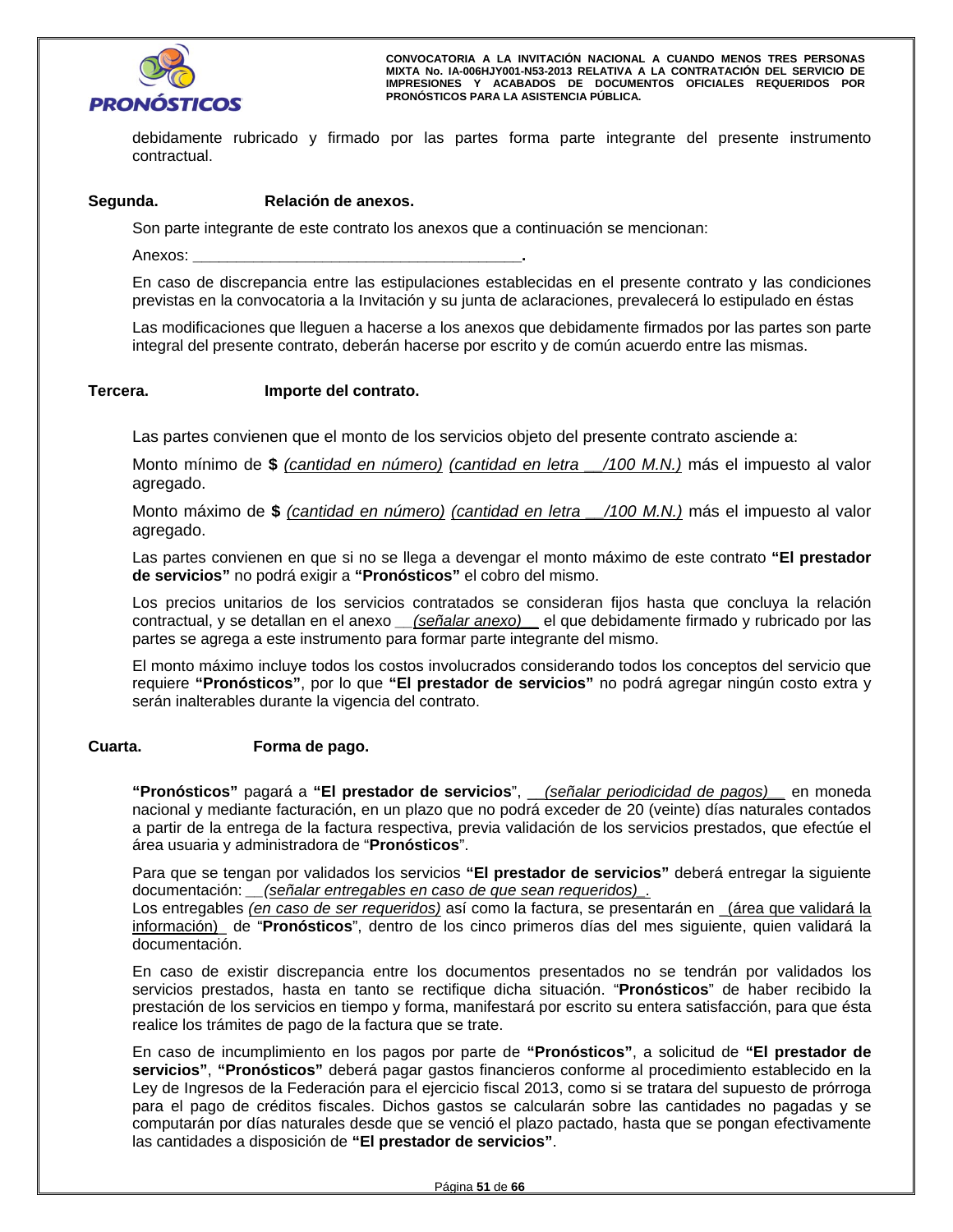

Tratándose de pagos en exceso que haya recibido **"El prestador de servicios"** éste deberá de reintegrar las cantidades pagadas en exceso, más los intereses correspondientes, conforme a lo señalado en el párrafo anterior. Los cargos se calcularán sobre las cantidades pagadas en exceso en cada caso y se computarán por días naturales desde la fecha del pago hasta la fecha que se pongan efectivamente las cantidades a disposición de **"Pronósticos"**.

# **Quinta. Vigencia.**

**"El prestador de servicios"** se obliga a iniciar la prestación de los servicios objeto del presente contrato a partir del *(día)* de *(mes)* de *(año)* y a terminarlos el *(día)* de *(mes)* de *(año)*, correspondiente a \_\_\_\_\_ días naturales.

Las estipulaciones contenidas en el presente contrato se tendrán por vigentes hasta en tanto **"El prestador de servicios"** no ejecute totalmente los servicios objeto del presente instrumento contractual y **"Pronósticos"** realice la verificación de las especificaciones y la aceptación de los mismos, de conformidad con lo establecido en el anexo *(señalar anexo)*, conviniéndose por las partes que hasta en tanto ello no se cumpla, éstos no se tendrán por recibidos o aceptados.

# **Sexta. Garantías.**

**"El prestador de servicios"** se obliga a garantizar el cumplimiento de las obligaciones derivadas del presente contrato, mediante fianza expedida por Institución Afianzadora Mexicana, debidamente autorizada para ello, **a favor de Pronósticos para la Asistencia Pública**, por un importe equivalente al 10% del monto máximo del presente contrato sin incluir el Impuesto al Valor Agregado, debiendo cubrir el plazo de vigencia del mismo, así como el periodo de garantía de los servicios contratados. En caso de incumplimiento imputable a "**El prestador de servicios**", "**Pronósticos**" hará efectiva dicha garantía por el monto total de las obligaciones garantizadas.

**"El prestador de servicios"** queda obligado a entregar a **"Pronósticos"**, la fianza en cuestión dentro de los 10 (diez) días naturales siguientes a la firma del presente instrumento.

En el supuesto de que el monto de este contrato se modifique, **"El prestador de servicios"** se obliga a mantener la fianza en el porcentaje que se menciona en el párrafo primero de la presente cláusula.

La póliza de fianza deberá contener las siguientes declaraciones expresas de la Institución Afianzadora:

- **1.** Que la fianza se otorga para garantizar todas las obligaciones, incluyendo la entrega, penas convencionales y el periodo de garantía de funcionamiento, atendiendo además todas las estipulaciones contenidas en el contrato.
- **2.** Que la vigencia de la póliza de fianza será determinada y comprenderá la vigencia del contrato garantizado y que en caso de reclamación se deberá realizar dentro de los 180 días naturales siguientes, contados a partir de la terminación de la vigencia del contrato celebrado entre **"El prestador de servicios"** y **"Pronósticos,** lo anterior conforme a lo dispuesto en el artículo 120 de la Ley Federal de Instituciones de Fianzas.
- **3.** En el caso de que exista prórroga, espera, ampliación al monto o al plazo de prestación de los servicios, **"El prestador de servicios"** previo a las modificaciones antes señaladas tendrá la obligación de presentar la modificación a la fianza, de conformidad con el artículo 103 fracción II del Reglamento de la Ley de Adquisiciones, Arrendamientos y Servicios del Sector Público, debiendo la Institución de Fianzas manifestar su consentimiento para evitar que se extinga la obligación de la afianzadora y no se actualice lo establecido por el artículo 119 de la Ley Federal de Instituciones de Fianzas.
- Fianzas.<br>4. Que acepta expresamente someterse a lo previsto en los artículos 93, 95, 95 Bis y 118 de la Ley<br>Foderal de Instituciones de Fianzas en viger **Federal de Instituciones de Fianzas en vigor.**
- **5**. Que permanecerá vigente durante la substanciación de cualquier recurso o juicio que se interponga hasta que se dicte resolución definitiva y firme por autoridad competente.
- Página **52** de **66 6.** Que para liberar la fianza, será requisito indispensable la manifestación expresa y por escrito de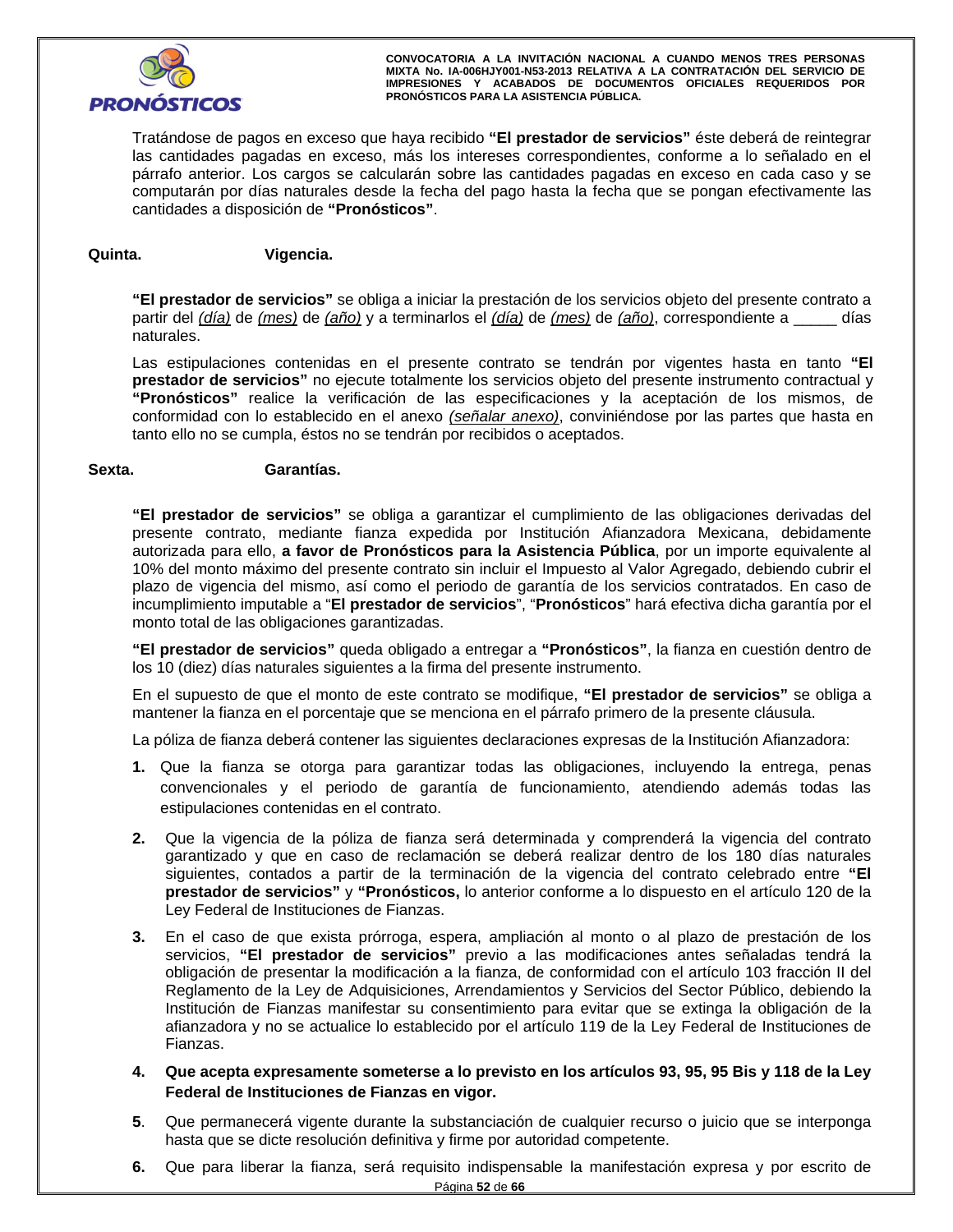

**"Pronósticos"** por medio de la Gerencia de Recursos Materiales.

- **7.** Que la afianzadora acepta expresamente someterse a los procedimientos establecidos en la Ley Federal de Instituciones de Fianzas, aún para el caso de que procediera el cobro de intereses con motivo del pago extemporáneo del importe de la póliza de fianza requerida.
- **8.** Que en caso de que exista finiquito y existan saldos a cargo de **"El prestador de servicios"** y éste efectúe la totalidad del pago en forma incondicional **"Pronósticos"** deberá liberar la fianza respectiva que se haya otorgado.
- **9.** Que la fianza garantiza la ejecución total del objeto del contrato.
- **10.** Que la afianzadora se someterá expresamente a la jurisdicción y competencia de los Tribunales Federales de la Ciudad de México, D. F., renunciando al fuero que pudiera corresponderle en razón de su domicilio presente o futuro, o por cualquier otra causa.
- **11.** Que en las condiciones generales del contrato de fianza, el fiado se obligue a rembolsar las cantidades que la afianzadora haya decidido pagar incluso si las obligaciones garantizadas se encuentran sujetas a plazo, condición o situación controvertida.

Las obligaciones cuyo cumplimiento se garantiza son *(señalar si son divisibles o indivisibles)*, en consecuencia, en caso de incumplimiento, así como cuando se determine la rescisión, la garantía se hará efectiva *(de manera proporcional al monto de las obligaciones incumplidas o por el monto total de la obligación garantizada, según sean divisibles o indivisibles, respectivamente)*.

# Séptima. **Administración y vigilancia del contrato.**

**"Pronósticos"** determina que de conformidad con lo establecido en el artículo 84, séptimo párrafo, del Reglamento de la Ley de Adquisiciones, Arrendamientos y Servicios del Sector Público, y para los efectos que en dicho ordenamiento legal se señalan, el servidor público que se encargará de la administración y vigilancia del cumplimiento del presente contrato, es el que para dichos efectos se determina en las cláusulas Octava y Vigésima Cuarta del mismo.

**"El prestador de servicios"**, por su parte, conviene en que a partir de la fecha de inicio del contrato nombrará un administrador con el objeto de que vigile conjuntamente con el servidor público designado por **"Pronósticos"** la correcta ejecución del presente contrato; manteniendo comunicación regular entre las partes para todos los efectos a que haya lugar.

Las partes podrán nombrar sustitutos de las personas designadas, dando aviso a la otra por escrito con 15 (quince) días naturales de anticipación.

Ambas partes mantendrán los registros necesarios de las actividades realizadas con motivo de la ejecución del objeto del presente contrato.

ución del objeto del presente contrato.<br>**pnósticos''**, a través del servidor público que para el efecto designe, tendrá en todo tiemp<br>cho de supervisar la ejecución de los servicios contratados y dará por escrito a "**El pr "Pronósticos"**, a través del servidor público que para el efecto designe, tendrá en todo tiempo el derecho de supervisar la ejecución de los servicios contratados y dará por escrito a **"El prestador de servicios"** las instrucciones que estime pertinentes en relación con su ejecución.

Es facultad de **"Pronósticos"** realizar la inspección de los recursos materiales y tecnológicos que vayan a utilizarse en la ejecución de la prestación de los servicios objeto de este instrumento, teniendo las facultades para juzgar acerca de la calidad técnica y cumplimiento de las especificaciones, aceptando o rechazando por escrito y con razones técnicamente fundadas los servicios que no estén conforme a lo estipulado en este documento y sus anexos. En este supuesto, **"Pronósticos"** elegirá libremente entre: (1) ordenar que se sustituyan los servicios, partes y accesorios o que se realicen nuevamente los servicios; (2) retener las cantidades pendientes por pagar; (3) hacer efectiva la fianza o (4) ejercitar las acciones correspondientes por daños y perjuicios.

# **Octava. Responsabilidades de "El prestador de servicios".**

**"El prestador de servicios"** será el único responsable de que la prestación de los servicios se realice de conformidad con lo estipulado en el *(señalar anexo)* del presente instrumento; así como a presentar los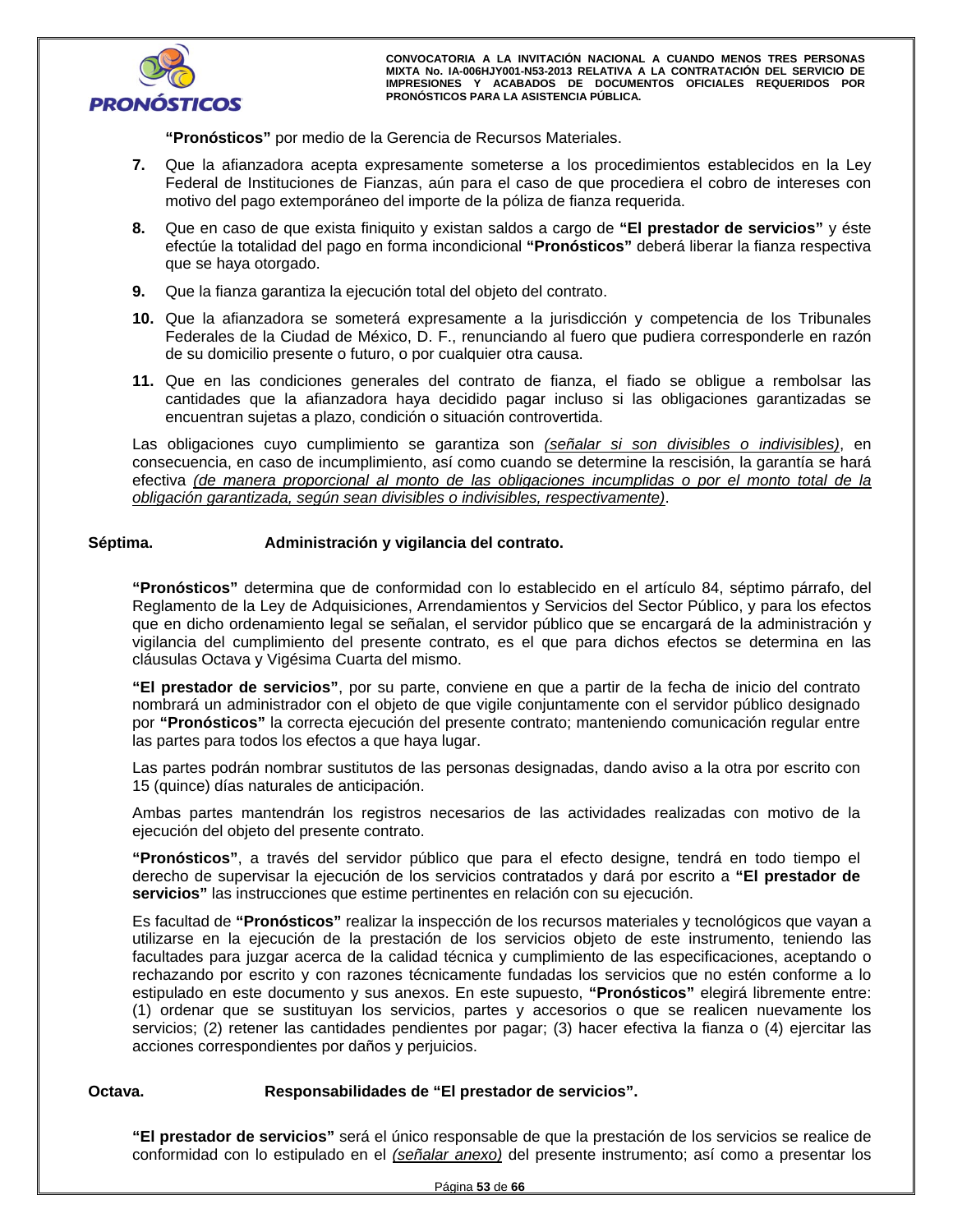

entregables descritos en la cláusula Cuarta y de conformidad con el anexo *(señalar anexo)*, y a las instrucciones que por escrito le comunique **"Pronósticos",** para lo cual la persona facultada para girar instrucciones relacionadas con los servicios objeto del presente contrato, es el *(nombre del servidor público)*, en su carácter de *(cargo del servidor público)*, o bien, el servidor público que lo sustituya en el cargo, o a quien para tales efectos dicho *(cargo del servidor público)* instruya; en caso contrario **"El prestador de servicios"** procederá a realizar las modificaciones o reposiciones necesarias, mismas que serán por su cuenta, sin que tenga derecho a retribución alguna por concepto de dichas modificaciones o reposiciones.

*(de pactarse reposición del servicio)* En caso de que se solicite la reposición del servicio, "**El prestador de servicios**" tendrá *(plazo señalado en especificaciones del servicio)* a partir de la notificación realizada por la *(unidad administrativa que notifique el plazo)* de "**Pronósticos**" y se deberá reponer con las mismas características establecidas en el anexo *(señalar anexo)* sin costo alguno para "**Pronósticos**".

Si **"El prestador de servicios"** no atendiere los requerimientos de **"Pronósticos",** este último podrá encomendar a un tercero la modificación o reposición de que se trate, con cargo a **"El prestador de servicios"**.

Los entregables descritos en la cláusula Cuarta se deberán entregar en la *(unidad administrativa de Pronósticos en la que se presentarán los entregables, de ser el caso)* de "**Pronósticos**", sita en Avenida Insurgentes Sur No. 1397, piso \_\_, Colonia Insurgentes Mixcoac, Delegación Benito Juárez, México, Distrito Federal, C.P. 03920.

Asimismo, **"El prestador de servicios"** quedará obligado ante **"Pronósticos"** a responder de los defectos y de la calidad de los servicios, así como de asumir cualquier responsabilidad en que hubiere incurrido, en los términos señalados en este contrato, de conformidad con lo previsto por el segundo párrafo del artículo 53 de la Ley de Adquisiciones, Arrendamientos y Servicios del Sector Público.

Si durante o al término de la vigencia del contrato existieren responsabilidades en contra de **"El prestador de servicios"**, sus importes se deducirán del saldo a su favor, pero si este último no fuera suficiente, **"Pronósticos"** hará efectiva la garantía a que alude la cláusula Sexta de este contrato.

# Daños y Perjuicios.<br>Aproximada de consisteira e contrato a proposada por su sucede universo de les deñes un existici **Novena. Daños y Perjuicios**.

**"El prestador de servicios"** se obliga a responder por su cuenta y riesgo de los daños y perjuicios que por inobservancia o negligencia de su parte se lleguen a causar a **"Pronósticos"** o a terceros, en cuyo caso se obliga a resarcir los daños y perjuicios causados.

# **Décima. Cesión**.

**"El prestador de servicios"** se obliga a no ceder, traspasar o enajenar en forma parcial ni total en favor de cualquier persona los derechos y obligaciones derivadas del presente contrato, a excepción de los derechos de cobro, en cuyo caso se deberá de contar con el consentimiento previo de **"Pronósticos"**.

# **Décimo Primera. Impuestos.**

Los impuestos que se generen por la prestación de los servicios objeto del presente contrato, se pagarán y enterarán por quien los cause, conforme a la normatividad fiscal vigente y aplicable.

# **Décimo Segunda. Ejecución de los Servicios**.

**"El prestador de servicios"** se obliga a proporcionar los servicios que se deriven del presente contrato, empleando su máximo esfuerzo, experiencia, organización y personal especializado, asimismo se obliga a que la prestación de dichos servicios sea de la mejor calidad.

De igual modo **"El prestador de servicios"** se obliga a entregar a **"Pronósticos"** *(periodicidad en que el*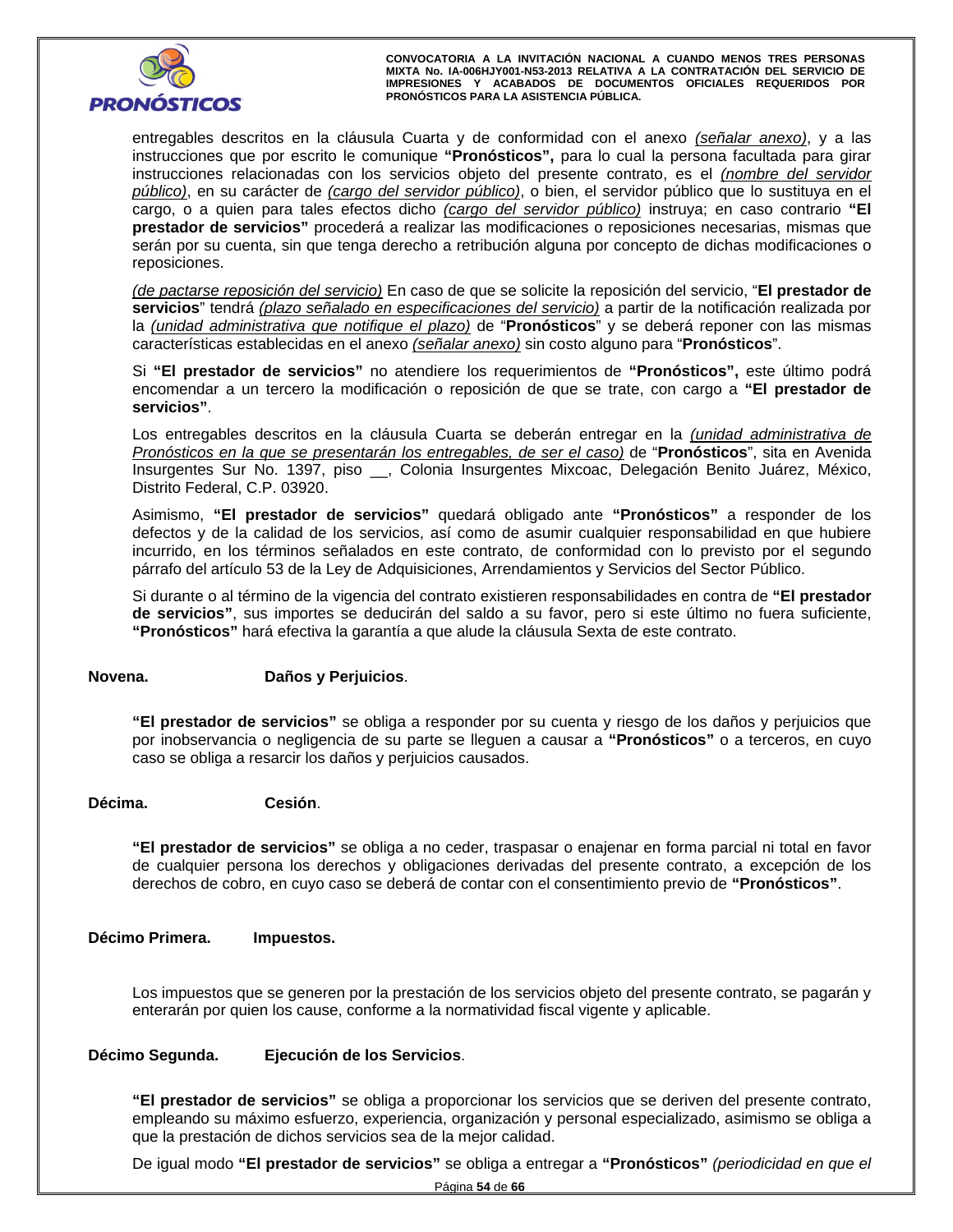

*área requirente solicite se presente la información, de ser el caso)*, toda la información de los servicios objeto del presente instrumento que hayan sido realizados durante el periodo del informe, quedando entendido que no se autorizará pago alguno de no acompañarse el reporte, los informes y los entregables descritos en la cláusula Cuarta aprobados por **"Pronósticos"**.

# **Décimo Tercera. Propiedad de la Información.**

La información fuente proporcionada por **"Pronósticos"**, así como la que resulte de la prestación del servicio objeto de este contrato, será en todo momento propiedad exclusiva de **"Pronósticos"**, a excepción de los derechos de autor u otros derechos exclusivos y reservados de **"El prestador de servicios"**; en razón de lo anterior **"El prestador de servicios"** se obliga a guardar total y absoluta reserva de la información que se le proporcione o a la que tenga acceso con motivo de los servicios objeto de este contrato, comprometiéndose a utilizar dicha información exclusivamente para los fines del mismo, por lo que no podrá divulgarla en provecho propio o de terceros.

**"El prestador de servicios"** deberá proporcionar a la Secretaría de la Función Pública y al Órgano Interno de Control en **"Pronósticos"**, la información y/o documentación relacionada con el presente contrato, que en su momento se le requiera con motivo de las auditorías, visitas o inspecciones que practiquen.

# **Décimo Cuarta. Lugar de Prestación del Servicio**.

Los servicios objeto de este contrato se prestarán en con las características y especificaciones descritas en el **anexo** *(señalar anexo)***.**

# inta. Modificaciones al contrato. **Décimo Quinta. Modificaciones al contrato**.

Las modificaciones que por razones fundadas pudieran realizarse al presente contrato, incluidas las adecuaciones por incremento en la cantidad de los servicios objeto del mismo, deberán constar por escrito en atención a lo dispuesto en el artículo 52 de la Ley de Adquisiciones, Arrendamientos y Servicios del Sector Público:

**"Pronósticos"** notificará a **"El prestador de servicios"** el incremento en cuanto a la cantidad de los servicios a ejecutar, en forma desglosada, detallando las especificaciones correspondientes; observándose que el monto total de las modificaciones no rebase, en conjunto, el 20% (veinte por ciento) del monto o cantidad máxima de los conceptos y volúmenes establecidos originalmente en el presente contrato y el precio de los servicios sea igual al pactado originalmente.

En su caso se formalizarán los convenios modificatorios correspondientes, debiendo **"El prestador de servicios"** comprometerse expresamente a entregar la modificación respectiva de la garantía de cumplimiento por dicha modificación al momento de la formalización del convenio respectivo, lo cual deberá estipularse en el cuerpo de dicho convenio modificatorio.

## **Décimo Sexta. Pena convencional**.

De conformidad con lo dispuesto en el artículo 53 de la Ley de Adquisiciones, Arrendamientos y Servicios del Sector Público, **"Pronósticos"** aplicará, a cargo de **"El prestador de servicios"**, una pena convencional del 1% (uno por ciento) del monto de los servicios no prestados, por cada día de atraso.

Dichas penalizaciones no excederán del importe de la garantía a que alude la cláusula Sexta de este instrumento, se determinarán en función de los servicios no prestados oportunamente y en la aplicación de las mismas se deberá observar lo establecido en el anexo *(señalar anexo) d*el presente contrato.

Las penas convencionales se podrán hacer efectivas con cargo al importe de los servicios realizados pendientes de pago y/o mediante la ejecución de la garantía otorgada, a partir del momento que se haga exigible el cumplimiento de la obligación.

Asimismo, "**El prestador de servicios**" se obliga con "**Pronósticos**" a responder de los defectos y vicios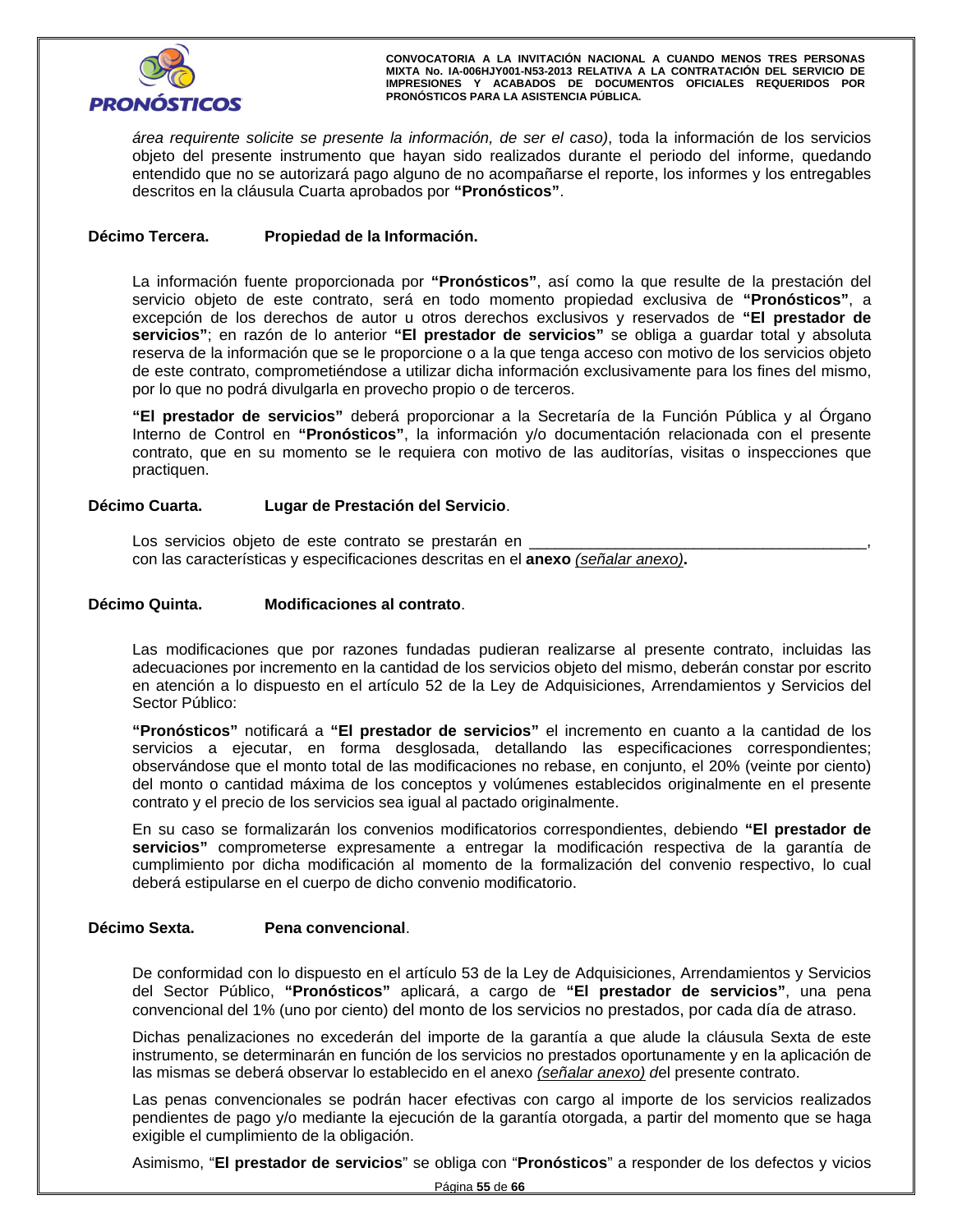ocultos de los bienes y de la calidad de los servicios, así como de cualquier otra responsabilidad en que hubiere incurrido, en los términos señalados en el presente contrato y en la legislación aplicable.

Conforme a lo dispuesto en el artículo 95 del Reglamento de la Ley de Adquisiciones, Arrendamientos y Servicios del Sector Público, el pago de los servicios objeto del presente contrato quedará condicionado, proporcionalmente, al pago que **"El prestador de servicios"** deba efectuar por concepto de penas convencionales por atraso, en el entendido de que en el supuesto de que sea rescindido el contrato, no procederá el cobro de dichas penas.

edera el cobro de dichas penas.<br>érminos de lo dispuesto en el penúltimo párrafo del artículo 54 de la Ley de Adquisic<br>ndamientos y Servicios del Sector Público, en los casos en que un servicio o parte del mi En términos de lo dispuesto en el penúltimo párrafo del artículo 54 de la Ley de Adquisiciones, Arrendamientos y Servicios del Sector Público, en los casos en que un servicio o parte del mismo no es efectuado y la pena convencional por atraso, rebase el monto de la pena establecida de manera proporcional respecto de la parte no realizada en las fechas pactadas, **"Pronósticos"**, previa notificación al **"El prestador de servicios"**, sin rescindir el contrato correspondiente, podrá modificarlo, cancelando los servicios no realizados de que se trate, o bien parte de los mismos, aplicando a **"El prestador de servicios"** una sanción por cancelación, equivalente a la pena convencional por atraso máxima que correspondería en el caso de que los servicios hubieran sido entregados en fechas posteriores a la pactada para la entrega, siempre y cuando la suma total del monto de las cancelaciones no rebase el cinco por ciento del importe total del contrato. En el supuesto de que sea rescindido el contrato, no procederá la contabilización de dicha sanción al hacer efectiva la garantía de cumplimiento.

El área responsable elaborará los informes sobre los atrasos totales, parciales o deficientes en los servicios que no se hayan efectuado conforme a lo establecido en el presente contrato, a efecto de notificárselo a la Gerencia de Recursos Materiales de "**Pronósticos**" para que ésta realice la tramitación correspondiente.

# **Décimo Séptima. Deducciones al pago.** *(de ser establecido por el área requirente)*

**"Pronósticos"** aplicará deducciones al pago de los servicios con motivo del incumplimiento parcial o deficiente en que pudiera incurrir **"El prestador del servicios"**, con fundamento en el artículo 53 bis de la Ley de Adquisiciones, Arrendamientos y Servicios del Sector Público.

Por lo anterior, se harán descuentos a los pagos de los servicios de acuerdo a lo establecido en el anexo *(señalar anexo)*.

# **Décimo Octava. Terminación anticipada**.

Las partes convienen en que **"Pronósticos"** podrá dar por terminado el presente contrato en cualquier momento, sin responsabilidad para el organismo, por razones de interés general, o bien cuando por causas justificadas se extinga la necesidad de requerir los servicios originalmente contratados, y se demuestre que de continuar con el cumplimiento de las obligaciones pactadas, se ocasionaría algún daño o perjuicio a **"Pronósticos"** o al Estado, o cuando se determine la nulidad de los actos que dieron origen al contrato, con motivo de la resolución de una inconformidad o intervención de oficio emitida por la Secretaría de la Función Pública.

Para efectos de lo anterior se emitirá un dictamen debidamente fundado y motivado, dando aviso a **"El prestador de servicios"**, por escrito con 15 (quince) días naturales de anticipación.

En caso de que **"Pronósticos"** decida terminar anticipadamente el presente contrato, rembolsará a **"El prestador de servicios"** los gastos no recuperables en que haya incurrido, siempre que éstos sean razonables, estén debidamente comprobados y se relacionen directamente con este contrato.

## **Décimo Novena. Rescisión administrativa.**

**"Pronósticos"** podrá rescindir administrativamente el presente contrato cuando **"El prestador de servicios"** incurra en una o varias de las causas que a continuación se enumeran:

**1**. Porque no otorgue en tiempo y forma la fianza a que se refiere la cláusula Sexta.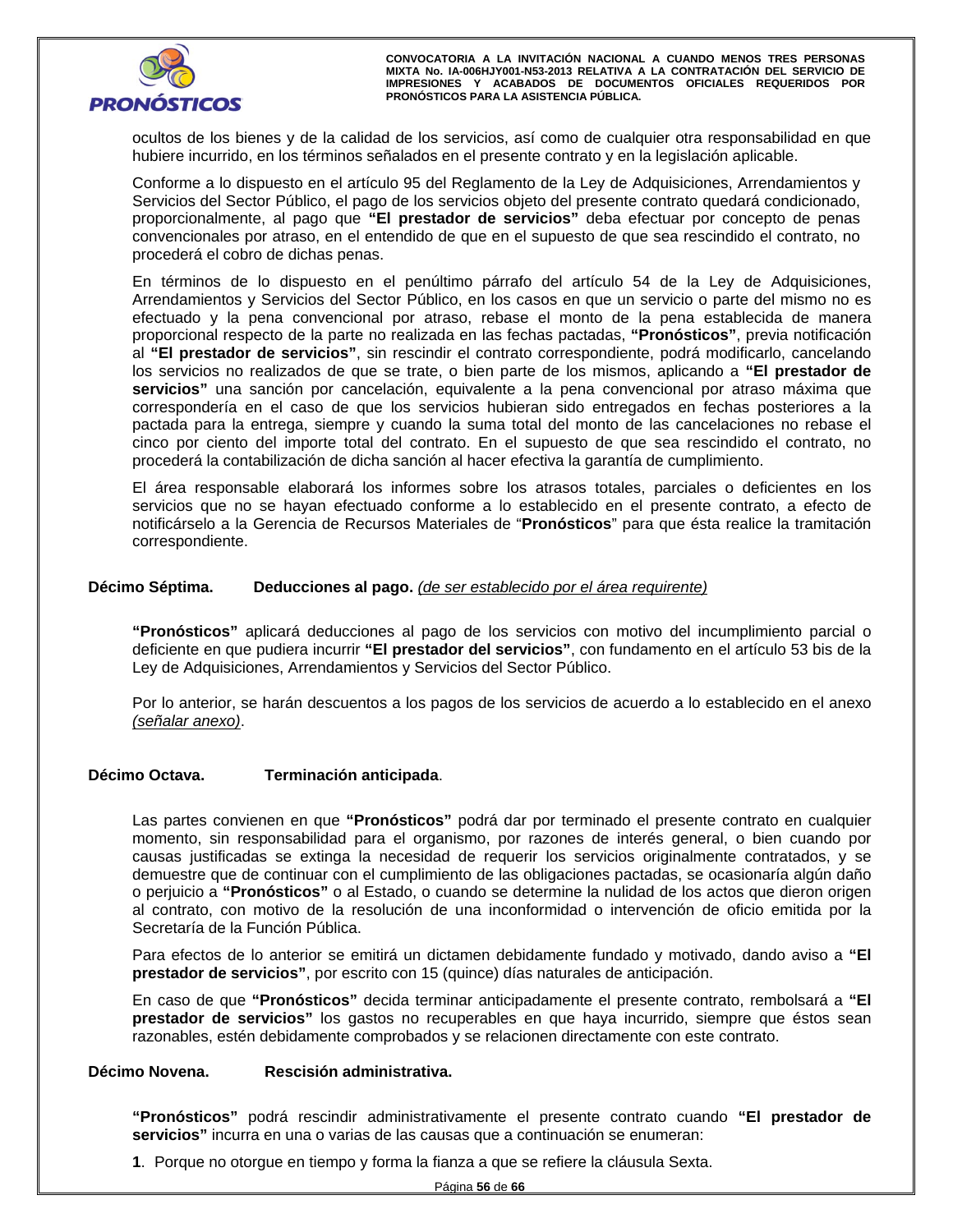

- **2.** Si no inicia en la fecha convenida la prestación de los servicios objeto de este contrato, o suspenda injustificadamente la ejecución de los mismos.
- 3. Por prestar los servicios deficientemente o por no apegarse a lo estipulado en el present<br>sus anexos, o sin motivo justificado no atienda las instrucciones que "Pronósticos" le **3.** Por prestar los servicios deficientemente o por no apegarse a lo estipulado en el presente contrato y sus anexos, o sin motivo justificado no atienda las instrucciones que **"Pronósticos"** le indique en términos de lo establecido en la cláusula Octava de este instrumento contractual.
	- **4.** Si no brinda a **"Pronósticos"** y/o a las dependencias que tengan que intervenir, los datos necesarios para la inspección de los servicios objeto del presente contrato.
- **5.** Si se comprueba que la manifestación a que se refiere su declaración II.7 se realizó con falsedad, o bien resulta falsa la información proporcionada en su propuesta de servicios.
- **6.** En el caso de que alguna autoridad competente lo declare en concurso mercantil, o en quiebra, suspensión de pagos, concurso de acreedores o cualquier otra figura análoga, o bien se encuentre en cualquier otra situación que afecte a su patrimonio en forma tal que le impida cumplir con las obligaciones contraídas en virtud de este contrato.
- **7.** Porque transmita, total o parcialmente, los derechos y obligaciones derivados de este contrato.
- **8.** En general porque incumpla cualquiera de las obligaciones consignadas en este contrato o de las disposiciones de la Ley de Adquisiciones, Arrendamientos y Servicios del Sector Público y su Reglamento.

La rescisión administrativa a que alude esta cláusula podrá iniciarse en cualquier momento durante la vigencia de este contrato.

**"Pronósticos"** podrá determinar no dar por rescindido el presente contrato, cuando durante el procedimiento advierta que la rescisión del contrato pudiera ocasionar algún daño o afectación a las funciones que tiene encomendadas. En este supuesto, **"Pronósticos"** deberá elaborar un dictamen en el cual justifique que los impactos económicos o de operación que se ocasionarían con la rescisión del contrato resultarían más inconvenientes.

Al no dar por rescindido el contrato **"Pronósticos"** establecerá con **"El prestador de servicios"**, otro plazo, que le permita subsanar el incumplimiento que hubiere motivado el inicio del procedimiento.

Cuando por motivo del atraso en la prestación de los servicios, o el procedimiento de rescisión se ubique en un ejercicio fiscal diferente a aquél en que hubiere sido adjudicado el contrato, **"Pronósticos"** podrá recibir los servicios objeto del presente contrato, previa verificación de que continúa vigente la necesidad de los mismos y se cuenta con partida y disponibilidad presupuestaria del ejercicio fiscal vigente, debiendo modificarse la vigencia del contrato con los precios originalmente pactados, cualquier pacto en contrario a lo dispuesto en el artículo 54 de la Ley de Adquisiciones, Arrendamientos y Servicios del Sector Público se considerará nulo.

Ambas partes convienen expresamente que en caso de rescisión del presente contrato, la aplicación de la garantía de cumplimiento será proporcional al monto de las obligaciones incumplidas, salvo que por las características de los bienes o servicios entregados, éstos no puedan funcionar o ser utilizados por la entidad, por estar incompletos, en cuyo caso, la aplicación será por el total de la garantía correspondiente.

# **Vigésima. Procedimiento de rescisión**.

días hábiles exponga lo que a su derecho convenga respecto del incumplimiento de su obligación y aporte<br>en su caso las pruebas que estime convenientes; si transcurrido el término en mención "**El prestador de**<br>servicios" no Si **"Pronósticos"** considera que **"El prestador de servicios"** ha incurrido en alguna de las causas de rescisión consignadas en la cláusula que antecede, o en su caso se hubiere agotado el monto límite de aplicación de penas convencionales, lo comunicará por escrito a éste para que en un término de 5 (cinco) en su caso las pruebas que estime convenientes; si transcurrido el término en mención **"El prestador de servicios"** no hace manifestación alguna en su defensa, o si después de analizar las razones aducidas por éste, **"Pronósticos"** estima que las mismas no son pertinentes, en un término de 15 (quince) días hábiles dictará la resolución que en derecho proceda, de conformidad con lo dispuesto en el artículo 54 de la Ley de Adquisiciones, Arrendamientos y Servicios del Sector Público.

Si previamente a la determinación de dar por rescindido el presente contrato se prestaran los servicios conforme al mismo, el procedimiento de rescisión iniciado quedará sin efecto, previa aceptación y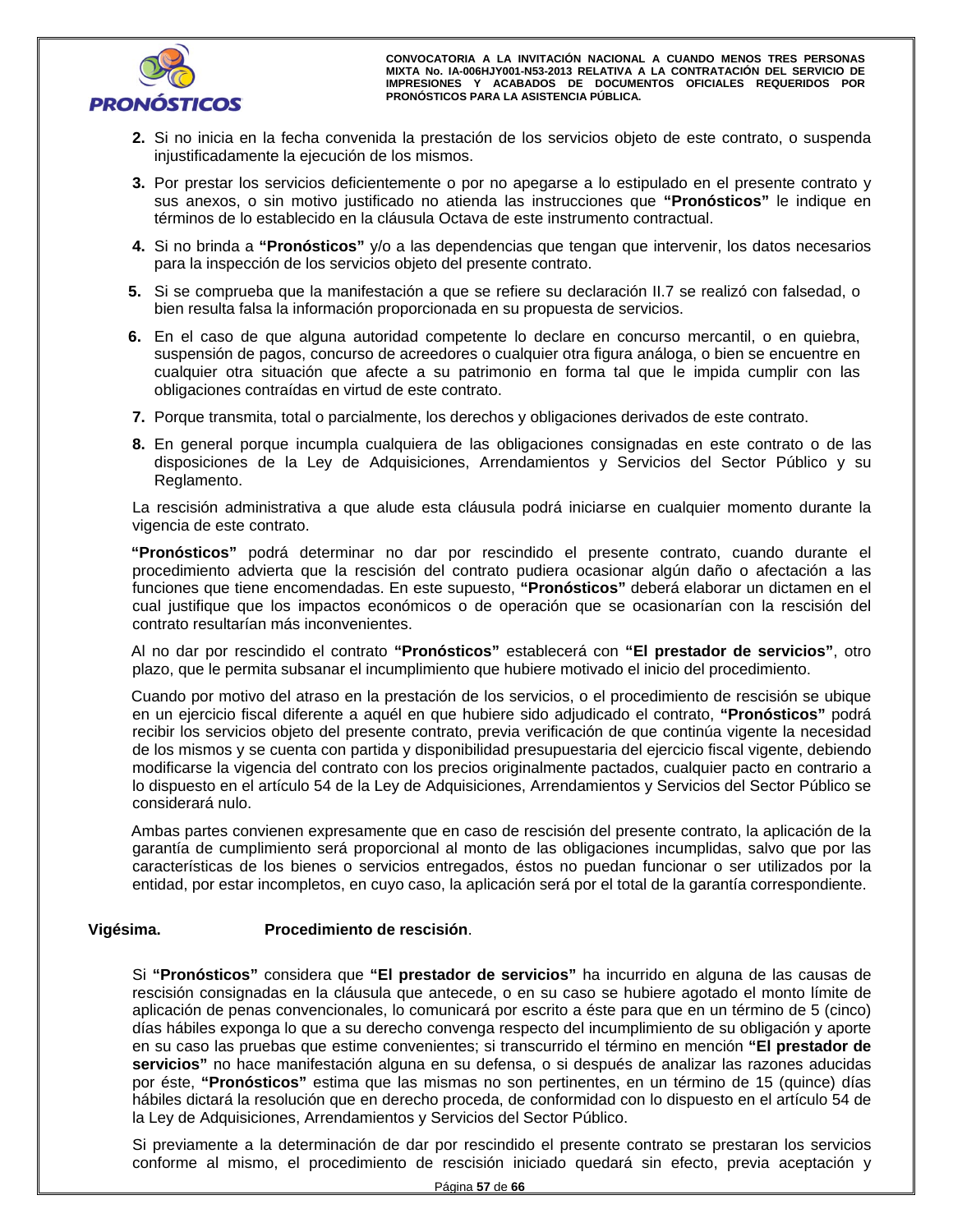

verificación de **"Pronósticos"** de que continúa vigente la necesidad de los mismos, y que se hayan aplicado, en su caso, las penas convencionales correspondientes.

Concluido el procedimiento de rescisión, se formulará el finiquito correspondiente, dentro de los 20 (veinte) días naturales siguientes a la fecha en que se notifique la rescisión, a efecto de hacer constar los pagos que deban efectuarse y demás circunstancias del caso. Al efecto deberá considerarse lo dispuesto en los artículos 54, fracción III de la Ley de Adquisiciones, Arrendamientos y Servicios del Sector Público; 99, 103, fracción III del Reglamento de la Ley de Adquisiciones, Arrendamientos y Servicios del Sector Público, ello sin perjuicio de lo dispuesto en el artículo 60, fracción III, de la referida Ley.

Podrá suspender el trámite del procedimiento de rescisión, cuando se hubiere iniciado un procedimiento de conciliación respecto del contrato materia de la rescisión.

#### **Vigésimo Primera. Patentes y derechos de autor.**

**"El prestador de servicios"** asume toda la responsabilidad por las violaciones que en materia de patentes y derechos de autor, se ocasionen por la ejecución total o parcial de los servicios descritos en la cláusula Primera de este contrato.

En caso de litigio como consecuencia de lo anterior, **"El prestador de servicios"** garantiza la continuidad de los servicios materia del presente contrato, obligándose a subsanar en su totalidad la o las referidas violaciones.

En caso de que lo anterior no fuese posible, **"Pronósticos"** podrá rescindir el presente contrato aplicando el procedimiento establecido en la cláusula Vigésima del presente instrumento.

# **Vigésimo Segunda. Caso fortuito o fuerza mayor.**

Ninguna de las partes en este contrato será responsable por el retraso en el cumplimiento de sus obligaciones debido a caso fortuito o fuerza mayor.

Se entiende por caso fortuito el acontecimiento natural inevitable, previsible o imprevisible, que impide en forma absoluta el cumplimiento de la obligación (terremotos, inundaciones, etc.) siendo enunciativas más no limitativas.

Se entiende por fuerza mayor, el hecho del hombre previsible o imprevisible, pero inevitable que impide también en forma absoluta el cumplimiento de la obligación (huelgas, guerras, restricciones gubernamentales, etc.) siendo enunciativas más no limitativas.

'ublico, cuando en la prestación del servicio objeto del presente contrato se presente caso for<br>uerza mayor, "**Pronósticos**", bajo su responsabilidad, podrá suspender la prestación del se<br>uyo caso únicamente se pagarán aqu En los términos del artículo 55 Bis de la Ley de Adquisiciones, Arrendamientos y Servicios del Sector Público, cuando en la prestación del servicio objeto del presente contrato se presente caso fortuito o de fuerza mayor, **"Pronósticos"**, bajo su responsabilidad, podrá suspender la prestación del servicio, en cuyo caso únicamente se pagarán aquellos servicios que hubiesen sido efectivamente prestados.

En cualquiera de los casos previstos en el mencionado artículo, en su caso se pactará por las partes el plazo de suspensión, a cuyo término podrá iniciarse, de ser procedente el procedimiento de terminación anticipada de este contrato.

Cuando la suspensión obedezca a causas imputables a **"Pronósticos"**, éste pagará a **"El prestador de servicios"** los gastos no recuperables durante el tiempo que dure la misma, siempre y cuando se compruebe fehacientemente que fueron efectivamente erogados en relación al presente contrato y como consecuencia directa de la suspensión referida; pactándose asimismo que para efectos del pago correspondiente se estará a los plazos que establezca la Ley de Adquisiciones, Arrendamientos y Servicios del Sector Público.

# **Vigésimo Tercera. Relaciones laborales.**

**"El prestador de servicios"**, como empresario y patrón del personal que ocupe con motivo de la prestación de los servicios objeto de este contrato, conviene expresamente en que es el único responsable de las obligaciones laborales y de seguridad social que surjan de las relaciones existentes con su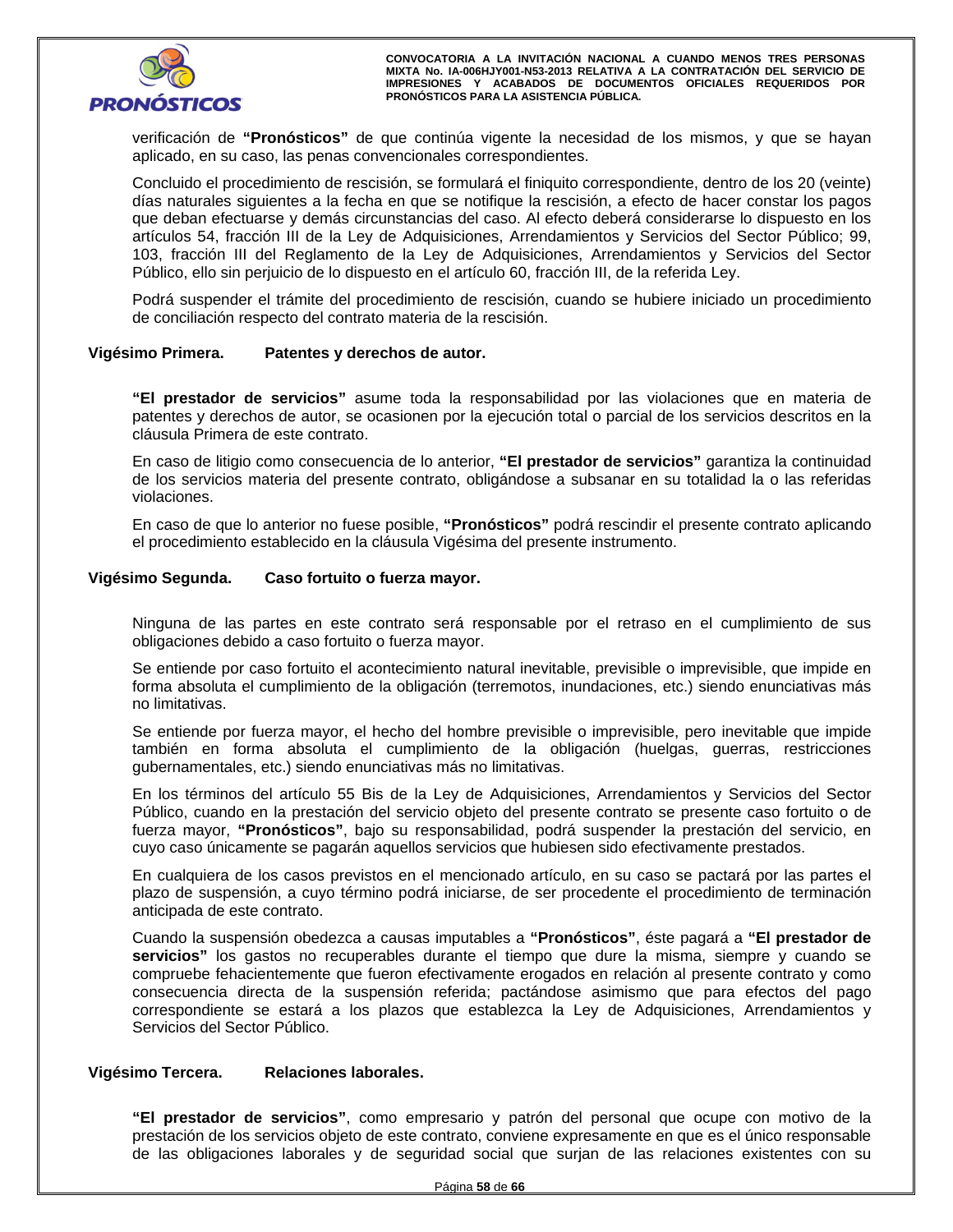

personal, tales como salarios, indemnizaciones y riesgos profesionales o de cualquier otra obligación o por la prestación de servicios que derive de las citadas actividades según sea el caso, y también será el único responsable de las obligaciones derivadas de las disposiciones legales y demás ordenamientos en materia de trabajo y seguridad social, siendo enunciativas, más no limitativas.

Consecuentemente en ningún caso y por ningún concepto podrá considerarse a **"Pronósticos"** como patrón directo o sustituto del personal de **"El prestador de servicios"**, por lo que éste asume cualquier tipo de responsabilidad que con motivo de la realización del objeto de este contrato pudiera derivarse de su relación laboral con el personal que los ejecuta, relevando de toda responsabilidad obrero-patronal a **"Pronósticos"**; en tal virtud **"El prestador de servicios"** se hace responsable de todas las reclamaciones individuales o colectivas que por cualquier razón puedan presentar sus trabajadores, así como las sanciones que pudieran imponerles las autoridades administrativas o judiciales del trabajo, sacando a **"Pronósticos"** en paz y a salvo frente a toda reclamación, demanda, litigio o sanción que su personal o cualquier autoridad pretendiese fincar o entablar en su perjuicio a consecuencia de la citada relación laboral.

# **Vigésimo Cuarta. Designación de Servidores Públicos para la administración, verificación y vigilancia del contrato y para recibir notificaciones**.

Para efectos de lo establecido en la cláusula Octava de este instrumento contractual, **"Pronósticos"** designa a los servidores públicos que a continuación se determinan, para los efectos de la administración, verificación y vigilancia del cumplimiento del presente contrato. Asimismo **"El prestador de servicios"** designa, a la persona que se indica, para la recepción de notificaciones relacionadas con la ejecución del mismo.

Cualquier notificación, solicitud o comunicado que deba ser entregado o elaborado de acuerdo con lo dispuesto en este contrato y sus anexos, se formulará por escrito, y se considerarán efectivos únicamente si son entregados en forma personal o por transmisión electrónica, y en este último caso siempre y cuando sean debidamente entregados los originales al día siguiente de su transmisión, en horas de oficina a las personas y en los domicilios que se consignan en las declaraciones correspondientes de ambas partes, del modo siguiente:

| Para efectos                                     | Por "Pronósticos"                                                  | Por "El prestador de<br>servicios" |  |  |
|--------------------------------------------------|--------------------------------------------------------------------|------------------------------------|--|--|
| administración, Nombre:<br>De<br>la<br>contrato. | O<br>verificación y vigilancia del quien lo sustituya en el cargo. | Nombre:                            |  |  |
|                                                  |                                                                    | Cargo: $\sqrt{2\pi}$               |  |  |
|                                                  | Teléfono: ___________________                                      | Teléfono:                          |  |  |

# **Vigésimo Quinta. Ley aplicable.**

Para la interpretación y cumplimiento del presente contrato, las partes se obligan a sujetarse estrictamente para la prestación de los servicios objeto del mismo, a todas y cada una de las cláusulas y anexos que lo integran; a los términos, lineamientos, procedimientos y requisitos que establece la Ley de Adquisiciones, Arrendamientos y Servicios del Sector Público, y su Reglamento; a las disposiciones administrativas aplicables en la materia.

# **Vigésimo Quinta. Jurisdicción.**

Para la interpretación, y cumplimiento del presente contrato, en caso de controversia, las partes se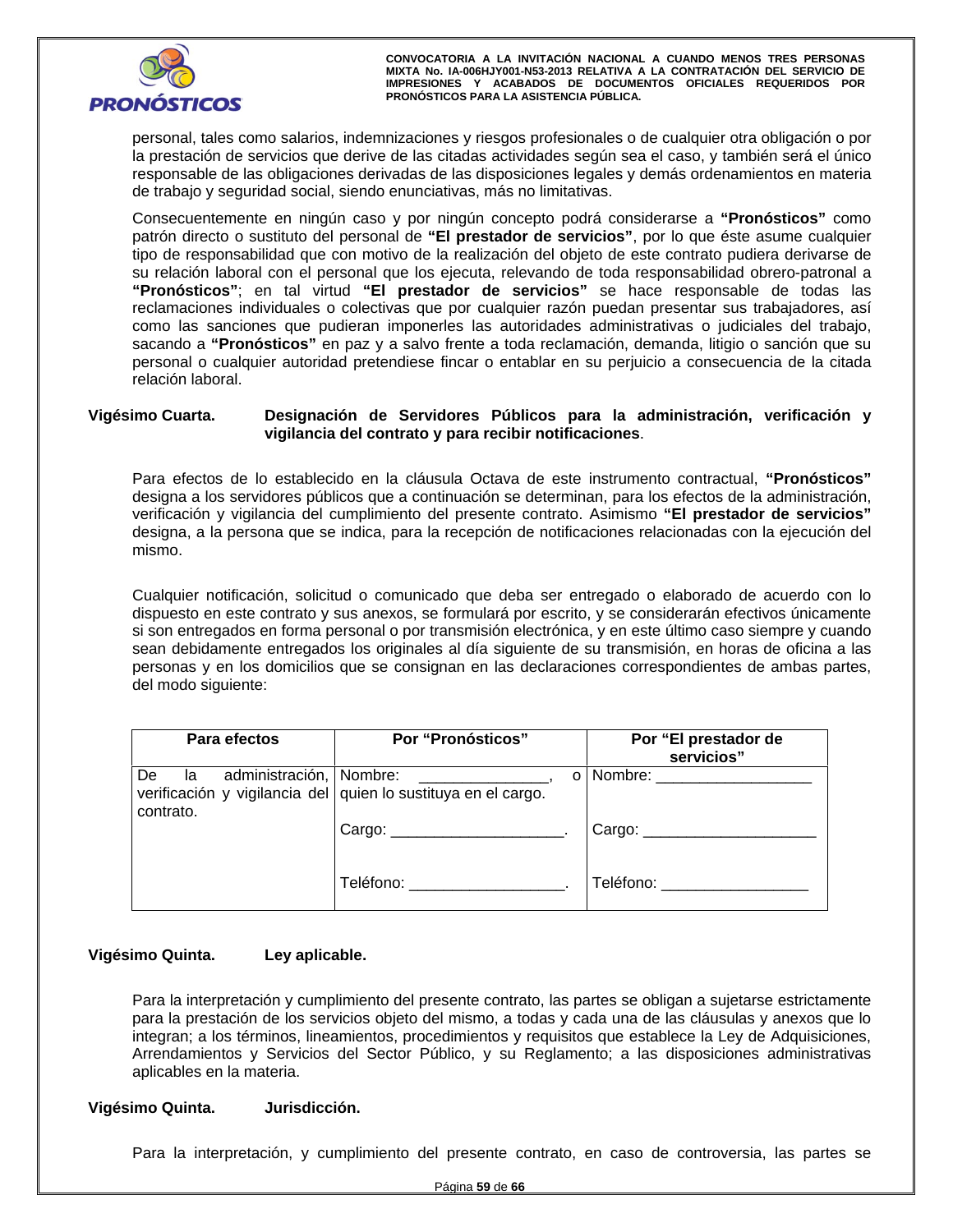

someten a la jurisdicción y competencia de los Tribunales Federales de la Ciudad de México, Distrito Federal, renunciando a cualquier otra que pudiere corresponderles en razón de su domicilio presente o futuro o por cualquier otra causa.

Previa lectura del contenido del presente contrato, las partes aceptan quedar obligadas en todos sus términos y condiciones, los cuales se constituyen en la expresión completa de su voluntad y lo firman de conformidad en cuatro ejemplares originales, en la Ciudad de México, Distrito Federal, el día \_\_ de \_\_\_\_\_\_\_\_\_\_\_ de 2013.

**POR "PRONÓSTICOS" POR "EL PRESTADOR DE SERVICIOS"**

LIC. JOSE MANUEL PABLO RENDON DE LA **ALCE DE CONTRATA DE CONTRATA DE LA REPRESENTANTE LEGAL**<br>REPRESENTANTE LEGAL **MATA REPRESENTANTE LEGAL** 

**\_\_\_\_\_\_\_\_\_\_\_\_\_\_\_\_\_\_\_\_\_\_\_\_\_\_\_\_\_\_\_\_\_\_\_\_ APODERADO LEGAL** 

**\_\_\_\_\_\_\_\_\_\_\_\_\_\_\_\_\_\_\_\_\_\_\_\_\_\_\_\_\_\_\_\_\_\_\_\_ COMO ÁREA REQUIRENTE Y RESPONSABLE DE LAS ESPECIFICACIONES TÉCNICAS** 

 **\_\_\_\_\_\_\_\_\_\_\_\_\_\_\_\_\_\_\_\_\_\_\_\_\_\_\_\_\_\_\_\_\_\_ TESTIGO** 

# **LIC. JUAN ANTONIO ARAUJO URCELAY VALIDADO DESDE EL PUNTO DE VISTA JURÍDICO**

Las antefirmas y firmas que anteceden corresponden al contrato de prestación del servicio \_ constante de \_\_\_ (\_\_\_\_\_\_\_) fojas útiles y celebrado entre **Pronósticos para la Asistencia Pública** "Pronósticos" y **\_\_\_\_\_\_\_\_\_\_\_\_\_\_\_\_\_\_\_\_\_\_,** "El Prestador de Servicios", conste.-----------------------------------------------------------------------------------------------------

*\*\*NOTA: El presente modelo de contrato está sujeto a las modificaciones que se requieran como resultado del procedimiento de contratación.*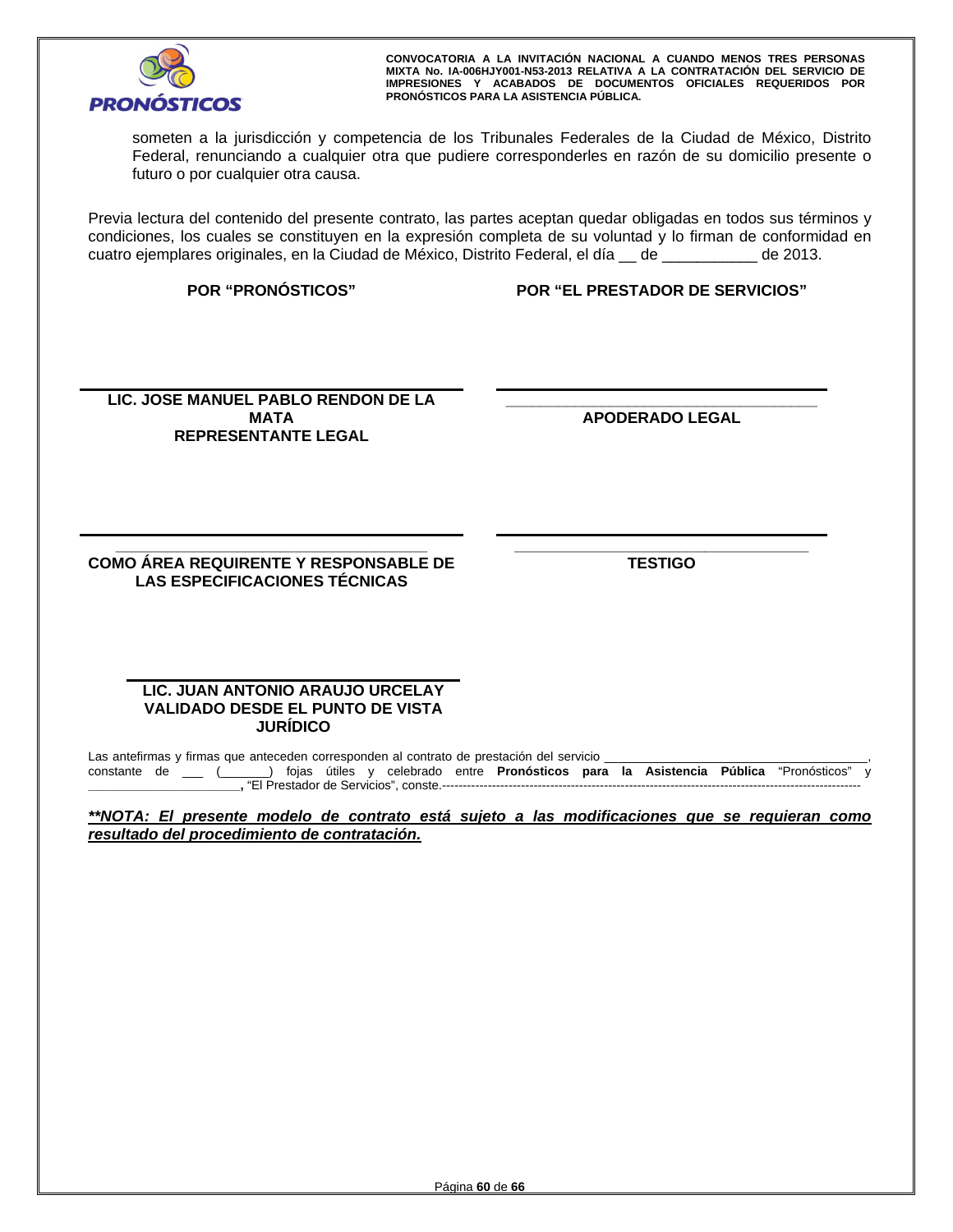

# **ANEXO 17**

# **MODELO DE FIANZA DE GARANTÍA DE CUMPLIMIENTO DEL CONTRATO**

# **LA PRESENTE FIANZA SE OTORGA A FAVOR DE PRONÓSTICOS PARA LA ASISTENCIA PÚBLICA**

**(NOMBRE DE LA AFIANZADORA)**, EN EJERCICIO DE LA AUTORIZACIÓN QUE LE OTORGÓ EL GOBIERNO FEDERAL POR CONDUCTO DE LA SECRETARÍA DE HACIENDA Y CRÉDITO PÚBLICO, EN LOS TÉRMINOS DE LOS ARTÍCULOS 5º Y 6º DE LA LEY FEDERAL DE INSTITUCIONES DE FIANZAS, **(NOMBRE DE LA AFIANZADORA),** SE CONSTITUYE FIADORA, PARA GARANTIZAR POR **(NOMBRE COMPLETO DEL PRESTADOR DE SERVICIOS)**, "EL PRESTADOR DE SERVICIOS"; CON **R.F.C. NO. \_\_\_\_\_\_\_\_\_\_\_\_\_\_** CON DOMICILIO EN **(DOMICILIO EXACTAMENTE COMO APARECE EN EL CONTRATO/PEDIDO),** HASTA POR LA EXPRESADA CANTIDAD DE **\$\_\_\_\_\_\_\_\_\_\_\_\_\_\_\_\_\_\_\_\_\_ (\_\_\_\_\_\_\_\_\_\_\_\_\_** 

**PESOS \_\_/100 M.N.)**, EQUIVALENTE AL 10% DEL MONTO MÁXIMO DEL CONTRATO ANTES DE I.V.A., EL FIEL Y EXACTO CUMPLIMIENTO DE TODAS Y CADA UNA DE LAS OBLIGACIONES A SU CARGO DERIVADAS DEL CONTRATO **(OBJETO DEL CONTRATO/PEDIDO TAL Y COMO APARECE EN EL MISMO)**, NO. \_\_-201\_ DE FECHA **(FECHA EN QUE SE FIRMA EL CONTRATO/PEDIDO)** POR LA CANTIDAD MÁXIMA DE **\$\_\_\_\_\_\_\_\_\_\_\_\_\_\_\_\_\_\_\_\_\_\_\_\_** 

**PESOS 00/100 M.N.)**, ANTES DE I.VA., CELEBRADO CON PRONÓSTICOS PARA LA ASISTENCIA PÚBLICA, A TRAVÉS DE SU **(CARGO Y NOMBRE DEL REPRESENTANTE DE LA ENTIDAD),** CUYO OBJETO ES: **(OBJETO DEL CONTRATO/PEDIDO TAL Y COMO APARECE EN EL MISMO),** COMO SE PRECISA EN EL REFERIDO CONTRATO Y SE DETALLA EN LA OFERTA ECONÓMICA DE LA EMPRESA PROVEEDORA AFIANZADA, DERIVADO DEL PROCESO DE **INVITACIÓN NACIONAL A CUANDO MENOS TRES PERSONAS MIXTA.**

**(NOMBRE DE LA AFIANZADORA),** EXPRESAMENTE DECLARA: A) QUE LA FIANZA SE OTORGA ATENDIENDO A TODAS LAS ESTIPULACIONES CONTENIDAS EN EL CONTRATO Y SUS ANEXOS, POR LO QUE GARANTIZA EL CUMPLIMIENTO DEL OBJETO DEL CONTRATO.

B) QUE LA FIANZA SE OTORGA DE CONFORMIDAD CON LO DISPUESTO POR LOS ARTÍCULOS 48 FRACCIÓN II Y ÚLTIMO PÁRRAFO, Y 49 FRACCIÓN II DE LA LEY DE ADQUISICIONES, ARRENDAMIENTOS Y SERVICIOS DEL SECTOR PÚBLICO Y DEMÁS NORMATIVIDAD APLICABLE EN LOS TÉRMINOS DEL CONTRATO **(OBJETO DEL CONTRATO/PEDIDO TAL Y COMO APARECE EN EL MISMO)** Y SE HARÁ EFECTIVA CUANDO "EL PRESTADOR DE SERVICIOS" NO CUMPLA CON LAS OBLIGACIONES ESTABLECIDAS EN DICHO INSTRUMENTO, O INCURRA EN ALGUNO DE LOS SUPUESTOS DE INCUMPLIMIENTO ESTABLECIDOS EN EL CITADO CONTRATO.

C) QUE **(NOMBRE DE LA AFIANZADORA)** ACEPTA EXPRESAMENTE SOMETERSE A LOS PROCEDIMIENTOS DE EJECUCIÓN PREVISTOS EN LA LEY FEDERAL DE INSTITUCIONES DE FIANZAS PARA LA EFECTIVIDAD DE LAS FIANZAS, AÚN PARA EL CASO DE QUE PROCEDA EL COBRO DE INDEMNIZACIÓN POR MORA, CON MOTIVO DEL PAGO EXTEMPORÁNEO DEL IMPORTE DE LA PÓLIZA DE FIANZA REQUERIDA;

D) QUE LA FIANZA PERMANECERÁ VIGENTE DURANTE EL CUMPLIMIENTO DE LA OBLIGACIÓN QUE GARANTICE Y CONTINUARÁ VIGENTE EN CASO DE QUE SE OTORGUE PRÓRROGA AL CUMPLIMIENTO DEL CONTRATO, ASÍ COMO DURANTE LA SUBSTANCIACIÓN DE TODOS LOS RECURSOS LEGALES O DE LOS JUICIOS QUE SE INTERPONGAN Y HASTA QUE SE DICTE RESOLUCIÓN DEFINITIVA QUE QUEDE FIRME.

E) QUE LA FIANZA CONTINUARÁ VIGENTE EN CASO DE DEFECTOS Y/O DAÑOS Y/O PERJUICIOS HASTA QUE SE CORRIJAN LOS DEFECTOS Y SE RESARZAN LOS DAÑOS O PERJUICIOS.

F) QUE PARA CANCELAR LA FIANZA SERÁ REQUISITO CONTAR CON LA CONSTANCIA DE CUMPLIMIENTO TOTAL DE LAS OBLIGACIONES CONTRACTUALES.

G) QUE TODA ESTIPULACIÓN QUE APAREZCA IMPRESA POR FORMATO POR PARTE DE **(NOMBRE DE LA AFIANZADORA)** QUE CONTRAVENGA LAS ESTIPULACIONES ASENTADAS EN DICHA FIANZA SE CONSIDERARÁ COMO NO PUESTA.

H) QUE **(NOMBRE DE LA AFIANZADORA)** ACEPTA SOMETERSE EXPRESAMENTE A LA JURISDICCIÓN DE LOS TRIBUNALES FEDERALES DE LA CIUDAD DE MÉXICO, DISTRITO FEDERAL RENUNCIANDO A LA QUE PUDIERA CORRESPONDERLE POR RAZÓN DE SU DOMICILIO PRESENTE O FUTURO O POR CUALQUIER OTRA CAUSA.=FIN DE TEXTO=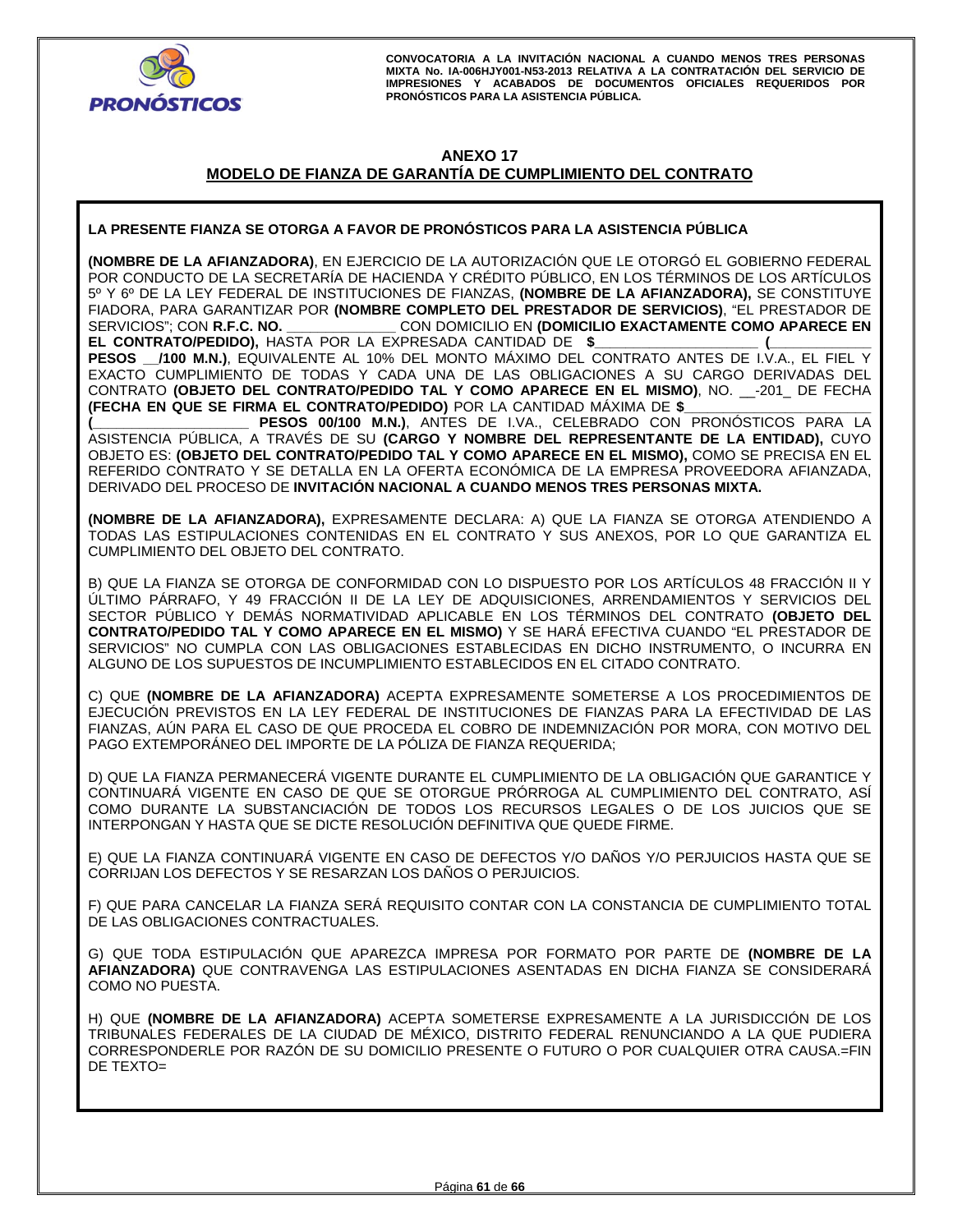

# **ANEXO 18 FORMATO DE AUTORIZACIÓN PARA IMPRIMIR FORMAS OP-21-00**

| <b>PRONOSTICOS</b><br>NOMBRE DE LA FORMA:<br>TIPO DE IMPRESION |        |                           |             | AUTORIZACION PARA IMPRIMIR FORMAS<br><b>NUEVA:</b><br>$\Box$<br><b>REDISEÑO:</b><br>o<br>REVALIDACION:<br>α<br><b>FOLIO</b> |                                     |                                         | FECHA: D._____M_______ A __ |  |  |
|----------------------------------------------------------------|--------|---------------------------|-------------|-----------------------------------------------------------------------------------------------------------------------------|-------------------------------------|-----------------------------------------|-----------------------------|--|--|
|                                                                |        |                           |             |                                                                                                                             |                                     |                                         | Clave de la Forma           |  |  |
|                                                                |        |                           |             |                                                                                                                             |                                     | SE DA AL PROVEEDOR                      |                             |  |  |
| INTERNA                                                        |        | <b>EXTERNA</b>            |             | $SI$ $\Box$                                                                                                                 | NO.<br>0                            | <b>BOCETO</b>                           | $\Box$                      |  |  |
| MIMEOGRAFO                                                     | $\Box$ | <b>OFFSET</b>             | Ω           |                                                                                                                             | <b>DEL</b> ____________ AL ________ |                                         | DIBUJO ORIGINAL<br>$\Box$   |  |  |
| <b>OFFSET</b>                                                  | O      | <b>OTRA</b>               | □           |                                                                                                                             |                                     | MUESTRA CANCELADA O<br>OTRO ___________ |                             |  |  |
| No. TANTOS                                                     |        |                           | P<br>P A    | E L                                                                                                                         |                                     | TINTAL                                  | <b>DISTRIBUCION</b>         |  |  |
|                                                                |        | <b>TIPO</b>               | <b>PESO</b> |                                                                                                                             | COLOR                               |                                         |                             |  |  |
| ORIGINAL<br>1a. COPIA<br>2a. COPIA                             |        |                           |             |                                                                                                                             |                                     |                                         |                             |  |  |
| 3a. COPIA                                                      |        |                           |             |                                                                                                                             |                                     |                                         |                             |  |  |
|                                                                |        |                           |             |                                                                                                                             |                                     |                                         |                             |  |  |
|                                                                |        |                           |             |                                                                                                                             |                                     |                                         |                             |  |  |
| <b>TAMAÑO</b>                                                  |        |                           |             | <b>CARBON INTERCALADO</b>                                                                                                   |                                     | PRESENTACION                            |                             |  |  |
| 1/4 CARTA                                                      | $\Box$ | 1/4 OFICIO                | $\Box$      |                                                                                                                             |                                     | PIEZA                                   | $\Box$                      |  |  |
| MEDIA CARTA                                                    | O      | <b>MEDIO OFICIO</b>       | α           | SI                                                                                                                          | □                                   | JUEGO                                   | □                           |  |  |
| <b>CARTA</b>                                                   | $\Box$ | OFICIO                    | 0           | NO.                                                                                                                         | 0                                   |                                         | BLOCK DE                    |  |  |
| OTRO                                                           |        |                           |             |                                                                                                                             |                                     |                                         |                             |  |  |
| <b>CONSUMO MENSUAL</b>                                         |        | <b>LIMITES DE ALMACEN</b> |             |                                                                                                                             | <b>EXISTENCIA A LA FECHA</b>        |                                         | <b>CANTIDAD A PEDIR</b>     |  |  |
|                                                                |        | MIN.                      |             |                                                                                                                             |                                     |                                         |                             |  |  |
|                                                                |        | MAX.                      |             |                                                                                                                             |                                     |                                         |                             |  |  |
| <b>OBSERVACIONES</b>                                           | ۰      |                           |             |                                                                                                                             |                                     |                                         |                             |  |  |
|                                                                |        |                           |             | ¥                                                                                                                           |                                     |                                         |                             |  |  |
| AREA SOLICITANTE                                               |        | <b>APROBO</b><br>U. O. M. |             | <b>DISTRIBUCION</b><br>Orig.<br>Usuario<br>1a.Copia                                                                         | R. Materiales                       | REO. No.<br>ORD No.                     |                             |  |  |
|                                                                |        |                           |             |                                                                                                                             | 2a.Copia<br>U. O. M.                | S. Generales                            |                             |  |  |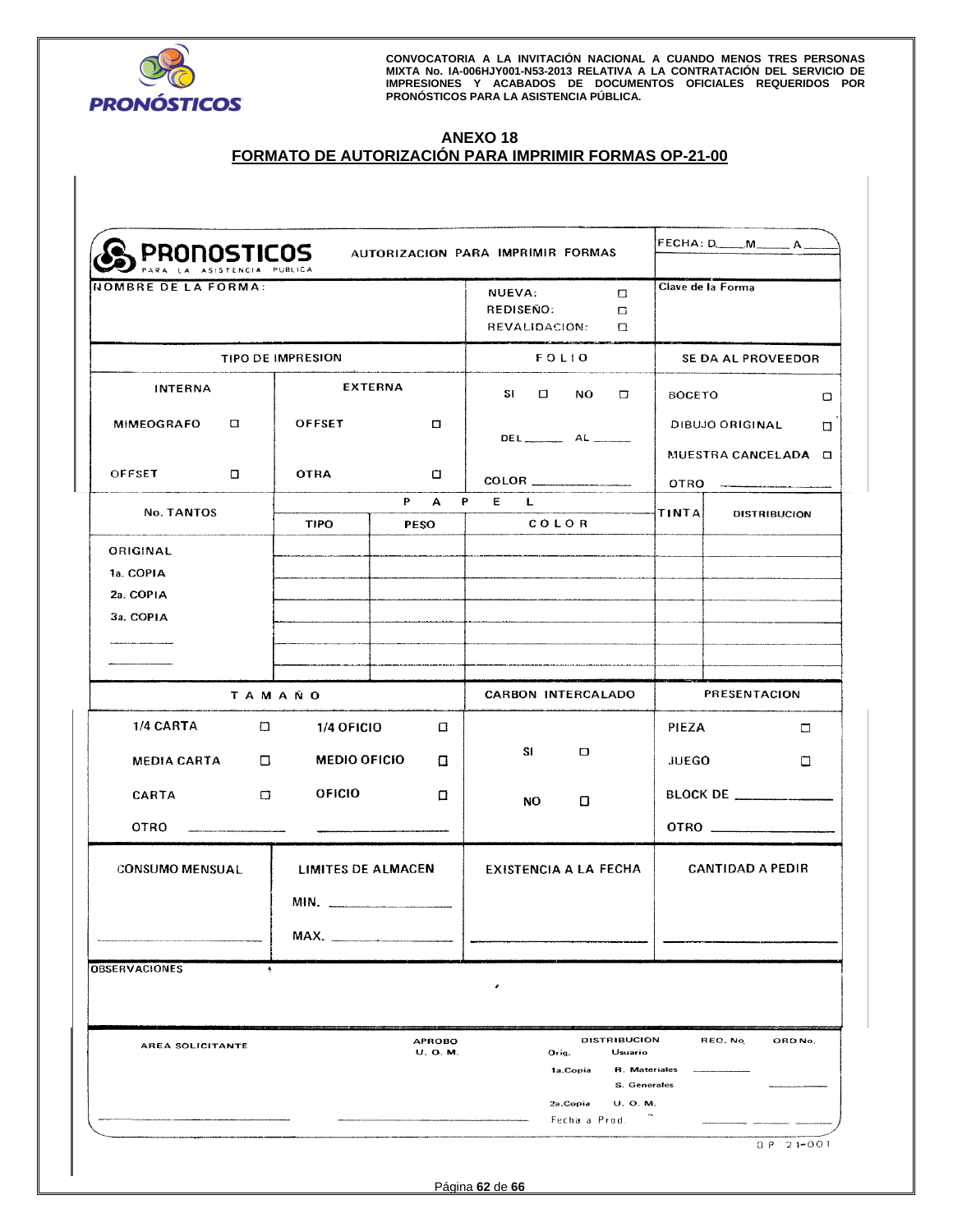

# **ANEXO 19**

# **PROGRAMA DE CADENAS PRODUCTIVAS DEL GOBIERNO FEDERAL**

El programa de Cadenas Productiva es una solución integral que tiene como objeto fortalecer el desarrollo de las macro, pequeñas y medias empresas de nuestro país, con herramientas que les permitan incrementar su capacidad productiva y de gestión.

Al incorporarte a Cadenas Productivas tendrás acceso a los siguientes beneficios:

- **Conoce oportunamente al consultar desde la comodidad de tu negocio los pagos que te realizarán las dependencias o entidades con la posibilidad de obtener la liquidez que requieres sobre tus cuentas por cobrar derivadas de la proveeduría de bienes y servicios. Si requieres Capital de Trabajo podrás acceder a los programas de financiamiento que Nacional Financiera instrumenta a través de los bancos**
- **Incrementa tus ventas, al pertenecer al Directorio de Prestador de servicios del Gobierno Federal, mediante el cual las Dependencias y/o Entidades u otras empresas podrán consultar tu oferta de productos y servicios en el momento que lo requieran, al mismo tiempo, conocerás otras empresas con la posibilidad de ampliar tu base de prestador de servicios.**
- **Profesionaliza tu negocio, a través de los cursos de capacitación en línea a presenciales, sobre temas relacionados al proceso de compra del Gobierno Federal que te ayudarán a ser más efectivo al presentar tus propuestas.**
- **Identifica oportunidades de negocio, al conocer las necesidades de compra del Gobierno Federal a través de nuestros boletines electrónicos.**

Para mayores informes sobre el particular llamar desde el área metropolitana al 5089-6107 o al 01 800 623-4572 sin costo desde el interior de la república o bien a través de la página de internet www.NAFIN.com.

## **3.2 PROMOCIÓN A LOS PRESTADOR DE SERVICIOSES Y CONTRATISTAS PARA AFILIARSE AL PROGRAMA DE CADENAS PRODUCTIVA**

México, D. F. de \_\_\_\_ de \_\_\_\_

#### **Nombre de la empresa**

En Nacional Financiera, S. N. C., estamos coordinado una iniciativa sin duda histórica para apoyar a las PyMES en el país. La estrategia principal consiste en establecer un Programa Obligatorio de Compras del Gobierno Federal hacia las pequeñas y medias empresas mexicanas. Dicho programa pretende que en el año de 2012, el 35% de las adquisiciones públicas se analicen a este segmento productivo, principal generador del Producto interno Bruto y de empleo.

Para tal fin, un primer paso es la incorporación obligatoria de todas las Dependencias y Entidades al Programa Cadenas Productivas de Nacional Financiera, S. N. C., lo que nos permitirá conocer en forma consolidada la situación actual de la proveeduría gubernamental y proponer metas anuales en materia de compras de gobierno a PyMES a partir del 2008.

En este contexto, tengo el agrado de invitar a incorporar tu empresa al programa, para que goce de los beneficios que éste le brinda.

#### **Cadenas Productivas ofrece:**

- **Adelantar el cobro de las facturas mediante el descuento electrónico** 
	- o **Obtener liquidez para realizar más negocios**
	- o **Mejorar la eficiencia del capital de trabajo**
	- o **Agilizar y reducir los costos de cobranza**
	- o **Realizar los transacciones desde la empresa en un sistema amigable y sencillo, www.nafin.com**
	- o **Realizar en caso necesario, operaciones vía telefónica a través del Call Center 50 89 61 07 y 01800 NAFINSA (623 46 72)**
- **Acceder a capacitación y asistencia técnica gratuita**
- **Recibir información**
- **Formar parte del Directorio de compras del Gobierno Federal**

**Características descuentos o factoraje electrónico:** 

- **Anticipar la totalidad de su cuenta por cobrar (documento)**
- **Descuentos aplicables a tasas preferenciales**
- **Sin garantías, ni otros costos o comisiones adicionales**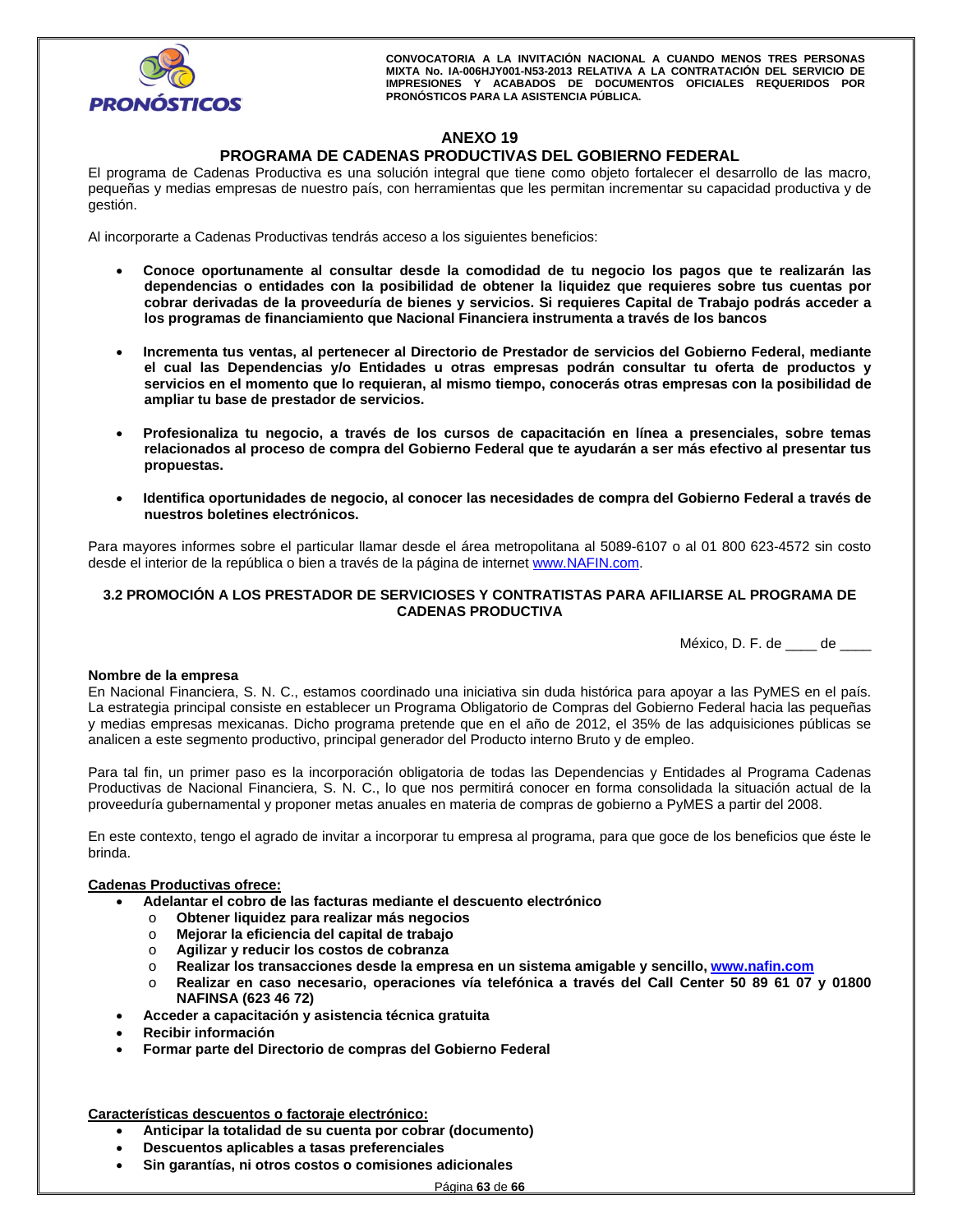

#### **Contar con la disposición de los recursos en un plazo no mayor de 24 hrs., en forma electrónica y eligiendo al intermediario financiero de su preferencia.**

Afiliarse al programa es por única vez y no es necesario realizar el proceso nuevamente en alguna otra dependencia o entidad, no tiene ningún costo; en caso de requerirlo podrás hacer el cobro anticipado en la página www.nafin.com o bien vía telefónica.

A fin de facilitar tu afiliación, te agradeceré comunicarte a los teléfonos 50.89.61.07 y 08100 NAFINSA, donde el personal de Nacional Financiera, S. N. C., te orientará para la entrega de los documentos relacionados en el documento anexo y la formalización del convenio en un término de cinco días.

Al concretar tu afiliación tendrás como beneficio formar parte del Directorio de Compras y contar con la oportunidad de ampliar tus ventas a todas las dependencias y entidades del Gobierno Federal.

Reiteramos nuestro agradecimiento por tu participación y aprovecho la ocasión para enviarte un cordial saludo.

Atentamente

#### **LISTA DE DOCUMENTOS PARA LA INTEGRACIÓN DEL EXPEDIENTE DE AFILIACIÓN AL PROGRAMAS PRODUCTIVAS.**

#### **1. Carta Requerimiento de Afiliación, Fallo o Pedido**

Debidamente firmada por el área usuaria compradora

**2. \*\* Copia simple del Acta Constitutiva (Escritura con la que se constituye o crea la empresa)** 

Esta escritura debe estar debidamente inscrita en el Registro Público de la Propiedad y de Comercio. Debe anexarse completa y legible en todas las hojas.

# **3. \*\*Copia simple de la Escritura de Reformas (modificaciones a los estatutos de la empresa)**

Cabios de razón social, fusiones, cambios de administración, etc. Estar debidamente inscrita en el Registro Público de la Propiedad y de Comercio. Completa y legible en todas las hojas.

#### **4. \*\*Copia simple de la escritura pública mediante el cual se haga constar los Poderes y Facultades del Representante Legal para Actos de Dominio.**

Esta escritura debe estar debidamente inscrita en el Registro Público de la Propiedad y de Comercio. Debe anexarse completa y legible en todas las hojas.

#### **5. Comprobante de domicilio Fiscal**

Vigencia no mayor a 2 meses Comprobante de domicilio oficial (Recibo de agua, Luz, Teléfono fijo, predio) Debe estar a nombre de la empresa, en caso de no ser así adjuntar contrato de arrendamiento, comodato.

#### **6. Identificación Oficial Vigente del (los) represente(es) legal(es) , con actos de dominio**

Credencial de elector, pasaporte vigente ó FM2 (para extranjeros) La firma deberá coincidir con la del convenio

#### **7. Alta en Hacienda y sus modificaciones**

Formato R-1 ó R-2 en caso de haber cambios de situación fiscal (razón social o domicilio fiscal) En caso de no tener las actualizaciones, podrán obtenerlas de la página del SAT.

# **8. Cédula del Registro Federal del Contribuyente (RFC, Hoja Azul)**

#### **9. Estado de Cuenta Bancario donde se depositaran los recursos**

Sucursal, plaza, CLABE interbancaria Vigencia no mayor a 2 meses Estados de cuenta que emite la Institución Financiera y llega su domicilio

#### **La documentación arriba descrita, es necesaria para que la promotoría genere los contratos que le permitirán terminar el proceso de afiliación una vez firmados, los cuales constituyen una parte fundamental del expediente:**

Contratos de descuento automático Cadenas Productivas Firmado por el representante legal con poderes de dominio. 2 convenios con firmas originales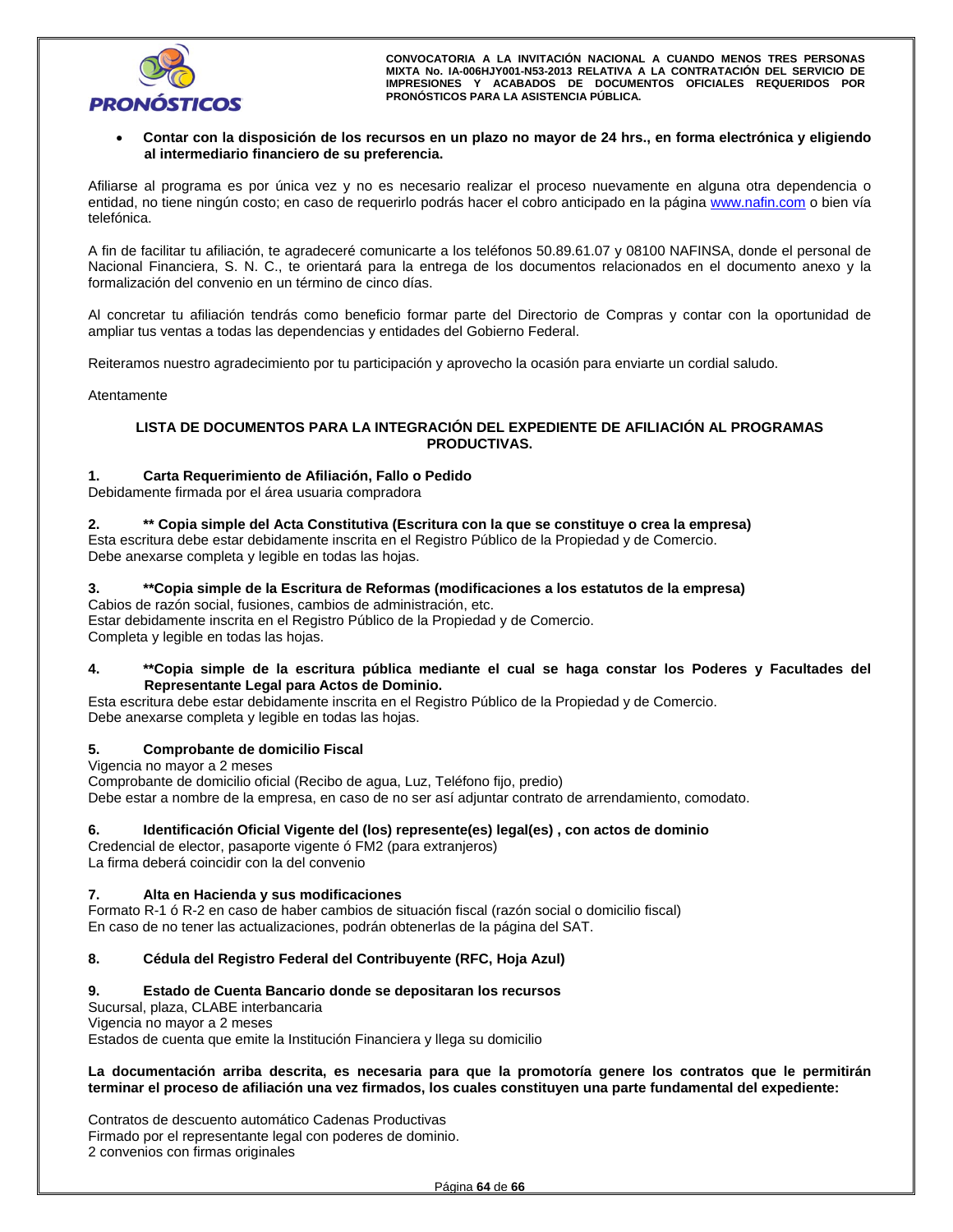

Contratos Originales de cada Intermedio Financiero. Firmado por el representante legal con poderes de dominio.

# **(\*\* Únicamente, para personas Morales)**

Usted podrá contactarse con la Promotoría que va a afiliarlo llamando al 01-800-NAFINSA (01-800-6234672) ó al 50-89-61- 07; ó acudir a las oficinas de Nacional Financiera en:

Av. Insurgentes Sur no. 1971, Col. Guadalupe Inn, C.P.01020, Delegación Álvaro Obregón, en el Edificio Anexo, nivel Jardín, área de Atención a Clientes.

#### **Estimado Prestador de servicios del Gobierno Federal:**

Con el propósito de iniciar su proceso de afiliación a la Cadena Productiva, es importante que me proporcione la información abajo indicada, con lo anterior, estaré en posibilidades de generar los contratos y convenios, mismos que a la brevedad le enviaré vía correo electrónico.

#### **Información requerida para Afiliación a la Cadena Productiva**

#### **Cadena(s) a la que desea afiliarse:**

\* \*

- \*
- \*

Numero(s) de prestador de servicios (opcional): \*

-

\* -

#### **Datos generales de la empresa.**

| Razón Social:                                                             |
|---------------------------------------------------------------------------|
| Fecha de alta SHCP:                                                       |
| R.F.C.:                                                                   |
| Domicilio Fiscal: Calle:                                                  |
| $No.$ :                                                                   |
| C.P.                                                                      |
| Colonia:                                                                  |
| Ciudad:                                                                   |
| Teléfono (incluir clave LADA):                                            |
| Fax (incluir clave LADA):                                                 |
| e-mail:                                                                   |
| Nacionalidad:                                                             |
| Datos de constitución de la sociedad: (Acta Constitutiva / Persona Moral) |
| No. de la Escritura:                                                      |
| Fecha de la Escritura:                                                    |

#### **Datos del Registro Público de Comercio**

| Fecha de inscripción:                                            |
|------------------------------------------------------------------|
| Entidad Federativa:                                              |
| Delegación o municipio:                                          |
| Folio:                                                           |
| Fecha del folio:                                                 |
| Libro:                                                           |
| Partida:                                                         |
| Fojas:                                                           |
| Nombre del Notario Público:                                      |
| No. de Notaria:                                                  |
| Entidad del Corredor o Notario:                                  |
| Delegación o municipio del Corredor o Notario:                   |
|                                                                  |
| Datos de inscripción y registro de poderes para actos de dominio |

#### **(Persona Moral):** (Acta de poderes y/o acta constitutiva)

| TACIA de poderes y/o acia constitutiva |             |  |
|----------------------------------------|-------------|--|
| No. de la Escritura:                   |             |  |
| Fecha de la Escritura:                 |             |  |
| Tipo de Poder:                         | Unico $( )$ |  |

Mancomunado ( ) Consejo ( )

#### **Datos del registro público de la propiedad y de comercio (Persona Moral):** Fecha de inscripción:

Página **65** de **66**